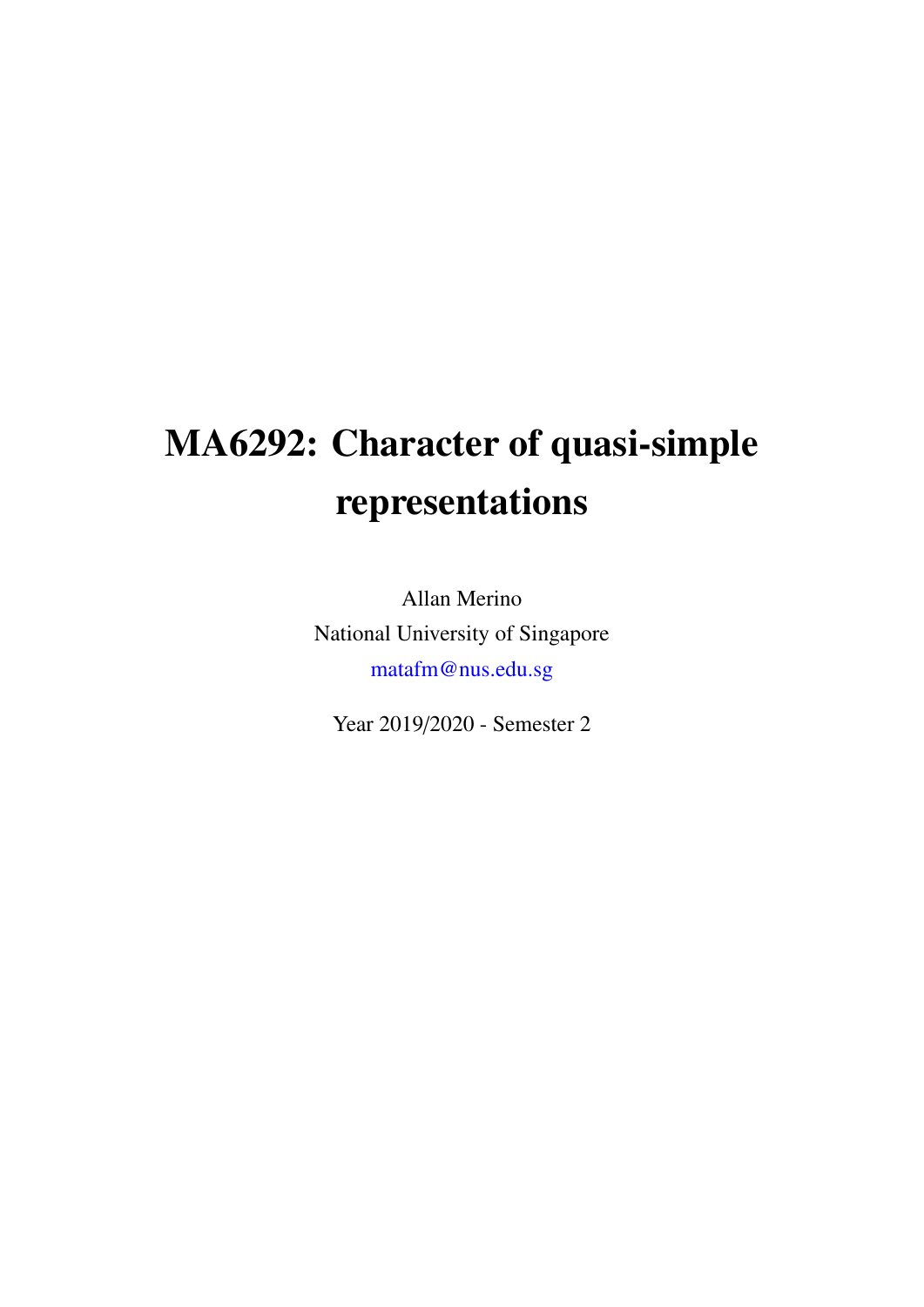# **Contents**

| $\mathbf{1}$   | <b>Introduction</b>                                          |                                                                                             |        |  |  |
|----------------|--------------------------------------------------------------|---------------------------------------------------------------------------------------------|--------|--|--|
| $\overline{2}$ |                                                              | Representation Theory of Compact Lie Groups and Weyl's Character formula                    | 6      |  |  |
|                | 2.1                                                          |                                                                                             | 6      |  |  |
|                | 2.2                                                          | Representation of complex semi-simple Lie algebras                                          | 10     |  |  |
|                |                                                              | Root system of a complex semisimple Lie algebra<br>2.2.1                                    | 11     |  |  |
|                |                                                              | parameterization of finite-dimensional irreducible modules<br>2.2.2                         | 14     |  |  |
|                | 2.3                                                          | Highest weight theorem and Weyl's character formula                                         | 17     |  |  |
| 3              | Quasi-simple Representations of a real reductive Lie group   |                                                                                             |        |  |  |
|                | 3.1                                                          |                                                                                             | 20     |  |  |
|                | 3.2                                                          |                                                                                             | 21     |  |  |
|                | 3.3                                                          |                                                                                             | 23     |  |  |
|                |                                                              | 3.3.1                                                                                       | 23     |  |  |
|                |                                                              | 3.3.2                                                                                       | 24     |  |  |
|                |                                                              | 3.3.3                                                                                       | 24     |  |  |
|                |                                                              | 3.3.4                                                                                       | 27     |  |  |
|                | 3.4                                                          |                                                                                             | 31     |  |  |
|                | 3.5                                                          |                                                                                             |        |  |  |
| 4              |                                                              | Global character of an irreducible quasi-simple representation                              | 39     |  |  |
|                | 4.1                                                          |                                                                                             | 40     |  |  |
|                | 4.2                                                          | 41                                                                                          |        |  |  |
|                | 4.3                                                          | 42<br>The operators $\Pi(\Psi)$ , $\Psi \in \mathcal{C}_c^{\infty}(G)$ , are of trace class |        |  |  |
|                | 4.4                                                          |                                                                                             |        |  |  |
|                |                                                              | 4.4.1                                                                                       | $45\,$ |  |  |
|                |                                                              | 4.4.2                                                                                       | 46     |  |  |
|                | 4.5                                                          |                                                                                             | 47     |  |  |
| 5              | Invariant eigendistributions on semi-simple Lie groups<br>54 |                                                                                             |        |  |  |
|                | 5.1                                                          | Basics about Lie groups and differential operators                                          | 54     |  |  |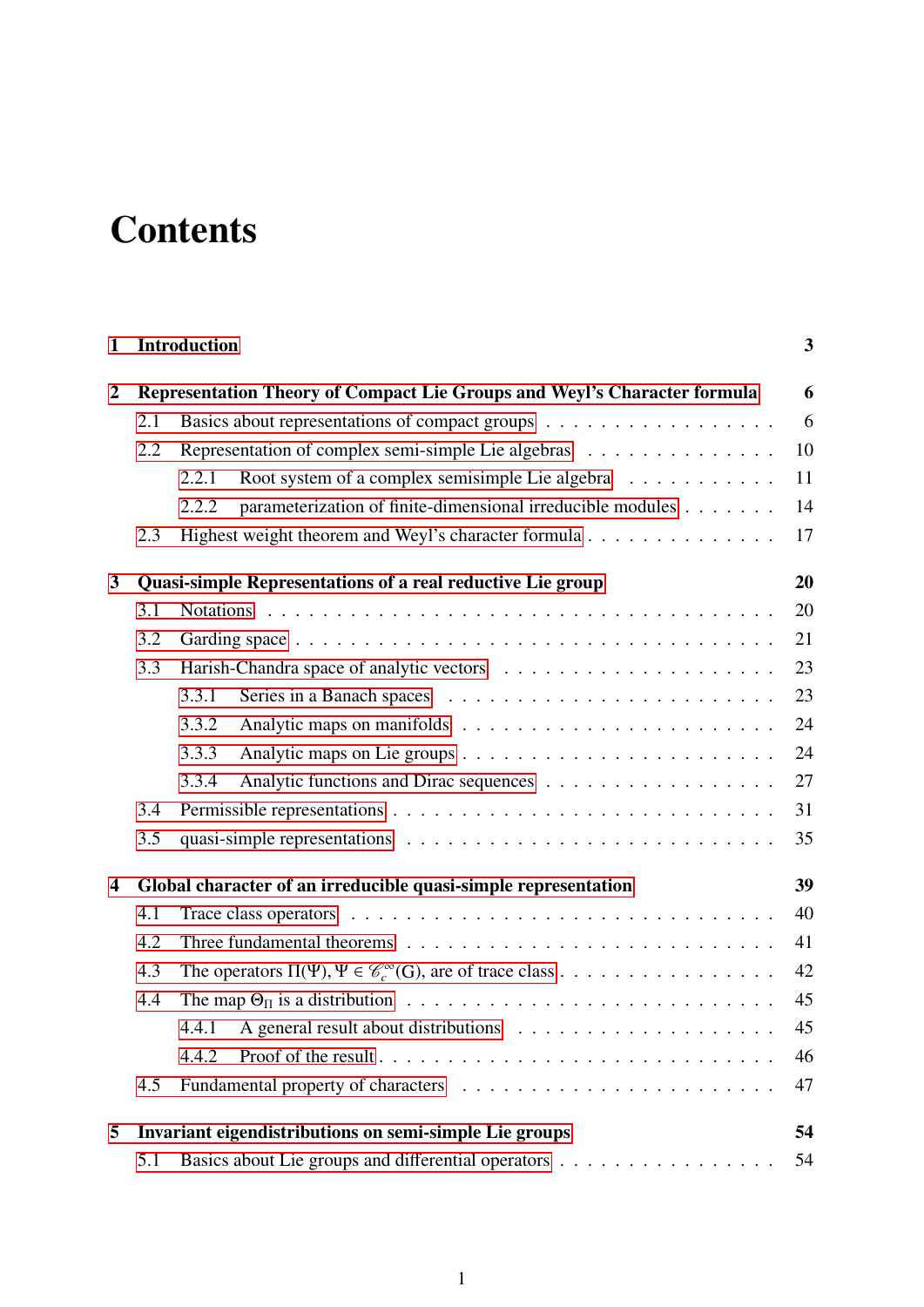|   |                                          |       | A Proof of Theorem 5.6.10                                                           | 96 |  |  |
|---|------------------------------------------|-------|-------------------------------------------------------------------------------------|----|--|--|
|   |                                          | 6.5.2 |                                                                                     | 94 |  |  |
|   |                                          | 6.5.1 | Enright's result and Kirillov's conjecture                                          | 94 |  |  |
|   | 6.5                                      |       |                                                                                     | 94 |  |  |
|   | 6.4                                      |       | Enright's result for irreducible unitary highest weight modules                     | 92 |  |  |
|   | 6.3                                      |       |                                                                                     |    |  |  |
|   |                                          | 6.2.2 | How to understand Kirillov's conjecture?                                            | 89 |  |  |
|   |                                          | 6.2.1 |                                                                                     | 87 |  |  |
|   | 6.2                                      |       |                                                                                     | 87 |  |  |
|   | 6.1                                      |       |                                                                                     |    |  |  |
| 6 | <b>Well-known facts about characters</b> |       |                                                                                     |    |  |  |
|   |                                          | 5.6.3 |                                                                                     | 75 |  |  |
|   |                                          | 5.6.2 | A Theorem about some invariant distributions                                        | 73 |  |  |
|   |                                          | 5.6.1 |                                                                                     | 72 |  |  |
|   | 5.6                                      |       |                                                                                     | 72 |  |  |
|   |                                          | 5.5.2 |                                                                                     | 69 |  |  |
|   |                                          | 5.5.1 | A standard result of differential geometry                                          | 68 |  |  |
|   | 5.5                                      |       |                                                                                     | 68 |  |  |
|   |                                          | 5.4.3 |                                                                                     | 67 |  |  |
|   |                                          | 5.4.2 |                                                                                     | 67 |  |  |
|   |                                          | 5.4.1 | Local expression of a differential operator                                         | 66 |  |  |
|   | 5.4                                      |       |                                                                                     |    |  |  |
|   | 5.3                                      |       |                                                                                     | 64 |  |  |
|   | 5.2                                      |       |                                                                                     | 62 |  |  |
|   |                                          | 5.1.3 | A particular completely invariant subspace                                          | 60 |  |  |
|   |                                          | 5.1.2 | The set of regular points $\ldots \ldots \ldots \ldots \ldots \ldots \ldots \ldots$ | 58 |  |  |
|   |                                          | 5.1.1 |                                                                                     | 54 |  |  |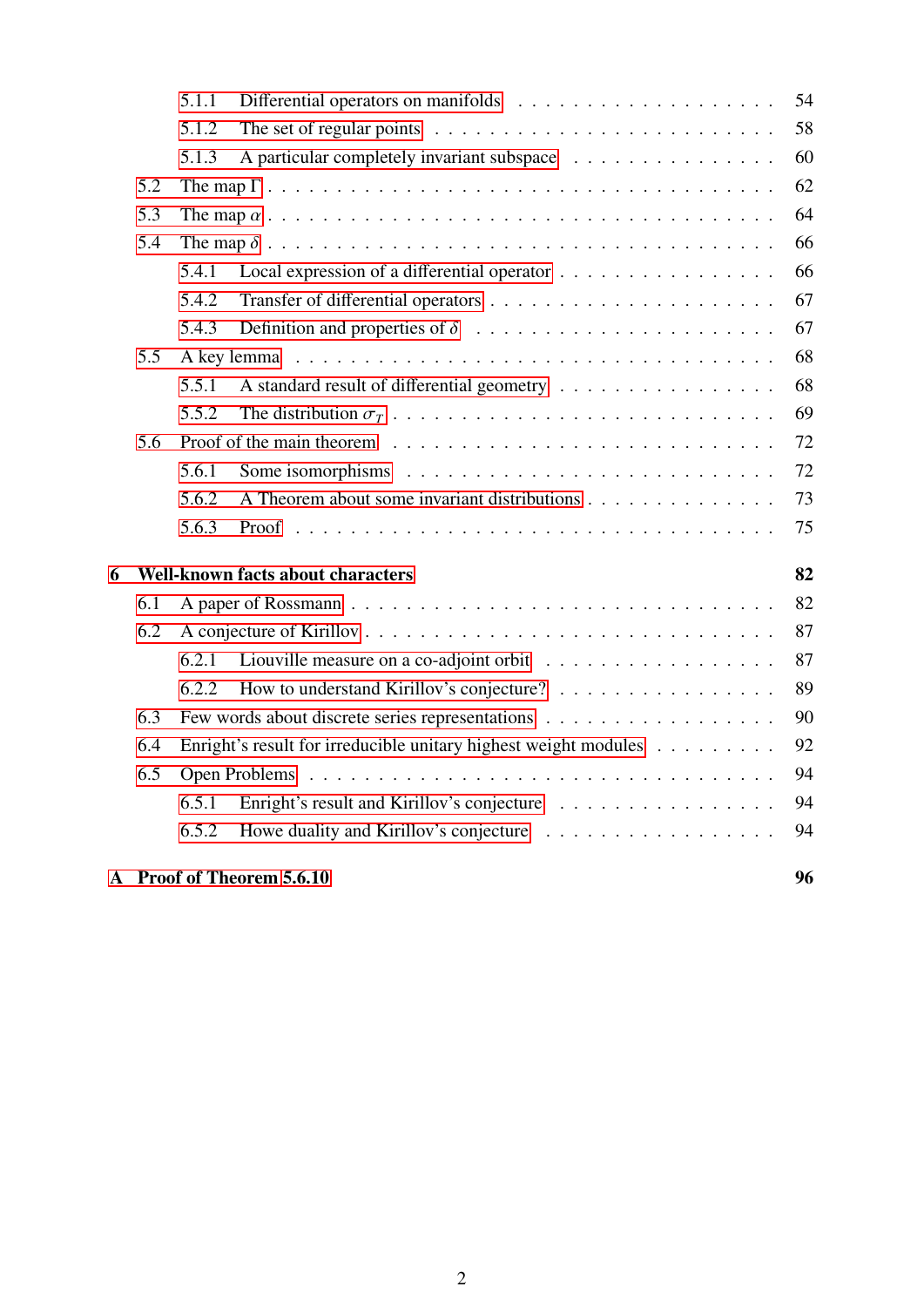# <span id="page-3-0"></span>Chapter 1

# Introduction

The goal of this course is to understand Harish-Chandra's theory of characters of quasi-simple representations. If we want to summarise the main result of this course, it can be stated as follow:

Theorem 1.0.1. *Let* <sup>G</sup> *be a real reductive Lie group and* (Π, <sup>H</sup> ) *an irreducible quasi-simple representation of* G. For every  $\Psi \in \mathcal{C}_c^{\infty}(G)$ , the operator  $\Pi(\Psi)$  *is of trace class and the corresponding map:*

$$
\Theta_{\Pi}:\mathscr{C}_{c}^{\infty}(G)\ni\Psi\rightarrow\text{tr}(\Pi(\Psi))\in\mathbb{C}
$$

*is a distribution (in the sense of Laurent Schwartz). Moreover, there exists a locally integrable function*  $F_{\Pi}$  *on* G *which is analytic on the set of regular points* G' *of* G *such that*  $\Theta_{\Pi} = T_{F_{\Pi}}$ *, i.e.* 

$$
\Theta_{\Pi}(\Psi) = \text{tr} \int_{G} \Psi(g) \Pi(g) dg = \int_{G} \Psi(g) F_{\Pi}(g) dg \qquad (\Psi \in \mathcal{C}_c^{\infty}(G)).
$$

*Finally, two irreducible quasi-simple representations*  $(\Pi_1, \mathcal{H}_1)$  *and*  $(\Pi_2, \mathcal{H}_2)$  *are infinitesimally equivalent if and only if*  $\Theta_{\Pi_1} = \Theta_{\Pi_2}$ .

Let's say few words about what is contained in those notes. In this text

- 1. G will be a reductive real Lie group (most of the time assumed to be connected),
- 2.  $g_0$  the Lie algebra of G, g its complexification,
- 3. θ Cartan involution on g such that  $\theta(g_0) = g_0$ ,  $f$  (resp. p) eigenspace corresponding to the eigenvalue 1 (resp.  $-1$ ),
- 4.  $c_0 = Z(f_0)$ , D analytic subgroup of  $c_0$ , K Lie group such that Lie(K) =  $f_0$  (not compact in general)
- 5.  $K^* = K / Z(G) \cap D$  (compact).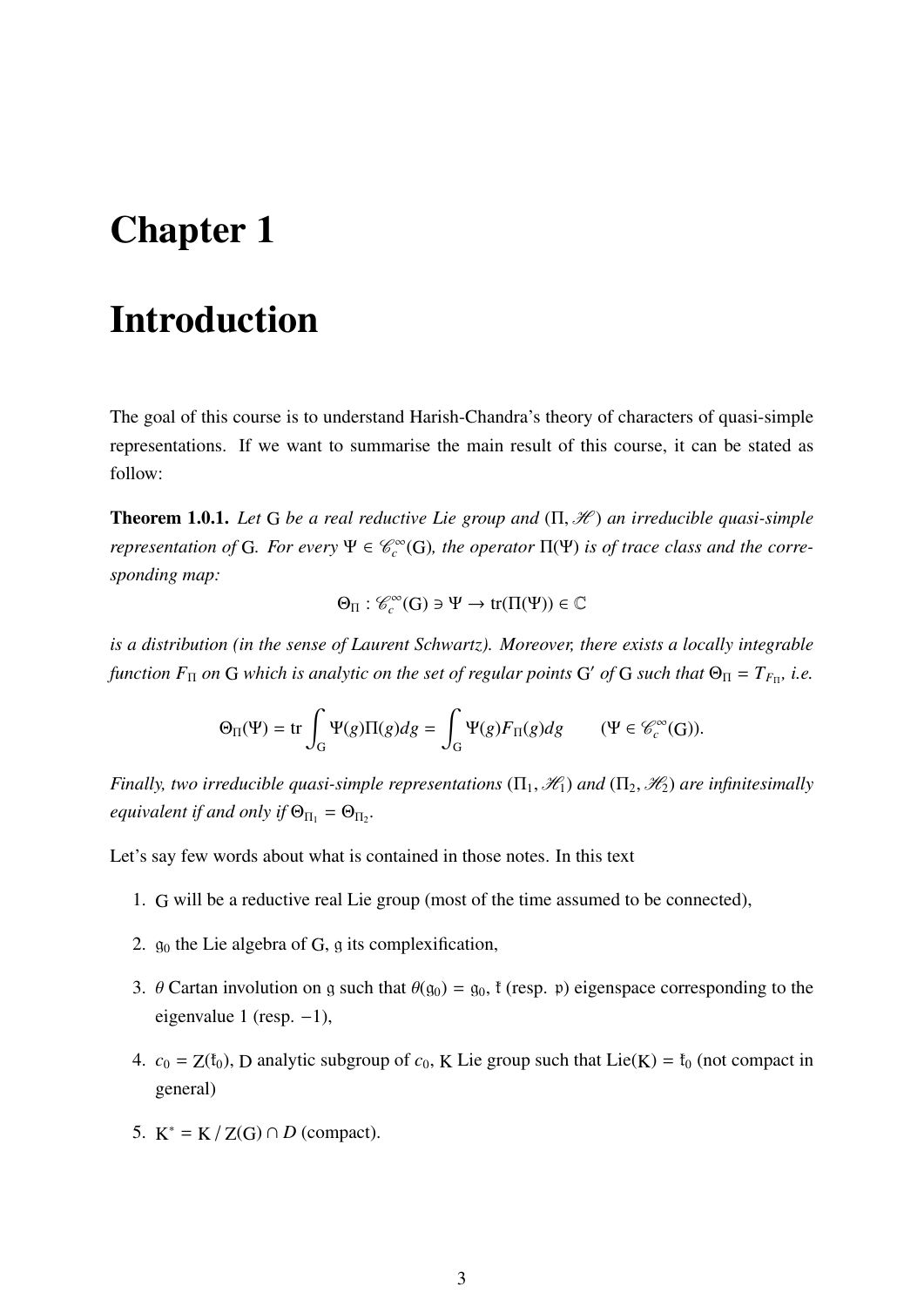The course is divided in five main parts:

In chapter [2,](#page-6-0) we start by recalling the main results of the representation of compact Lie groups. In particular, we explain why all the irreducible representations are finite dimensional, and in particular that all those representations are parametrised by a linear form on a Cartan subalgebra t on g. The character of such representations can be computed using this linear form: that's the Weyl Character formula (see [\(2.6\)](#page-19-0)).

In chapter [3,](#page-20-0) we first introduce and prove some important properties of the Harish-Chandra space. One of the difference between finite and infinite dimensional representations  $(\Pi, \mathcal{H})$  is that the Lie algebra  $q_0$  of G does not act on  $\mathcal H$  in general. Garding introduced a dense subspace Gar( $\Pi$ , H  $\mathcal{H}$ ) of H but Harish-Chandra pointed out that the closure  $\overline{\mathcal{F}}$  of a  $g_0$ -invariant subspace  $\mathscr F$  of Gar( $\Pi, \mathscr H$ ) is not necessarily G-invariant. We prove in this chapter that the space of analytic vectors Har( $\Pi$ ,  $\mathcal{H}$ ) (or Harish-Chandra space, see Corollary [3.3.10\)](#page-25-0) solve the previous issue.

- **Definition 1.0.2.** 1. A representation  $(\Pi, \mathcal{H})$  is said to be permissible if the restriction of  $\Pi(z)$  acts a scalar multiple of the unit operator ( $z \in Z(G) \cap D$ ).
	- 2. A representation  $(\Pi, \mathcal{H})$  is said to be quasi-simple if  $\Pi$  is permissible and if here exists an homomorphism  $\chi$  of  $Z(\mathcal{U}(\mathfrak{g}))$  into C such that  $d\Pi_G(z)\Psi = \chi(z)\Psi$  for every  $z \in Z(\mathcal{U}(\mathfrak{g}))$ and  $\Psi \in \text{Gar}(\Pi, \mathcal{H})$ .

In this chapter, we prove that if  $(\Pi, \mathcal{H})$  is permissible, the Harish-Chandra space Har( $\Pi, \mathcal{H}$ ) is dense in  $\mathcal H$ . Moreover, if  $(\Pi, \mathcal H)$  is quasi-simple, the K-isotypic components are finite dimensional.

In Chapter [4,](#page-39-0) we first prove that the trace of the operators  $\Pi(\Psi)$ ,  $\Psi \in \mathcal{C}^{\infty}_c(G)$ , exists. After, we prove that the corresponding map on  $\mathcal{C}_c^{\infty}(G)$  is an invariant distribution and that two representations  $\Pi_1$  and  $\Pi_2$  are infinitesimally equivalent if and only if the corresponding global characters  $\Theta_{\Pi_1}$  and  $\Theta_{\Pi_2}$  are equals. We finish the chapter by proving that if both representations are unitary, the notion of infinitesimally equivalence and equivalence coincide.

In Chapter [5,](#page-54-0) after recalling and proving properties of differential operators on Lie groups, we prove the following theorem:

Theorem 1.0.3. *Let* Ω *be a completely invariant open set in* G *and T a distribution on* Ω*. We assume that*

- *1. T is invariant,*
- *2. There exists an ideal* U *in*  $Z(\mathcal{U}(\mathfrak{g}))$  *such that*  $\dim_{\mathbb{C}}Z(\mathcal{U}(\mathfrak{g}))/\mathcal{U}<\infty$  *and*  $\eta(u)T=0$  *for*  $u \in \mathscr{U}$ .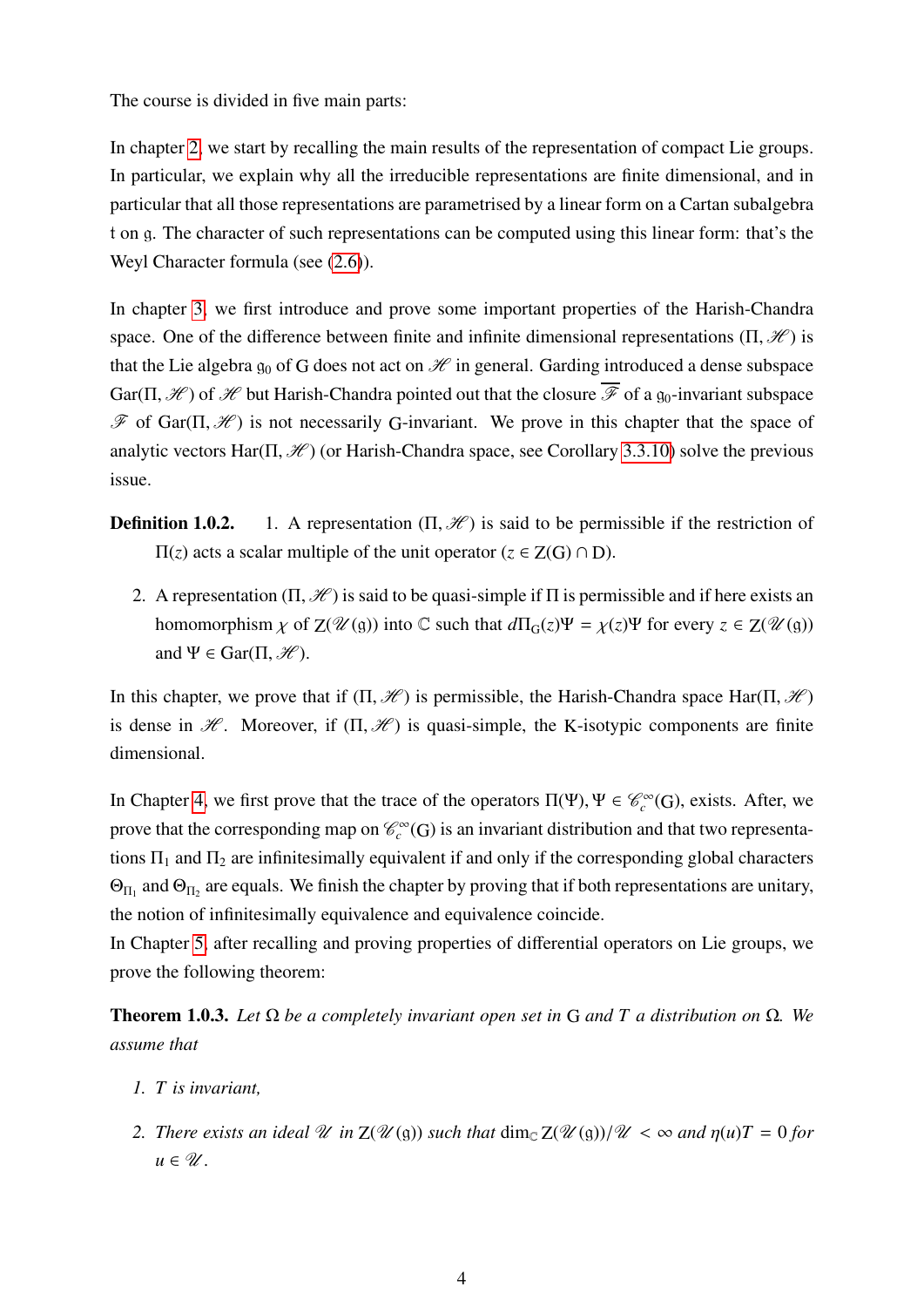### *Then, T is given by a function*  $F_T \in L^1_{loc}(\Omega)$  *which is analytic on*  $\Omega' = \Omega \cap G'$ *.*

This theorem does not depend of any representations of G, but by definition of a quasi-simple representation (Π, H<sup>2</sup>), we get that  $z\Theta_{\Pi} = \chi_{\Pi}(z)\Theta_{\Pi}$ ,  $z \in Z(\mathcal{U}(\mathfrak{g}))$ , where  $\chi_{\Pi}$  is a character of the center of  $\mathcal{U}(\mathfrak{g})$ . In particular, it implies that  $\Theta_{\Pi}$  coincides with a locally integrable function on G analytic on G'.

In Chapter [6,](#page-82-0) we recall some basic results about Fourier transform of orbits and a conjecture of Kirillov concerning the character of an irreducible unitary representation of a Lie group. In particular, using a result of Harish-Chandra and a paper of Rossmann, we give an explicit formula for the Fourier transform of (some) orbits and prove that the Kirillov conjecture holds for discrete series representations. We finish this chapter by giving some open problems in character theory.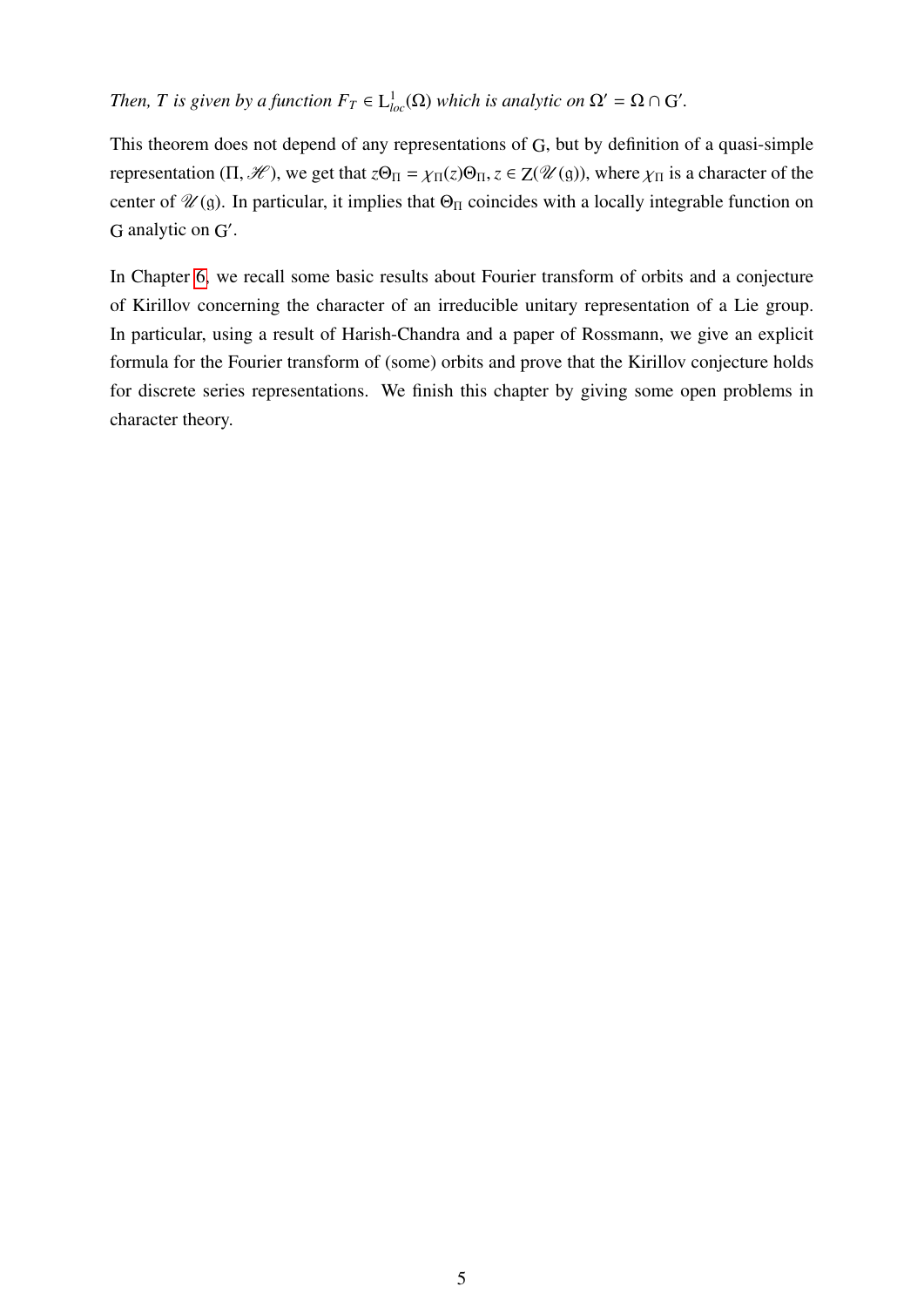# <span id="page-6-0"></span>Chapter 2

# Representation Theory of Compact Lie Groups and Weyl's Character formula

### <span id="page-6-1"></span>2.1 Basics about representations of compact groups

Throughout this section, G will be a compact topological group and  $\mu$  will denote the normalised Haar measure on G, i.e.  $dg(G) = 1$ . In general, we always have to precise if we are dealing with left or right measures, but because the groups we consider are compacts, they are unimodulars. Moreover, even if it is possible to work with locally convex vector spaces, we will only deal with Hilbert spaces (finite or infinite). Let's start with some notations and definitions.

A (continuous) representation of G is a pair  $(\Pi, \mathcal{H})$  where  $(\mathcal{H}, \langle \cdot, \cdot \rangle)$  is a complex Hilbert space and  $\Pi: G \to \mathcal{L}(\mathcal{H})$  is a map satisfying:

- 1. Π is a group homomorphism, i.e.  $\Pi(gh) = \Pi(g)\Pi(h), g, h \in G$ , and  $\Pi(e) = \text{Id}$ ,
- 2. For all  $v \in \mathcal{H}$ , the map  $G \ni g \to \Pi(g)(v) \in \mathcal{H}$  is continuous.

Here,  $\mathcal{L}(\mathcal{H})$  is the set of bounded linear operators endowed with the weak topology (so necessarily continuous because  $\mathcal{H}$  is an Hilbert space).

An invariant subspace of  $(\Pi, \mathcal{H})$  is a closed subspace  $\mathcal{H}_0$  of  $\mathcal{H}$  which is invariant by the operators  $\Pi(g)$ ,  $g \in G$ . The representation is called irreducible if there is no proper closed invariant subspaces.

The representation is said unitary if the operators  $\Pi(g)$ ,  $g \in G$ , are all unitary with respect to the inner product  $\langle \cdot, \cdot \rangle$ , i.e.

<span id="page-6-2"></span>
$$
\langle \Pi(g)u, \Pi(g)v \rangle = \langle u, v \rangle \qquad (u, v \in \mathcal{H}, g \in \mathcal{G}). \tag{2.1}
$$

*Remark* 2.1.1. 1. For all  $A \in \mathcal{L}(\mathcal{H})$ , we denote by  $A^*$  the adjoint operator of A (existence and uniqueness is given by Riesz's Theorem). On  $\mathscr{L}(\mathscr{H})$ , we define the norm *N* given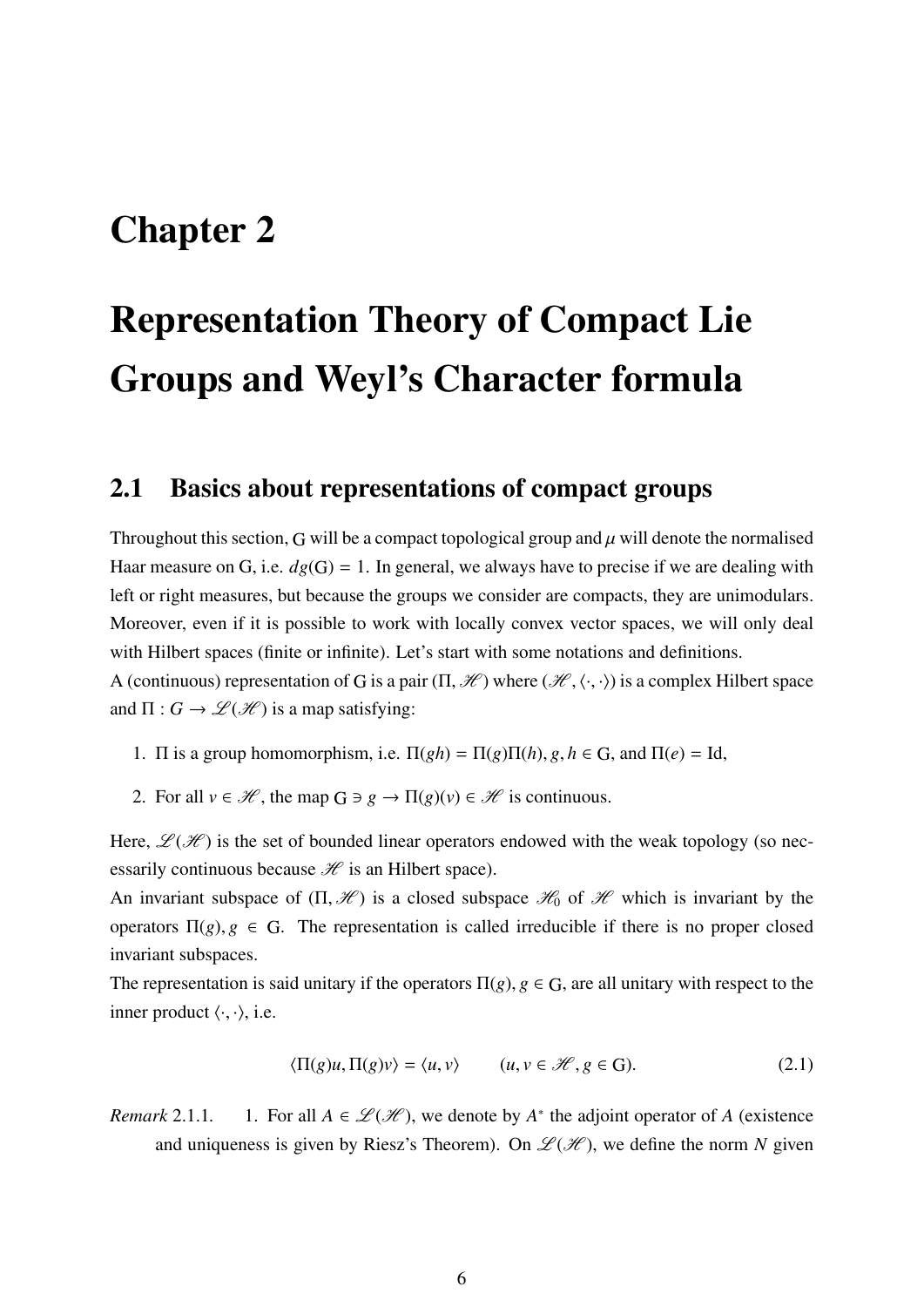by:

$$
N(A) = \sup_{\substack{v \in \mathcal{H} \\ ||v|| = 1}} ||A(v)||,
$$

where  $\|\cdot\|$  is the norm on H coming from the inner product  $\langle \cdot, \cdot \rangle$ . In general, we have  $||A|| = ||A^*||$ , and if *A* is unitary, we get  $||A|| = 1$ .

- 2. The equality [\(2.1\)](#page-6-2) is equivalent to the following equalities:
	- $||\Pi(g)(u)|| = ||u||, u \in \mathcal{H}, g \in G$ ,
	- $\Pi(g)\Pi(g)^* = \Pi(g)^*\Pi(g) = \text{Id}, g \in G,$
	- $\langle \Pi(g)u, v \rangle = \langle u, \Pi(g)^{-1}v \rangle, u, v \in \mathcal{H}, g \in G.$

One goal of this section is to prove that all the irreducible representations of a compact topological group are finite dimensional. Let's first state basics results about finite dimensional representations of G (not necessarily irreducible).

**Theorem 2.1.2.** *Let*  $(\Pi, \mathcal{H})$  *be a finite dimensional representation of* G.

- *1. There exists an hermitian inner product*  $\langle \cdot, \cdot \rangle_0$  *on H such that*  $\Pi$  *is unitary,*
- 2. If  $\mathscr{H}_0$  is a closed G-invariant subspace of  $\mathscr{H}$ , then  $\mathscr{H}_0^{\perp}$  is G-invariant,
- <span id="page-7-0"></span>*3. The representation* Π *is the direct sum of irreducible representations of* G*.*

*Proof.* 1. We define  $\langle \cdot, \cdot \rangle_0$  by:

$$
\langle u, v \rangle_0 = \int_G \langle \Pi(g)(u), \Pi(g)(v) \rangle d\mu(g) \qquad (u, v \in \mathcal{H}).
$$

It's straightforward to prove that  $\langle \cdot, \cdot \rangle_0$  is a *G*-invariant hermitian inner product on *H*.

2. The space  $\mathcal{H}_0^{\perp}$  is given by  $\mathcal{H}_0^{\perp} = \{v \in \mathcal{H}_0, \langle v, u \rangle = 0 \, (\forall u \in \mathcal{H}_0) \}$ . For all  $g \in G$ ,  $v^{\perp} \in \mathcal{H}_0$  $\mathcal{H}_0^{\perp}$  and  $v \in \mathcal{H}_0$ , we get:

$$
\langle \Pi(g)\nu^{\perp}, \nu \rangle = \langle \nu^{\perp}, \Pi(g^{-1})\nu \rangle = 0.
$$

3. Obvious by induction on dim<sub>C</sub>( $\mathcal{H}$ ).

 $\Box$ 

*Remark* 2.1.3*.* The first point of Theorem [2.1.2](#page-7-0) is still valid if the representation is infinite dimensional (and the proof is similar).

Let's now prove that every irreducible representation of G is finite dimensional. We first recall some well-known facts concerning compact operators on an Hilbert space.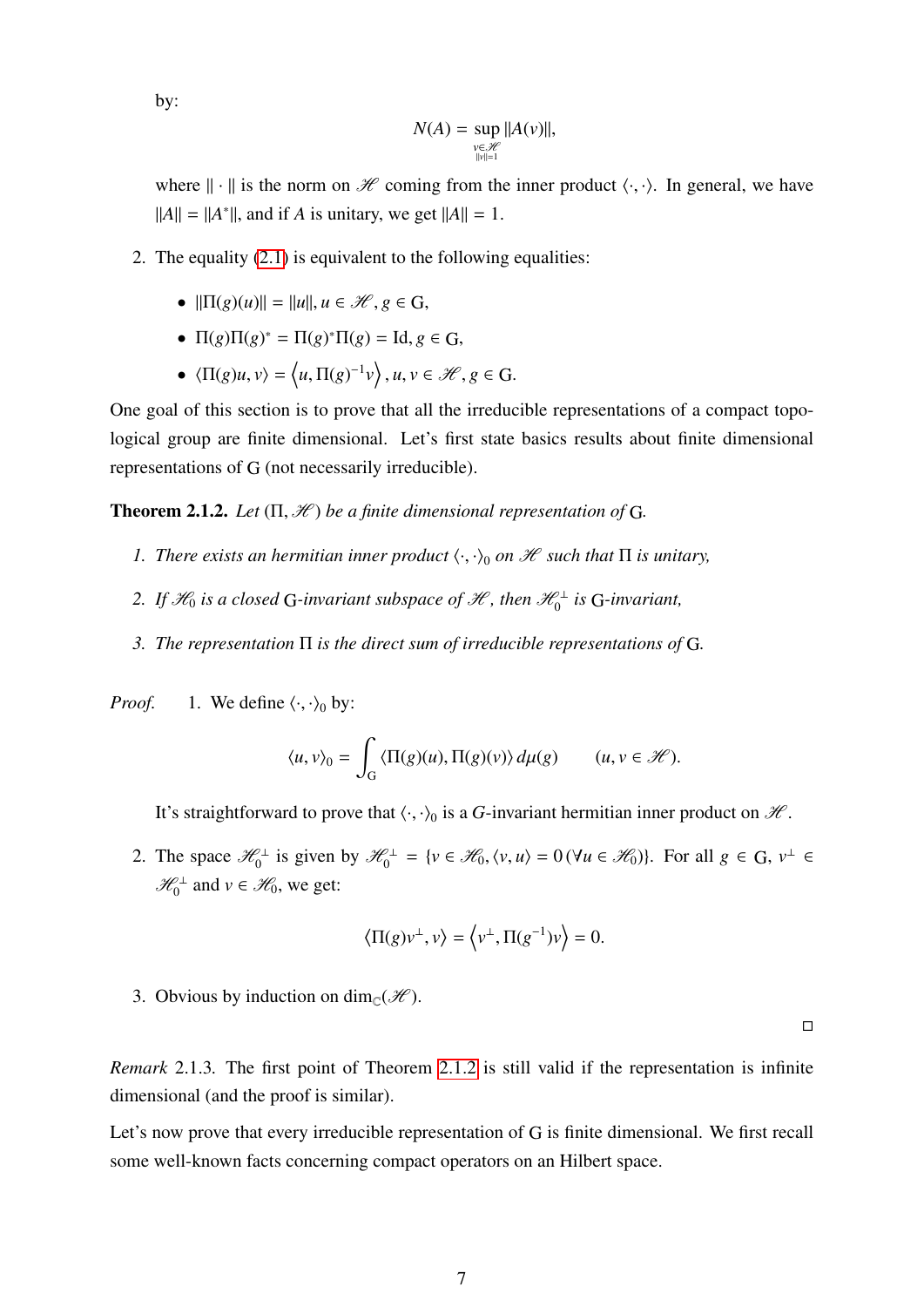*Recall* 2.1.4*.* Let *H* be a complex Hilbert space and  $A \in \mathcal{L}(\mathcal{H})$ . The operator *A* is said selfadjoint if *A* = *A*<sup>\*</sup>. Moreover, the operator *A* is said compact is the closure of *A* ({*h* ∈  $\mathcal{H}$ , ||*h*|| ≤ 1}) is compact in  $H$ . We give some properties concerning compact operators. Let A be an operator in  $\mathcal{L}(\mathcal{H})$  and let's denote by  $\mathcal{C}(\mathcal{H})$  the set of compact operators on  $\mathcal{H}$ .

- For every  $B \in \mathcal{C}(\mathcal{H})$ , both *AB* and *BA* are in  $\mathcal{C}(\mathcal{H})$ .
- The operator *A* is compact if and only if *A* ∗ is compact.
- If there exists a sequence  $(A_n)_{n \in \mathbb{N}}$  of operators in  $\mathcal{C}(\mathcal{H})$  such that  $\lim_{n \to +\infty} N(A A_n) = 0$ , then *A* is compact. In particular,  $\mathcal{C}(\mathcal{H})$  is closed in  $\mathcal{L}(\mathcal{H})$ .

We now state the so-called spectal theorem for self-adjoint compact operators: Let *A* be a selfadjoint operator in  $\mathcal{C}(H)$ . Then, there exists an orthonormal basis { $e_n$ } of eigenvectors of H with real eigenvalues  $\lambda_n$  such that

$$
A=\sum_n \lambda_n \langle e_n,\cdot\rangle e_n,
$$

where the multiplicity of each non-zero eigenvalue is finite, and if  $\mathcal H$  is infinite-dimensional, we have  $\lim_{n \to \infty} \lambda_n = 0$ .

Proposition 2.1.5. *Every (unitary) representation of a compact topological group possesses a finite dimensional G-invariant subspace. In particular, an irreducible representation of a compact group is finite dimensional.*

*Proof.* For every  $v \in \mathcal{H}$ , we define the operator  $K_v$  by:

$$
K_{\nu}(w) = \int_{G} \langle w, \Pi(g)v \rangle \Pi(g) v d\mu(g) = \int_{G} P_{\Pi(g)\nu}(w) d\mu(g),
$$

where the map  $P_v$ :  $\mathcal{H} \ni w \to \langle w, v \rangle v \in \mathbb{C}$  is the projection on the space  $\mathbb{C}v$ . The operator  $K_v$ satisfy the following properties:

1.  $K_v \neq 0$  if  $v \neq 0$ . Indeed, we have:

$$
\langle K_v(v), v \rangle = \int_G \langle \Pi(g)v, v \rangle \overline{\langle \Pi(g)v, v \rangle} d\mu(g) = \int_G |\langle \Pi(g)v, v \rangle|^2 d\mu(g).
$$

Because the function  $f : G \ni g \to \in \Pi(g)v, v \ni l^2 \in \mathbb{C}$  is continuous and that  $f(e) =$  $||v||^2 > 0$ . In particular, there exists an open neighbourhood  $\mathcal{U}$  of  $e \in G$  such that  $f(w) \ge$  $||v||^2$  $\frac{2}{2}$  for all  $w \in \mathcal{U}$ . In particular,

$$
\int_G |\langle \Pi(g)v, v \rangle|^2 d\mu(g) \ge \frac{\|v\|^2 \mu(\mathcal{U})}{2} > 0.
$$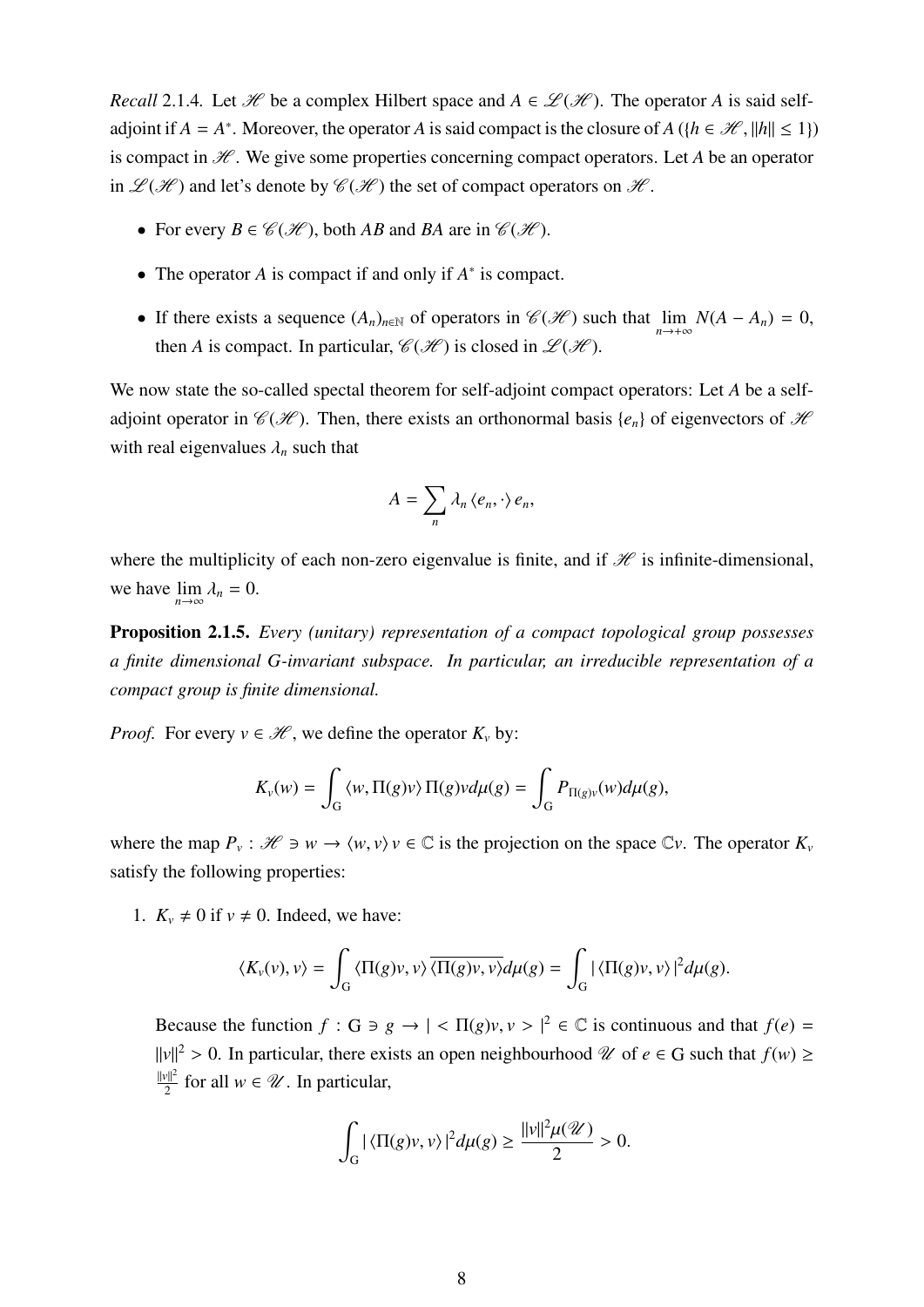- 2.  $K_v \in \mathcal{L}(\mathcal{H})$  and  $N(K_v) \le ||v||^2$ . Moreover,  $K_v$  is self-adjoint.
- 3. The operator  $K_v$  is an intertwining operator, i.e.  $(\forall g \in G)$ ,  $K_v \circ \Pi(g) = \Pi(g) \circ K_v$ .
- 4. The operator  $K_v$  is compact.

Let's fix a non-zero vector  $v \in \mathcal{H}$  and let  $K_v$  be the corresponding compact operator (which is a self-adjoint compact operator). Let  $\lambda$  be an eigenvalue of  $K_\nu$  and let  $\mathcal{H}_\lambda$  be the corresponding eigenspace. Because  $K_\nu$  intertwines the representation  $\Pi$ , the space  $\mathcal{H}_\lambda$  is G-invariant.

 $\Box$ 

We now recall some famous integral relations that will be useful for us in the third section: they are known as Schur's orthogonality relations.

Proposition 2.1.6. *1. Let* (Π, <sup>H</sup> ) *be an irreducible representation of* <sup>G</sup>*. Then, for every*  $u_1, u_2, v_1, v_2 \in \mathcal{H}$ , we get:

<span id="page-9-0"></span>
$$
\int_{G} \langle \Pi(g)u_1, v_1 \rangle \overline{\langle \Pi(g)u_2, v_2 \rangle} d\mu(g) = \frac{\langle u_1, u_2 \rangle \overline{\langle v_1, v_2 \rangle}}{\dim_{\mathbb{C}}(V)}.
$$
\n(2.2)

<span id="page-9-1"></span>*2. Let*  $(\Pi, \mathcal{H})$  *and*  $(\Pi', \mathcal{H'})$  *be inequivalent irreducible unitary representations of* G *(we denote by*  $\langle \cdot, \cdot \rangle$  *and*  $\langle \cdot, \cdot \rangle'$  *the hermitian inner product on H and H respectively*). Then, *for all*  $u_1, u_2 \in \mathcal{H}$  and  $u'_1, u'_2$  $y'_2 \in \mathcal{H}'$ , we get:

$$
\int_G \langle \Pi(g)u_1, u_2 \rangle \overline{\langle \Pi'(g)u_1', u_2' \rangle} d\mu(g) = 0.
$$

*Proof.* Let  $L : \mathcal{H}' \to \mathcal{H}$  be a linear form and  $\widetilde{L}$  defined by

$$
\widetilde{L} = \int_{G} \Pi(g) \circ L \circ \Pi'(g)^{-1} d\mu(g).
$$

Obviously, for every  $g \in G$ , we get  $\Pi(g) \circ \widetilde{L} = \widetilde{L} \circ \Pi'(g)$ . If the two representations are non-equivalent, according to Schur's lemma, we get  $\widetilde{L} = 0$ . Let *L* be the map defined by  $L(w') = \langle w', u'_1 \rangle u_1.$  We get:

$$
0 = \langle \overline{L}(u'_2), u_2 \rangle = \langle \int_G \Pi(g) \circ L \circ \Pi'(g) u'_2 d\mu(g), u_2 \rangle = \int_G \langle \Pi(g) \circ L \circ \Pi'(g) u'_2, u_2 \rangle d\mu(g)
$$
  
= 
$$
\int_G \langle \Pi(g) \left( \langle \Pi'(g)^{-1} u'_2, u'_1 \rangle u_1 \right), u_2 \rangle d\mu(g) = \int_G \langle \Pi(g) u_1, u_2 \rangle \langle \Pi'(g)^{-1} u'_2, u'_1 \rangle d\mu(g)
$$
  
= 
$$
\int_G \langle \Pi(g) u_1, u_2 \rangle \overline{\langle \Pi'(g) u'_1, u'_2 \rangle} d\mu(g)
$$

 $\Box$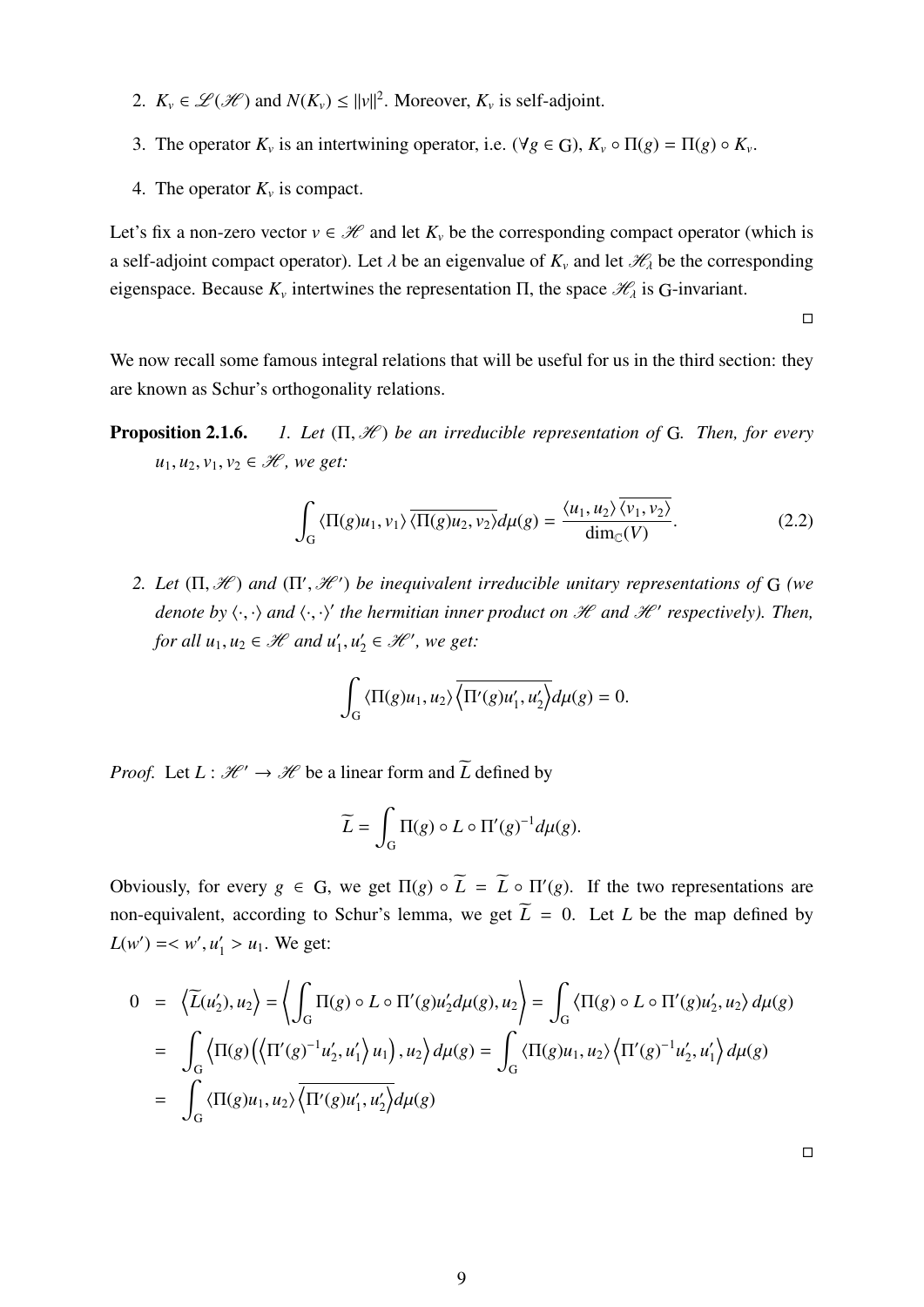For a finite dimensional representation  $(\Pi, \mathcal{H})$  of G, we associate the function  $\Theta_{\Pi} : G \to \mathbb{C}$ defined by:

$$
\Theta_{\Pi}(g) = \text{tr}(\Pi(g)) \qquad (g \in G).
$$

The function  $\Theta_{\Pi}$  is called the character of  $\Pi$ . Obviously, by fixing an orthogonal basis {*v*<sub>1</sub>, . . . , *v*<sub>*n*</sub>} where  $n = \dim_{\mathbb{C}}(\mathcal{H})$ , we get that, for  $g \in G$ :

$$
\Theta_{\Pi}(g) = \sum_{i=1}^{n} \langle \Pi(g)v_i, v_i \rangle.
$$
 (2.3)

Then, by using Equation [\(2.2\)](#page-9-0), we get:

$$
\int_{G} \Theta_{\Pi}(g) \overline{\Theta_{\Pi}(g)} dg = \sum_{i=1}^{n} \sum_{j=1}^{n} \int_{G} \langle \Pi(g)v_{i}, v_{i} \rangle \overline{\langle \Pi(g)v_{j}, v_{j} \rangle} d\mu(g)
$$
\n
$$
= \sum_{i=1}^{n} \sum_{j=1}^{n} \frac{\langle v_{i}, v_{j} \rangle \overline{\langle v_{i}, v_{j} \rangle}}{\dim_{\mathbb{C}}(\mathcal{H})} = \sum_{i=1}^{n} \sum_{j=1}^{n} \frac{\delta_{i,j}}{\dim_{\mathbb{C}}(\mathcal{H})} = 1.
$$

More generally, for two irreducible representations  $(\Pi, \mathcal{H})$  and  $(\Pi', \mathcal{H'})$  of G, we get:

$$
\int_{G} \Theta_{\Pi}(g) \overline{\Theta_{\Pi'}(g)} d\mu(g) = \begin{cases} 1 & \text{if } \Pi \sim \Pi' \\ 0 & \text{if } \Pi \neq \Pi' \end{cases}
$$

## <span id="page-10-0"></span>2.2 Representation of complex semi-simple Lie algebras

We start this section by recalling simple definitions and properties of Lie algebras. Let  $(g, [\cdot, \cdot])$  be a finite dimensional Lie algebra over  $\mathbb{K} = \mathbb{R}$  or  $\mathbb{C}$ . The Lie algebra g is said simple if g is nonabelian and g has no proper nonzero ideals, and semisimple if g has no nonzero solvable ideals. Obviously, the center of a semisimple Lie algebra is trivial.

We denote by  $ad : g \to \text{End}(g)$  the map given by  $ad(X)(Y) = [X, Y]$  and by  $\mathscr K$  the Killing form on g, i.e.

$$
\mathscr{K}: \mathfrak{g} \times \mathfrak{g} \ni (X, Y) \to \text{tr}(ad(X) \circ ad(Y)) \in \mathbb{C}.
$$

Theorem 2.2.1. *Let* g *be a Lie algebra over* K

- *1. (Cartan) The Lie algebra* g *is semisimple if and only if its corresponding Killing form is non-degenerate.*
- *2. If* g *is semisimple, then ad*(g) = *Der*(g)*, where Der*(g) *corresponds to the set of derivations of* g*, i.e.*

$$
Der(g) = \{D : g \to g \text{ linear}, D([X, Y]) = [D(X), Y] + [X, D(Y)] \, (\forall X, Y \in g) \}.
$$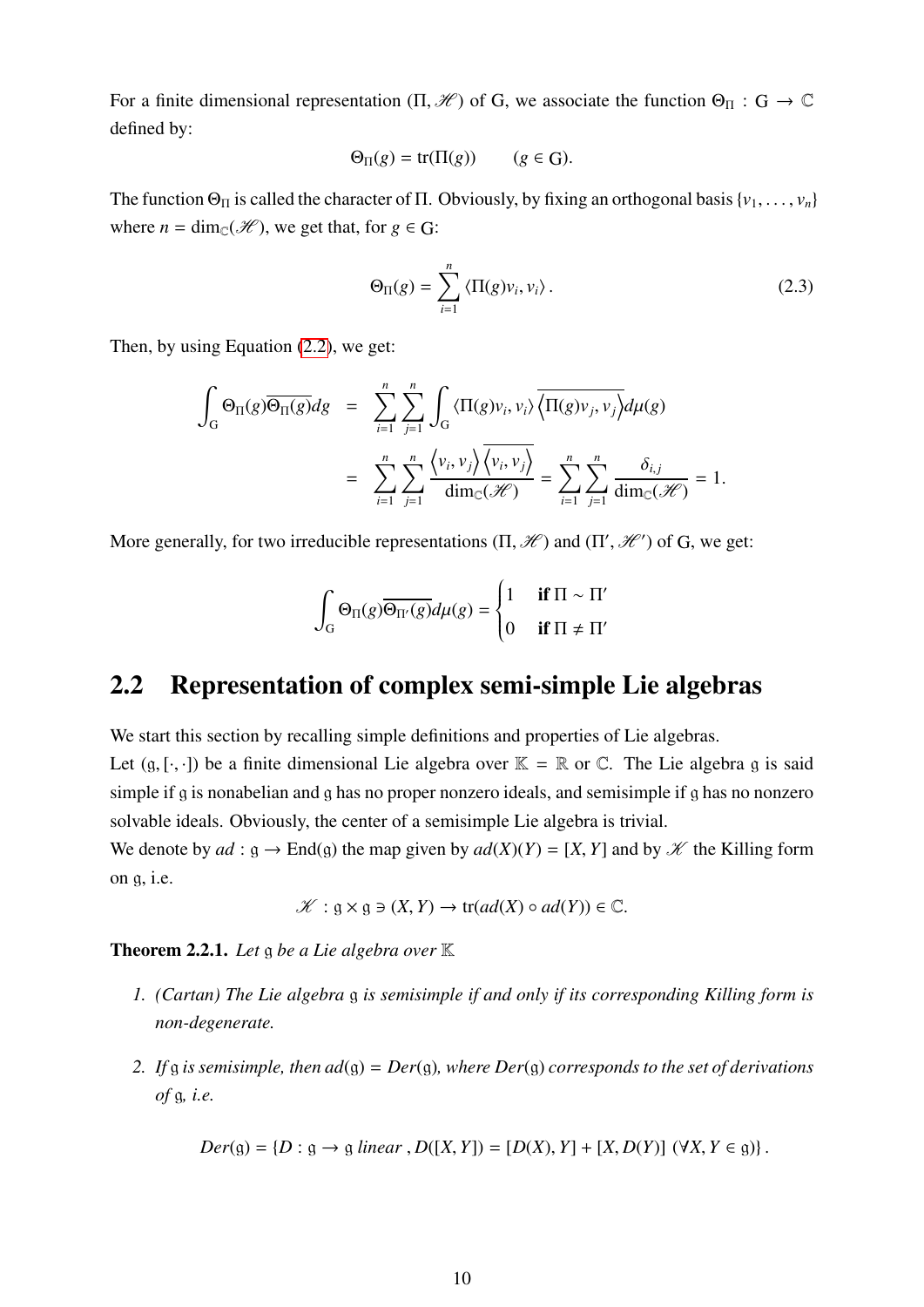<span id="page-11-1"></span>*3. Every finite dimensional representation of a semisimple Lie algebra is completely reducible.*

We now recall the abstract Jordan decomposition. Let g be a complex semisimple Lie algebra. It is well-known that for all endomorphism  $A \in End(g)$ , there exists two endormorphisms  $B, C$ of End(g) such that  $A = B + C$ , where *B* is semisimple, *C* is nilpotent and *B* and *C* commute.

**Lemma 2.2.2.** For all  $X \in \mathfrak{g}$ , there exists two elements  $X_s$ ,  $X_n$  in  $\mathfrak{g}$  satisfying  $[X_s, X_n] = 0$  and *such that*  $ad(X) = ad(X_s) + ad(X_n)$ *. In particular, the decomposition*  $X = X_s + X_n$  *is called the abstract Jordan decomposition of X and X<sup>s</sup> (resp. Xn) the semisimple (resp. nilpotent) part of X.*

*Proof.* Let's first notice that the map  $g \ni X \to ad(X) \in End(g)$  is 1-1. Indeed, if  $ad(X_1) =$ *ad*(*X*<sub>2</sub>), it means that  $ad(X_1 - X_2) = 0$ , i.e.  $\mathbb{C}(X_1 - X_2)$  is a (solvable) ideal of g. Then,  $\mathbb{C}(X_1 - X_2) =$  ${0}$ , i.e.  $X_1 = X_2$ .

Let *X* be an element of g. Then, using Theorem [2.2.1,](#page-11-1) there exists a derivation  $D_X \in Der(g)$  such that  $ad(X) = D_X$ . According to [\[20,](#page-98-0) Chapter 4.2, Lemma B],  $Der(g)$  contains the semisimple and nilpotent part of its Jordan decomposition. Then, there exists  $D_1^X$  $I_1^X, D_2^X$  $L_2^X \in Der(g)$  such that  $D_X = D_1^X + D_2^X$  with  $D_1^X$  $\frac{X}{1}$  semisimple. Again, using Theorem [2.2.1,](#page-11-1) there exists  $X_s$  and  $X_n$  two elements of g such that  $D_1^X = ad(X_s)$  and  $D_2^X = ad(X_n)$ .

Let g be a semisimple algebra. A toral algebra is a non-zero subalgebra consisting of semisimple elements. Those algebras exists and are abelian (see [\[20,](#page-98-0) Section 8.1]). A maximal toral algebra t of g is called a Cartan subalgebra.

 $\Box$ 

We mention a last important result before recalling the concept of roots for a semisimple Lie algebra.

<span id="page-11-2"></span>Theorem 2.2.3. *Let* g *be a semisimple Lie algebra and X be a semisimple (resp. nilpotent) element of* <sup>g</sup>*. Then, for any finite dimensional representation* (Π, *<sup>V</sup>*) *of* <sup>g</sup>*, the endomorphism* Π(*X*) *is semisimple (resp. nilpotent).*

For a proof of this result, one can check [\[20,](#page-98-0) Corollary 6.4].

### <span id="page-11-0"></span>2.2.1 Root system of a complex semisimple Lie algebra

Throughout this section, g will be a complex semisimple Lie algebra and t a Cartan subalgebra of g.

As explained before, the endomorphisms  $ad(x)$  are diagonalizable for all  $x \in t$  and because t is abelian, those endomorphisms commute. In particular, we can diagonalize these endomorphisms simultaneously. In particular, the space g is the direct sum of the subspaces  $g_{\alpha}$ ,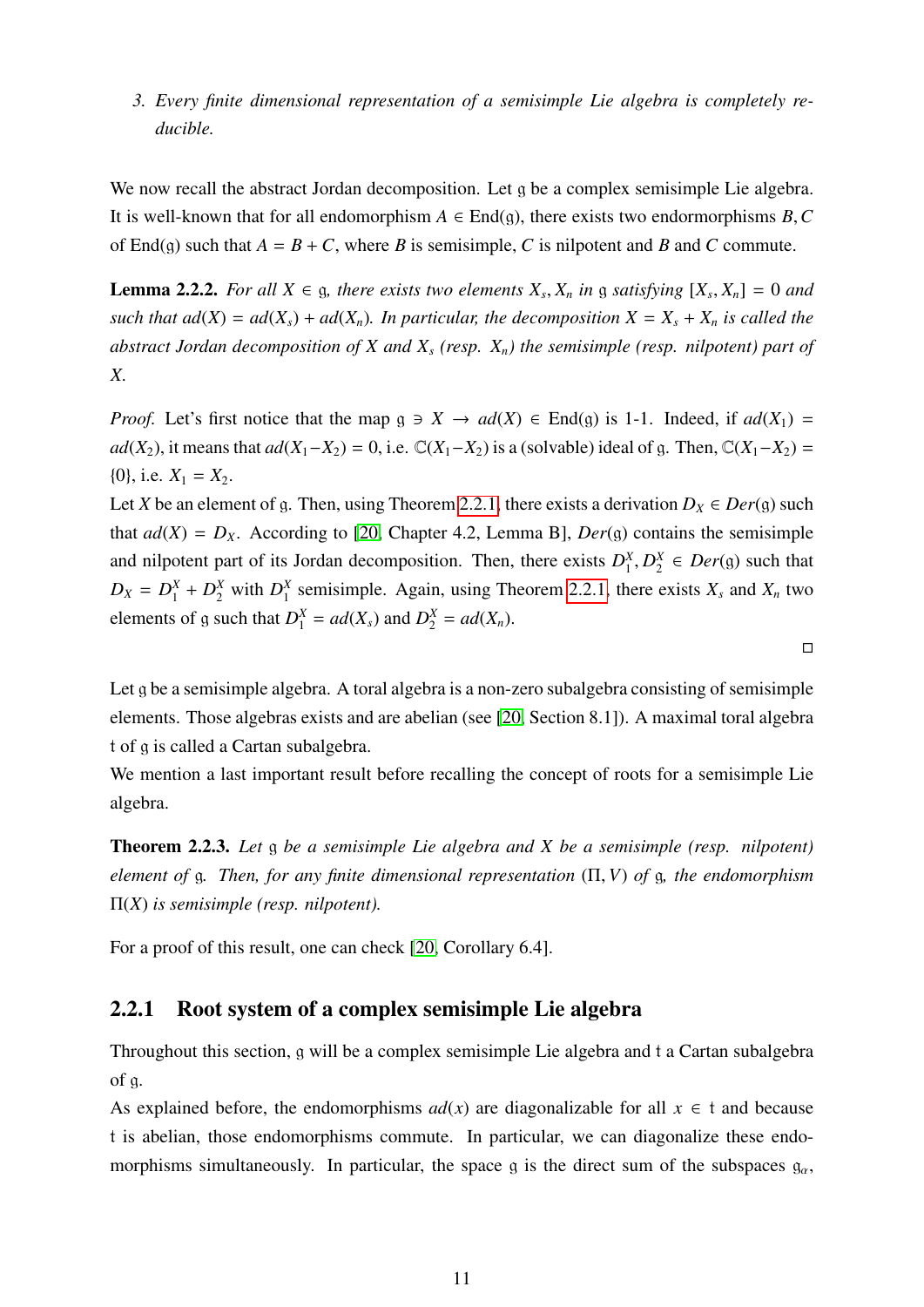eigenspace of the endomorphisms  $ad(x)$ ,  $x \in t$ , corresponding to the "eigenvalue"  $\alpha \in t^*$ , i.e:

$$
\mathfrak{g}_{\alpha} = \{ X \in \mathfrak{g}, ad(h)(X) = \alpha(h)X, h \in \mathfrak{t} \}.
$$

Obviously, because t is abelian, we get that  $g_0 \neq 0$ . More precisely, we have  $g_0 = \mathcal{C}_a(t)$ . We denote by  $\Phi$  the subset of  $t^*$  given by:

$$
\Phi = \{ \alpha \in \mathfrak{t}^* \setminus \{0\}, \mathfrak{g}_{\alpha} \neq \{0\} \},
$$

in particular, we have the following decomposition for g:

$$
\mathfrak{g}=\mathscr{C}_{\mathfrak{g}}(\mathfrak{t})\oplus\bigoplus_{\alpha\in\Phi}\mathfrak{g}_{\alpha}.
$$

The elements of Φ are called the roots of g. We give some properties of those roots (more results can be found in [\[20,](#page-98-0) Chapter 8]).

**Proposition 2.2.4.** *1. For all*  $\alpha, \beta \in \mathfrak{t}^*$ , we have  $[\mathfrak{g}_{\alpha}, \mathfrak{g}_{\beta}] \subseteq \mathfrak{g}_{\alpha+\beta}$ ,

- *2. For all*  $\alpha, \beta \in \mathfrak{t}^*$  *such that*  $\alpha + \beta \neq 0$ *, then the spaces*  $g_\alpha$  *and*  $g_\beta$  *are orthogonal with respect to the killing form*  $K$  *of*  $g$ *. In particular, the restriction of*  $K$  *to*  $g_0 = \mathcal{C}_g(t)$  *is non-degenerate.*
- *3.*  $\mathcal{C}_{\alpha}(t) = t$ .
- *Proof.* 1. The proof is quite straightforward. Let *x* and *y* be two elements of  $g_\alpha$  and  $g_{-\alpha}$ respectively and  $h \in t$ . Then, using Jacobi's identity, we get:

$$
[h, [X, Y]] = [X, [h, Y]] - [Y, [h, X]] = (\alpha + \beta)(h)[X, Y].
$$

2. Similarly, let  $X \in \mathfrak{g}_{\alpha}$ ,  $Y \in \mathfrak{g}_{-\alpha}$  such that  $\alpha + \beta \neq 0$  and  $h \in \mathfrak{t}$ . By using the *ad*-invariance of the Killing form, we get:

$$
\alpha(h)\mathscr{K}(X,Y)=\mathscr{K}([h,X],Y)=-\mathscr{K}(X,[h,Y])=-\beta(h)\mathscr{K}(X,Y),
$$

and then  $(\alpha + \beta)(h) \mathcal{K}(X, Y) = 0$ . Because of our assumption,  $\mathcal{K}(X, Y) = 0$ .

Let  $x \in \mathcal{C}_q(t)$  such that  $\mathcal{K}(x, \mathcal{C}_q(t)) = \{0\}$ . Using the orthogonality of the different eigenspaces, we get that  $\mathcal{K}(x, g) = \{0\}$ . It implies that  $x = 0$  because  $\mathcal{K}$  is nondegenerate on g.

3. See [\[20,](#page-98-0) Section 8.2].

 $\Box$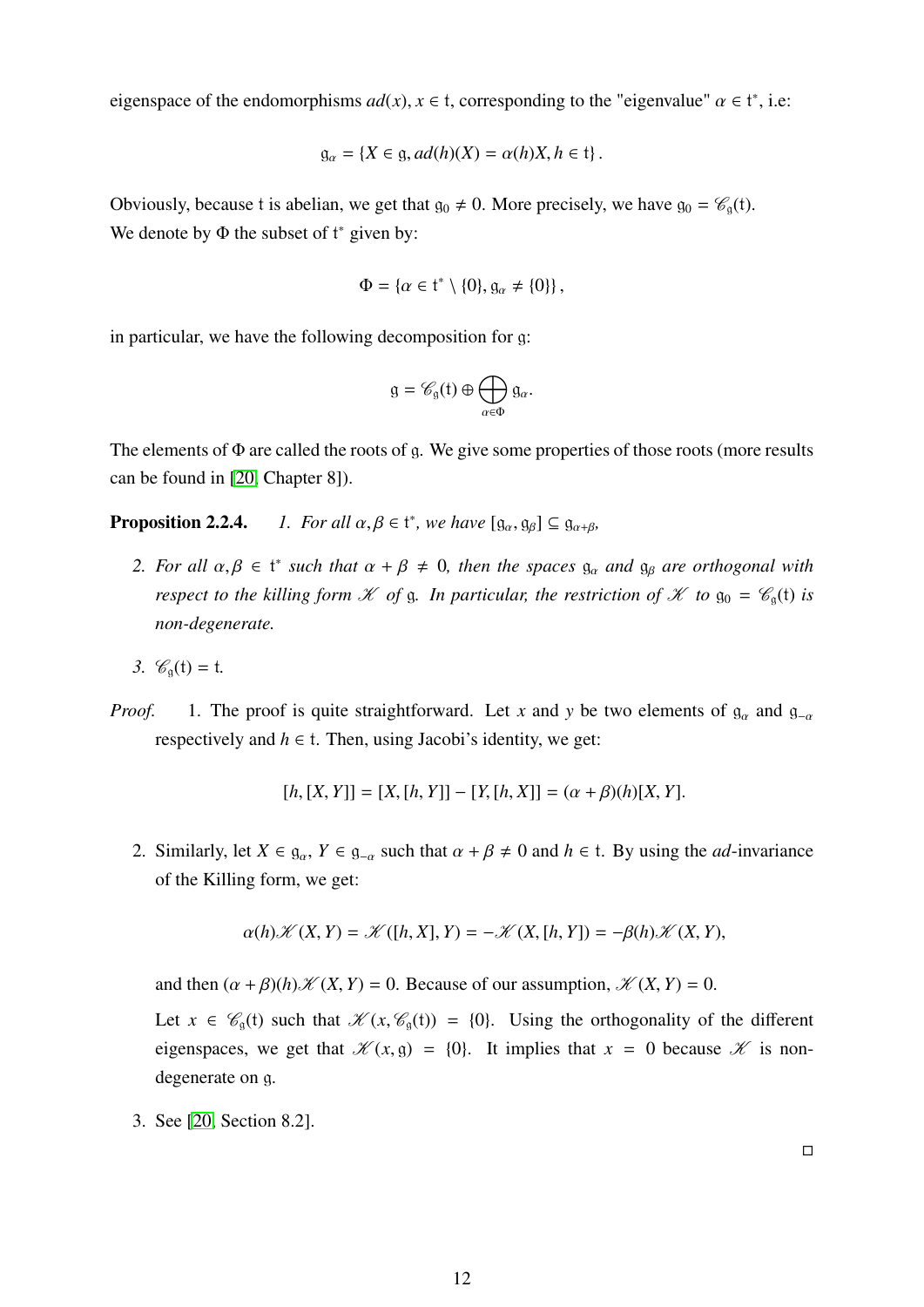Because the restriction of the Killing form to the Cartan subalgebra t is non-degenerate, we identify the algebra t with its dual t<sup>\*</sup>; more precisely, for all  $\alpha \in t^*$ , there exists a unique  $t_\alpha \in t$ such that  $\alpha(t) = \mathcal{K}(t_{\alpha}, t)$  for all  $t \in \mathfrak{t}$ .

**Proposition 2.2.5.** <sup>\*</sup>*. Moreover, if*  $\alpha \in \Phi$ *, then*  $-\alpha \in \Phi$ *,* 

- *2. For all*  $\alpha \in \Phi$ ,  $x \in \mathfrak{g}_{\alpha}$  *and*  $y \in \mathfrak{g}_{-\alpha}$ *, we have*  $[x, y] = \mathcal{K}(x, y)t_{\alpha}$ *,*
- *3. If*  $\alpha \in \Phi$ *, then*  $[g_{\alpha}, g_{-\alpha}]$  *is one dimensional and*  $\alpha(t_{\alpha}) \neq 0$ *. Moreover, the space*  $g_{\alpha}$  *is one-dimensional.*
- <span id="page-13-0"></span>*4. If*  $\alpha \in \Phi$  *and*  $X_\alpha$  *a non-zero element of*  $g_\alpha$ , *then there exists*  $Y_\alpha \in g_{-\alpha}$  *such that*  $X_\alpha, Y_\alpha, h_\alpha =$  $[X_\alpha, Y_\alpha]$  *span a three dimensional simple subalgebra of* g *isomorphic to*  $\mathfrak{sl}(2,\mathbb{C})$ *.*
- *Proof.* 1. We assume that Φ doesn't span t\*. Then, it follows that there exists a non-zero element  $h \in \mathfrak{t}$  such that  $\alpha(h) = 0$  for all  $\alpha \in \Phi$ . Using that  $[h, X] = \alpha(h)X$  for all  $X \in \mathfrak{g}_{\alpha}$ , we get that  $[h, g_{\alpha}] = \{0\}$ . Because t is abelian, it means that  $[h, g] = \{0\}$  and then  $\mathbb{C}h$  is an ideal of g (which is solvable). In particular,  $h = 0$ .

We fix  $\alpha \in t^*$  and *X* a non-zero element of  $g_\alpha$ . We assume that  $-\alpha \in \Phi$ . Then,  $\mathcal{K}(X, g_\beta) =$ {0} for all  $\beta \in \Phi \cup \{0\}$ . Then,  $\mathcal{K}(X, g) = \{0\}$  and we get that  $X = 0$  because  $\mathcal{K}$  is non-degenerate.

2. Let  $\alpha \in \Phi$ ,  $X \in \mathfrak{g}_{\alpha}$ ,  $Y \in \mathfrak{g}_{-\alpha}$  and  $h \in \mathfrak{t}$ . Then:

$$
\mathscr{K}(h,[X,Y]) = -\mathscr{K}([X,h],Y) = \alpha(h)\mathscr{K}(X,Y) = \mathscr{K}(t_{\alpha},h)\mathscr{K}(X,Y) = \mathscr{K}(\mathscr{K}(X,Y)t_{\alpha},h),
$$

and in particular,  $\mathcal{K}(h, [X, Y] - \mathcal{K}(X, Y)t_0)$  for all  $h \in \mathfrak{t}$ . Because the Killing form on t is non-degenerate, we get that  $[X, Y] = \mathcal{K}(X, Y)t_{\alpha}$ .

- 3. Obviously, the previous result proved that  $[g_\alpha, g_{-\alpha}] \subseteq \mathbb{C}t_\alpha$ . To prove the equality, we need to prove that for all  $\alpha \in \Phi$ , there exists  $X \in \mathfrak{g}_{\alpha}$  and  $Y \in \mathfrak{g}_{-\alpha}$  such that  $\mathscr{K}(X, Y) \neq 0$ . Let  $X \in \mathfrak{g}_{\alpha}$  be a non-zero element. If for all  $Y \in \mathfrak{g}_{-\alpha}$ ,  $\mathscr{K}(X, Y) = 0$ , it follows from the previous proposition that  $X \in Rad(\mathcal{K})$ . Then, there exists  $Y \in \mathfrak{g}_{-\alpha}$  such that  $\mathcal{K}(X, Y) \neq 0$ .
- 4. Straightforward computations.

 $\Box$ 

<span id="page-13-1"></span>*Remark* 2.2.6*.* Obviously,  $h_{\alpha} = \frac{2t_{\alpha}}{\mathcal{K}(t_{\alpha})}$  $\frac{2t_{\alpha}}{X(t_{\alpha},t_{\alpha})}$  and  $h_{\alpha}=-h_{-\alpha}$ . For all non-zero  $\alpha \in t^*$ , we denote by  $P_{\alpha}$  the subspace of  $t^*$  given by:

$$
P_{\alpha} = \{ \beta \in \mathfrak{t}^*, \mathscr{K}^*(\alpha, \beta) = 0 \},
$$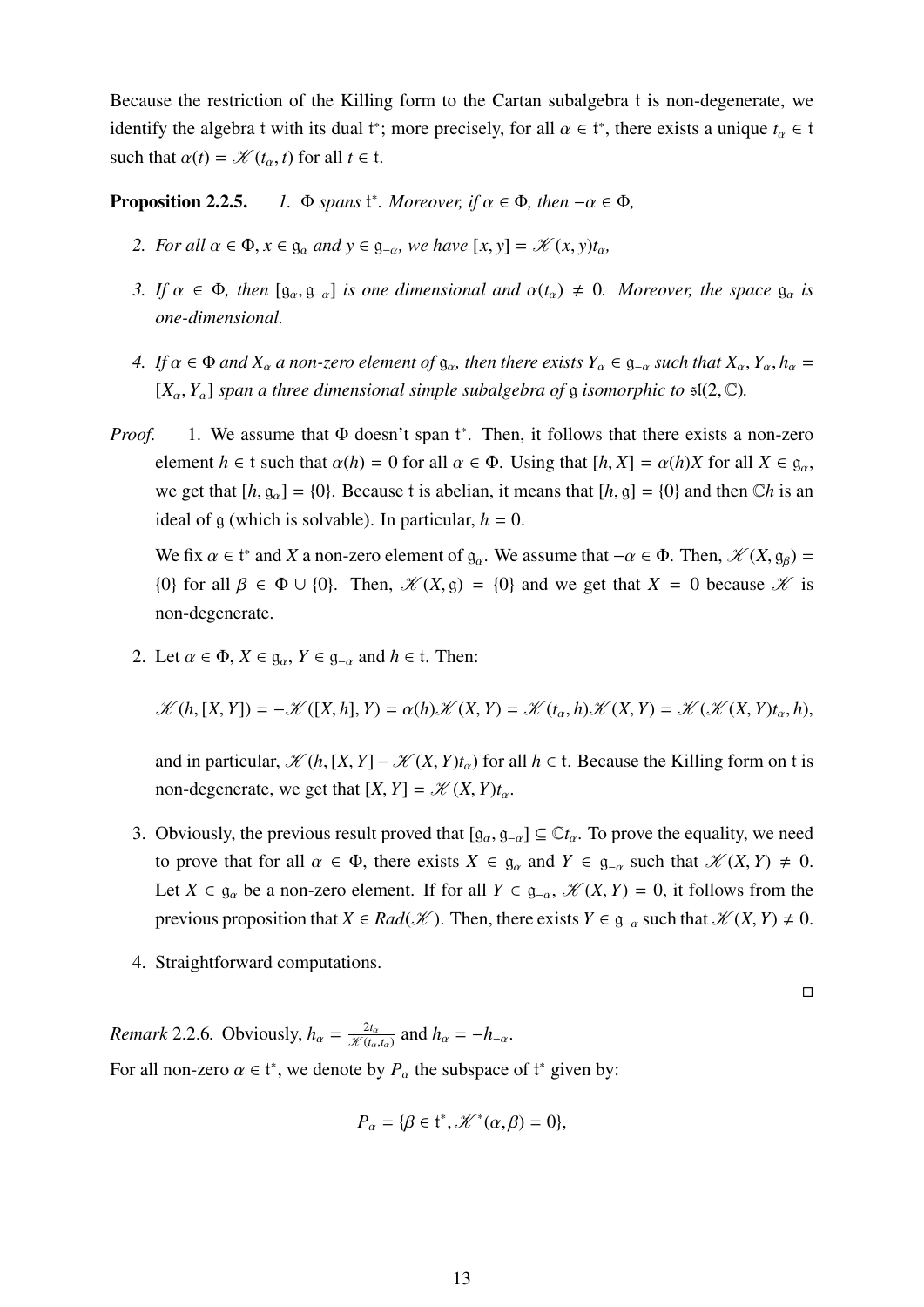where  $\mathcal{K}^*$  is the corresponding non-degenerate form on  $t^*$  coming from  $\mathcal{K}$ . The subspace  $P_a$ is an hyperplane in t<sup>\*</sup>. We denote by  $\sigma_{\alpha}$  the reflexion with respect to  $P_{\alpha}$ .

The Weyl group of g is the subgroup of GL( $t^*$ ) generated by the reflections  $\sigma_{\alpha}$ ,  $\alpha \in \Phi \setminus \{0\}$ . We will denote it by  $\mathcal{W} = \mathcal{W}(\mathfrak{g}, \mathfrak{t})$ . One can easily check that  $\mathcal{W} \subseteq O(\mathfrak{t}^*, \mathcal{K}^*)$ , i.e. the  $\sigma'_\alpha s$  preserve the form  $\mathscr{K}^*$ . This group is clearly finite being a subgroup of  $\mathscr{S}_{\Phi}$ .

We now recall the notion of standard cyclic modules (usually called highest weight modules).

Example 2.2.7. Let's now consider a concrete example that we will use later. We have:

$$
SL(n, \mathbb{C}) = \{ g \in GL(n, \mathbb{C}), \det(g) = 1 \} \qquad \text{sl}(n, \mathbb{C}) = \{ X \in M(n, \mathbb{C}), \text{tr}(X) = 1 \}.
$$

We have:

$$
\mathfrak{sl}(n,\mathbb{C})=\bigoplus_{i=1}^{n-1}\mathbb{C}(E_{i,i}-E_{i+1,i+1})\oplus\bigoplus_{1\leq i\neq j\leq n}\mathbb{C}E_{i,j}
$$

We denote by  $H_i = E_{i,i} - E_{i+1,i+1}$ , by t the subalgebra t =  $\overset{n-1}{\bigoplus}$ *i*=1  $\mathbb{C}H_i$  and by  $e_i, 1 \leq i \leq n$  the linear form on  $t' = \{diag(h_1, \ldots, h_n), h_1, \ldots, h_n \in \mathbb{C}\}$  given by:

$$
e_i(\text{diag}(h_1,\ldots,h_n))=h_i \qquad (1\leq i\leq n).
$$

Obviously, we get  $[h_i, E_{j,k}] = (e_j - e_k)(h_i)E_{j,k}$ . In particular, we get:

$$
\Phi = \Phi(\mathfrak{g}, \mathfrak{t}) = \{e_i - e_j, 1 \le i \ne j \le n\}.
$$

Obviously, we get that  $\mathcal{W} \approx \mathcal{S}_n$ .

*Remark* 2.2.8*.* Let g be a complex semisimple Lie algebra and t be a Cartan subalgebra of g. Let  $\Phi = \Phi(g, t)$  be the set of roots. There exists a subset  $\Delta = \Delta(g, t)$  of  $\Phi$  such that:

- $\Delta = \Delta(g, t)$  is a basis of  $t^*$ ,
- Each root  $\beta \in \Phi$  can be written as  $\beta = \sum_{\alpha \in \Phi}$  $\sum_{\alpha \in \Phi} k_{\alpha} \alpha$  with  $k_{\alpha} \in \mathbb{Z}$ , which are all nonnegative or all nonpositive.

The elements of  $\Delta$  are called simple roots. We define by  $\Phi^+$  (resp.  $\Phi^-$ ) the subset of roots  $\alpha \in \Phi$ such that the  $k'_\text{o}$  are positive (resp. negative).

### <span id="page-14-0"></span>2.2.2 parameterization of finite-dimensional irreducible modules

Let g be a complex semisimple Lie algebra and t be a Cartan subalgebra of g. For every finite dimensional representation (*V*, <sup>Π</sup>) of <sup>g</sup>, we get, according to Theorem [2.2.3,](#page-11-2) that the elements  $\Pi(h)$ ,  $h \in \mathfrak{t}$  form a commutating family of semisimple operators of End(*V*). In particular, we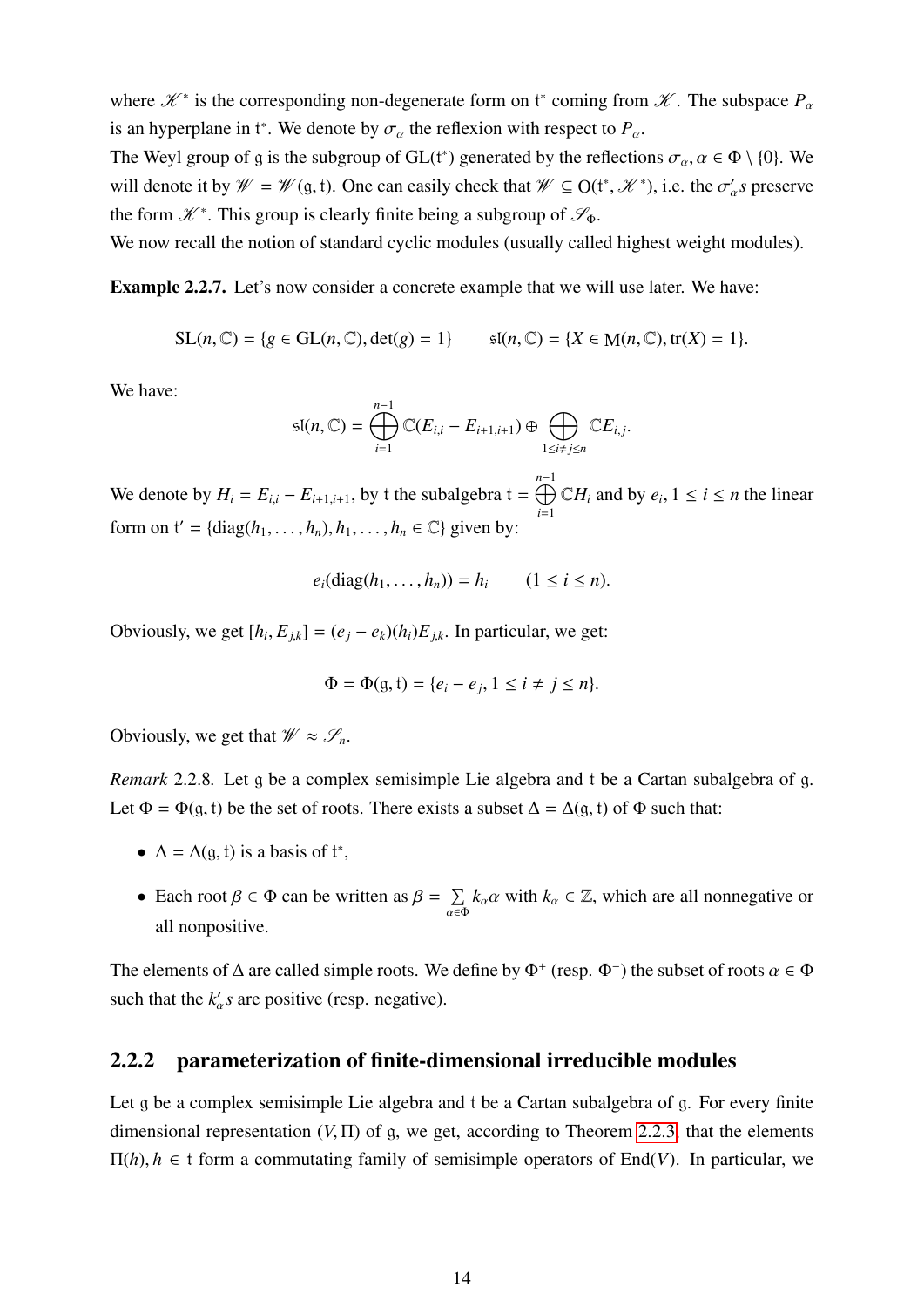can diagonalise those operators simultaneously and we get a decomposition of the space *V* of the form

<span id="page-15-0"></span>
$$
V = \bigoplus_{\lambda \in \mathfrak{t}^*} V_{\lambda}, \qquad V_{\lambda} = \{ v \in V, \Pi(h)v = \lambda(h)v, \, h \in \mathfrak{t} \}.
$$

We will denote by  $V_{\Pi}$  the subspace of  $t^*$  given by  $V_{\Pi} = {\lambda \in t^*}, V_{\lambda} \neq \{0\}$ . The elements of  $V_{\Pi}$ are called the weights of the representation.

If the dimension of Π is infinite, the decomposition of *V* given in Equation [\(2.4\)](#page-15-0) is no longer valid in general. What we can say is that the subspace *W* of all the weight spaces  $V_\lambda$  is still direct, but we have no assurance that  $W = V$ .

We can just notice that for all  $\alpha \in \Phi$  and  $\lambda \in V_{\Pi}$ ,  $\Pi(\mathfrak{g}_{\alpha})(V_{\lambda}) \subseteq V_{\alpha+\lambda}$ . Indeed, for  $X \in \mathfrak{g}_{\alpha}, v \in V_{\lambda}$ and  $h \in \mathfrak{t}$ , we get:

$$
\Pi(h)(\Pi(X)v) = \Pi(h)(\Pi(X)v) - \Pi(X)(\Pi(h)v) + \Pi(X)(\Pi(h)v) = \Pi([h, X])v + \Pi(X)(\Pi(h)v)
$$
  
= 
$$
(\alpha(h) + \lambda(h))v.
$$

A non-trivial vector *v* is called maximal of weight  $\lambda$  if  $v \in V_\lambda$  and if it satisfies  $\Pi(X_\alpha)(v) = 0$  for all  $X_\alpha \in \mathfrak{g}_\alpha, \alpha > 0$  (see Proposition [2.2.5\)](#page-13-0).

Using Lie's theorem, it's clear that if the space *V* is finite dimensional, the existence of a maximal vector is guarantee, but it is no longer true if the space *V* is infinite dimensional.

A g-module (*V*,  $\Pi$ ) is called standard cyclic if there exists a (maximal) vector  $v \in V$  such that  $V = \mathcal{U}(\mathfrak{g})v$ . We will focus our attention on those modules. As recalled before, all the irreducible finite dimensional modules are of this form, but it also contains some infinite dimensional representations. As mentionned before, it's not guarantee for infinite dimensional representation that *V* is equal to the direct sum of its weight space, but this is true for cyclic modules. Indeed, we get the following theorem:

**Theorem 2.2.9.** Let V be a standard cyclic g-module of g with maximal vector  $v \in V_\lambda$  with  $height \lambda \in \mathfrak{t}^*$ .

- *1. V is spanned by the vectors*  $y_{\alpha_1}^{i_1} \ldots y_{\alpha}^{i_n}$ α*n v where i<sup>j</sup> are all positive integers. In particular, V is the direct sum of its weight spaces and all the weights of V are of the form*  $\mu = \lambda - \sum_{i=1}^{n}$  $\sum_{i=1}^{\infty} n_i \alpha_i$ *where the n'<sub>i</sub>s are all positive integers.*
- *2. For each*  $\mu \in V_{\Pi}$ , the dimension of the space  $V_{\mu}$  is finite and  $\dim_{\mathbb{C}}(V_{\lambda}) = 1$ .
- *3. V in an indecomposable* g*-module, with a unique maximal (proper) submodule and a corresponding unique irreducible quotient.*
- *4. Assume that V is irreducible. Then , up to a constant, the vector v is unique.*

*Proof.* Let's just say few words quickly about the first point (we haven't recalled in those notes the so called Poincare-Birkhoff-Witt Theorem, which says that  $\mathcal{U}(\mathfrak{g})$  is isomorphic to  $S(\mathfrak{g})$  as a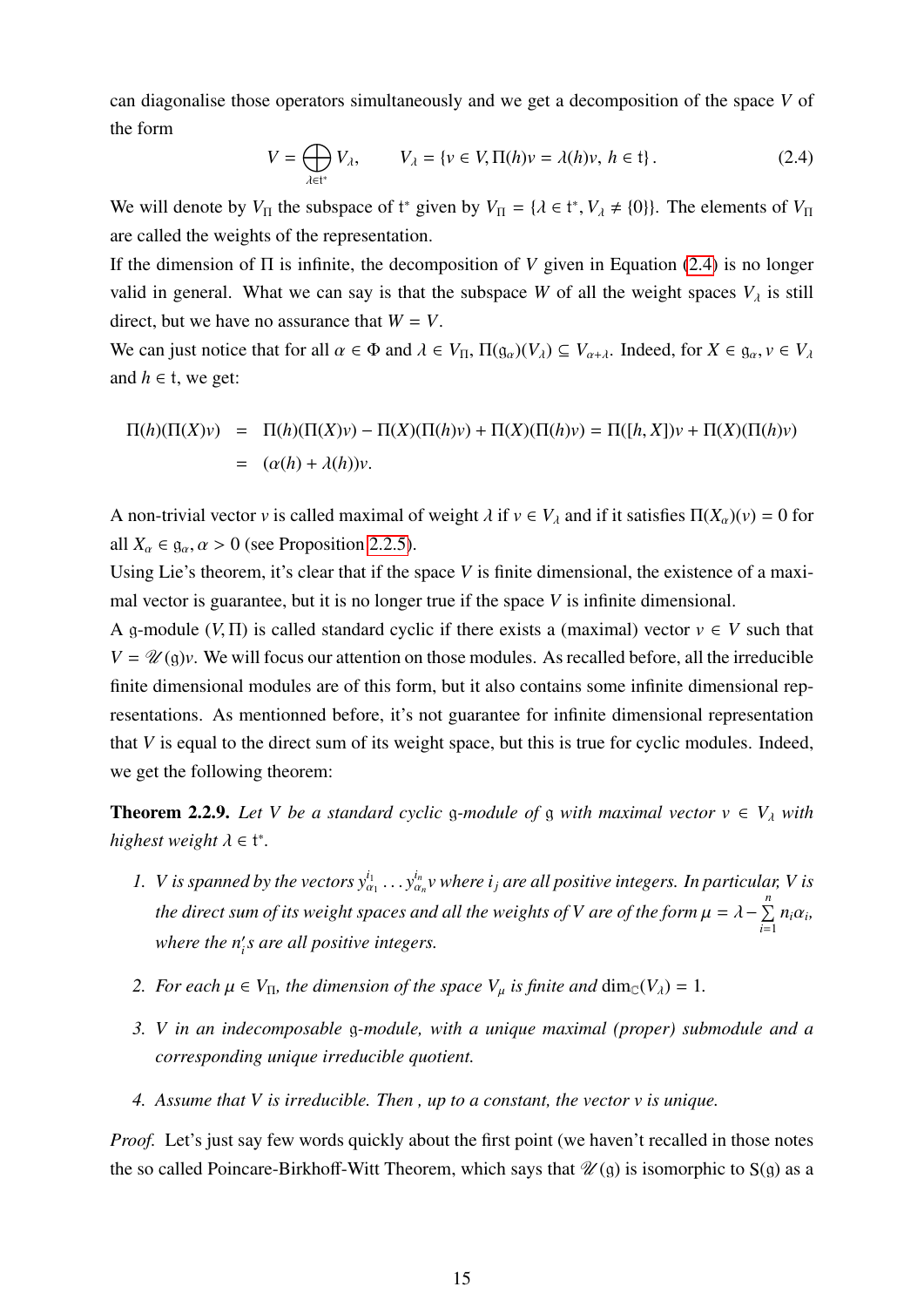vector space). Using the decomposition  $g = \eta^- \oplus b$ , we get

$$
\mathscr{U}(\mathfrak{g})v = \mathscr{U}(\eta^-).\mathscr{U}(\mathfrak{b})v = \mathscr{U}(\eta^-)(\mathbb{C}v).
$$

and using the PBW theorem, we get that a basis of  $\mathcal{U}(\eta^-)$  given by  $y_\beta^{i_1}$  $\mu_1^{i_1} \ldots \mu_{\beta_i}^{i_m}$  $\beta_m^{l_m}$ , where  $y_{\beta_k}$  is a non-trivial element in  $g_{\beta_k}, \beta_1, \ldots, \beta_m \in \Phi^-$ . By writing all the  $\beta_i$  as a sum of positive roots with coefficients in  $\mathbb{Z}^+$ , we get the result.

$$
\Box
$$

<span id="page-16-0"></span>*Remark* 2.2.10. Let's consider the algebra b given by  $b = \phi \oplus \bigoplus$  $\alpha \in \Phi^+$  $g_{\alpha}$ . We get directly that b is a subalgebra of g, usually called Borel subalgebra of g.

Keeping the notations introduced before, it follows that the space  $\mathbb{C}.v = V_\lambda$  is a b-module (obviously irreducible).

We are now faced to the natural following questions:

- Can we say that two standard cyclic modules of highest  $\lambda \in \mathfrak{h}^*$  are isomorphic?
- Do there exists a cyclic module of highest weight  $\lambda \in \mathfrak{h}^*$  for all  $\lambda \in \mathfrak{h}^*$ ?

For the first one, the answer is yes if both of them are irreducible. For the second question, the answer is also positive but even more precise: we can construct those cyclic modules. The construction is due to Verma and we will recall that right now.

Let  $\lambda$  be an arbitrary linear form on b. We denote by  $V_{\lambda}$  the one-dimensional space generated formally by a vector *v*. Motivated by Remark [2.2.10,](#page-16-0) we define an action of b on  $V_{\lambda}$  by

$$
\left(h + \sum_{\alpha > 0} z_{\alpha}\right) \cdot v := h \cdot v = \lambda(h)v \qquad (h \in \mathfrak{t}, z_{\alpha} \in \mathfrak{g}_{\alpha}).
$$

The space  $V_\lambda$  is clearly a b (and then  $\mathscr{U}(\mathfrak{b})$ ) module. Using that the enveloping algebra  $\mathscr{U}(\mathfrak{g})$  is a  $\mathcal{U}(\mathfrak{g})$ -module (acting naturally on the left), we get that the following tensor  $Z(\lambda)$ :

$$
Z(\lambda) = \mathscr{U}(\mathfrak{g}) \otimes_{\mathscr{U}(\mathfrak{b})} V_{\lambda}
$$

is a  $\mathcal{U}(\mathfrak{q})$ -module.

**Proposition 2.2.11.** *The*  $\mathcal{U}(\mathfrak{g})$ -module  $Z(\lambda)$  is cyclic standard of highest weight  $\lambda$ . Moreover, *there exists a unique maximal submodule*  $Y(\lambda)$  *of*  $Z(\lambda)$  *and the corresponding quotient*  $V(\lambda) =$  $Z(\lambda)/Y(\lambda)$  *is irreducible.* 

*Remark* 2.2.12*.* Our motivation is to parametrize all the irreducible representations of a compact Lie group. In particular, there are all finite-dimensional, so it turns out that the next natural question is to find out which *V*( $\lambda$ ) is finite-dimensional among all the  $\lambda$ 's in t<sup>\*</sup>. The question of determining which λ corresponds to a representation of *<sup>G</sup>* will be treated in the next section.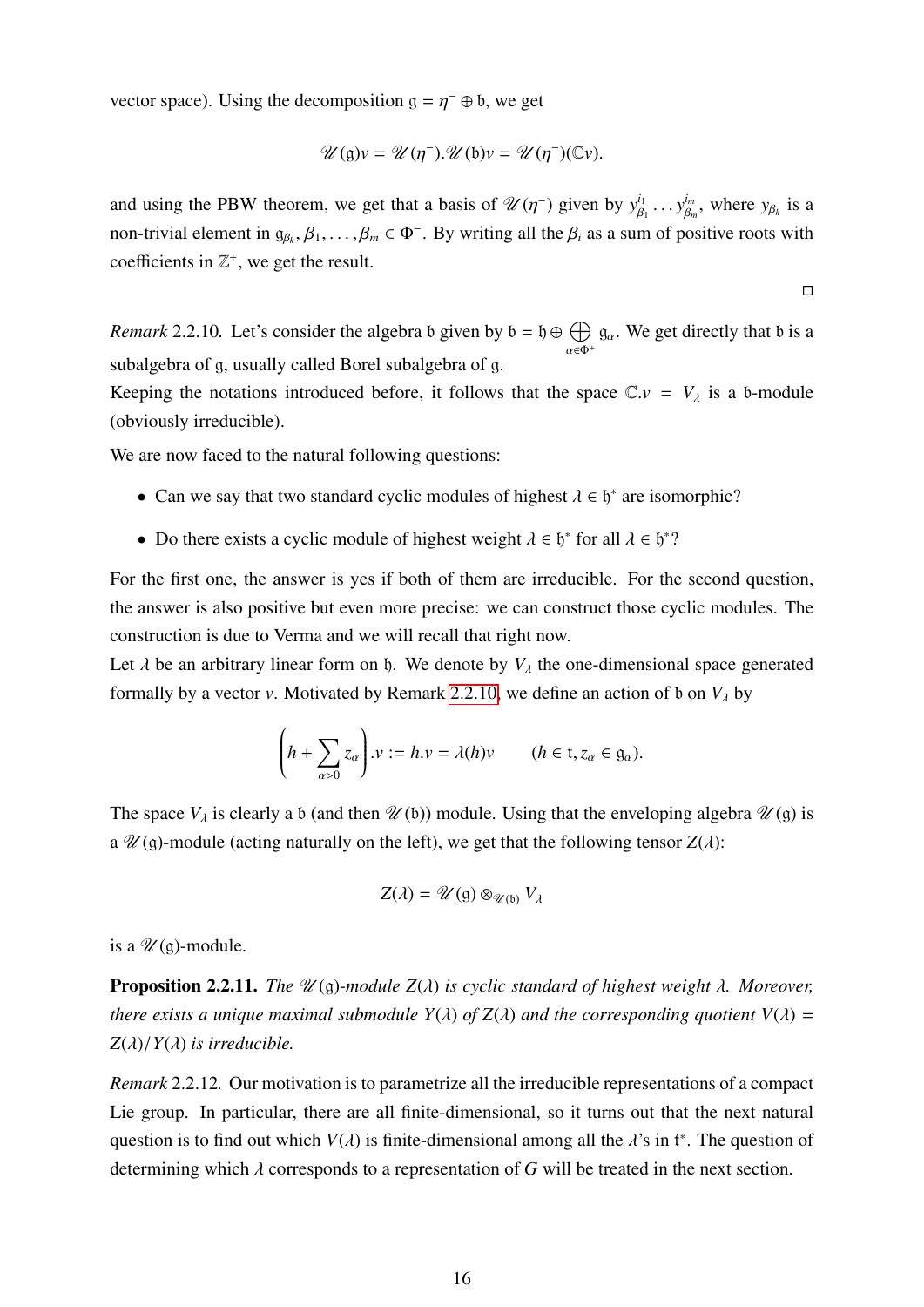Let  $(V, \Pi)$  be an irreducible finite-dimensional representation of g (of highest weight  $\lambda$ ). Let  $\alpha$  be a positive root and  $h_{\alpha}$  be the corresponding element of t defined in Remark [2.2.6.](#page-13-1) We denote by  $\{x_\alpha, y_\alpha, h_\alpha\}$  the corresponding triple of g isomorphic to  $\mathfrak{sl}(2,\mathbb{C})$  (we denote by  $\mathfrak{s}_\alpha$ the corresponding algebra). By restricting  $\Pi$  to  $\mathfrak{s}_{\alpha}$ , we get that *V* is a  $\mathfrak{s}_{\alpha} \approx \mathfrak{sl}(2,\mathbb{C})$ -module. According to [\[20,](#page-98-0) Section 7], we get that  $\lambda(h_\alpha)$  is a non-negative integer. Obviously, this is true for every positive roots. Now the idea is to see that this property parametrise the weights giving the irreducible finite-dimensional modules.

**Definition 2.2.13.** A form  $\lambda \in \mathfrak{t}^*$  is said algebraically integral if  $\lambda(h_\alpha) \in \mathbb{Z}$  for all  $\alpha \in \Phi^+$  and is said dominant algebraically integral if  $\lambda(h_\alpha) \in \mathbb{Z}^+$ . We will denote by  $\Lambda^+$  the lattice of dominant algebraically integral weights.

*Remark* 2.2.14*.* More generally, a weight  $\lambda \in \mathfrak{t}^*$  is said dominant if  $\lambda(h_\alpha) \in \mathbb{Z}^+$  for all the simple roots  $\alpha \in \Delta(q, t)$ , and strongly dominant if the arey all strictly positive.

We get the following theorem:

**Theorem 2.2.15.** *If*  $\lambda \in \Lambda^+$ , then the Verma module  $V(\lambda)$  *is finite dimensional and the map*  $\Lambda^+ \ni \Lambda$  $\lambda \to V(\lambda) \in \hat{\mathfrak{g}}_{fin}$  *is one-one, where*  $\hat{\mathfrak{g}}_{fin}$  *is the set of irreducible finite-dimensional representations of* g. The set of weights  $\Pi_{\lambda}$  is permuted by W with  $\dim(V_{\mu}) = \dim(V_{\sigma(\mu)})$  for all  $\sigma \in \mathcal{W}$ .

### <span id="page-17-0"></span>2.3 Highest weight theorem and Weyl's character formula

To simplify the results we are gonna state here, we will assume throughout this section that the compact Lie group G is connected. Obviously, this assumption can be omitted and we can prove similar results for compact Lie groups with finitely many connected components.

**Lemma 2.3.1.** *The Lie algebra*  $g_0$  *is reductive. In particular,*  $g_0 = \mathscr{Z}(g_0) \oplus [g_0, g_0]$ *, where the bracket*  $[g_0, g_0]$  *is semisimple.* 

*Remark* 2.3.2. 1. Let  $\Pi : G \to GL(V)$  be an irreducible representation of G. Then, the differential  $d\Pi$  :  $g \rightarrow End(V)$  is an irreducible representation of  $g_0$ , and we get the following relation:

$$
\Pi \circ \exp_{G} = \exp_{GL(V)} \circ d\Pi : g_0 \to GL(V).
$$

Then, the map *d*Π can be extended to g and we get a representation of the Lie algebra  $g = [g, g] \oplus \mathcal{Z}(g)$ , where [g, g] semisimple. In particular, the restriction of  $d\Pi$  to [g, g] is still irreducible and is an highest module.

2. Let g be a reductive Lie algebra over C. In particular,  $g = [g, g] \oplus \mathscr{Z}(g)$ . Let t be a Cartan subalgebra of [g, g]. Then,  $t' = t \oplus \mathcal{L}(g)$  is a Cartan subalgebra of g. We have the following decomposition:

$$
g = t' \oplus \bigoplus_{\alpha \in \Phi([g,g],t)} [g, g]_{\alpha},
$$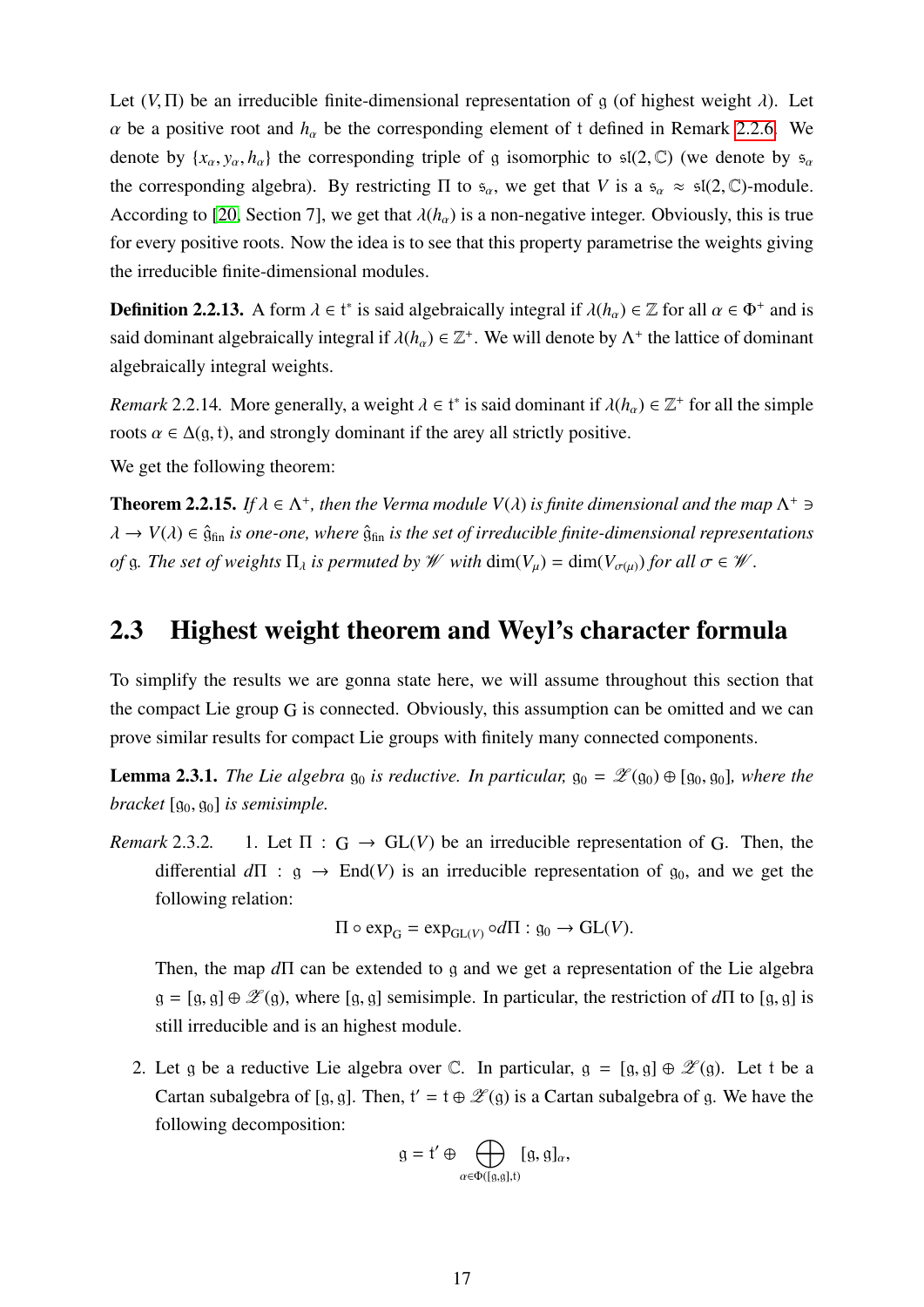where  $[g, g]_{\alpha} = \{X \in [g, g], [h, X] = \alpha(h)X(\forall h \in \mathfrak{t})\}$ . By extending all the forms  $\alpha \in$  $\Phi([g, g], t)$  by 0 on  $\mathscr{Z}(g)$ , we get that  $\alpha \in t^{**}$ , and then,

$$
g = f' \oplus \bigoplus_{\alpha \in \Phi(g, t')} g_{\alpha}, \tag{2.5}
$$

where  $g_{\alpha} = \{X \in g, [h, X] = \alpha(h)X \, (\forall h \in \mathfrak{t}')\}.$ 

A torus T of G is a compect connected abelian subgroup of *G* (as proved in [\[22,](#page-98-1) Corollary 1.103],  $T$  is a product of circles)

**Lemma 2.3.3.** Let  $T$  *be a maximal torus of* G. Then, its Lie algebra  $t_0$  *is a Cartan subalgebra*  $of$   $g_0$ .

We now recall some properties of those torus and Cartan subalgebras.

- **Theorem 2.3.4.** *1. Two maximal abelian subalgebras of*  $g_0$  *are conjugate via* Ad(G). *In particular, two maximal torus of* G *are conjugate.*
	- *2. If G is a compact connected Lie group and* T *is a maximal torus, then each element of* G *is conjugate to a member of* T*. In particular, every element of a compact connected Lie group* G *lies in some maximal torus.*

From now on, we fix a maximal torus T of G. As we recalled previously, every irreducible representation of G gives rise to an irreducible representation of g, completely determined by an algebraically integral form  $\lambda \in \mathfrak{t}^*$ . But what we would like to know is how to parameterize the forms coming from a representation of G among all the algebraically integral forms.

**Definition 2.3.5.** A linear form  $\lambda \in \mathfrak{t}^*$  is called analytically integral if there exists a multiplicative character  $\xi_{\lambda}$  of T such that  $\xi_{\lambda}(\exp(H)) = e^{\lambda(H)}$  for all  $H \in \mathfrak{t}_0$ .

- *Remark* 2.3.6*.* <sup>\*</sup> is analytically integral, then for all  $H \in t_0$  such that  $exp(H) = 1$ ,  $\lambda(H) \in 2i\pi\mathbb{Z}$ . One can prove that those two conditions are equivalent.
	- 2. Every root  $\alpha \in \Phi = \Phi(\mathfrak{g}, \mathfrak{t})$  is analytically integral.

One can prove that every analytically integral form is algebraically integral. We get the following theorem:

Theorem 2.3.7. *Let* G *be a compact connected group and* T *be a maximal torus in* G*. Then there is a one-one correspondence between the irreducible representations of* G *and the dominant analytically integral forms on* t*.*

The last result of this section we are going to recall is the Weyl's character formula. This formula gives a really explicit formula of the character of an highest weight representation ( $\Pi_{\lambda}$ ,  $V_{\lambda}$ ) of G with highest weight  $\lambda$  (analytically integral as recalled before). More precisely: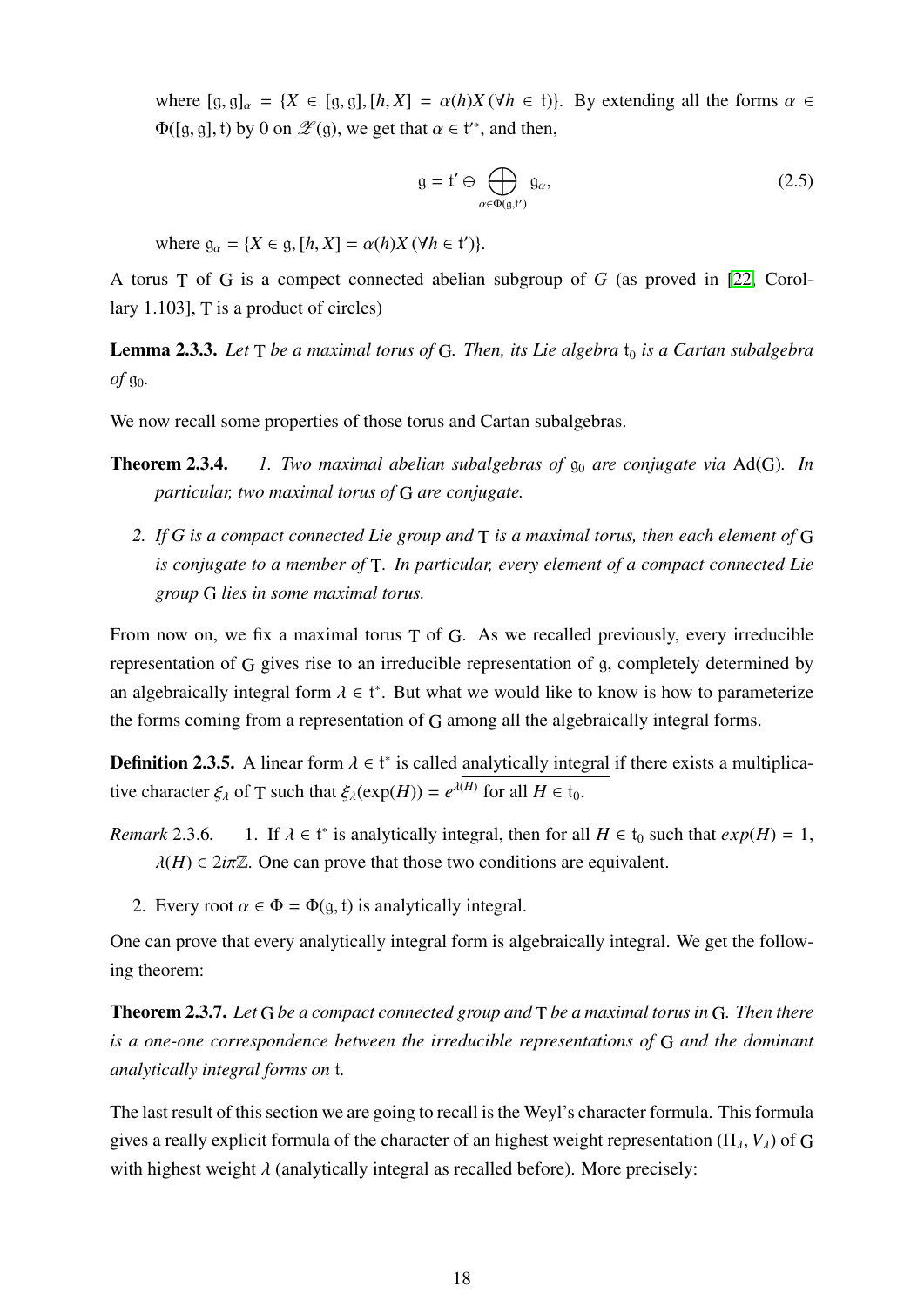Theorem 2.3.8. *By keeping the notations of the previous paragraph, the character of the representation*  $\Pi_{\lambda}$  *on the torus*  $T$  *is given by the formula:* 

<span id="page-19-0"></span>
$$
\Theta_{\Pi_{\lambda}}(t) = \sum_{\omega \in \mathscr{W}} \frac{\varepsilon(\omega) \xi_{\omega(\lambda+\rho)-\rho}}{\prod_{\alpha \in \Phi^+} (1 - \xi_{-\alpha}(t))}.
$$
\n(2.6)

*Proof.* For the proof of this result, one can check [\[22,](#page-98-1) Chapter 5]. An easy proof of this result for  $G = U(n, \mathbb{C})$  can be found in [\[25,](#page-98-2) Section 6.4].

 $\Box$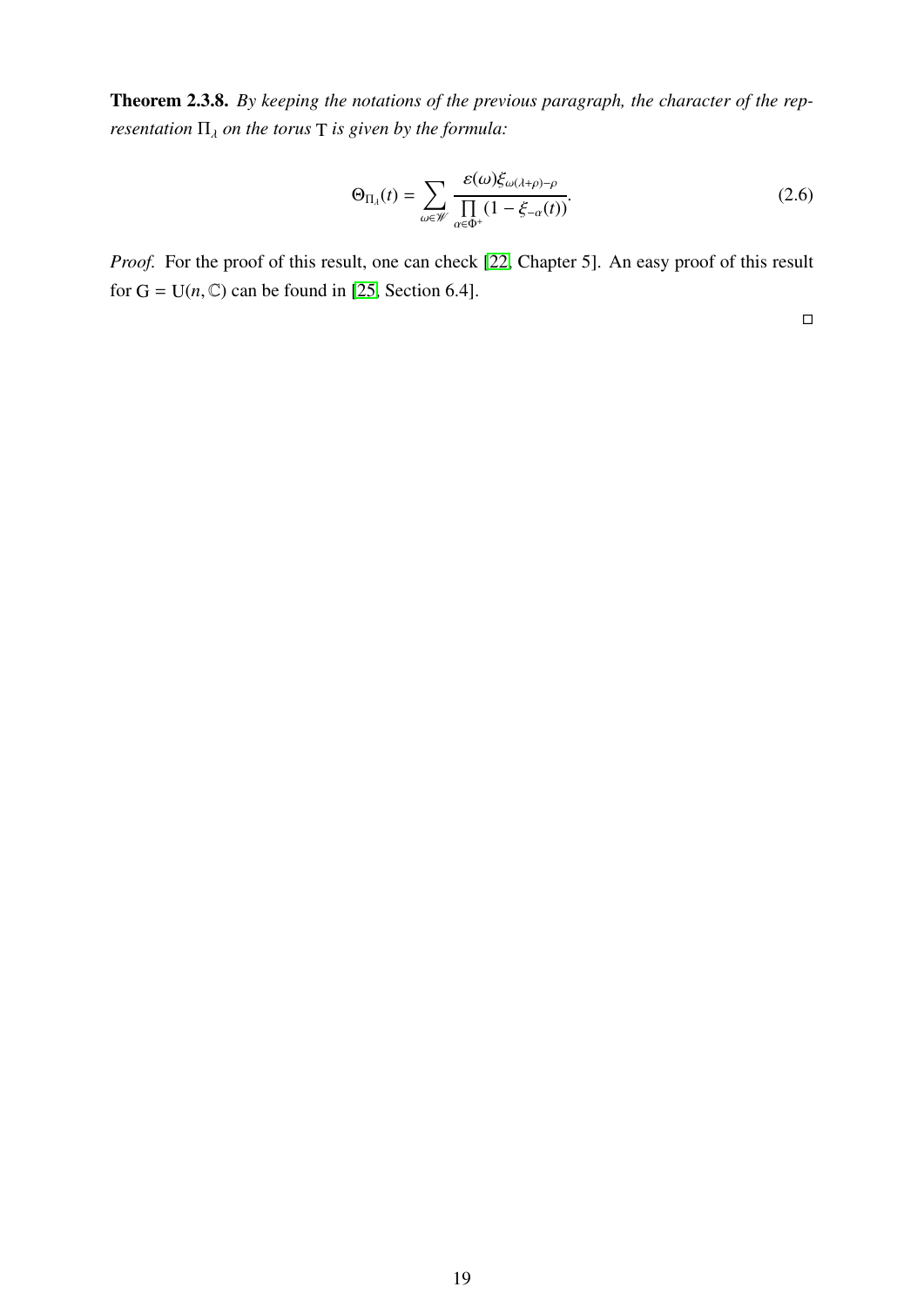# <span id="page-20-0"></span>Chapter 3

# Quasi-simple Representations of a real reductive Lie group

### <span id="page-20-1"></span>3.1 Notations

In this chapter, G will be a real semisimple Lie group (not necessary connected in general). We will denote by  $g_0$  its Lie algebra and by its complexification.

As in Section [2.2,](#page-10-0) we will denote by  $K$  the Killing form on g.

**Definition 3.1.1.** We say thata. real form  $g_k$  of g is compact if  $\mathcal{K}(X,X) < 0$  for every  $X \in$  $g_k, X \neq 0.$ 

We now recall a famous result of Cartan (see [\[22\]](#page-98-1)).

**Theorem 3.1.2.** *There exists a compact real form*  $g_k$  *and an automorphism*  $\theta$  *of order* 2 *on* g *with the following properties:*

- *1.*  $\theta(g_0) \subseteq g_0$  *and*  $\theta(g_k) \subseteq g_k$ ,
- 2.  $g_0 = f_0 \oplus p_0$  *and*  $g_k = f_0 \oplus$ √  $-1$  p<sub>0</sub>*, where*  $t_0$  *and*  $p_0$  *are the eigenspaces corresponding to the eigenvalue* 1 *and* −1 *respectively.*

We denote by f and p the complexifications of  $f_0$  and  $p_0$ . From the equality  $\theta([X, Y]) =$  $[\theta(X), \theta(Y)]$  for *X*, *Y*  $\in$  g, we get:

$$
[\mathfrak{k},\mathfrak{k}]\subseteq \mathfrak{k}\qquad [\mathfrak{k},\mathfrak{p}]\subseteq \mathfrak{p}\qquad [\mathfrak{p},\mathfrak{p}]\subseteq \mathfrak{k}.
$$

**Exercice 1.** Prove that the Lie algebra f is reductive.

Let  $\mathfrak{h}_{\mathfrak{p}_0}$  an abelian subalgebra of  $\mathfrak{g}_0$  containing  $\mathfrak{p}_0$  (of maximal dimension) and by  $\mathfrak{h}_0$  an extension of  $\mathfrak{h}_{\mathfrak{p}_0}$  to a maximal abelian subalgebra of  $\mathfrak{g}_0$ .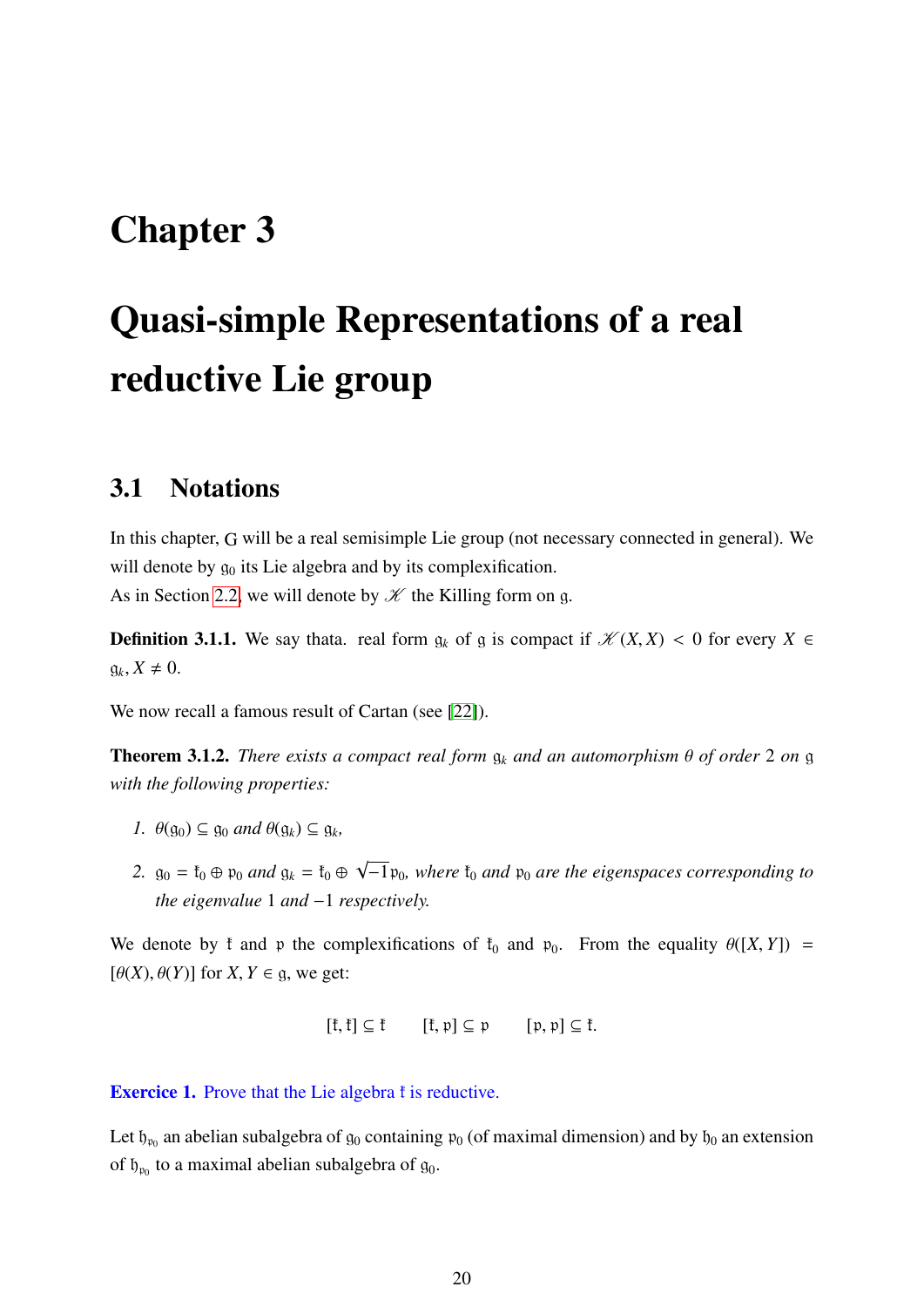#### **Lemma 3.1.3.** *The subalgebra*  $b_0$  *is*  $\theta$ *-stable.*

*Proof.* Because  $\mathfrak{h}_0$  is abelian, we get  $[\mathfrak{h}_0, \mathfrak{h}_0] \subseteq \mathfrak{h}_0$ . Moreover, for all  $X \in \mathfrak{h}_0$  and  $Y \in \mathfrak{h}_{\mathfrak{p}_0}$ , we get  $[K, Y] = 0$  and then  $0 = \theta([X, Y]) = [\theta(X), \theta(Y)] = -[\theta(X), Y]$ . In particular,

<span id="page-21-1"></span>
$$
[X, Y] - [\theta(X), Y] = [X - \theta(X), Y] = 0 \qquad Y \in \mathfrak{h}_{\mathfrak{p}_0}.
$$
 (3.1)

Obviously,  $X - \theta(X) \in \mathfrak{p}_0$  because  $\theta(X - \theta(X)) = \theta(X) - \theta^2(X) = -(X - \theta(X))$ . Then, by assumption of maximality of  $\mathfrak{h}_{\mathfrak{p}_0}$  in  $\mathfrak{p}_0$ ,  $X - \theta(X) \in \mathfrak{h}_{\mathfrak{p}_0}$  (because it commutes with  $\mathfrak{h}_{\mathfrak{p}_0}$  according to Equation [\(3.1\)](#page-21-1)).

Finally,  $X - \theta(X) \in \mathfrak{h}_{\mathfrak{p}_0}$ , so  $\theta(X) \in X + \mathfrak{h}_{\mathfrak{p}_0} \subseteq \mathfrak{h}_0$ .

 $\Box$ 

The complexification b of  $b_0$  is a Cartan subalgebra of g. As in Section [2.3,](#page-17-0) we will denote by  $\Phi = \Phi(q, \mathfrak{h})$  the set of roots corresponding to  $(\mathfrak{g}, \mathfrak{h})$ , by  $\Phi^+ = \phi(\mathfrak{g}, \mathfrak{h})$  the set of positive roots and by  $X_\alpha$  a generator of the one-dimensional space  $g_\alpha, \alpha \in \phi^+$ .

Finally, we define  $\eta$  the subspace of g spanned by the  $X'_\alpha s, \alpha \in \Phi^+$  and let  $\eta_0$  be the real vector space given by  $\eta_0 = \eta \cap \mathfrak{g}_0$ .

### <span id="page-21-0"></span>3.2 Garding space

Until the end of this chapter, we will denote by:

- $\mathcal H$  a Banach space whose norm will be denoted by  $\|\cdot\|$ ,
- $\mathcal{B}(\mathcal{H})$  the space of bounded linear operators on  $\mathcal{H}$  (we recall that A is bounded on  $\mathcal{H}$ ) if there exists  $M > 0$  such that  $||A(v)|| \le M||v||$  for all  $v \in \mathcal{H}$ ,
- *N* the norm on  $\mathcal{B}(\mathcal{H})$  given by  $N(A) = \sup |A(\Psi)||$ , where  $A \in \mathcal{B}(\mathcal{H})$ , ||Ψ||≤1
- $(\Pi, \mathcal{H})$ a continuous representation of G, i.e.

$$
G \times \mathcal{H} \ni (g, \Psi) \to \Pi(g)(\Psi) \in \mathcal{H}
$$

is continuous (in particular, the map  $g \to N(\Pi(g))$  is bounded on every compact set of G).

One of the main difference between finite and infinite dimensional representations comes from the fact that the Lie algebra  $g_0$  of G does not act on  $\mathcal H$  in general, i.e.

$$
\lim_{t\to 0}\frac{\Pi(\exp(tX))(\Psi)-\Psi}{t}
$$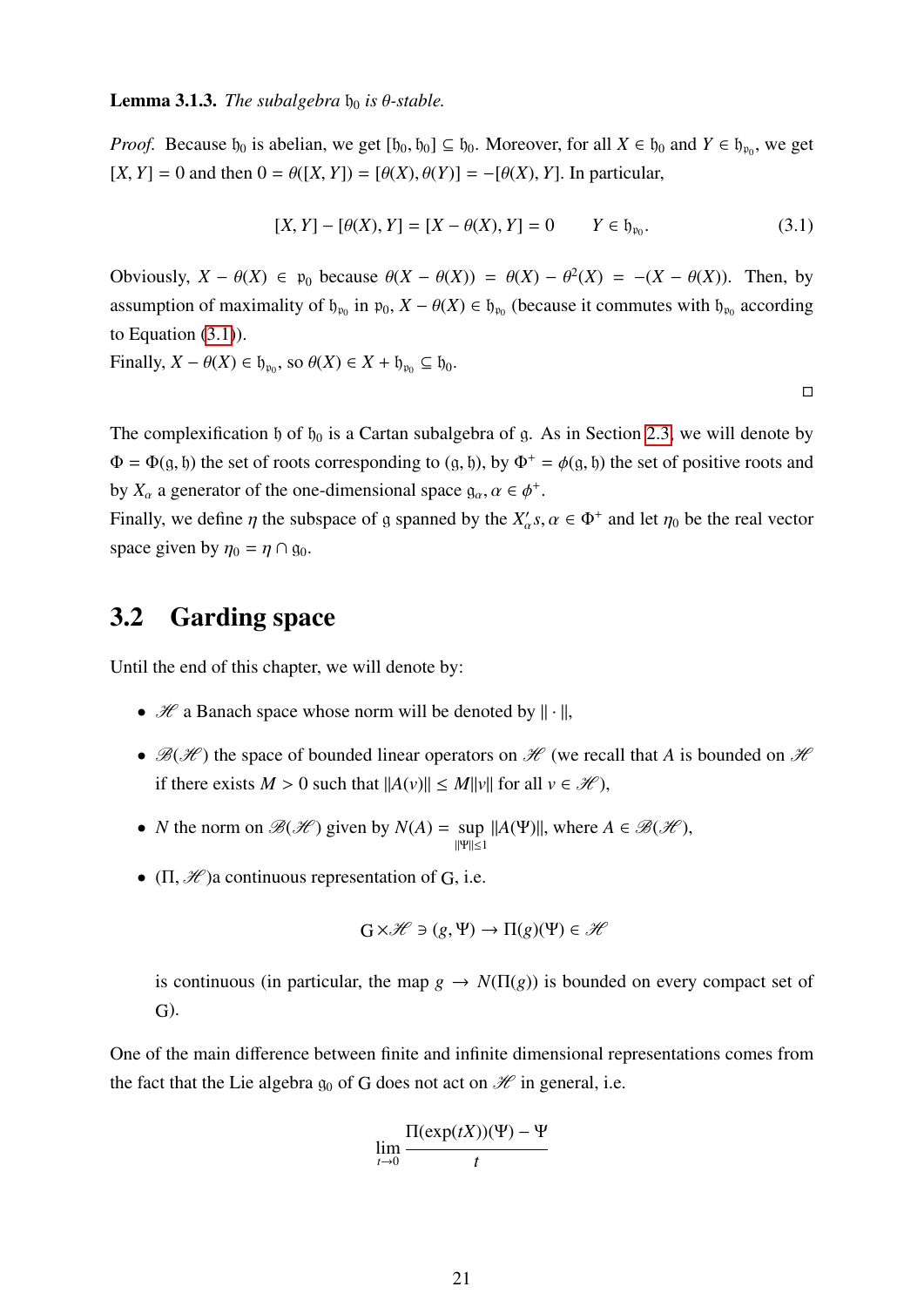does not exist for every  $\Psi \in \mathcal{H}$ .

We denote by  $\mathcal{C}_c^{\infty}(G)$  the space of smooth and compactly supported functions on G and let *dg* be a left Haar measure on G.

**Lemma 3.2.1.** *For all*  $f \in \mathcal{C}_c^{\infty}(G)$ *, the operator*  $\Pi(f)$  *given by* 

$$
\Pi(f) = \int_{G} f(g)\Pi(g)dg : \mathcal{H} \to \mathcal{H}
$$

*is a bounded (linear) operator on*  $H$ *.* 

*Proof.* Fix  $f \in \mathcal{C}_c^{\infty}(G)$  and  $\mathcal{U} = \text{supp}(f)$  the support of *f*. Because of the compactness of  $\mathcal{U}$ , we get for every Ψ ∈  $\mathcal{H}$  and *g* ∈ G that:

$$
\|\Pi(g)\Psi\| \le N_g \|\Psi\| \le N_{\mathcal{U}} \|\Psi\| \qquad N_{\mathcal{U}} = \sup_{g \in \mathcal{U}} N_g < \infty.
$$

Then,

$$
\begin{aligned} ||\Psi(f)(\Psi)|| &= || \int_G f(g) \Pi(g)(\Psi) dg || \le \int_G |f(g)| ||\Pi(g)(\Psi) || dg \\ &\le \int_G |f(g)| N_{\mathcal{U}} ||\Psi|| dg \le (N_{\mathcal{U}} ||f||_{L^1(G)}) ||\Psi|| \end{aligned}
$$

Finally, because  $f \in L^1(G)$ , we get that  $\Psi(f)$  is bounded.

**Definition 3.2.2.** We denote by Gar( $\Pi$ ,  $\mathcal{H}$ ) the subspace of  $\mathcal{H}$  spanned by the elements  $\Pi(f)\Psi$ ,  $f \in$  $\mathscr{C}_c^{\infty}(\mathsf{G}), \Psi \in \mathscr{H}.$ 

 $\Box$ 

Obviously, because the measure *dg* is left G-invariant, we get for every  $f \in \mathcal{C}_c^{\infty}(G)$ ,  $\Psi \in \mathcal{H}$ and  $g \in G$  that:

$$
\Pi(g)(\Pi(f)(\Psi)) = \int_G f(h)\Pi(gh)(\Psi)dh = \int_G f(g^{-1}h)\Pi(h)(\Psi)dh
$$

$$
= \int_G f \circ L_{g^{-1}}(h)\Pi(h)(\Psi)dh = \Pi(f \circ L_{g^{-1}})(\Psi)
$$

where  $L_g$ :  $G \ni h \to gh \in G$  is the left translation on G. In particular, G acts on Gar( $\Pi$ ,  $\mathcal{H}$ ).

**Theorem 3.2.3.** *For every*  $X \in \mathfrak{g}_0$  *and*  $\Psi \in \text{Gar}(\Pi, \mathcal{H})$ *, the limit* 

$$
\lim_{t \to 0} \frac{\Pi(\exp(tX))(\Psi) - \Psi}{t}
$$

*exists and lies in* Gar( $\Pi$ ,  $\mathcal{H}$ ).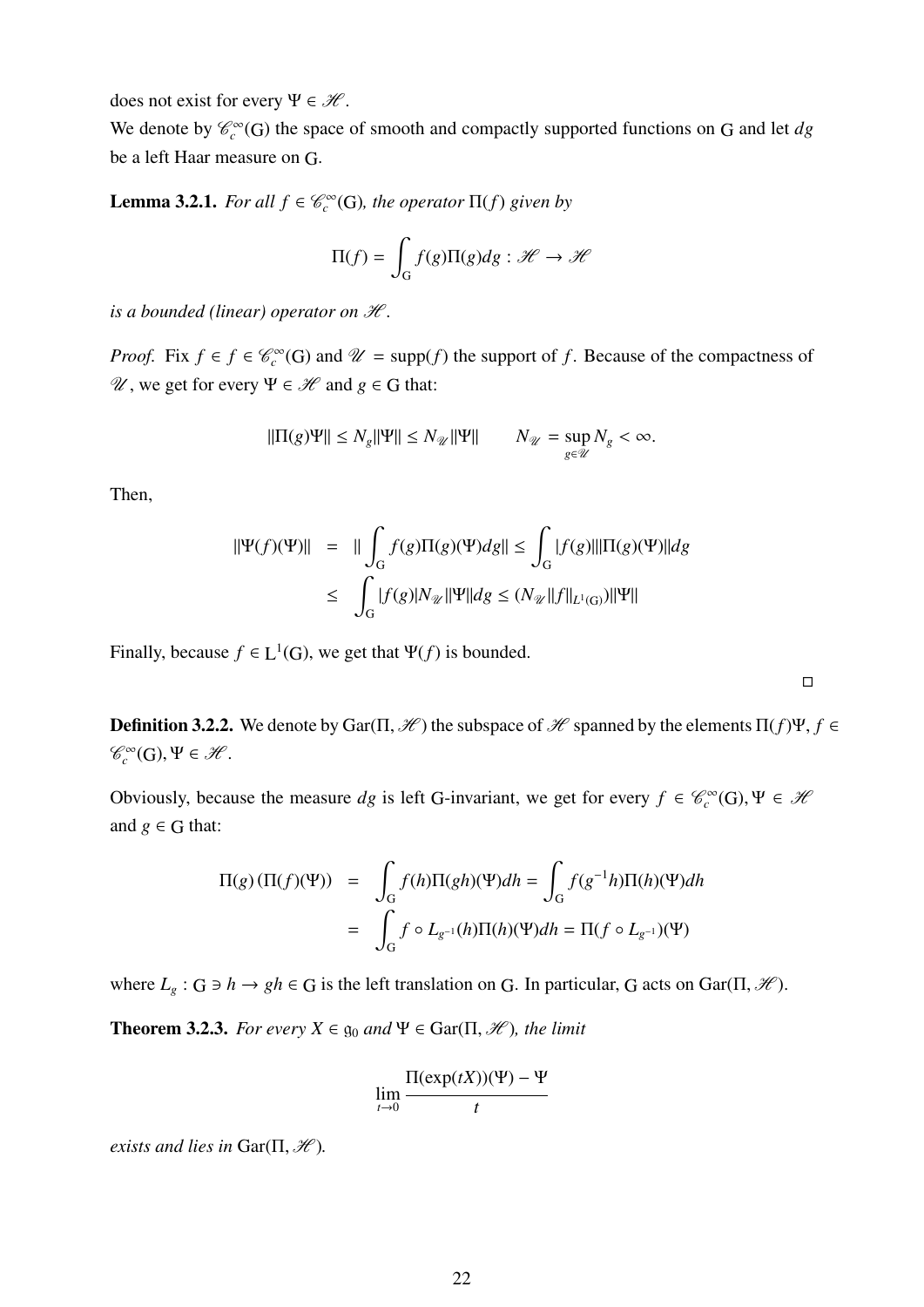For the proof of this result, one can check [\[2\]](#page-97-0). In particular, we get a representation of  $g_0$  on Gar( $\Pi$ ,  $\mathcal{H}$ ), which can be extended to a representation of g and  $\mathcal{U}$ (g) as usually.<br>Remark 3.2.4. 1. The space Gar( $\Pi$ ,  $\mathcal{H}$ ) is open and dense in  $\mathcal{H}$ . In particular

- <span id="page-23-5"></span>*Remarka 3.2.4.4.1.3.4.* 1. The space Gar( $\Pi$ ,  $\mathscr{H}$ ) is open and dense in  $\mathscr{H}$ . In particular, even if G acts on it and  $\text{Gar}(\Pi, \mathcal{H}) \subset \mathcal{H}$ , it does not imply that  $\Pi$  is not irreducible.
	- 2. Harish=Chandra pointes out that this space is not the right one to consider. Indeed, if *U* is a g<sub>0</sub>-invariant subspace of Gar( $\Pi$ ,  $\mathcal{H}$ ), its closure  $\bar{U}$  in  $\mathcal{H}$  is not G-invariant in general. That's why he introduced the space of analytic vectors for such a representation  $(\Pi, \mathcal{H})$ (he used the term of well-behaved vectors in [\[4\]](#page-97-1)).

### <span id="page-23-0"></span>3.3 Harish-Chandra space of analytic vectors

### <span id="page-23-1"></span>3.3.1 Series in a Banach spaces

**Definition 3.3.1.** Let  $\{\Psi_{\alpha}\}_{{\alpha}\in J}$  be an indexed set of elements of  $\mathscr{H}$ . We say that the series  $\sum_{\alpha\in J}\Psi_{\alpha}$ converges if there exists  $\phi \in \mathcal{H}$  such that for any  $\varepsilon > 0$ , there exists a finite. subset  $F_0$  of *J* such that  $||S_F - \phi|| < \varepsilon$  for every finite subset *F* of *J* containing  $F_0$ , where  $S_F = \sum_{\alpha \in I}$  $\sum_{\alpha \in F} \Psi_{\alpha}$ .

We define power series with coefficients in  $\mathcal{H}$  (we used the notation of [\[4\]](#page-97-1)). We consider series of the form

<span id="page-23-2"></span>
$$
\sum_{e_1, ..., e_n \ge 0} \Psi(e_1, ..., e_n) t_1^{e_1} \dots t_n^{e_n} \qquad (\Psi(e_1, ..., e_n) \in \mathcal{H}, t_i \in \mathbb{C}, 1 \le i \le n).
$$
 (3.2)

Clearly, if the power series defined in Equation [\(3.2\)](#page-23-2) is convergent for  $t_1 = a_1, \ldots, t_n = a_n$ ,  $a_i \in \mathbb{C}$ , it also converges (absolutely) for every  $t_i$  such that  $|t_i| < a_i$ .

<span id="page-23-3"></span>**Lemma 3.3.2.** *Let*  $\Sigma$ *e*≥0  $\Psi(e)t^e$  *be a power series (with*  $\Psi(e) \in \mathcal{H}$ ) which converges to  $f(t) \in \mathcal{H}$ *if*  $|t| < r$ , with r a strictly positive number. Then, the power series  $\sum_{e \geq 1}$ *e*Ψ(*e*)*t e*−1 *is convergent for* <sup>|</sup>*t*<sup>|</sup> < *r, and its sum is equal to the limit*

$$
\lim_{h \to 0} \frac{f(t+h) - f(t)}{h} \qquad |t| < r.
$$

We can generalize this for power series depending on more than one variable.

<span id="page-23-4"></span>Corollary 3.3.3. Let  $\sum$  $\sum_{e_1,...,e_n \geq 0} \Psi(e_1,...,e_n) t_1^{e_1}$ <br>  $\vdots$  $t_1^{e_1} \ldots t_n^{e_n}$  (as in Equation [\(3.2\)](#page-23-2)) be a power series *which converges to*  $f(t) = f(t_1, \ldots, t_n)$  *if*  $|t_i| < r_i$   $(r_i > 0, 1 \le i \le n)$ . *Then, the series*  $\Sigma$  $\sum_{e_1,\ldots,e_n\geq 0} \Psi(e_1,\ldots,e_n) \frac{\partial}{\partial t_i}$  $\prod$ <sup>n</sup> *j*=1  $t_i^{e_j}$ *j converges in the same region to*

$$
\frac{\partial}{\partial t_i} f(t_1,\ldots,t_n) = \lim_{h\to 0} \frac{f(t_1,\ldots,t_i+h,\ldots,t_n)-f(t_1,\ldots,t_n)}{h}
$$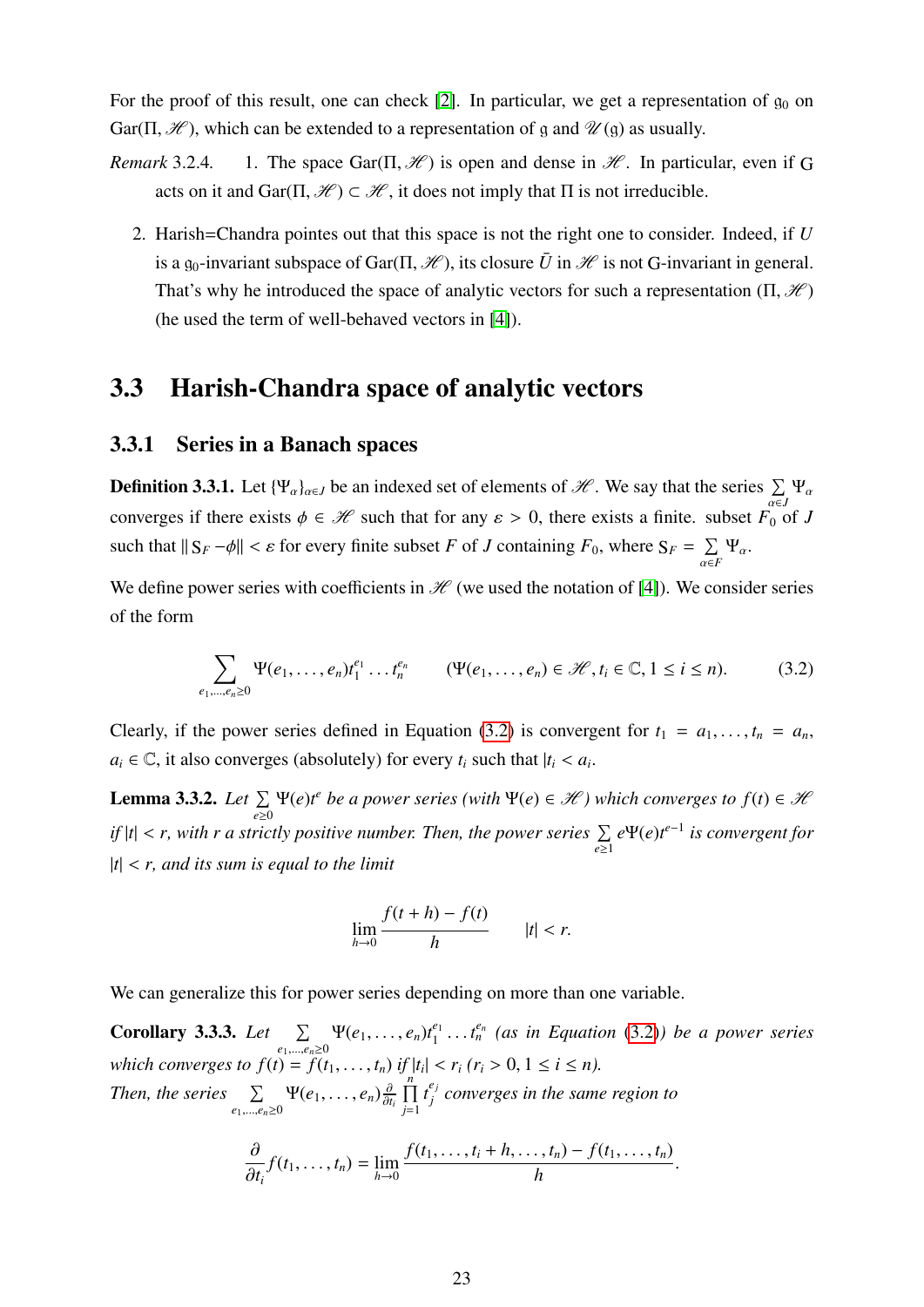Exercice 2. Prove the Lemma [3.3.2](#page-23-3) and Corollary [3.3.3.](#page-23-4)

#### <span id="page-24-0"></span>3.3.2 Analytic maps on manifolds

Let *M* be a real manifold and  $f : M \to \mathcal{H}$  a map.

**Definition 3.3.4.** The map *f* is called analytic at a point  $x_0 \in M$  if for every coordinates system  $(t_1, \ldots, t_n)$  at  $x_0$  such that  $t_i(x_0) = 0$  for every  $i \in [[1, n]],$  there exists a neighbourhood *V* of  $x_0$  in *M* (on which out coordinates are valid) and a power series  $\Sigma$  $\sum_{e_1,...,e_n\geq 0} \Psi(e_1,...,e_n) t_1^{e_1}$  $t_1^{e_1} \ldots t_n^{e_n}$  (as in Equation [\(3.2\)](#page-23-2)) such that the series converges to  $f(x)$  for  $t_i = t_i(x), x \in V$ .

- *Remark* 3.3.5*.* 1. If the condition of Definition [4.5.1](#page-47-1) is satisfied for one coordinate system  $(t_1, \ldots, t_n)$ , then it holds for all coordinate systems  $(u_1, \ldots, u_n)$  such that  $u_i(x_0) = 0, 1 \leq$  $i \leq n$ .
	- 2. A map  $f : M \to \mathcal{H}$  is called analytic if it is analytic at every point of M.
	- 3. Let  $f : M \to \mathcal{H}$  analytic at  $x_0 \in M$  and  $u : M \to \mathbb{C}$  also analytic at  $x_o$ . Then,  $uf$  is analytic at  $x_0$ . Indeed, because f is analytic, there exists a system coordinate  $(t_1, \ldots, t_n)$ on an open subset  $\mathcal{U}_1$  of *M* such that

$$
f(x) = \sum_{e_1, ..., e_n \ge 0} \Psi(e_1, ..., e_n) t_1^{e_1}(x) ... t_n^{e_n}(x) \qquad (x \in \mathcal{U}_1).
$$

Using the first remark, there exists an open neighbourhood  $\mathcal{U}_2$  of  $x_0$  in *M* such that

$$
u(x) = \sum_{f_1, ..., f_n \ge 0} a(f_1, ..., f_n) t_1^{f_1}(x) ... t_n^{f_n}(x) \qquad (x \in \mathcal{U}_2, a(f_1, ..., f_n) \in \mathbb{C}).
$$

In particular, for every  $x \in \mathcal{U}_3 = \mathcal{U}_1 \cap \mathcal{U}_2$ , both power series are absolutely convergent and we get

$$
uf(x)=\sum_{\substack{e_1,\ldots,e_n\geq 0\\f_1,\ldots,f_n\geq 0}}\Psi(e_1,\ldots,e_n)a(f_1,\ldots,f_n)\prod_{i=1}t_i(x)^{e_i+f_i}.
$$

4. More generally, let *M* be a manifold,  $\mathcal{H}$  and  $\mathcal{H}'$  be two complex Banach spaces and  $x_0 \in M$ . Fix  $f : M \to \mathcal{H}$  an analytic map at  $x_0$  and A a continuous mapping on  $\mathcal{H}$  into  $\mathcal{H}'$ . Then, the composition  $A \circ f$  is analytic at  $x_0$ .

### <span id="page-24-1"></span>3.3.3 Analytic maps on Lie groups

Lie groups by a particular cases of smooth manifolds, but "the translations" simplify the previous definitions.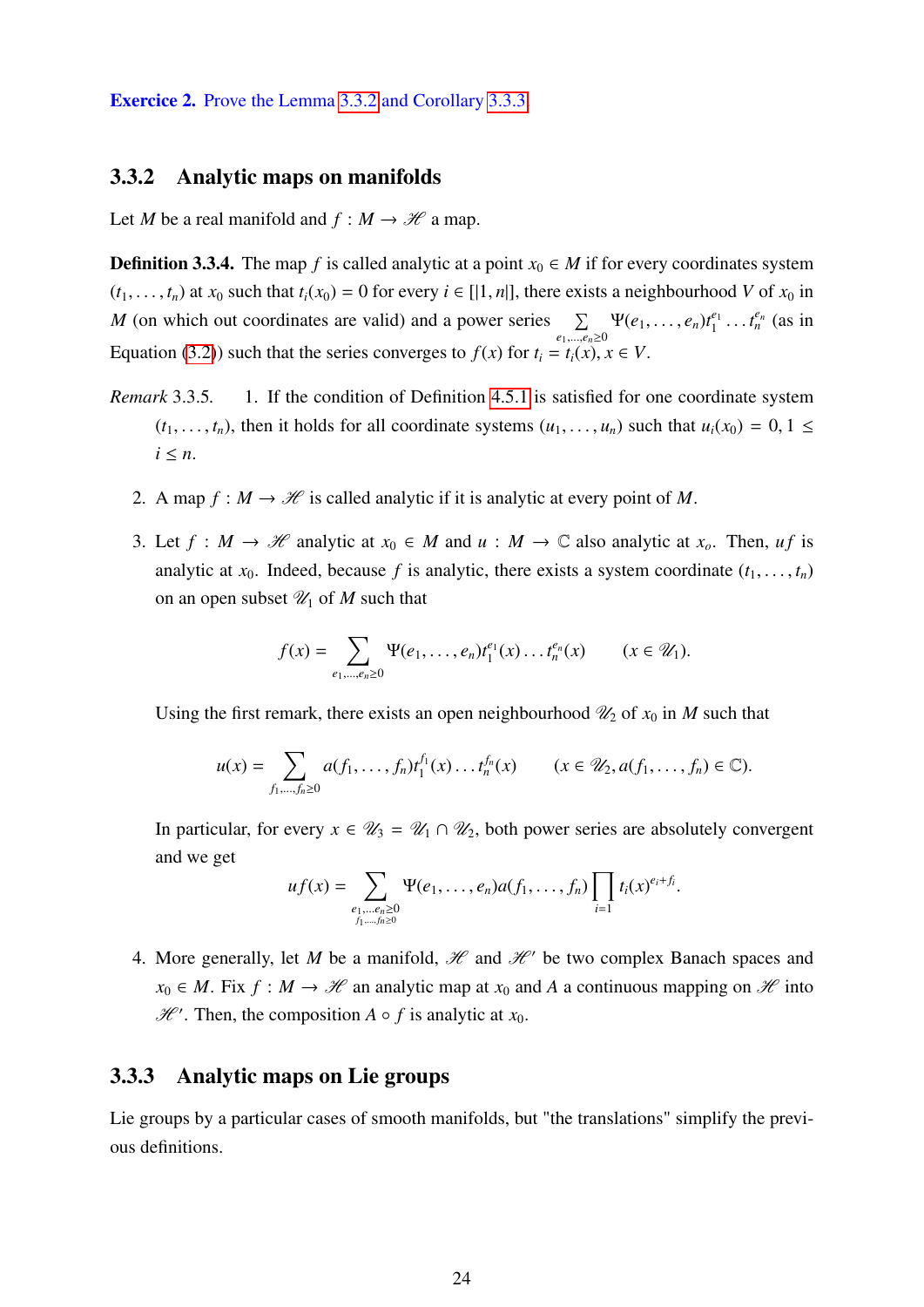**Definition 3.3.6.** For an irreducible continuous representation  $(\Pi, \mathcal{H})$  of G, a vector  $\Psi \in \mathcal{H}$  is said to be analytic if the map:

$$
\gamma_{\Psi}: G \ni g \to \Pi(g)\Psi \in \mathscr{H}
$$

is analytic.

We get the following lemma.

**Lemma 3.3.7.** Let  $\Psi \in \mathcal{H}$  such that the map  $\gamma_{\Psi}$  is analytic at  $g = e$ . Then,  $\Psi$  is analytic.

*Proof.* Let  $g \in G$ . The left translation  $L_g$  is analytic. Moreover, for every  $h \in G$ , we get:

$$
\Pi(g) \circ \gamma_{\Psi} \circ L_g(h) = \Pi(g)(\gamma_{\Psi}(g^{-1}h)) = \Pi(g)(\Pi(g^{-1}h)\Psi) = \Pi(h)\Psi = \Gamma_{\psi}(h).
$$

By taking  $h = g$  and using that  $\gamma_{\Psi}$  is analytic at  $g = e$ , we get that  $\gamma_{\Psi}$  is analytic everywhere.

 $\Box$ 

Notation 3.3.8. We denote by Har( $\Pi$ ,  $\mathcal{H}$ ) the space of analytic vectors of the representation  $(\Pi, \mathcal{H})$  of G.

**Exercice 3.** Prove that for all  $\Psi \in \text{Har}(\Pi, \mathcal{H})$  and  $X \in \mathfrak{g}_0$ , the limit

$$
\lim_{t \to 0} \frac{\Pi(\exp(tX))\Psi - \Psi}{t}
$$

exists (we denote by  $d\Pi(X)$  this limit). Moreover,  $d\Pi(X)\Psi$  is in Har( $\Pi$ ,  $\mathcal{H}$ ) and the map  $d\Pi$ satisfies

 $d\Pi([X, Y]) = d\Pi(X)d\Pi(Y) - d\Pi(Y)d\Pi(X)$ 

for all *X*,  $Y \in \mathfrak{g}_0$ . In particular,  $(d\Pi, \text{Har}(\Pi, \mathcal{H}))$  is a representation of  $\mathfrak{g}_0$ .

We will now study some properties of the Harish-Chandra space. In particular, we will first prove that it solves the problem we mentionned before with the Garding space (see Remark [3.2.4\)](#page-23-5). The fact that Har( $\Pi$ ,  $\mathcal{H}$ ) is dense in  $\mathcal{H}$  will be studied later.

<span id="page-25-1"></span>**Theorem 3.3.9.** Let  $\Psi$  *be an element of*  $\text{Har}(\Pi, \mathcal{H})$ *. Then, there exists a neighbourhood* V of 0 *in*  $g_0$  *such that the series*  $\sum_{m\geq 0}$ 1  $\frac{1}{m!}$ *d* $\Pi$ (*X*<sup>*m*</sup>)Ψ *converges to*  $\Pi$ (exp(*X*))Ψ *for X* ∈ *V*.

*Proof.*

We get the following corollary.

<span id="page-25-0"></span>**Corollary 3.3.10.** *Let*  $\Psi \in \text{Har}(\Pi, \mathcal{H})$  *and let*  $\overline{d\Pi(\mathcal{U}(\mathfrak{g})\Psi)}$  *the closure of*  $d\Pi(\mathcal{U}(\mathfrak{g})\Psi)$  *in*  $\mathcal{H}$ *. Then, the space*  $d\Pi(\mathscr{U}(\mathfrak{g})\Psi)$  *is* G-*invariant.*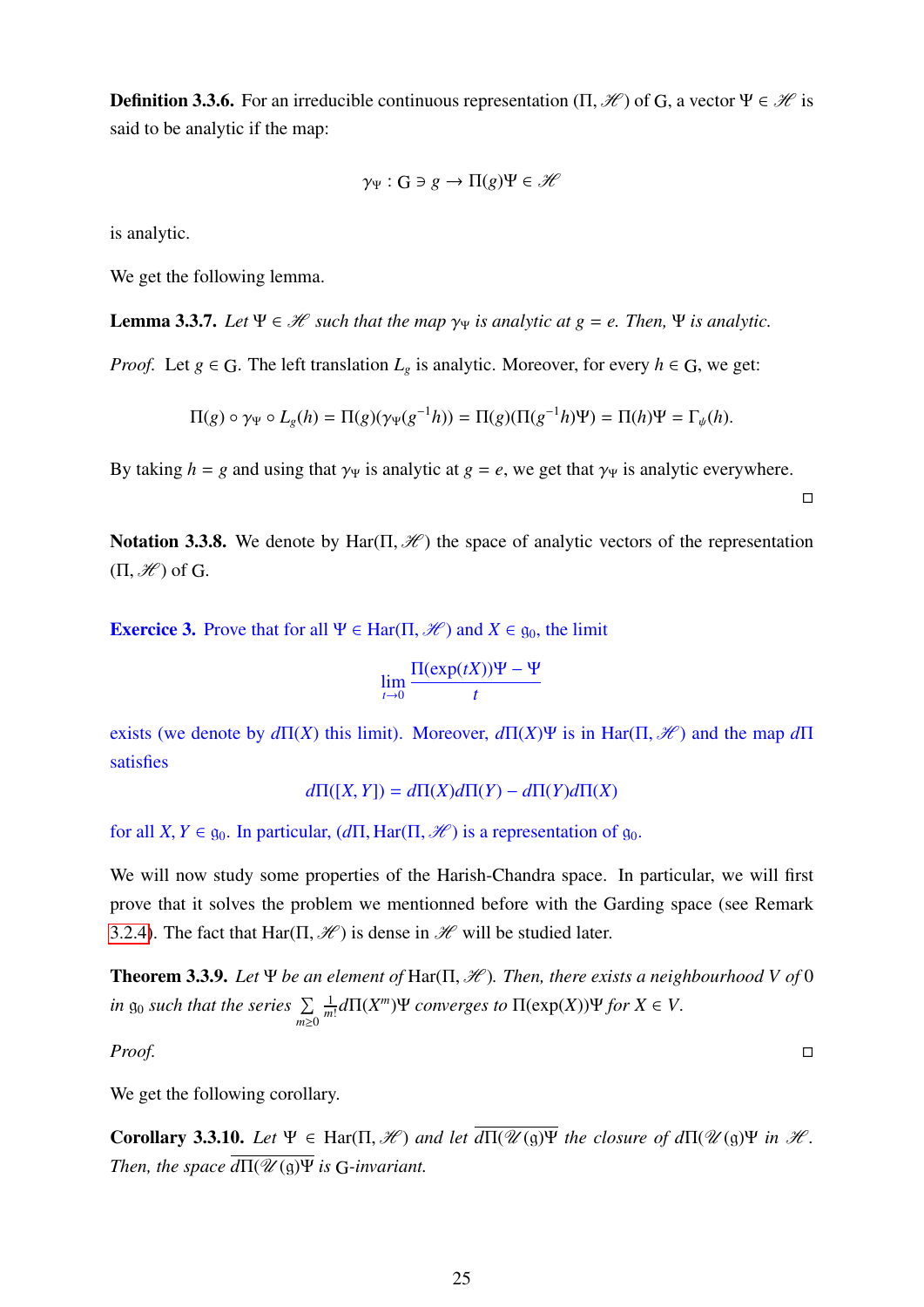<span id="page-26-0"></span>*Recall* 3.3.11*.* We recall here a consequence of the so-called Hahn-Banach's Theorem. Let *V* be a normed vector space and *U* a linear subspace of *V* (not necessarily closed). If *z* is an element of *V* not in the closure of *U*, then there exists a continuous linear map  $\Psi : V \rightarrow |mathbb{R}$  such that  $\Psi(X) = 0$  for every  $X \in U$ ,  $\Psi(z) = 1$  and  $||\Psi|| = dist(z, U)^{-1}$ .

*Proof of Corollary* [3.3.10.](#page-25-0) Let  $\Psi_0$  be an element of  $d\Pi(\mathcal{U}(\mathfrak{g})\Psi)$ . We want to prove that  $\Pi(g)\Psi_0 \in$  $\overline{d\Pi(\mathcal{U}(\mathfrak{g})\Psi}$  for all  $g \in G$ . According to Recall [3.3.11,](#page-26-0) it is enough to prove for all linear form  $\phi$ on  $\mathscr{H}$  such that  $\phi_{|d\Pi(\mathscr{U}(\mathfrak{g})\Psi)} = 0$ , we have  $\phi(\Pi(g)\Psi_0) = 0$ .

Fix such a function  $\phi$ . For all  $X \in$ , the function

$$
G \ni g \to \Pi(g)d\Pi(X)\Psi \in \mathcal{H} \qquad (\Psi \in Har(\Pi, \mathcal{H}))
$$

is analytic. Using Theorem [3.3.9,](#page-25-1) there exists a neighbourhood  $V$  of 0 in  $g_0$  such that

$$
\Pi(\exp(X))\Psi_0 = \sum_{m\geq 0} \frac{1}{m!} d\Pi(X^m)\Psi_0 =
$$

for all  $X \in V$ . In particular, by linearity of  $\phi$ , we get:

$$
\phi(\Pi(\exp(X))\Psi_0) = \phi(\sum_{m\geq 0} \frac{1}{m!} d\Pi(X^m)\Psi_0) = \sum_{m\geq 0} \frac{1}{m!} \phi(d\Pi(X^m)\Psi_0).
$$

By definition of  $\Phi_0$ ,  $d\Pi(X^m)\Psi_0 \in d\Pi(\mathcal{U}(\mathfrak{g})\Psi)$ , so by assumptions on φ, we get  $\phi(d\Pi(X^m)\Psi_0) =$ 0.

In particular,  $\phi(\Pi(\exp(X))\Psi_0) = 0$  for every  $X \in V$ , and it implies that  $\Phi(\Pi(g)\Psi_0)$  is zero on an open neighbourhood of  $e \in G$ . Using that the group G is connected and that the map  $G \ni g \to \phi(\Pi(g)\Psi_0) \in \mathbb{C}$  is analytic, we get that

<span id="page-26-1"></span>
$$
\phi(\Pi(g)\Psi_0) = 0 \qquad (g \in \mathcal{G}).\tag{3.3}
$$

The Equation [\(3.3\)](#page-26-1) holds for every linear form  $\phi$  such that  $\phi_{|d\Pi(\mathscr{U}_0)\Psi} = 0$ . By fixing  $g \in G$  and by taking all the  $\phi$ 's with such properties, we get that  $\Pi(g)\Psi_0 \in \overline{d\Pi(\mathcal{U}(\mathfrak{g}))\Psi}$ . In particular, we get. that

$$
\Pi(g)\left(d\Pi(\mathscr{U}(\mathfrak{g})\Psi)\right)\subseteq\overline{d\Pi(\mathscr{U}(\mathfrak{g})\Psi)},
$$

and by continuity of the  $\Pi(g)'s$ , it follows that  $\Pi(g)\left(\overline{d\Pi(\mathscr{U}(\mathfrak{g})\Psi)}\right) \subseteq \overline{d\Pi(\mathscr{U}(\mathfrak{g})\Psi)}$ . This conclude the proof.

 $\Box$ 

We now study the question of density of Har( $\Pi$ ,  $\mathcal{H}$ ) in  $\mathcal{H}$ ,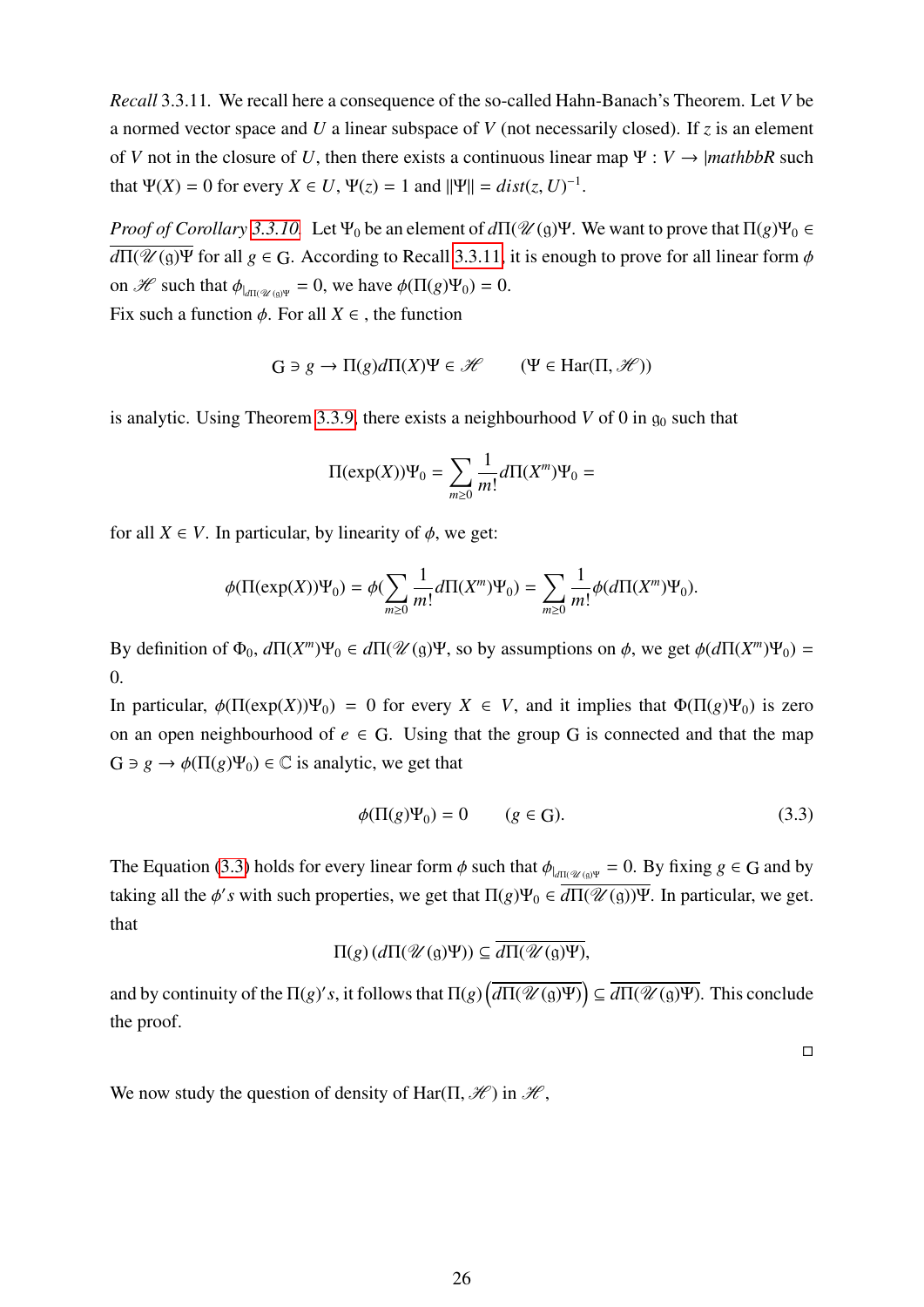### <span id="page-27-0"></span>3.3.4 Analytic functions and Dirac sequences

Let  $(\Pi, \mathcal{H})$  be a representation of G on a Banach space  $\mathcal{H}$ . Obviously, the function:

$$
\mathbf{G} \ni g \to N(\Pi(g)) = \sum_{\|\Psi\| \le 1} \|\Pi(g)\Psi\| \in \mathbb{C}
$$

is measurable. Let *dg* be a Haar measure on <sup>G</sup> and *<sup>L</sup>*(G, <sup>Π</sup>) the space of complex valued measurable functions *f* such that  $||f||_{\Pi} < \infty$ , where

$$
||f||_{\Pi} = \int_{G} |f(g)| N(\Pi(g)) dg.
$$

**Exercice 4.** Prove that  $(L(G, \Pi), || \cdot ||_{\Pi})$  is a Banach space (i.e.  $|| \cdot ||_{\Pi}$  is a norm on  $L(G, \Pi)$  and every Cauchy sequences in *<sup>L</sup>*(G, <sup>Π</sup>) is convergent in *<sup>L</sup>*(G, <sup>Π</sup>)).

We define a representation  $\lambda$  of G on the space  $L(G, \Pi)$  by:

$$
\lambda(g)f(y) = f(g^{-1}y) \qquad (g, y \in \mathcal{G}, f \in L(\mathcal{G}, \Pi)).
$$

Obviously, the operators  $\lambda(g)$  is a bounded operator on  $L(G, \Pi)$ . Indeed, for  $g \in G$  and  $f \in$  $L(G, \Pi)$ , we get:

$$
\begin{aligned} ||\lambda(g)f||_{\Pi} &= \int_{G} |\lambda(g)f(h)|N(\Pi(h))dh = \int_{G} |f(g^{-1}h)|N(\Pi(h))dh \\ &= \int_{G} |f(h)|N(\Pi(gh))dh \le \int_{G} |f(h)|N(\Pi(h))N(\Pi(g))dh \\ &\le N(\Pi(g)) \int_{G} |f(h)|N(\Pi(h))dh \le N(\Pi(g))||f||_{\Pi} \end{aligned}
$$

**Exercice 5.** Prove that the map  $\lambda$  is continuous.

We denote by  $\text{Har}(\lambda, L(G, \Pi))$  the set of analytic vectors of  $(\lambda, L(G, \Pi))$ .

**Lemma 3.3.12.** *For all f*  $\in$  Har( $\lambda$ ,  $L(G, \Pi)$ ) *and*  $\Psi \in \mathcal{H}$ *. Then, the element*  $T_f(\Psi)$  *given by* 

$$
T_f(\Psi) = \int_G f(g) \Pi(g) \Psi dg
$$

*is in* Har( $\Pi$ ,  $\mathcal{H}$ ).

*Proof.* First of all, because  $f \in L(\Pi, \mathcal{H})$ , the operator  $T_f = \int$ G *f*(*g*)Π(*g*)*dg* is well-defined and the map

$$
L(\mathbf{G}, \Pi) \ni f \to T_f \in \mathcal{B}(\mathcal{H})
$$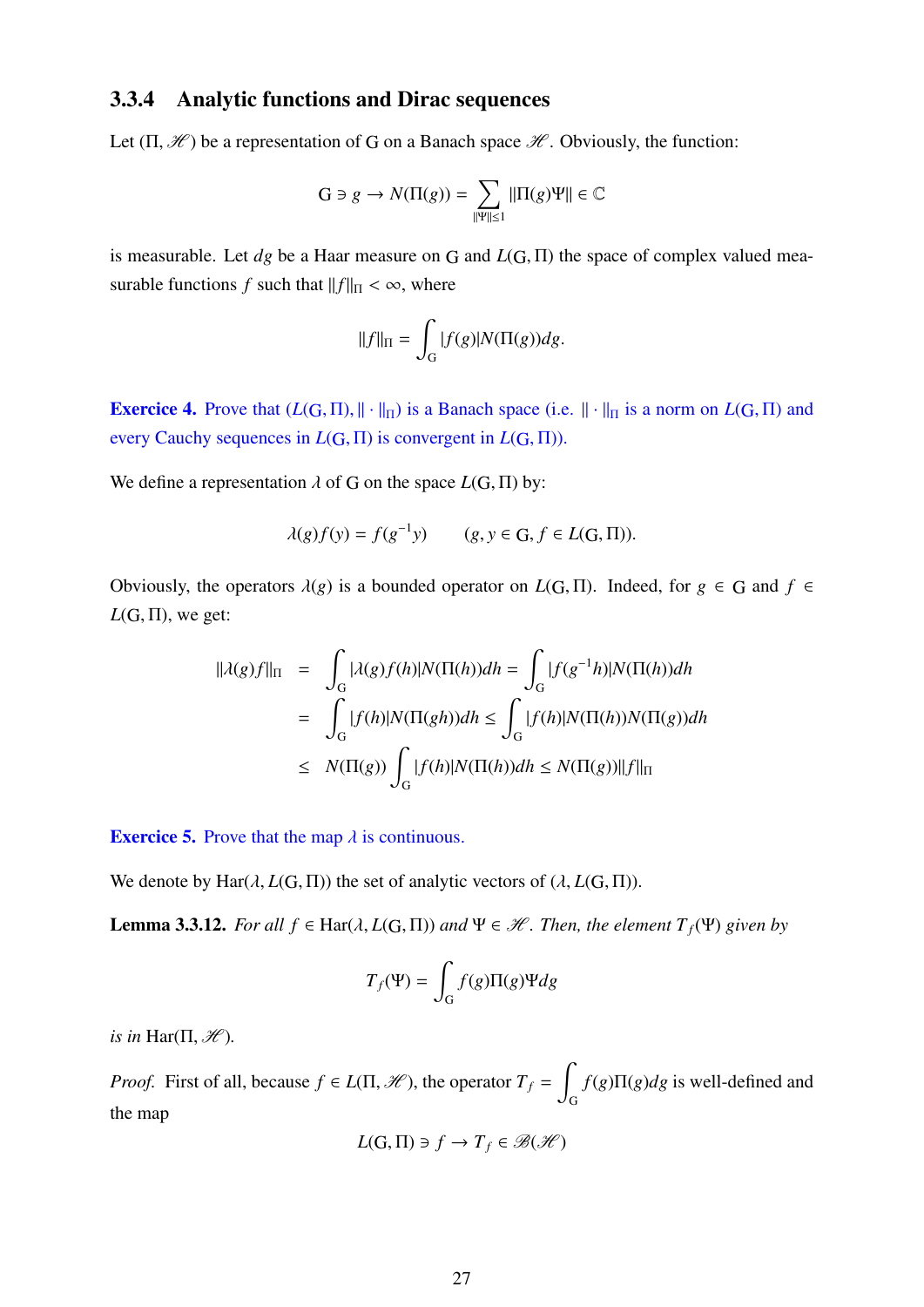is continuous. We want to prove that  $G \ni g \to \Pi(g)T_f(\Psi) \in \mathcal{H}$  is analytic. We have:

$$
\Pi(g)T_f\Psi = \Pi(g)\left(\int_G f(h)\Pi(h)dh\right) = \int_G f(h)\Pi(gh)dh
$$

$$
= \int_G f(g^{-1}h)\Pi(h)dh = T_{\lambda(g)f}(\Psi)
$$

By assumption, the map  $G \ni g \to \lambda(g)f \in L(\Pi, \mathcal{H})$  is analytic. Moreover, the maps

$$
\lambda(g)f \to T_{\lambda(g)f}, \qquad T_{\lambda(g)f} \to T_{\lambda(g)f} \Psi
$$

are continuous. It follows that the map  $G \ni g \to \Pi(g)T_f(\Psi) \in \mathcal{H}$  is analytic and then,  $T_f(\Psi) \in \text{Har}(\Pi, \mathcal{H}).$ 

 $\Box$ 

**Definition 3.3.13.** Let  $\mu$  be any measurable function on G which is real and non-negative and let  ${f_n(x)}_{n \in \mathbb{Z}_*^+}$  be a sequence of functions in *L*<sup>1</sup>(*G*, *dg*). The set  ${f_n(x)}_n$  is called a Dirac *μ*-sequence if

- $1.$ G  $f_n(g)dg = 1$  and  $\lim_{n \to +\infty}$  $\overline{\phantom{a}}$ G  $|f_n(g)|$ *dg* = 1,
- 2. For any measurable neighbourhood *V* of 1 in G,

$$
\lim_{n \to +\infty} \int_{G \setminus V} |f_n(g)|(1 + \mu(g)) dg = 0
$$

The interest of considering such sequences is given by the following lemma.

<span id="page-28-0"></span>**Lemma 3.3.14.** *Suppose there exists a Dirac N*( $\Pi(g)$ )-sequence  $\{f_n(g)\}_{n\in\mathbb{Z}_{*}^+}$  *such that*  $f_n \in$  $\text{Har}(\lambda, L(G, \mathcal{H}))$ *. Then, the space*  $\text{Har}(\Pi, \mathcal{H})$  *is dense in*  $\mathcal{H}$ *.* 

*Proof.* We fix  $\Psi \in \mathcal{H}$ . For  $\varepsilon > 0$ , we can find an open neighbourhood  $\mathcal{U}$  of 1 in G such that  $||\Pi(g)\Psi - \Psi|| < \varepsilon ||\Psi||$  (because the representation  $\Pi$  is continuous, so  $\lim_{g \to 1} ||\Pi(g)\Psi - \Psi|| = 0$ ). *g*→1 We define  $(\Psi_n)_n$  by  $\Psi_n = T_{f_n}\Psi$ . Because of Lemma [3.3.14,](#page-28-0)  $\Psi_n \in Har(\Pi, \mathcal{H})$ . We now show that  $\lim_{n\to\infty} \Psi_n = \Psi$ . We have:

$$
\Psi_n - \Psi = \int_G f_n(g) \Pi(g) \Psi dg - \Psi = \int_G f_n(g) \Pi(g) \Psi dg - \left( \int_G f_n(g) dg \right) \Psi = \int_G f_n(g) (\Pi(g) \Psi - \Psi) dg
$$
  
= 
$$
\int_{\mathcal{U}} f_n(g) (\Pi(g) \Psi - \Psi) dg + \int_{G \setminus \mathcal{U}} f_n(g) (\Pi(g) \Psi - \Psi) dg
$$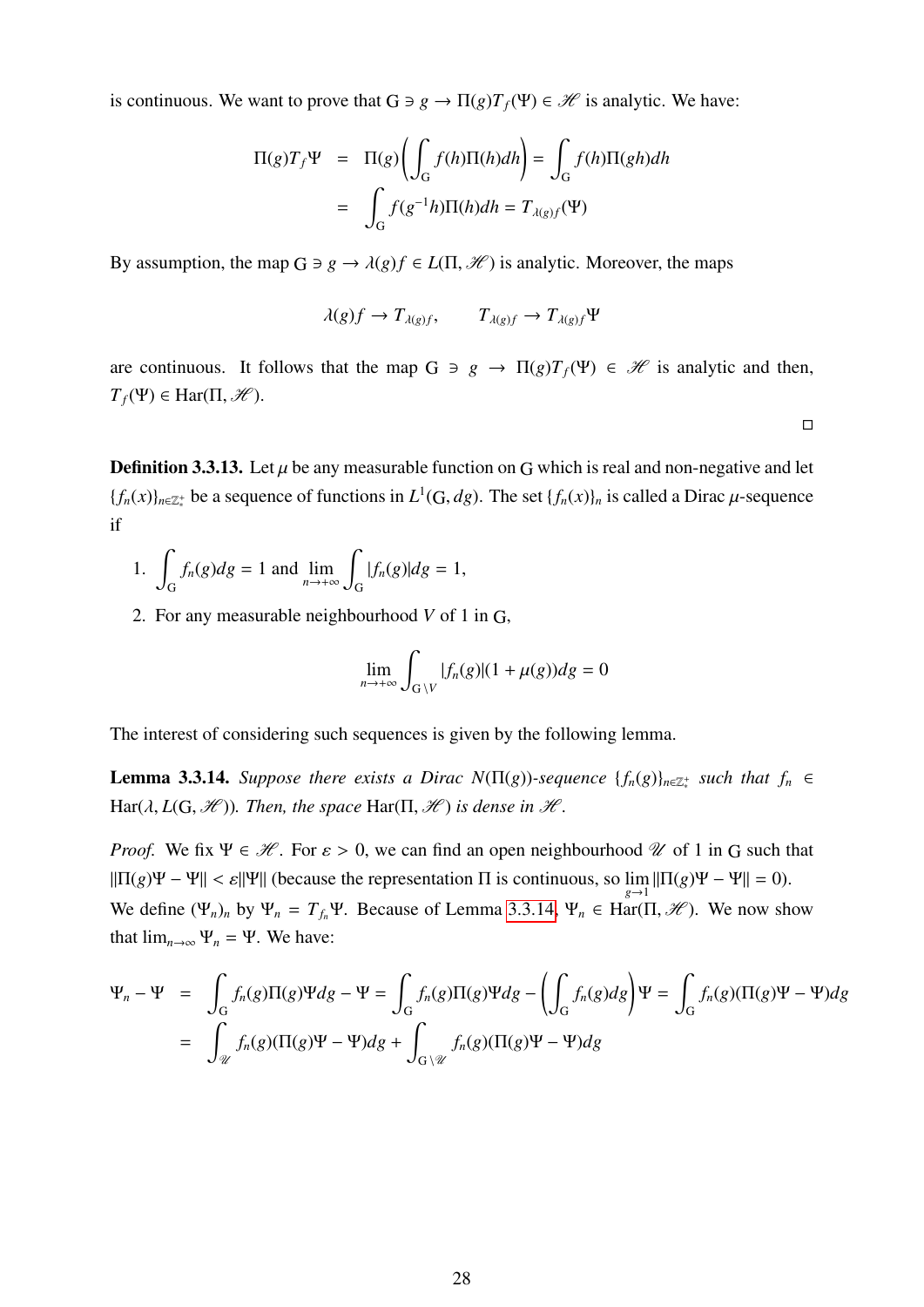Then,

$$
\Psi_n - \Psi \le \int_{\mathcal{U}} |f_n(g)| \|\Pi(g)\Psi - \Psi\| dg + \int_{G \setminus \mathcal{U}} |f_n(g)| \|\Pi(g)\Psi - \Psi\| dg
$$
  
\n
$$
\le \varepsilon \|\Psi\| \int_{\mathcal{U}} |f_n(g)| dg + \int_{G \setminus \mathcal{U}} |f_n(g)| \|(\Pi(g) - \text{Id})\Psi\| dg
$$
  
\n
$$
\le \varepsilon \|\Psi\| \int_G |f_n(g)| dg + \int_{G \setminus \mathcal{U}} |f_n(g)| (1 + N(\Pi(g))) dg
$$

By assumption, there exists  $N_1 \in \mathbb{Z}^+$  such that for every  $n \geq N_1$ , we get:

$$
\int_{G\setminus\mathcal{U}}|f_n(g)|(1+N(\Pi(g)))dg<\varepsilon.
$$

Similarly, there exists  $N_2 \in \mathbb{Z}^+$  such that for every  $n \ge N_2$ ,

$$
\int_G |f_n(g)| \leq 1 + \varepsilon.
$$

Then, for every  $n \ge \max(N_1, N_2)$ , we get:

$$
\|\Psi_n - \Psi\| \le \varepsilon \|\Psi\|(1 + \varepsilon) + \varepsilon \|\Psi\| \le 3\varepsilon \|\Psi\|
$$

for  $\varepsilon$  < 1. Then, Har( $\Pi$ ,  $\mathcal{H}$ ) is dense in  $\mathcal{H}$ .

 $\Box$ 

For the study of the density of the Harish-Chandra space, we will proceed as follow:

- 1. We will first prove that if *S* is a simply connected quasi-nilpotent group, we can find such a sequence and then, the space of *S* -analytic vectors is dense (we recall that a Lie algebra s is quasi-nilpotent if it can be written as the direct sum of an abelian subalgebra and a nilpotent ideal  $\eta$ , and a connected Lie group is quasi-simple if its Lie algebra is quasi-nilpotent).
- 2. The second case if to study the case  $G = K \times S$ , with K compact and S quasi-nilpotent (with another assumption concerning the dimension of the K-orbits of analytic vectors) and prove that in this context, the space of analytic vectors is dense.
- 3. The last step is to consider a representation of a semisimple Lie group. By Iwasawa decomposition, we get  $G = K \times S$  but *K* is not compact in general). We prove the density of the Harish-Chandra space for a certain class of representation called permissible (see Definition [3.4.2\)](#page-32-0).

We admit the following result.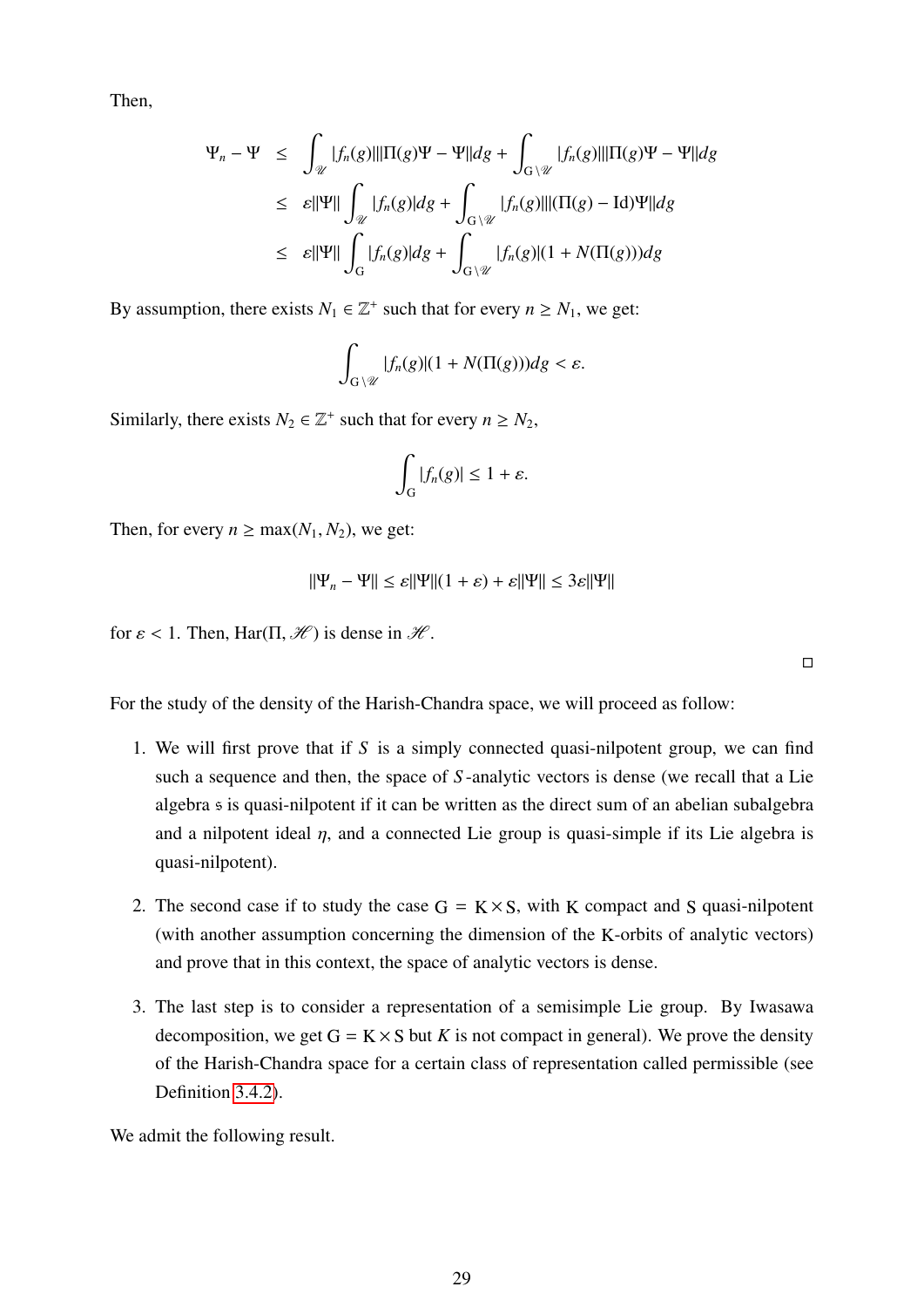<span id="page-30-1"></span>**Proposition 3.3.15.** Let (Π, *H*) ba a continuous representation of a simply connected quasi*nilpotent group S. Then, the space*  $\text{Har}(\Pi, \mathcal{H})$  *is dense in*  $\mathcal{H}$ *.* 

We now prove the following result.

Theorem 3.3.16. *Let* G *be a connected Lie group having to analytic subgroups* K *and* S *such that:*

- *1.* K *is compact and* S *is quasi-nilpotent,*
- <span id="page-30-0"></span>*2. Every element g can be written uniquely as*  $g = ks, k \in K, s \in S$ *.*

*Let*  $(\Pi, \mathcal{H})$  *be a representation of* G *and* Har $(\Pi, \mathcal{H})_0$  *be the subspace of*  $(\Pi, \mathcal{H})$  *consisting of analytic vectors* Ψ *such that*  $\langle \Pi(k)\Psi, k \in K \rangle$  *is finite-dimensional. Then,* Har $(\Pi, \mathcal{H})_0$  *is dense*  $in \mathcal{H}$ *.* 

*Proof.* By restriction,  $\Pi$  is a representation of S. In particular, the space  $\text{Har}(\Pi_{\vert_S}, \mathcal{H})$  is dense in  $\mathscr{H}$ .

Let  $\Psi_0 \in \mathcal{H}$  and  $\varepsilon > 0$ . There exists  $\Psi \in Har(\Pi_{\vert_S}, \mathcal{H})$  such that  $\|\Psi - \Psi_0\| < \varepsilon$ . Because  $\lim_{g \to 1} ||\Pi(g)\Psi - \Psi|| = 0$ , we can find an open neighbourhood  $\mathcal{U}_{\varepsilon}$  of 1 in K such that  $||\Pi(u)\Psi - \Psi|| < \varepsilon$ for every  $u \in \mathscr{U}_{\varepsilon}$ 

We now consider a continuous function *f* which is real-valued, non-negative on K such that  $f = 0$  outside  $\mathcal{U}_{\varepsilon}$  and such that  $\int_{K}$  $f(k)dk = 1$ , where *dk* is normalized on K. We denote by  $\Psi_1$ the element of  $\mathscr H$  given by

$$
\Psi_1 = \int_K f(u) \Pi(u) \Psi du.
$$

Because of our assumptions on  $f$ ,  $\Psi_1$  is well-defined and we get:

$$
\Psi_1 - \Psi = \int_K f(k) \Pi(k) \Psi dk - \left( \int_K f(k) dk \right) \Psi = \int_{\mathcal{U}_{\varepsilon}} f(k) (\Pi(k) - \text{Id}) \Psi dk,
$$

because supp $(f) \subseteq \mathscr{U}_{\varepsilon}$ . Then,

$$
\|\Psi_1 - \Psi\| \le \int_{\mathcal{U}_{\varepsilon}} f(k) \|(\Pi(k) - \text{Id})\Psi\| dk \le \varepsilon \int_{\mathcal{U}_{\varepsilon}} f(k) dk \le \varepsilon.
$$

We now have to prove that:

- 1. The element  $\Psi \in Har(\Pi, \mathcal{H}),$
- 2.  $\langle \Pi(k)\Psi, k \in \mathbb{K} \rangle$  is finite dimensional.

To prove the second one, we apply Peter-Weyl's Theorem ([\[22,](#page-98-1) Chapter 4, Section 3]). Let  $\mathcal{R}$  be the set of all finite linear combinations of the coefficients of finite dimensional representations of K. Then, for every  $\varepsilon_1 > 0$ , there exists an element  $\omega_{\varepsilon_1} \in \mathcal{R}$  such that for every  $k \in K$ ,

$$
|f(k)-\omega_{\varepsilon_1}|<\varepsilon_1.
$$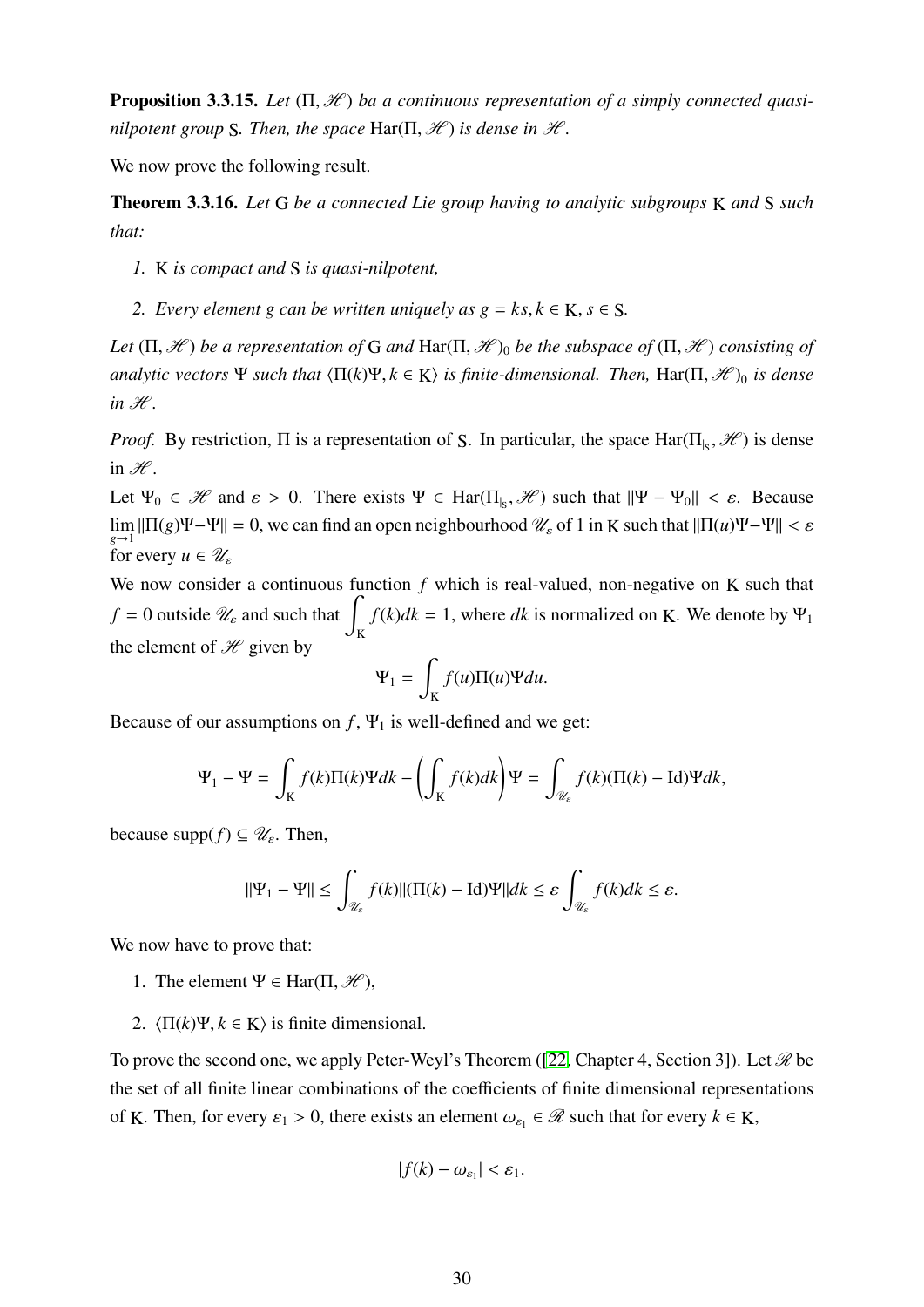Then,

$$
\Psi - \Psi_2 = \Psi - \Psi_1 + \Psi_1 - \Psi_2 = \int_K f(k) (\Pi(k) - \text{Id}) \Psi dk + \int_K (f(k) - \omega_{\varepsilon_1}(k)) \Pi(k) \Psi dk,
$$

and in particular

$$
\|\Psi - \Psi_2\| \leq \int_K f(k) \|(\Pi(k) - \text{Id})\Psi\| dk + \int_K |f(k) - \omega_{\varepsilon_1}(k)\| \Pi(k)\Psi\| dk
$$
  
\n
$$
\leq \varepsilon + \varepsilon_1 \int_K \|\Pi(k)\Psi\| dk \leq \varepsilon + \varepsilon_1 \int_K \left(\sup_{u \in K} N(\Pi(u))\right) \|\Psi\| dk
$$
  
\n
$$
\leq \varepsilon + \varepsilon_1 (\|\Psi_0\| + \varepsilon) \left(\sup_{u \in K} N(\Pi(u))\right)
$$
  
\n
$$
\leq 2\varepsilon
$$

for  $\varepsilon_1$  small enough. In particular, because  $\omega_{\varepsilon_1} \in \mathcal{R}$ , the space  $\langle \Pi(k)\Psi_2, k \in \mathbb{K} \rangle$  is finite dimensional. Which proves that  $\langle \Pi(k)\Psi, k \in \mathbf{K} \rangle$  is finite dimensional.

 $\Box$ 

**Exercice 6.** Prove that the element Ψ constructed in the proof of Theorem [3.3.16](#page-30-0) is in Har( $\Pi$ ,  $\mathcal{H}$ ).

Now, we will apply this result for partular representations of real semisimple connected Lie groups.

## <span id="page-31-0"></span>3.4 Permissible representations

Let  $(\Pi, \mathcal{H})$  be a representation of G. Obviously,  $\Pi$  can be extended to a representation of its simply connected cover  $\tilde{G}$ . In particular, we can assume, without loss of generality, that G is simply connected.

We use the notations introduced in Section [3.1](#page-20-1) and we denote by  $K$ ,  $A$  and  $N$  the analytic subgroups corresponding to  $t_0$ ,  $b_{p_0}$  and  $\eta_0$ . To keep the previous notations, we will denote by S the subgroups A N.

As proved by Iwasawa, we get  $G = KS$ , where S is quasi-nilpotent, but K is not compact in general (indeed,  $Z(G) \subseteq K$  with  $Z(G)$  discrete but not necessarily finite). We recall the following lemma.

<span id="page-31-1"></span>**Lemma 3.4.1.** Let  $c_0 = Z(f_0)$  and D be the corresponding analytic subgroups of G. Then,  $K^* = K/D \cap Z(G)$  *is compact. Moreover,*  $K \approx [K, K] \rtimes D$ *, where*  $[K, K]$  *is the commutator subgroup of* K*.*

Because K is not compact, we cannot assure directly that every irreducible modules of K are finite dimensional. If we assume that the restriction of  $\Pi$  to  $D \cap Z(G)$  acts as a character, then,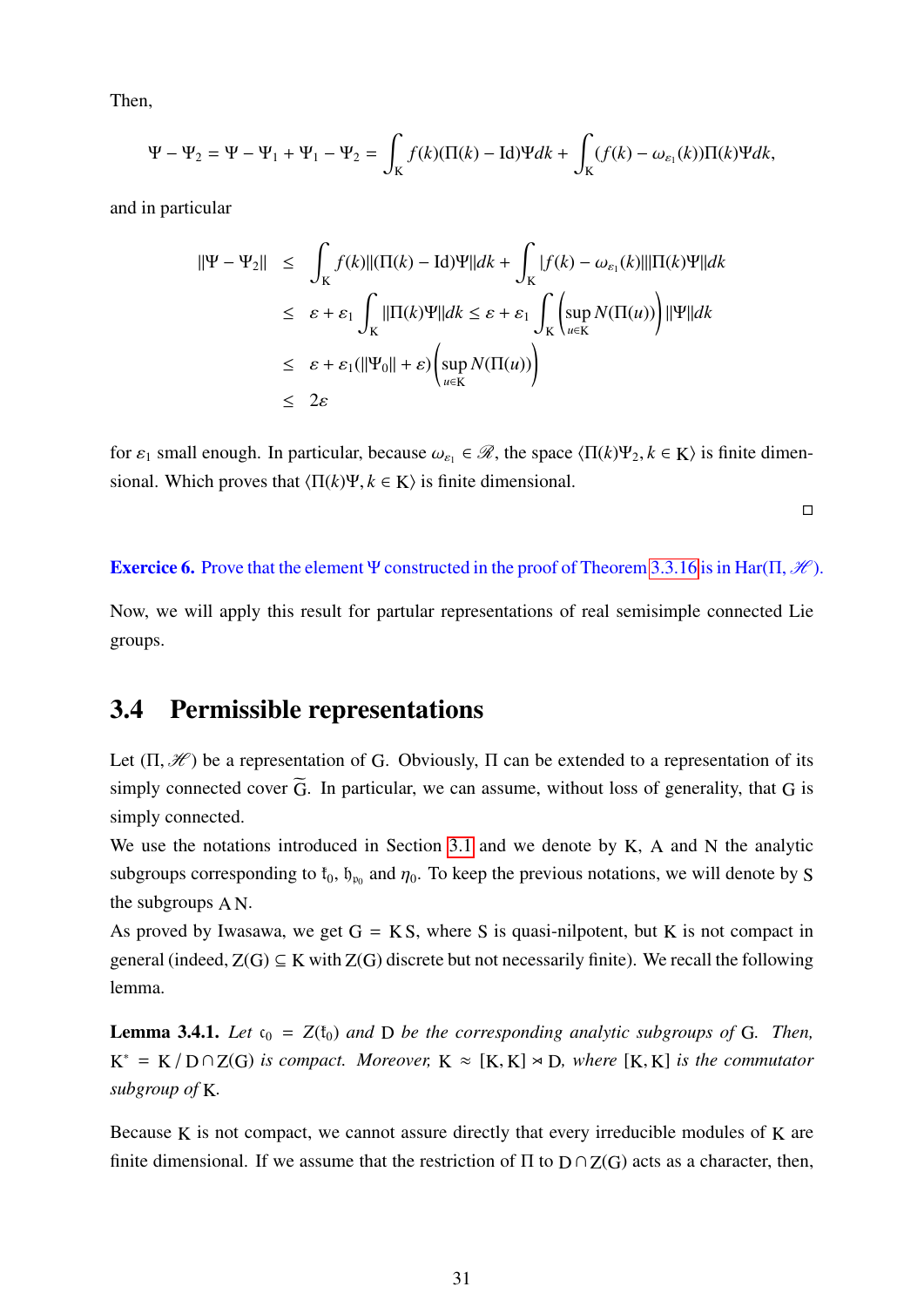every irreducible representation  $(\lambda, V_{\lambda})$  of K such that  $\text{Hom}_{K}(V_{\lambda}, \mathcal{H})$  induce a representation λ  $\lambda^*$  on  $V_\lambda$  which is still irreducible, and then, finite dimensional using Section [2.3.](#page-17-0) In particular, this assumption on  $\Pi$  will allow us to use the Theorem [3.3.16.](#page-30-0) That is the motivation of the following concept.

<span id="page-32-0"></span>**Definition 3.4.2.** The representation  $(\Pi, \mathcal{H})$  is called permissible if  $\Pi(z)$  is a scalar multiple of the unit operator for all  $z \in D \cap Z(G)$ .

Until the end of this section,  $(\Pi, \mathcal{H})$  will be a permissible representation (not necessarily irreducible).

**Notation 3.4.3.** As in Theorem [3.3.16,](#page-30-0) we will denote by Har( $\Pi$ ,  $\mathcal{H}$ )<sub>0</sub> the subset of Har( $\Pi$ ,  $\mathcal{H}$ ) consisting of K-finite vectors.

**Proposition 3.4.4.** *The space*  $\text{Har}(\Pi, \mathcal{H})_0$  *is dense in*  $\mathcal{H}$ *.* 

*Proof.* Clearly, there exists a linear form  $\mu$  on  $\mathfrak{c}_0$  such that

$$
\Pi(\exp(X)) = e^{\mu(X)}\Pi(1) \qquad (X \in \mathfrak{c}_0, \exp(X) \in D \cap Z(G)).
$$

We denote by  $\Pi^*$  the map defined by

$$
\Pi^*(k \exp(\Gamma)) = e^{-\mu(\Gamma)} \Pi(k \exp(\Gamma))
$$

where  $k \exp(\Gamma)$ ,  $k \in [K, K]$ ,  $\Gamma \in \mathfrak{c}_0$  (using the description of K given in Lemma [3.4.1\)](#page-31-1). For every  $k \in K$ ,  $\Gamma \in \mathfrak{c}_0$  and  $\Gamma' \in \mathfrak{c}_0$  such that  $exp(\Gamma') \in D \cap Z(G)$ , we get:

$$
\Pi^*(k \exp(\Gamma) \exp(\Gamma')) = \Pi^*(k \exp(\Gamma + \Gamma')) = e^{-\mu(\Gamma + \Gamma')} \Pi(k \exp(\Gamma + \Gamma'))
$$
  
\n
$$
= e^{-\mu(\Gamma + \Gamma')} \Pi(k \exp(\Gamma)) \Pi(\Gamma') = e^{-\mu(\Gamma + \Gamma')} \Pi(k \exp(\Gamma)) e^{\mu(\Gamma')} \Pi(1)
$$
  
\n
$$
= e^{-\mu(\Gamma)} \Pi(k \exp(\Gamma)) = \Pi^*(k \exp(\Gamma))
$$

In particular,  $\Pi^*$  is a well-defined map on K<sup>\*</sup>. For every  $k \in K$ , we denote by  $k^*$  the corresponding element in K<sup>\*</sup>. For every  $k, k' \in K$  and  $\Gamma, \Gamma' \in \mathfrak{c}_0$ , we get:

$$
\Pi^*((k \exp(\Gamma))^*(k' \exp(\Gamma'))^*) = \Pi^*((kk' \exp(\Gamma + \Gamma'))^*) = e^{-\mu(\Gamma + \Gamma')} \Pi(kk' \exp(\Gamma + \Gamma'))
$$
  
=  $e^{-\mu(\Gamma)} \Pi(k \exp(\Gamma))e^{-\mu(\Gamma')} \Pi(k \exp(\Gamma'))$   
=  $\Pi^*((k \exp(\Gamma))^*) \Pi^*((k' \exp(\Gamma'))^*)$ 

In particular,  $\Pi^*$  is a representation of  $K^*$  on the space  $\mathcal{H}$ .

We now fix  $\Psi_0 \in \mathcal{H}$  and  $\varepsilon > 0$ . According to Proposition [3.3.15,](#page-30-1) there exists  $\Psi \in Har(\Pi_{\vert_S}, \mathcal{H})$ such that  $||\Psi - \Psi_0|| < \varepsilon$ . Using Peter-Weyl's Theorem and Proposition [2.1.6,](#page-9-1) there exists a finite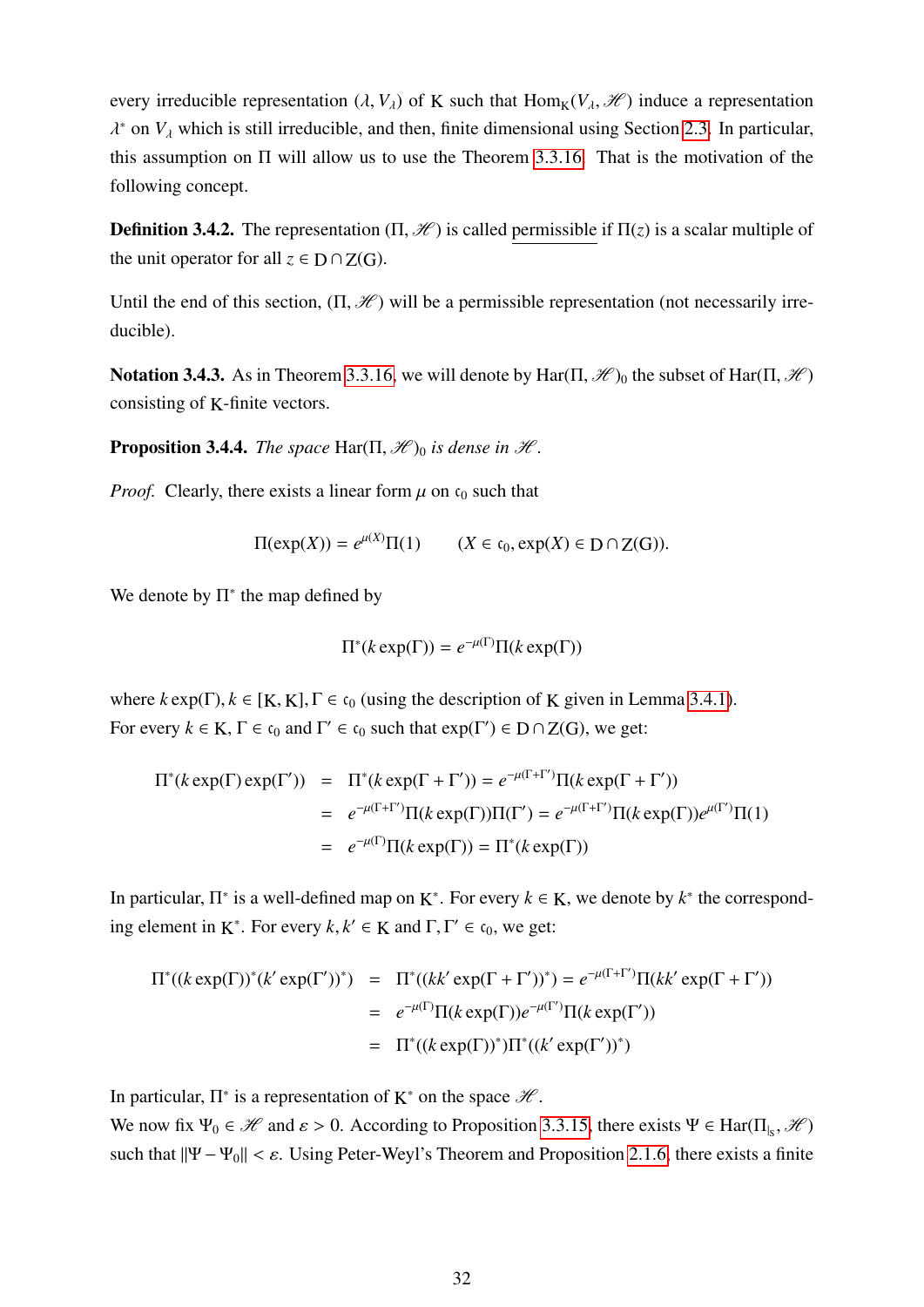linear combination  $\omega$  of the coefficients of some finite dimension representation of  $K^*$  such that

$$
\|\int_{K^*}\omega(u^*)\Pi^*(u^*)\Psi du^*-\Psi\|<\varepsilon.
$$

In particular,

$$
\|\int_{K^*}\omega(u^*)\Pi^*(u^*)\Psi du^* - \Psi\| \le \|\int_{K^*}\omega(u^*)\Pi^*(u^*)\Psi du^* - \Psi_0\| + \|\Psi_0 - \Psi\| < 2\varepsilon.
$$

The end of the proof is let as an exercice.

 $\Box$ 

**Exercice 7.** Prove that the element  $\int_{|K^*} \omega(u^*) \Pi^*(u^*) \Psi du^*$  defined in the proof of Proposition lies in Har( $\Pi$ ,  $\mathcal{H}$ )<sub>0</sub>.

Notation 3.4.5. We denote by  $\Omega(K)$  the set of equivalence classes of finite dimensional irreducible representations  $(D, V_D)$  of K.

*Remark* 3.4.6*.* According to Schur's Lemma (see [\[22,](#page-98-1) Chapter IV, Proposition 4.8]), every representation (D,  $V_D$ ) of K in  $\Omega(K)$  induces a representation (D<sup>\*</sup>,  $V_D$ ) of K<sup>\*</sup>, which is still irreducible.

For every  $(D, V_D) \in \Omega(K)$ , we denote by  $\mathcal{H}_D$  the set of all elements  $\Psi \in \mathcal{H}$  such that there exists a finite dimensional linear space *U* containing Ψ which is invariant and semisimple under Π(K) and is such that the representation of K induced on every simple subspace of *U* lies in D.

*Remark* 3.4.7. The space  $\mathcal{H}_{\text{D}}$  is the set of K-finite vectors in the D-isotypic component of  $\Pi$ .

Lemma 3.4.8. *Every element in a* D*-isotypic component is* K ∗ *-finite (and then* K*-finite).*

*Proof.* Fix  $D \in \Omega(K)$  and  $\mathcal{H}(D)$  be the D-isotypic component corresponding to  $(D, V_D)$ . As before, we denote by  $D^*$  the corresponding representation of  $K^*$ , and we get obviously that

<span id="page-33-0"></span>
$$
\mathcal{H}(D) = \mathcal{H}(D^*). \tag{3.4}
$$

We denote by  $\chi_{\text{D}}$  and  $\chi_{\text{D}^*}$  the corresponding characters and by E<sub>D</sub> the projection of  $\mathcal{H}$  onto  $\mathcal{H}_D$ . Using [\[27,](#page-99-0) Lemma 1.4.6] and Equation [\(3.4\)](#page-33-0), we get:

$$
E_D = \int_{K^*} \chi_{D^*}(u^*) \Pi^*(u^*) du^*,
$$
\n(3.5)

where  $du^*(K^*) = 1$ . Clearly,  $\mathcal{H}(D) = E_D(\mathcal{H})$ . Moreover, for every  $\Psi \in \mathcal{H}$  and  $k^* \in K^*$ , we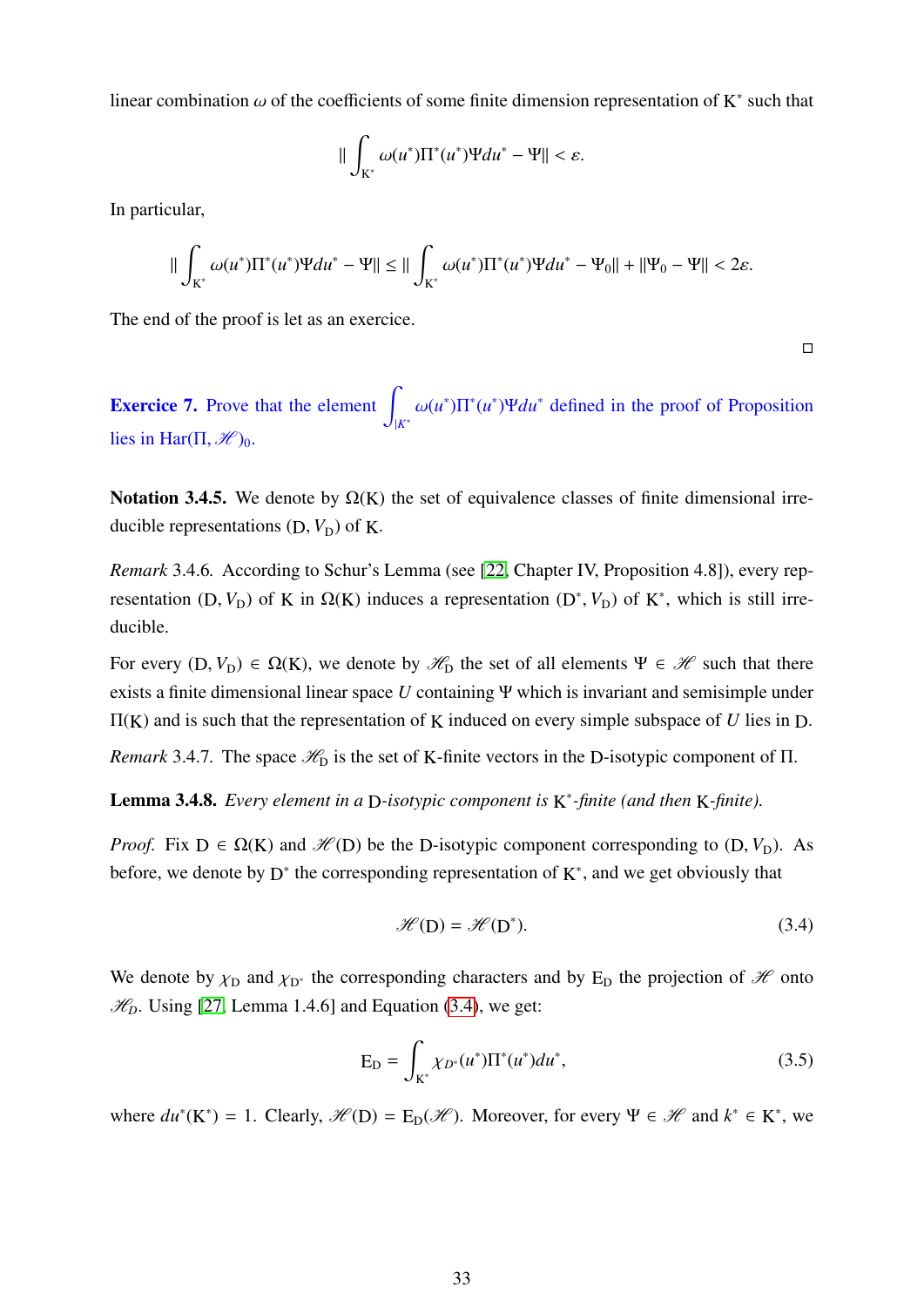get:

$$
\Pi^*(k^*)(E_D(\Psi)) = \int_{K^*} \chi_{D^*}(u^*) \Pi^*(k^*u^*) \Psi du^* = \int_{K^*} \chi_{D^*}(k^{*-1}u^*) \Pi^*(u^*) \Psi du^* \n= \int_{K^*} L(k^*) \chi_{D^*}(u^*) \Pi(u^*) \Psi du^*
$$

The result follows by noticing that the left translation  $L(k^*)\chi_{D^*}$  of the character  $\chi_{D^*}$  span a finite dimensional subspace of  $L^2(K^*, dk^*)$ .

 $\Box$ 

According to the Proposition [3.5.2,](#page-36-0) we get that the space

$$
Har(\Pi, \mathscr{H}) \cap \left( \sum_{D \in \Omega(K)} \mathscr{H}_D \right)
$$

is dense in  $H$ .

**Lemma 3.4.9.** *1. For every*  $D \in \Omega(K)$ *, we denote by* Har( $\Pi$ ,  $\mathcal{H}_{D}$  = Har( $\Pi$ ,  $\mathcal{H}_{D} \cap \mathcal{H}_{D}$ *. Then,*

$$
Har(\Pi, \mathscr{H}) \cap \left(\sum_{D \in \Omega(K)} \mathscr{H}_D\right) = \sum_{D \in \Omega(K)} Har(\Pi, \mathscr{H})_D.
$$

<span id="page-34-0"></span>*2. For every*  $D \in \Omega(K)$ ,  $\overline{\text{Har}(\Pi, \mathcal{H})_D} = \mathcal{H}_D$ .

*Remark* 3.4.10*.* For the first part of Lemma [3.4.9,](#page-34-0) we will prove a slightly different result using the Lie algebra  $t_0$  of K. Because of our assumptions on the representations  $D \in \Omega(K)$ , we get the following bijection:

<span id="page-34-1"></span>
$$
\{D \in \Omega(K), \text{Hom}_{K}(D, \Pi) \neq \{0\}\} \leftrightarrow \{D^* \in \Omega(K^*), \text{Hom}_{K^*}(D^*, \Pi^*) \neq \{0\}\}.
$$
 (3.6)

The group K being simply connected, the finite dimensional representations of  $t_0$  and K are in bijection.

We denote by  $\Omega(f_0)$  the set of equivalence classes of simple representations of f. We first prove the following lemma.

**Lemma 3.4.11.** *Let*  $(\rho, V)$  *be a representation of*  $\mathfrak{k}$  *and*  $W$  *be any*  $\rho$ -stable subspace of  $V$ . Then,

$$
W\cap\left(\sum_{\mathrm{D}\in\Omega(\mathrm{f})}V_\mathrm{D}\right)=\sum_{\mathrm{D}\in\Omega(\mathrm{f})}W\cap V_\mathrm{D}.
$$

*Proof.* Let *x* be an element of  $\Sigma$  $\sum_{D \in \Omega(t)} V_D$ , and  $V_x$  the smallest  $\rho$ -stable subspace containing *x*. Obviously, the space  $V_x$  is contained in the sum of a finite number of simple spaces. Because  $\mathfrak k$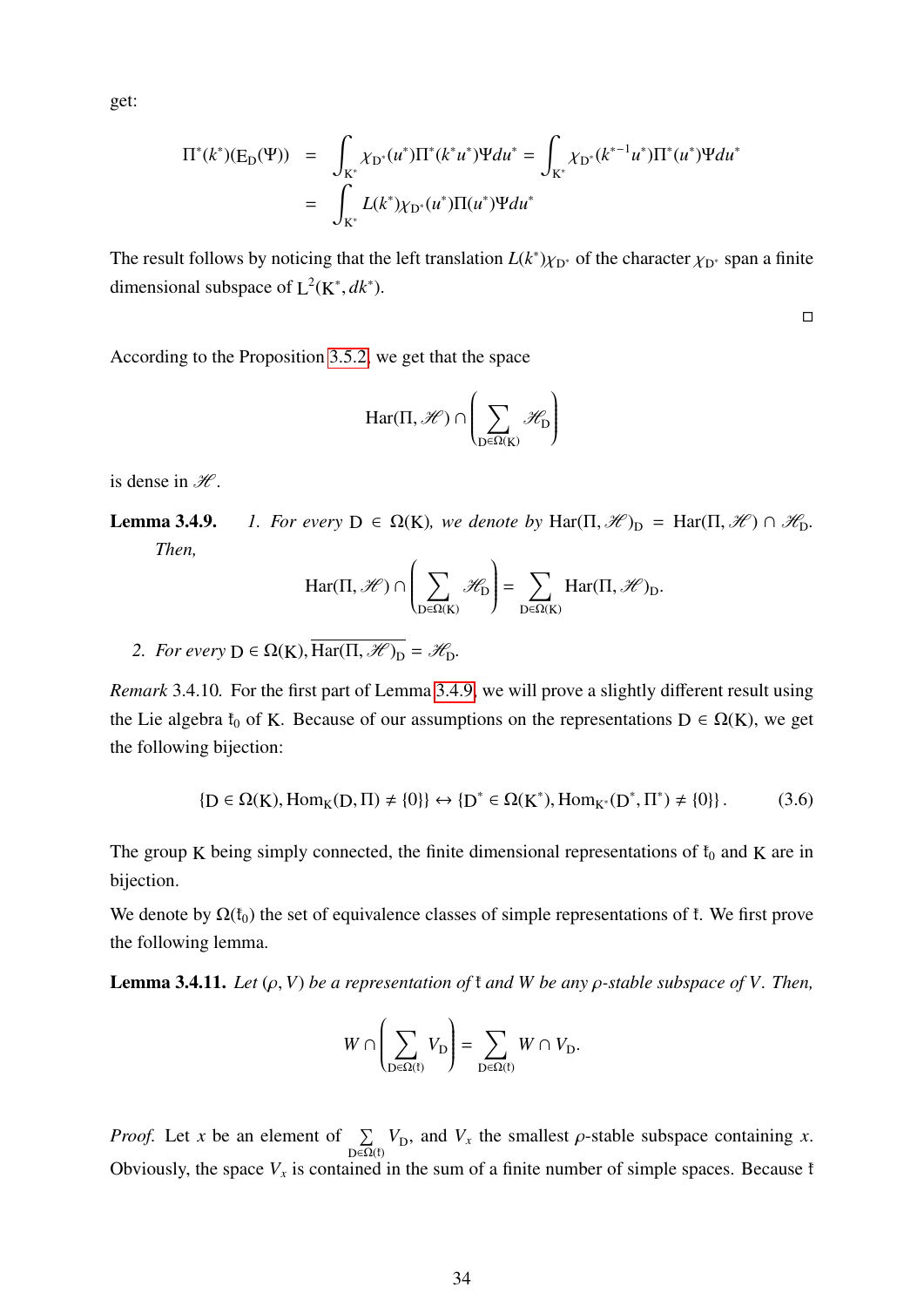is reductive, we get, according to a result of Chevalley that

$$
V_x = \sum_{\mathbf{D} \in \Omega(\mathfrak{f})} V_x \cap V_{\mathbf{D}}.
$$

By starting with  $x \in W \cap Y$  $\sqrt{2}$  $\sum$  $\sum\limits_{\mathrm{D}\in \Omega(\mathrm{f})}V_{\mathrm{D}}$ ! , we get that

$$
W\cap \left(\sum_{{\rm D}\in \Omega({\rm f})} V_{\rm D}\right) \subseteq \sum_{{\rm D}\in \Omega({\rm f})} W\cap V_{\rm D},
$$

and then, we get the equality (the other inclusion being obvious).

 $\Box$ 

 $\Box$ 

*Proof of Lemma* [3.4.9.](#page-34-0) 1. Obvious Using that  $\text{Har}(\Pi, \mathcal{H})$  is G-invariant and Equation [\(3.6\)](#page-34-1).

2. We know that  $\mathcal{H}_D = E_D \mathcal{H}$  is closed. It's obvious to see that  $\sum_{D \in \Omega(K)} Har(\Pi, \mathcal{H})_D$  is stable under  $E_D$ .

Let  $\Psi \in \mathscr{H}_{D}$ . Because  $\sum_{D \in \Omega(K)} \text{Har}(\Pi, \mathscr{H})_{D}$  is dense under  $\mathscr{H}$ , there exists  $\Psi_{n} \in \sum_{D \in \Omega(K)} \Pi(\Pi, \mathscr{H})_{D}$  $\sum_{D \in \Omega(K)} \text{Har}(\Pi, \mathcal{H})_D$ such that  $\Psi = \lim_{n \to +\infty} \Psi_n$ . Then,

$$
\Psi = \mathcal{E}_{\mathcal{D}}(\Psi) = \mathcal{E}_{\mathcal{D}}(\lim_{n \to +\infty} \Psi_n) = \lim_{n \to +\infty} \mathcal{E}_{\mathcal{D}}(\Psi_n),
$$

where  $E_D(\Psi_n) \in Har(\Pi, \mathcal{H})_D$ . Then,  $Har(\Pi, \mathcal{H})_D$  is dense in  $\mathcal{H}$ .

*Remark* 3.4.12*.* The second statement of Lemma [3.4.1](#page-31-1) can be given in a more general way. Let *V* be a subspace of  $\mathcal{H}$  which is  $\Pi(K)$ -invariant and denote bt  $V_D = V \cap \mathcal{H}_D$ . If  $\Pi$  is permissible, then  $\sum V_{\text{D}}$  is dense in  $\mathcal{H}$  and  $V_{\text{D}} = \mathcal{H}_{\text{D}}$ . The proof is similar.  $D \in \overline{\Omega}(K)$ 

## <span id="page-35-0"></span>3.5 quasi-simple representations

We start with a definition.

**Definition 3.5.1.** The permissible  $\Pi$  is called quasi-simple if:

- 1. Π is permissible,
- 2. There exists an homomorphism  $\chi$  of  $Z(\mathcal{U}(\mathfrak{g}))$  into C such that  $d\Pi_G(z)\Psi = \chi(z)\Psi$  for every  $z \in Z(\mathcal{U}(\mathfrak{g}))$  and  $\Psi \in \text{Gar}(\Pi, \mathcal{H})$ .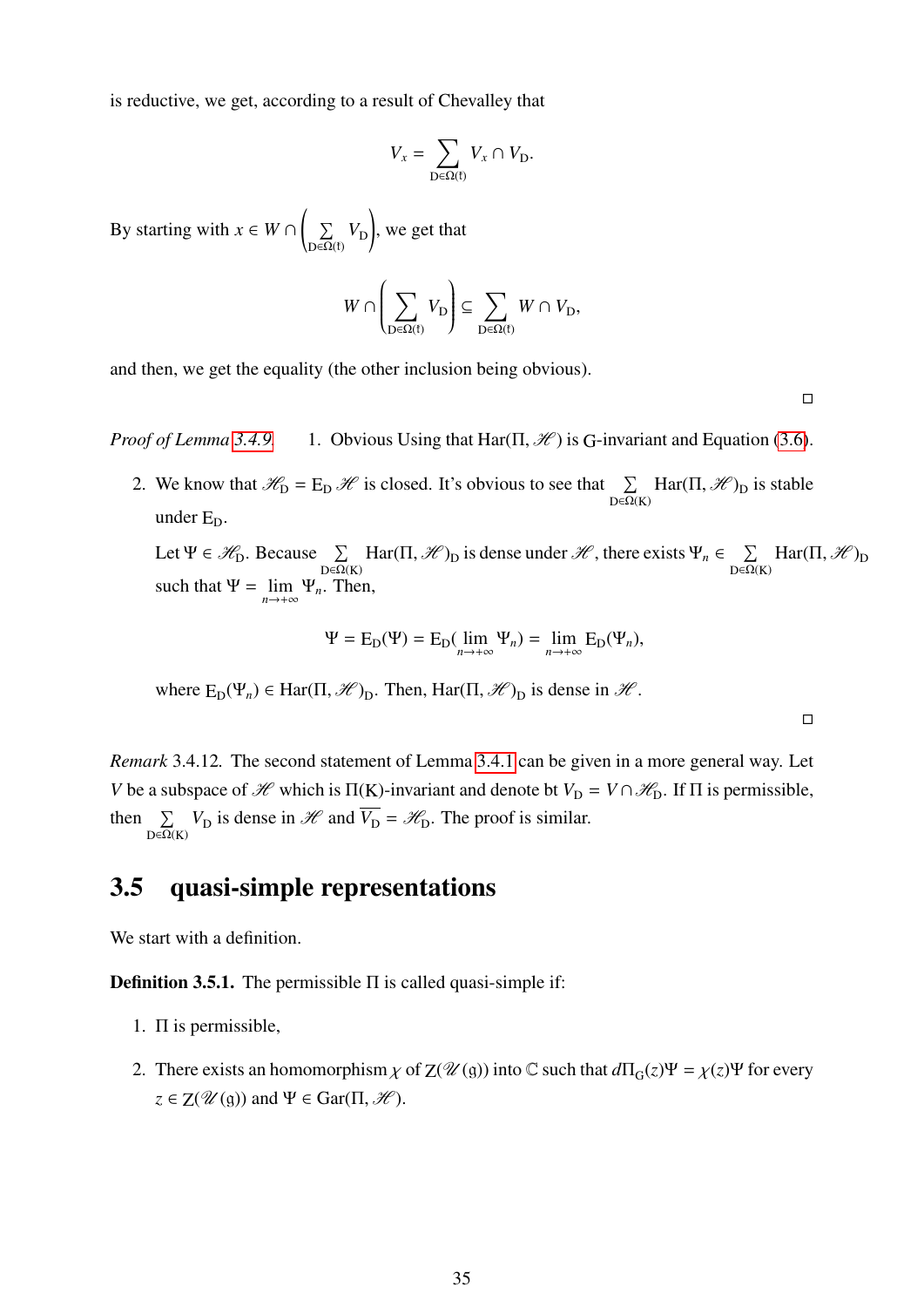**Exercice 8.** Let  $(\Pi, \mathcal{H})$  be a quasi-simple representation of G and let  $\chi : \mathbb{Z}(\mathcal{U}(\mathfrak{g})) \to \mathbb{C}$  be the corresponding character.Then,  $d\Pi_H(z)\Psi = \chi(z)\Psi$  for every  $z \in Z(\mathcal{U}(\mathfrak{g}))$  and  $\Psi \in \text{Har}(\Pi, \mathcal{H})$ .

The following result will play a fundamental role to prove that the trace of the operator  $\Pi(\Psi)$  is well-defined for every  $\Psi \in \mathcal{C}_c^{\infty}(G)$ .

<span id="page-36-0"></span>**Proposition 3.5.2.** *Let*  $(\Pi, \mathcal{H})$  *be a quasi-simple representation of* G. *Then, for all*  $D \in \Omega(K)$ *, we get that*  $\dim_{\mathbb{C}}(\mathcal{H}_D) < \infty$ *. In particular, Har(* $\Pi, \mathcal{H}$ *) =*  $\mathcal{H}_D$ *.* 

Before proving this proposition, we are going to state two lemmas that will admit.

**Lemma 3.5.3.** *Let*  $(\rho, V)$  *be a representation of* g *(and in particular, its restriction to*  $\mathfrak{k}$  *gives a representation of t*). Then, the space  $\Sigma$  $\sum_{D \in \Omega(K)} V_D$  *is invariant under*  $\rho(\mathcal{U}(\mathfrak{g}))$ *.* 

<span id="page-36-1"></span>**Lemma 3.5.4.** Let  $\mathcal{I}$  be a left ideal in  $\mathcal{U}$  (f) (algebra generated by 1 and f in  $\mathcal{U}(\mathfrak{g})$ ). Assume *that*  $\mathcal{U}(\mathfrak{f})/\mathcal{I}$  *is finite dimensional and such that the natural representation of on*  $\mathcal{U}(\mathfrak{f})/\mathcal{I}$ *is semi-simple. Then, the natural representation of*  $\mathfrak{t}$  *on*  $\mathcal{U}(\mathfrak{g})/\mathcal{U}(\mathfrak{g})\mathcal{I}$  *is quasi-simple. We denote by*  $\mathscr{B}^*$  *the quotient*  $\mathscr{U}(\mathfrak{g})/\mathscr{U}(\mathfrak{g})\mathscr{I}$  *and by*  $\mathscr{B}^*_{D}$  *the* D-*isotypic component* ( $D \in \Omega(K)$ *) under the action of* ₹ *on*  $\mathscr{B}^*$ *.* 

*Then,*  $\mathscr{B}_{D}^{*}$  *is a finite module over*  $Z(\mathscr{U}(\mathfrak{g}))$ *.* 

*Proof of the Proposition* [3.5.2.](#page-36-0) Let  $\Psi_0$  be an element of  $\Sigma$  $\sum_{D \in \Omega(K)} \text{Har}(\Pi, \mathcal{H})_D$ . We denote by  $U_0 =$  $d\Pi(\mathcal{U}(\mathfrak{g}))\Psi_0$  and  $U = \overline{d\Pi(\mathcal{U}(\mathfrak{g}))\Psi_0}$ . According to Corollary [3.3.10,](#page-25-0) the space U is G-invariant. From Lemma [3.4.9,](#page-34-0) we get that:

$$
U_0\subseteq \sum_{D\in \Omega(K)} Har(\Pi,\mathscr{H})_D.
$$

Then, we get:

$$
U_0 = U_0 \cap \left(\sum_{D \in \Omega(K)} \text{Har}(\Pi, \mathcal{H})_D\right) = \sum_{D \in \Omega(K)} U_0 \cap \text{Har}(\Pi, \mathcal{H})_D,
$$

where the second equality follows from Lemma [3.4.11.](#page-34-1) We denote by  $\mathscr I$  the ideal of  $\mathscr U(\mathfrak k)$ given by:

$$
\mathscr{I} = \{ X \in \mathscr{U}(\mathfrak{k}), d\Pi(X)\Psi_0 = 0 \}.
$$

**Exercice 9.** Prove that the quotient  $\mathcal{U}(t)/\mathcal{I}$  is finite-dimensional and that the f-action on the quotient is semi-simple.

We keep the notations of Lemma [3.5.4.](#page-36-1) We denote by  $\Pi^*$  the natural projection of  $\mathcal{U}(\mathfrak{g})$  on  $\mathscr{U}(\mathfrak{g})^* = \mathscr{U}(\mathfrak{g})/\mathscr{U}(\mathfrak{g})\mathscr{I}$ . We define the form

$$
\alpha^* : \mathscr{U}(\mathfrak{g})^* \ni b^* = \Pi^*(b) \to d\Pi(b)\Psi_0 \in U_0.
$$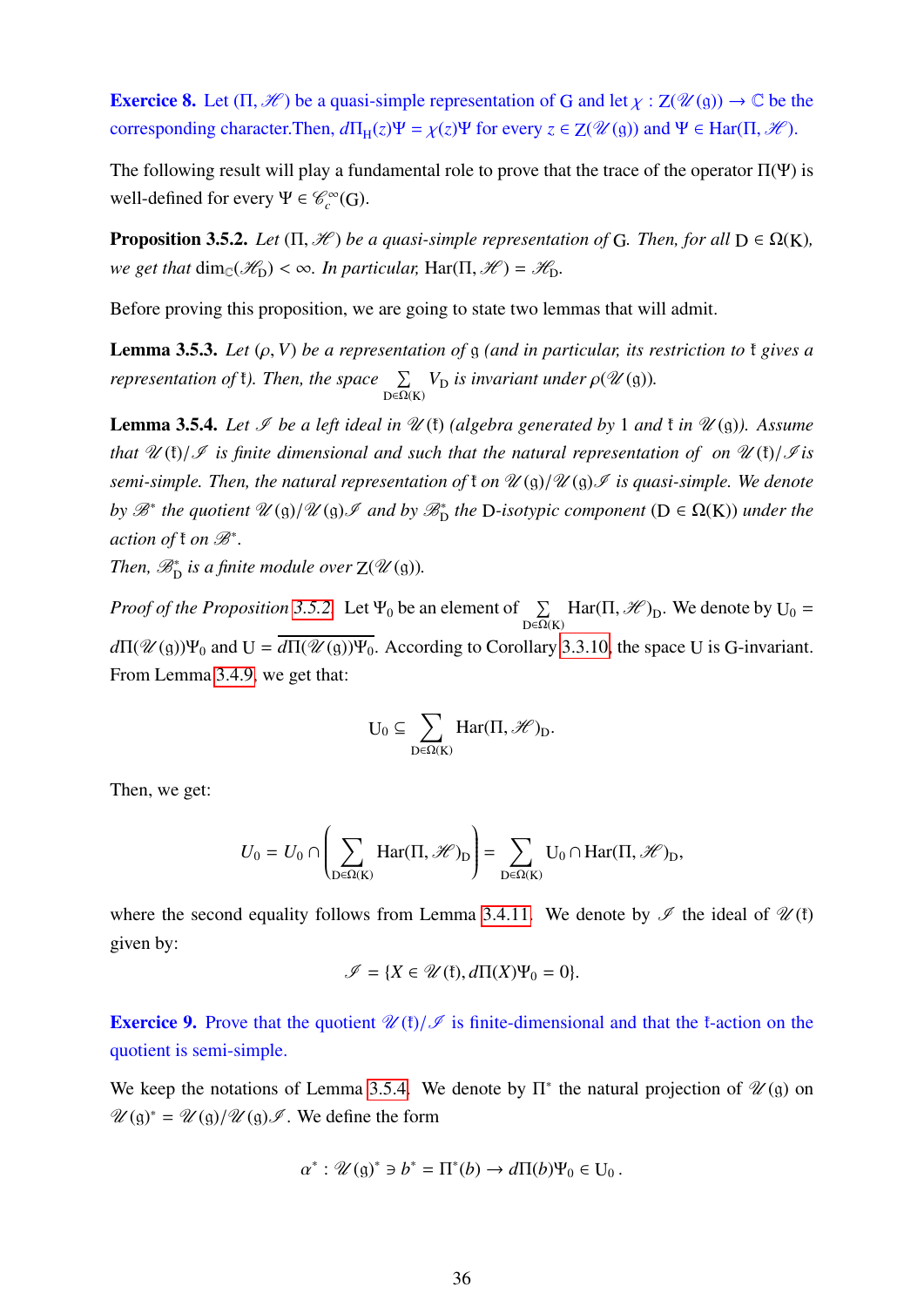Obviously, the form  $\alpha^*$  is well-defined. Indeed, if  $b_1$  and  $b_2$  are two elements of  $\mathcal{U}(\mathfrak{g})$  such that  $\Pi^*(b_1) = Pi^*(b_2)$ , there exists  $i \in \mathcal{I}$  such that  $b_1 = b_2 + i$ . Then,

$$
\alpha^*(\Pi^*(b_1)) = d\Pi(b_1)\Psi_0 = d\Pi(b_2 + i)\Psi_0 = d\Pi(b_2)\Psi_0 + d\Pi(i)\Psi_0
$$
  
=  $d\Pi(b_2)\Psi_0 = \alpha^*(\Pi^*(b_2)).$ 

Moreover, for  $a \in \mathcal{U}(\mathfrak{k})$  and  $b \in \mathcal{U}(\mathfrak{g})^*$ ,

<span id="page-37-0"></span>
$$
\alpha^*(\Pi^*(a)b^*) = \alpha(\Pi^*(a)\Pi^b) = \alpha(\Pi^*(ab)) \, d\Pi(ab)\Psi_0 = d\Pi(a)(d\Pi(b)\Psi_0) = d\Pi(a)\alpha^*(b). \tag{3.7}
$$

According to Lemma [3.5.4,](#page-36-1) we get that  $\mathcal{B}_{D}^{*}$  is a finite module over  $Z(\mathcal{U}(\mathfrak{g}))$  for  $D \in \Omega(K)$ . We clearly get that

$$
\alpha(\mathscr{B}_D^*) = U_0 \cap \text{Har}(\Pi, \mathscr{H})_D.
$$

There exists elements  $b_1^*$  $i_{1,D}^*, \ldots, b_{n,D}^* \in \mathcal{B}_D^*$  such that

$$
\mathcal{B}_{\mathcal{D}}^* = \sum_{i=1}^n \Pi^*(\mathcal{Z}(\mathcal{U}(\mathfrak{g}))) b_{i,\mathcal{D}}^*.
$$
 (3.8)

According to Equation [3.7,](#page-37-0) we get:

$$
\alpha^*(\mathcal{B}_D^*) = \sum_{i=1}^n \alpha(\Pi^*(Z(\mathcal{U}(g)))b_{i,D}^*) = \sum_{i=1}^n d\Pi(\Pi^*(Z(\mathcal{U}(g))))\alpha(b_{i,D}^*).
$$
(3.9)

By assumptions, Π is quasi-simple. In particular, we get:

$$
U_0 \cap Har(\Pi, \mathcal{H})_D = \alpha^*(\mathcal{B}_D^*) = \sum_{i=1}^n \chi(Z(\mathcal{U}(g)))\alpha^*(b_{i,D}^*).
$$
 (3.10)

In particular,  $\{\alpha^*(b_{i,D}), 1 \le i \le n\}$  spans the space  $U_0 \cap Har(\Pi, \mathcal{H})_D$ , and this space is finiteα dimensional. By definition of  $U_D$ , we get:

$$
U_0 \cap Har(\Pi, \mathscr{H})_D = U_0 \cap Har(\Pi, \mathscr{H}) \cap \mathscr{H}_D = U_0 \cap \mathscr{H}_D = U_0 \cap U_D.
$$
 (3.11)

Because  $U_0 = \sum$  $\sum_{D \in \Omega(K)} U_0 \cap U_D$  is dense in U, we get that  $U_D = \overline{U_0 \cap U_D} = U_0 \cap U_D$  because the space is finite dimensional.

 $\Box$ 

We get directly the following corollary.

Corollary 3.5.5. *1. Let* (Π, <sup>H</sup> ) *be an irreducible quasi-simple representation of* <sup>G</sup>*. Then, for every*  $D \in \Omega(K)$ *, we have* dim<sub>C</sub>  $\mathcal{H}_D < \infty$ *.*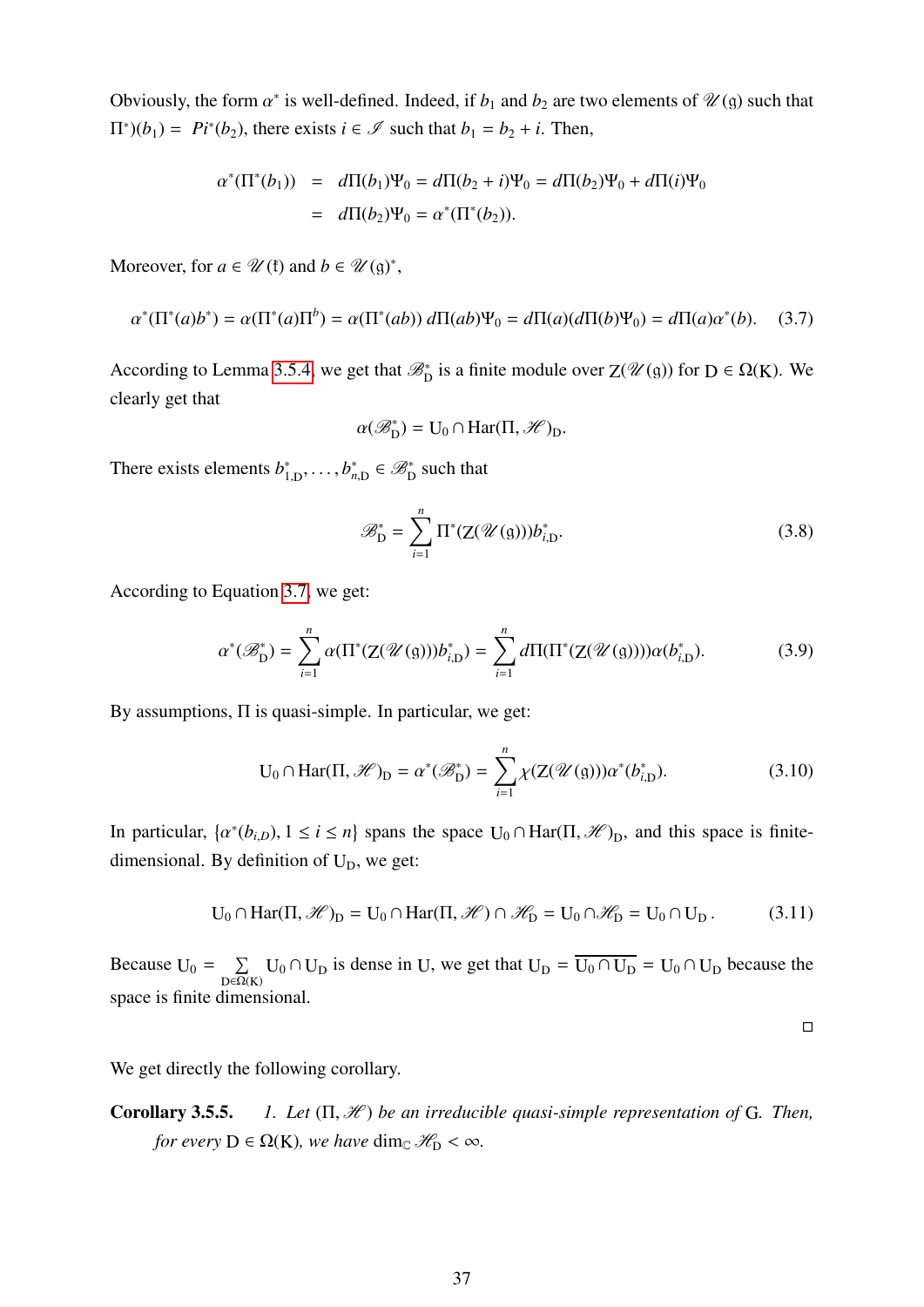<span id="page-38-0"></span>2. *Every element in*  $\Sigma$  $\sum_{D \in \Omega(K)}$ *H*<sub>D</sub> is analytic.

Assume now that  $\mathcal H$  is a complex Hilbert space whose scalar product is denoted by  $\langle \cdot, \cdot \rangle$ .

**Definition 3.5.6.** The representation  $(\Pi, \mathcal{H})$  is said to be unitary if for every  $u, v \in \mathcal{H}$ , we get:

$$
\langle \Pi(g)u, \Pi(g)v \rangle = \langle u, v \rangle \qquad (g \in G). \tag{3.12}
$$

We will admit the following result of Mautner.

**Theorem 3.5.7.** *Every irreducible unitary representation*  $(\Pi, \mathcal{H})$  *is quasi-simple.*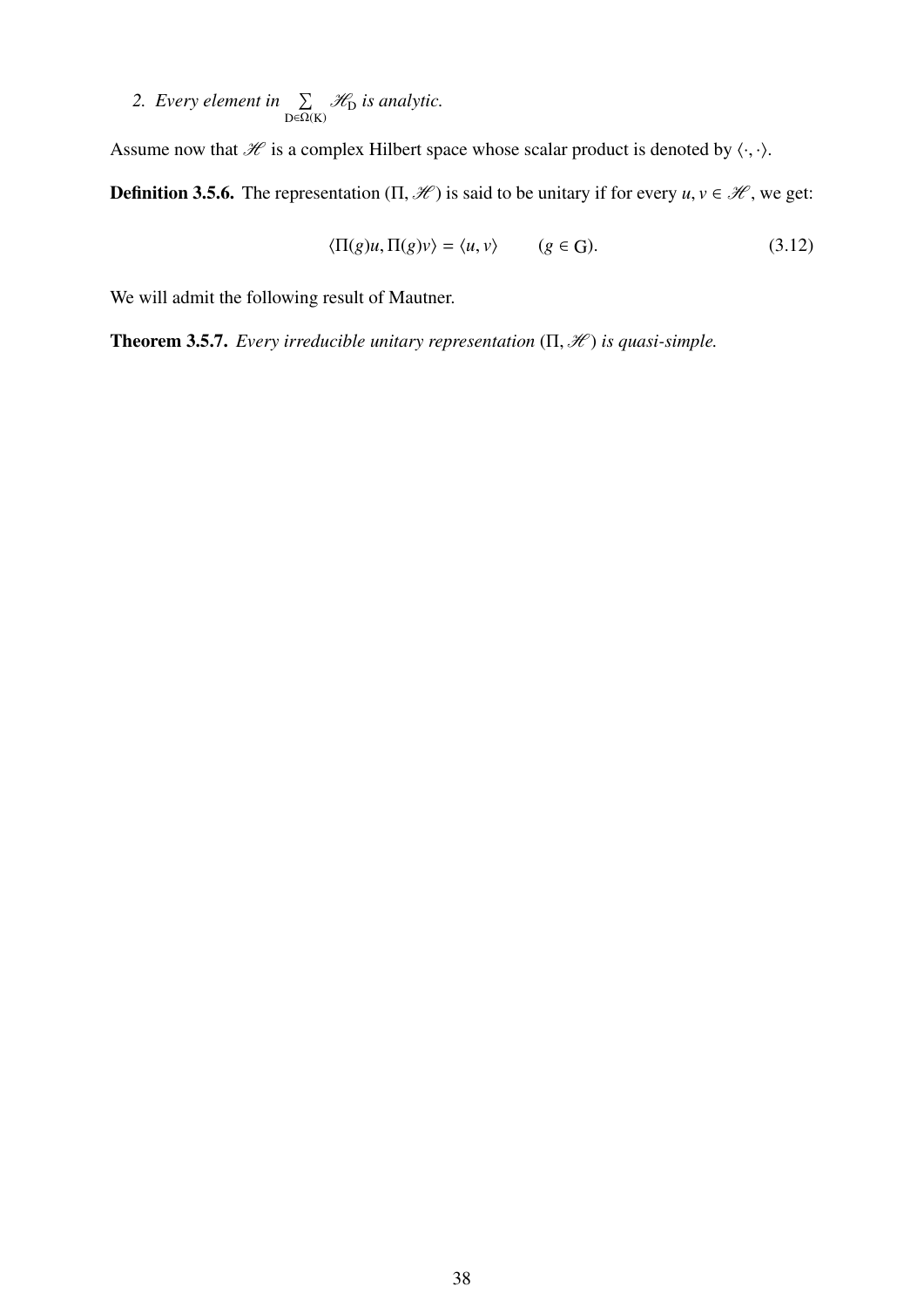## Chapter 4

# Global character of an irreducible quasi-simple representation

The goal of this section is to prove the following theorem.

**Theorem 4.0.1.** *Let* (Π, *H*) *be an irreducible quasi-simple representation of* G. *For every*  $\Psi \in \mathcal{C}_c^{\infty}(G)$ *, the operator* 

$$
\Pi(\Psi) = \int_{G} \Psi(g)\Pi(g)dg
$$
\n(4.1)

*is of trace class, and the corresponding map:*

$$
\Theta_{\Pi} : \mathcal{C}_c^{\infty}(\mathbf{G}) \ni \Psi \to \text{tr}(\Pi(\Psi)) \in \mathbb{C}
$$
\n(4.2)

*is a distribution (in the sense of Laurent Schwarz). Moreover, let*  $(\Pi_1, \mathcal{H}_1)$  *and*  $(\Pi_2, \mathcal{H}_2)$  *be two irreducible representations of* G. *The representations*  $\Pi_!$  and  $\Pi_2$  are infinitesimally equivalent if and only if  $\Theta_{\Pi_1} = \Theta_{\Pi_2}$ .

Through this section.,  $\mathcal{H}$  will be an Hilbert space over  $\mathbb{C}$  and  $\langle \cdot, \cdot \rangle$  the corresponding scalar product. For an orthonormal basis  $\{\Psi_{\alpha}\}_{{\alpha}\in J}$ , we get:

1. For every  $x \in \mathcal{H}$ ,

$$
x = \sum_{\alpha \in J} \langle x, \Psi_{\alpha} \rangle \Psi_{\alpha}, \tag{4.3}
$$

2. For every  $x, y \in \mathcal{H}$ ,

<span id="page-39-0"></span>
$$
\langle x, y \rangle = \sum_{\alpha \in J} \langle x, \Psi_{\alpha} \rangle \langle \Psi_{\alpha}, y \rangle.
$$
 (4.4)

In particular,  $||x||^2 = \langle x, x \rangle = \sum_{\alpha \in \mathcal{A}}$  $\sum_{\alpha\in J} |\langle x, \Psi_{\alpha} \rangle|.$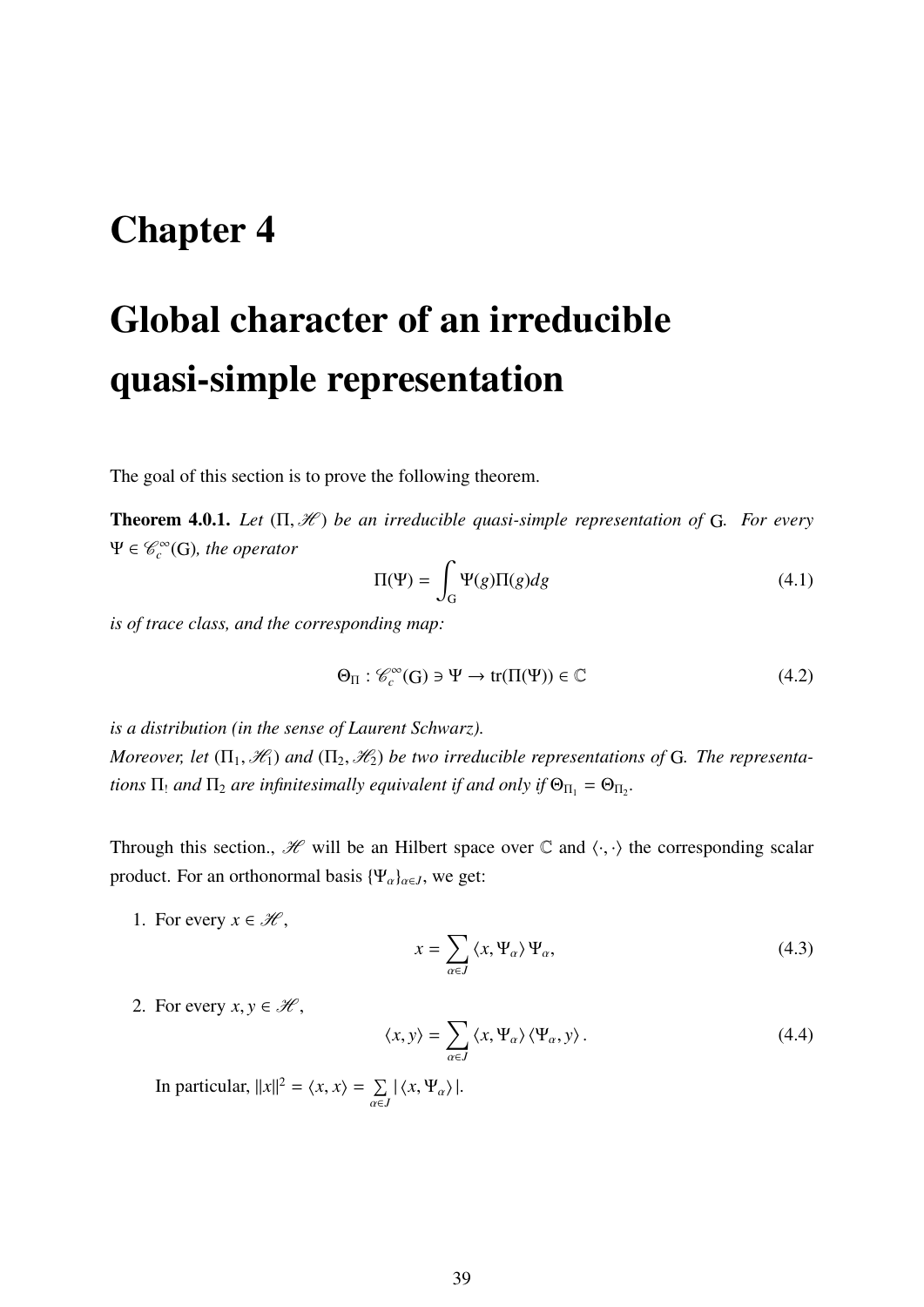## 4.1 Trace class operators

**Definition 4.1.1.** Let  $A \in \mathcal{B}(\mathcal{H})$  be a bounded operator on  $\mathcal{H}$  and  $\{\Psi_{\alpha}\}_{{\alpha} \in J}$  be an orthonormal basis of  $H$ . We say that *A* is of trace class if for every such basis, the series

$$
\sum_{\alpha \in J} \langle A \Psi_{\alpha}, \Psi_{\alpha} \rangle \tag{4.5}
$$

converges to a sum which is independant of the choice of the basis. We will denote this sum by  $tr(A)$ .

We. prove the following lemma.

**Lemma 4.1.2.** Let  $\{\Psi_{\alpha}\}_{{\alpha}\in I}$  be an orthonormal basis of  $\mathcal{H}$  and T be a bounded operator such *that*

<span id="page-40-0"></span>
$$
\sum_{\alpha,\beta \in J} |\langle T\Psi_{\alpha}, \Psi_{\beta} \rangle| < \infty. \tag{4.6}
$$

*Then, is A and B are any bounded operators on*  $H$ *, the operators ATB, BAT and TBA are of trace class and* tr(*AT B*) = tr(*BAT*) = tr(*T BA*)*. In particular, for any regular operator A,*  $ATA^{-1}$  *is of trace class and* tr $(ATA^{-1}) = \text{tr}(T)$ *.* 

*Proof.* Fix an orthonormal basis  $\{\Psi_{\alpha}\}_{{\alpha}\in J}$  of  $\mathcal{H}$ . Then,

$$
\sum_{\alpha \in J} \langle ATB\Psi_{\alpha}, \Psi_{\alpha} \rangle = \sum_{\alpha \in J} \langle AT \left( \sum_{\beta \in J} \langle B\Psi_{\alpha}, \Psi_{\beta} \rangle \Psi_{\beta} \right), \Psi_{\alpha} \rangle
$$
  
\n
$$
= \sum_{\alpha \in J} \sum_{\beta \in J} \langle B\Psi_{\alpha}, \Psi_{\beta} \rangle \langle A \left( \sum_{\gamma \in J} \langle T\Psi_{\beta}, \Psi_{\gamma} \rangle \Psi_{\gamma} \right), \Psi_{\alpha} \rangle
$$
  
\n
$$
= \sum_{\alpha, \beta, \gamma \in J} \langle B\Psi_{\alpha}, \Psi_{\beta} \rangle \langle T\Psi_{\beta}, \Psi_{\gamma} \rangle \langle A\Psi_{\gamma}, \Psi_{\alpha} \rangle
$$
  
\n
$$
= \sum_{\beta, \gamma \in J} \langle T\Psi_{\beta}, \Psi_{\gamma} \rangle \left( \sum_{\alpha \in J} \langle A\Psi_{\gamma}, \Psi_{\alpha} \rangle \langle B\Psi_{\alpha}, \Psi_{\beta} \rangle \right)
$$

Obviously, using Holder's inequality, we get:

$$
\left| \sum_{\alpha \in J} \left\langle A\Psi_{\gamma}, \Psi_{\alpha} \right\rangle \left\langle B\Psi_{\alpha}, \Psi_{\beta} \right\rangle \right| \leq \sum_{\alpha \in J} \left| \left\langle A\Psi_{\gamma}, \Psi_{\alpha} \right\rangle \left\langle B\Psi_{\alpha}, \Psi_{\beta} \right\rangle \right|
$$
  

$$
\leq \left( \sum_{\beta \in J} \left| \left\langle B\Psi_{\alpha}, \Psi_{\beta} \right\rangle \right|^{2} \right)^{\frac{1}{2}} \left( \sum_{\alpha \in J} \left| \left\langle B\Psi_{\gamma}, \Psi_{\alpha} \right\rangle \right|^{2} \right)^{\frac{1}{2}}
$$

Using Equation [\(4.4\)](#page-39-0),

$$
\sum_{\alpha \in J} \left| \left\langle B\Psi_{\gamma}, \Psi_{\alpha} \right\rangle \right|^2 = \left\| A\Psi_{\gamma} \right\|^2 \le N(A)^2 \left\| \Psi_{\gamma} \right\|^2 = N(A)^2,\tag{4.7}
$$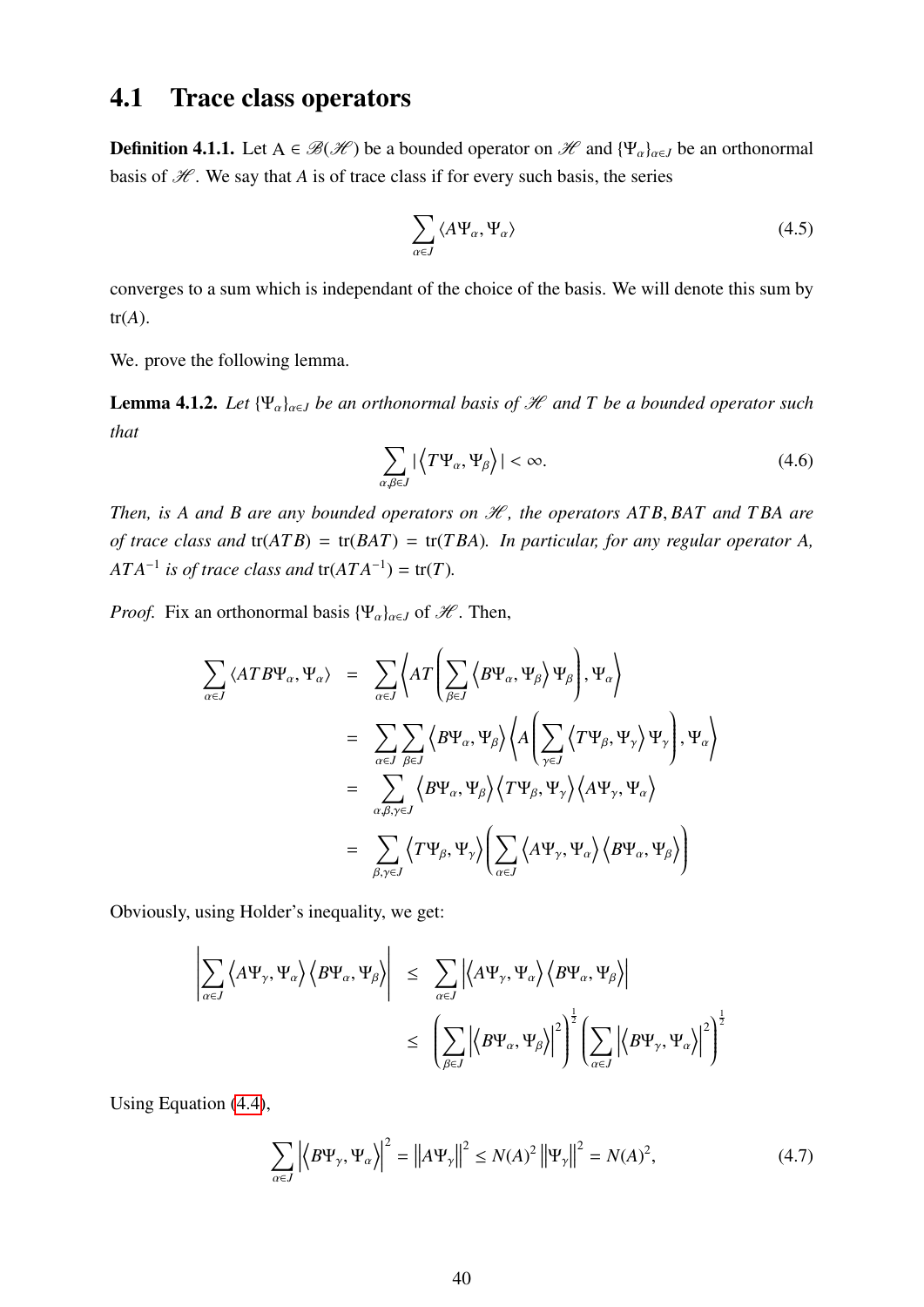and because *B* is a bounded operator,

$$
\sum_{\beta \in J} \left| \left\langle B\Psi_{\alpha}, \Psi_{\beta} \right\rangle \right|^2 = \sum_{\beta \in J} \left| \left\langle \Psi_{\alpha}, B^* \Psi_{\beta} \right\rangle \right|^2 = \left| \left| B^* \Psi_{\beta} \right|^2 \le N (B^*)^2 = N (B)^2. \tag{4.8}
$$

Then,

$$
\left| \sum_{\alpha,\beta,\gamma \in J} \left\langle B\Psi_{\alpha}, \Psi_{\beta} \right\rangle \left\langle T\Psi_{\beta}, \Psi_{\gamma} \right\rangle \left\langle A\Psi_{\gamma}, \Psi_{\alpha} \right\rangle \right| \leq N(A)N(B^*) \sum_{\beta,\gamma \in J} \left\| \left\langle T\Psi_{\beta}, \Psi_{\gamma} \right\rangle \right\| < \infty. \tag{4.9}
$$

In particular,

$$
\sum_{\alpha \in J} \langle ATB\Psi_{\alpha}, \Psi_{\alpha} \rangle = \sum_{\alpha \in J} \langle TAB\Psi_{\alpha}, \Psi_{\alpha} \rangle = \sum_{\alpha \in J} \langle BAT\Psi_{\alpha}, \Psi_{\alpha} \rangle < \infty.
$$
 (4.10)

If we take another orthonormal basis  $\{\beta_{\alpha}\}_{{\alpha} \in J}$ , there exists a unitary operator  $U \in U(\mathcal{H})$  such that  $\beta_{\alpha} = U \Psi_{\alpha}$ . Then,

$$
\sum_{\alpha \in J} \langle ATB\beta_{\alpha}, \beta_{\alpha} \rangle = \sum_{\alpha \in J} \langle ATBU\Psi_{\alpha}, U\Psi_{\alpha} \rangle
$$
  
\n
$$
= \sum_{\alpha \in J} \langle (U^{-1}A)T(BU)\Psi_{\alpha}, \Psi_{\alpha} \rangle = \sum_{\alpha \in J} \langle (BU)(U^{-1}A)T\Psi_{\alpha}, \Psi_{\alpha} \rangle
$$
  
\n
$$
= \sum_{\alpha \in J} \langle BAT\Psi_{\alpha}, \Psi_{\alpha} \rangle = \sum_{\alpha \in J} \langle ATB\Psi_{\alpha}, \Psi_{\alpha} \rangle
$$

In particular, the value of the sum  $\Sigma$  $\sum_{\alpha \in J} \langle ATB\Psi_{\alpha}, \Psi_{\alpha} \rangle$  is independant of the choice of the basis.<br>are trace class operators and we get tr( $ATB$ ) – tr( $BAT$ ) – In particular, *AT B*, *BAT* and *T BA* are trace class operators and we get tr(*AT B*) = tr(*BAT*) = tr(*T BA*).

 $\Box$ 

*Remark* 4.1.3. In this chapter, we want to prove that  $\Pi(\Psi)$ ,  $\Psi \in \mathcal{C}_c^{\infty}(G)$  is of trace class. We are going to prove something stronger, i.e. that  $\Pi(\Psi)$  satisfies the inequality given in Equation  $(4.6).$  $(4.6).$ 

### 4.2 Three fundamental theorems

In this section, we are going to state three theorems that will be useful for us in the rest of the chapter.

**Theorem 4.2.1.** *Let* (Π, *H*) *be a quasi-simple irreducible representation of G. There exists an*  $integer N \in \mathbb{Z}^+$  *such that* 

$$
\dim_{\mathbb{C}}(\mathcal{H}_D) \le N d(D)^2 \qquad (D \in \Omega(K)),\tag{4.11}
$$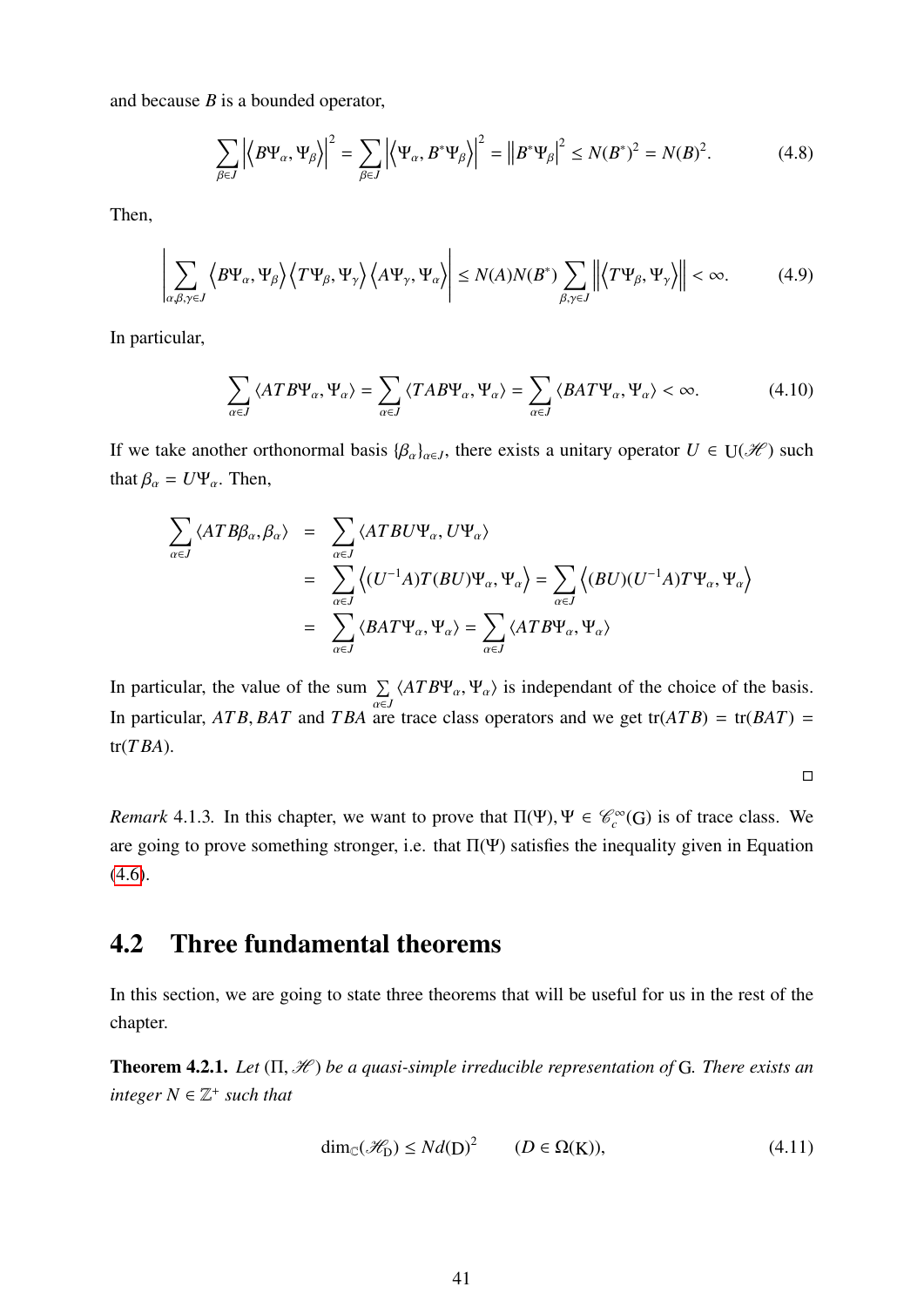*where d*(D) *is the dimension of the finite dimensional representation* D*.*

**Theorem 4.2.2.** *There exists an element*  $z \in \mathcal{U}(\mathfrak{k})$  *such that:* 

$$
\sum_{\mathcal{D}\in\Omega(\mathcal{K})}||E_{\mathcal{D}}\Psi|| \le ||\Pi(z)\Psi||\tag{4.12}
$$

*for every*  $\Psi \in \text{Diff}(\Pi, H) = \left\{\Psi \in \mathcal{H}, \lim_{t \to 0} \right\}$ Π(exp(*tX*))Ψ−Ψ  $\frac{(X)}{(t)}$  *exists*  $\}$ . *Moreover, the series*  $\Sigma$  $\sum_{D \in \Omega(K)} E_D \Psi$  *converges to* Ψ*.* 

Theorem 4.2.3. Let's denote by K' the commutator subgroup of K and by  $f_0$  and  $f_1$  the corresponding Lie algebra over  $\mathbb R$  or  $\mathbb C$ . There exists  $z_0 \in Z(\mathcal U(\mathfrak k')$  such that:

<span id="page-42-0"></span>
$$
D(z_0) = d(D)^2 D(1)
$$
 (4.13)

*for every*  $D \in \Omega(K)$ *.* 

### **4.3** The operators  $\Pi(\Psi)$ ,  $\Psi \in \mathscr{C}_c^{\infty}$  $\mathcal{C}^\infty_G(\mathrm{G})$ , are of trace class

Let  $(\Pi, \mathcal{H})$  be a quasi-simple irreducible representation of G. We denote by  $\mathcal{D}_0$  the subspace of  $\mathcal{B}(\mathcal{H})$  generated by the operators  $\Pi(\Psi)$ ,  $\Psi \in \mathcal{C}_c^{\infty}(G)$  and by  $\mathcal{D}$  its closure in  $\mathcal{B}(\mathcal{H})$ . We denote by *l* and *r* the maps:

$$
l: G \to \mathcal{B}(\mathcal{D}) \qquad r: G \to \mathcal{B}(\mathcal{D}) \tag{4.14}
$$

given by  $l(g)(A) = \Pi(g)A, r(g)A, g \in G, A \in \mathcal{D}$ . For all  $f \in \mathcal{C}_c^{\infty}(G)$  and  $g \in G$ , we get:

$$
\Pi(g) \circ \Pi(f) = \Pi(g) \circ \left( \int_G f(h) \Pi(h) dh \right) = \int_G f(h) \Pi(gh) dh = \int_G f g^{-1}(h) \Pi(h) dh
$$

$$
= \int_G L_{g^{-1}} f(h) \Pi(h) dh = \Pi(f \circ L_{g^{-1}})
$$

and because  $L_{g^{-1}}$  is a bijection,  $f \circ L_{g^{-1}} \in \mathcal{C}^{\infty}_c(G)$ . It follows that  $\mathcal{D}_0$  is a G-invariant subspace for *l* and *r*.

Exercice 10. Prove that *l* and *r* are continuous permissible representations of G.

For all  $D \in \Omega(K)$ , we denote by  $\mathcal{H}_D$ ,  $\mathcal{D}_D$  and  $\mathcal{D}_D$  the D-isotypic component corresponding to  $\Pi$ , *l* and *r*. We denote by:

$$
E_D: \mathcal{H} \to \mathcal{H}_D \qquad P_D: \mathcal{D} \to \mathcal{D}_D \qquad Q_D: \mathcal{D} \to \mathcal{D}_D \tag{4.15}
$$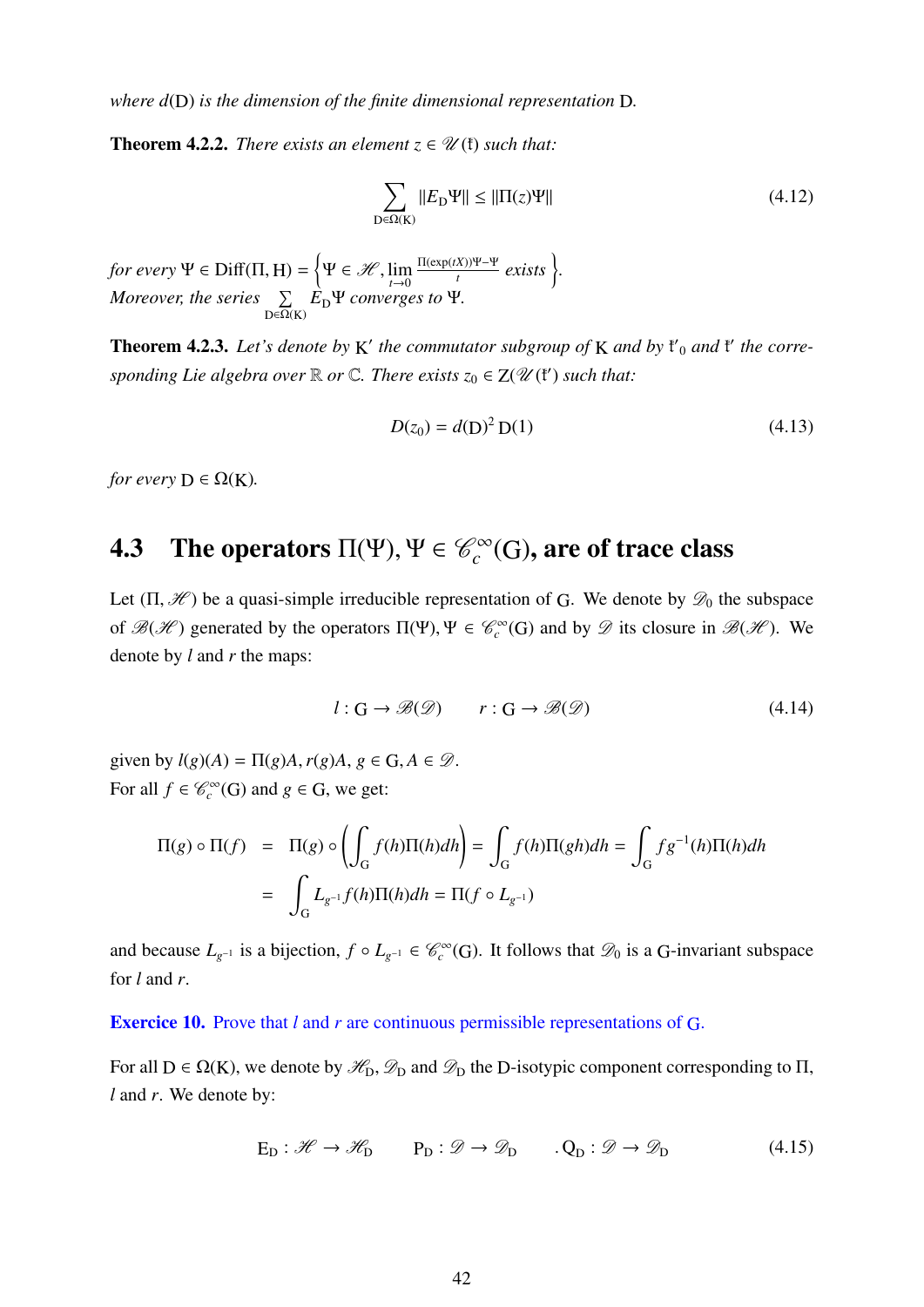the corresponding projections. Obviously, for every  $A \in \mathcal{D}$ , we get:

$$
E_D \circ A = \left( \int_{K^*} \overline{\chi_{D^*}(u^*)} \Pi^*(u^*) du^* \right) \circ A = \int_{K^*} \overline{\chi_{D^*}(u^*)} \Pi^*(u^*) \circ A du^*
$$
  
= 
$$
\int_{K^*} \overline{\chi_{D^*}(u^*)} l^*(u^*) (A) du^* = P_D(A).
$$

Similarly,

$$
P_{D}(A) = \int_{K^*} \overline{\chi_{D^*}(u^*)} r^*(u^*)(A) du^* = \int_{K^*} \overline{\chi_{D^*}(u^*)} A \circ \Pi^*(u^{*-1}) du^*
$$
  
= 
$$
\int_{K^*} \overline{\chi_{D^*}(u^*)}^{-1} A \circ \Pi^*(u^*) du^* = A \circ \left( \int_{K^*} \overline{\chi_{D'^*}(u^*)}^{-1} \Pi^*(u^*) du^* \right)
$$
  
= 
$$
A \circ E_{D'}
$$

where  $D'$  is. the contragredient representation of  $D$ . Because of the definition of  $K$ , we get  $[D] = [D'].$ 

|let's denote by  $\lambda$  and  $\rho$  the left and right regular representations of G on the space  $L^2(G, dg)$ . Obviously,  $\mathcal{C}_c^{\infty}(G) \subseteq L^2(G, dg)$  and the elements of  $\mathcal{C}_c^{\infty}(G)$  are in Diff( $L^2(G, dg), \lambda$ ) and Diff( $L^2(G, dg), \rho$ ). Moreover,  $\mathcal{C}_c^{\infty}(G)$  is stable under  $\lambda$  and  $\rho$ , and for every  $g, h \in G$  and  $f \in \mathcal{C}_c^{\infty}(G)$ , we get:

$$
l(x) \circ r(y)(\Pi(f)) = l(x) \circ \left(\int_G f(g)\Pi(g) \circ \Pi(y^{-1})dg\right) = \int_G f(g)\Pi(x) \circ \pi(g) \circ \Pi(y^{-1})dg
$$

$$
= \int_G f(x^{-1}gy)\Pi(g)dg = \Pi(\lambda(x)\rho(y)f)
$$

It follows easily that  $l(a)r(b)\Pi(f) = \Pi(\lambda(a)\rho(b)f)$  for every  $a, b \in \mathcal{U}(\mathfrak{g})$ .

To simplify the notations, we still denote by  $\rho$  the differential of  $\rho$  actiong on Diff( $L^2(G, dg), \rho$ ) or  $\mathscr{C}_c^{\infty}(G)$ .

<span id="page-43-0"></span>**Proposition 4.3.1.** *For all*  $\Psi \in \mathcal{C}_c^{\infty}(G)$ *, the operator*  $\Pi(f)$  *is of trace class.* 

*Proof.* We define a map

$$
\Phi: G \times G \ni (x, y) \to \left(A \to \Phi(x, y)(A) = \Pi(x) \circ A \circ \Pi(y^{-1})\right) \in \mathcal{B}(\mathcal{D}).\tag{4.16}
$$

The group  $G \times G$  is semi-simple, the analytic subgroups corresponding to  $Fix(q_0 \oplus q_0, \theta \oplus \theta)$  is K × K, and the representation  $\Phi$  is semi-simple. Indeed, for every  $(x, y) \in (Z(G) \cap D)^2$ , we get:

$$
\Phi(x, y)A = \Pi(x) \circ A \circ \Pi(y^{-1}) = \xi_{\Pi}(x)\xi_{\Pi}(y^{-1})A = \xi_{\Pi}(xy^{-1})A.
$$
 (4.17)

1. We first assume that the spaces  $\mathcal{H}_D$  are mutually orthogonal (D  $\in \Omega(K)$ ).

We choose an orthonormal basis of each  $\mathcal{H}_{\text{D}}$  and then, we get a basis { $\Psi_{\alpha}$ }<sub> $\alpha \in J$ </sub>. For all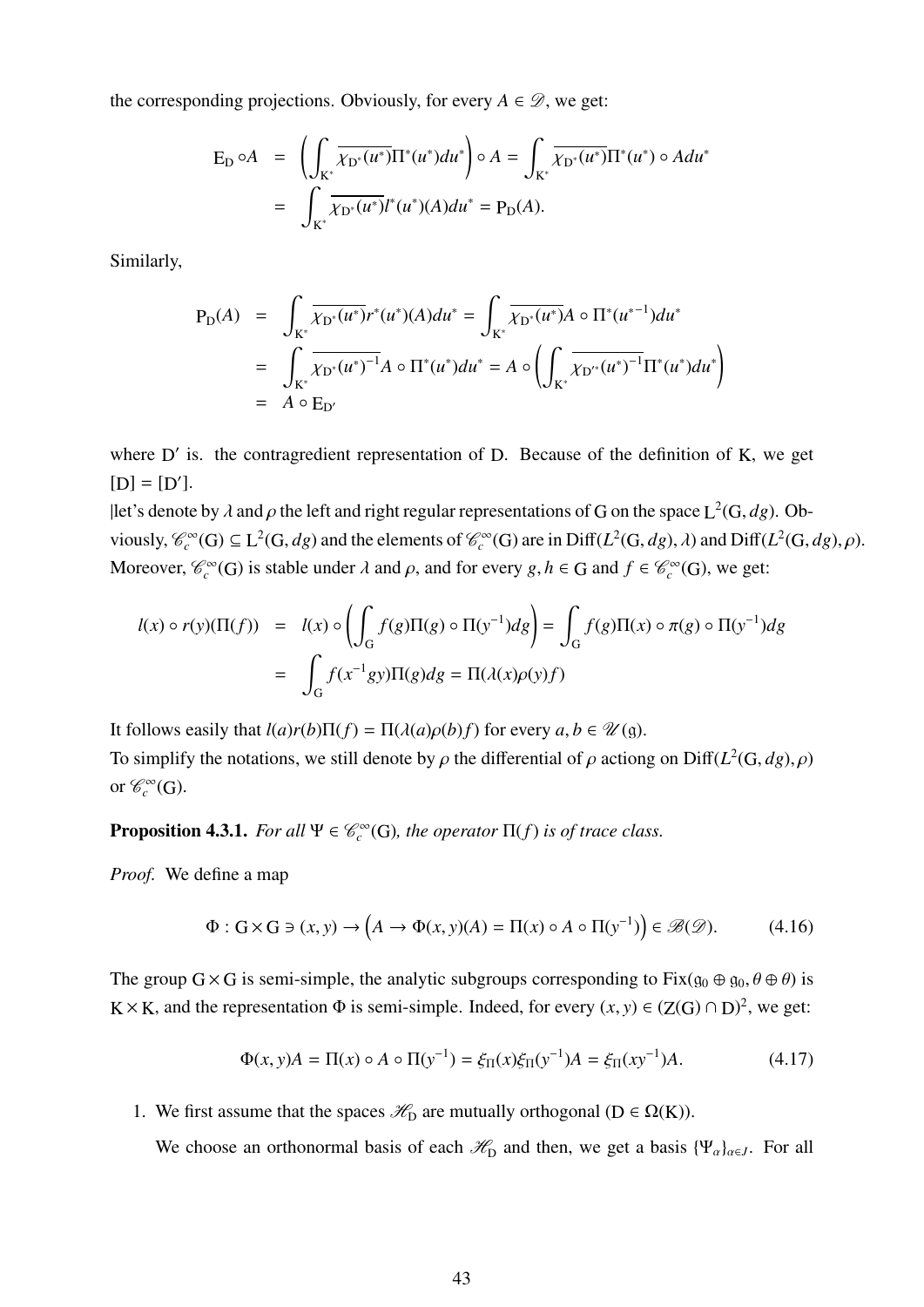$D \in \Omega(K)$ , we denote by  $J^D$  the finite set of J such that  $\{\Psi_\alpha\}_{\alpha \in J^D}$  is a basis of  $\mathscr{H}_D$ . Then,

$$
\sum_{\alpha,\beta\in J} |\langle \Pi(f)\Psi_{\alpha},\Psi_{\beta}\rangle| = \sum_{D_1,D_2\in\Omega(K)} \sum_{\alpha\in J^{D_1}} \sum_{\beta\in J^{D_2}} |\langle \Pi(f)\Psi_{\alpha},\Psi_{\beta}\rangle|
$$
\n
$$
= \sum_{D_1,D_2\in\Omega(K)} \sum_{\alpha\in J^{D_1}} \sum_{\beta\in J^{D_2}} |\langle E_{D_2} \circ \Pi(f) \circ E_{D_1}(\Psi_{\alpha}),\Psi_{\beta}\rangle|
$$
\n
$$
\leq \sum_{D_1,D_2\in\Omega(K)} \sum_{\alpha\in J^{D_1}} \sum_{\beta\in J^{D_2}} ||\Psi_{\beta}|| ||E_{D_2} \circ \Pi(f) \circ E_{D_1}(\Psi_{\alpha})||
$$
\n
$$
\leq \sum_{D_1,D_2\in\Omega(K)} \sum_{\alpha\in J^{D_1}} \sum_{\beta\in J^{D_2}} ||\Psi_{\beta}|| ||\Psi_{\alpha}\rangle ||N(E_{D_2} \circ \Pi(f) \circ E_{D_1})
$$
\n
$$
= \sum_{D_1,D_2\in\Omega(K)} \dim_{\mathbb{C}} \mathcal{H}_{D_1} \dim_{\mathbb{C}} \mathcal{H}_{D_2} N(E_{D_2} \circ \Pi(f) \circ E_{D_1})
$$
\n
$$
\leq N \sum_{D_1,D_2\in\Omega(K)} d(D_1)^2 d(D_2)^2 N(E_{D_2} \circ \Pi(f) \circ E_{D_1})
$$

Obviously, the projections on the  $D_1 \times D_2$ -isotypic component for  $\Phi$  are of the form  $P_{\text{D}_1} Q_{\text{D}_2}$ . By applying Theorem 4.25, we get:

$$
\sum_{D_1, D_2 \in \Omega(K)} N(P_{D_1} Q_{D_2} \Pi(\lambda(z_0) \rho(z_0) f) \le N(\Phi(z) \Pi(\lambda(z_0) \rho(z_0) f) < \infty,\tag{4.18}
$$

where  $z_0$  is the element defined in Theorem [4.2.3.](#page-42-0) Using the previous discussion, we get:

$$
\sum_{D_1, D_2 \in \Omega(K)} N(P_{D_1} Q_{D_2} \Pi(\lambda(z_0) \rho(z_0) f)) = \sum_{D_1, D_2 \in \Omega(K)} N(P_{D_1} Q_{D_2} l(z_0) r(z_0) \Pi(f))
$$
  
\n
$$
= \sum_{D_1, D_2 \in \Omega(K)} d(D_1)^2 d(D_2)^2 N(P_{D_1} Q_{D_2} \Pi(f))
$$
  
\n
$$
= \sum_{D_1, D_2 \in \Omega(K)} d(D_1)^2 d(D_2)^2 N(E_{D_1} \circ \Pi(f) \circ E_{D_2})
$$

Finally,

$$
\sum_{\alpha,\beta\in J} |\langle \Pi(f)\Psi_{\alpha}, \Psi_{\beta}\rangle| \le N \sum_{\mathcal{D}_1, \mathcal{D}_2\in\Omega(\mathcal{K})} d(\mathcal{D}_1)^2 d(\mathcal{D}_2)^2 N(E_{\mathcal{D}_1} \circ \Pi(f) \circ E_{\mathcal{D}_2}) < \infty.
$$
 (4.19)

Then,  $\Pi(f)$  is of trace class.

2. We now remove the assumption of orthogonality of the spaces  $\mathcal{H}_{\alpha}$ .

As before, we denote by  $K^* = K / Z(G) \cap D$  and by  $\Pi^*$  the corresponding representation of K<sup>\*</sup> on  $\mathcal{H}$ . Because K<sup>\*</sup> is compact, there exists an operator  $U \in U(\mathcal{H})$  such that *U*Π<sup>\*</sup>(*u*\*)*U*<sup>-1</sup> is unitary, *u*∗ ∈ **K**<sup>\*</sup>. We denote by Π' the map

$$
\Pi' : G \ni g \to \Pi'(g) = U\Pi(b)U^{-1} \in \mathcal{B}(\mathcal{H}).\tag{4.20}
$$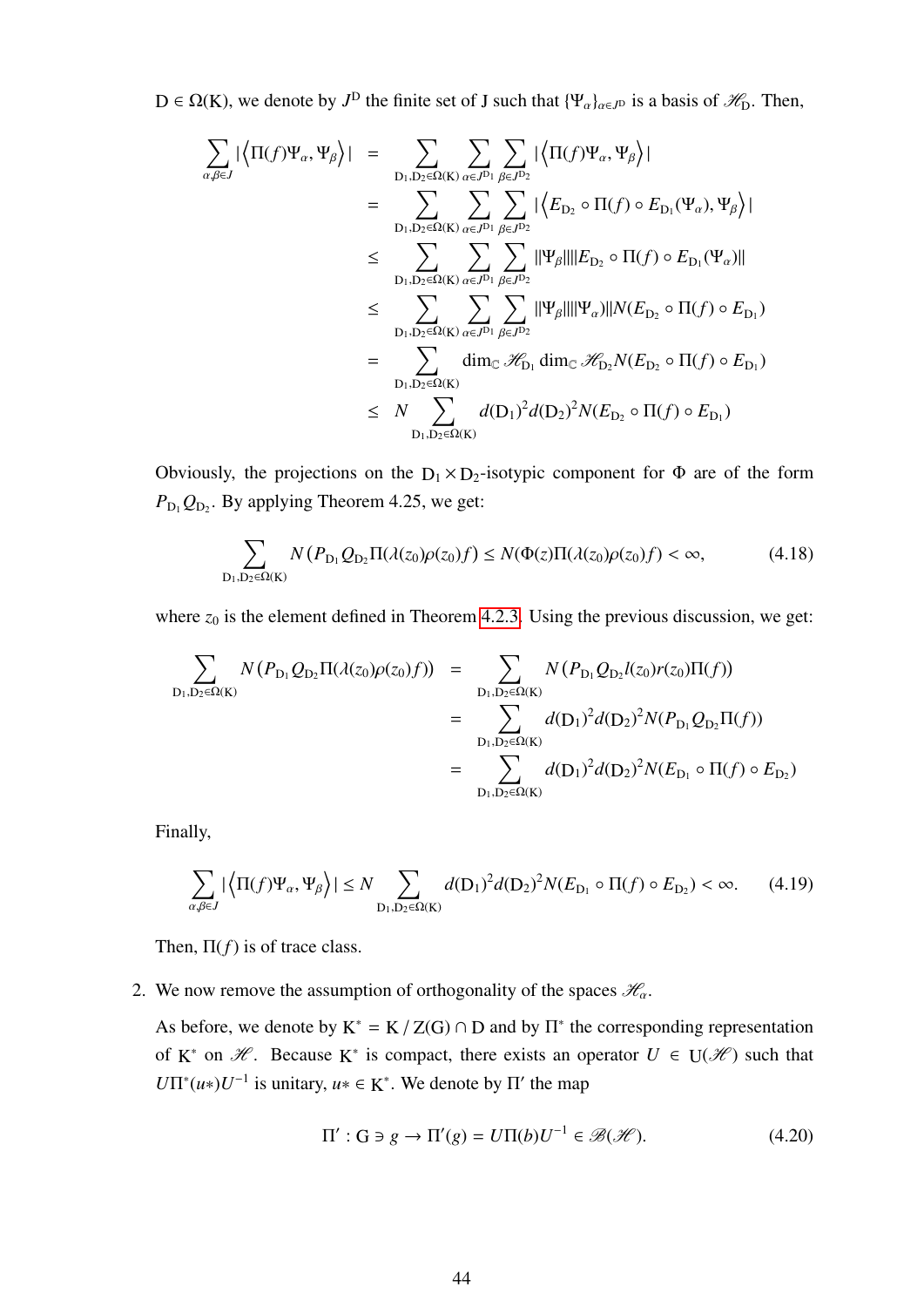The D-isotypic components  $\mathcal{H}_{D}^{\prime}$  for  $(\Pi', \mathcal{H})$  are orthogonal. By applying the first part of the proof to  $\Pi'(f)$ , we get that  $\Pi'(f)$  is a trace class operator. Using Lemma [4.1.2](#page-40-0) and that  $\Pi'(f) = U \Pi(f) U^{-1}$ , we get:

$$
tr(\Pi'(f)) = tr(U\Pi(f)U^{-1}) = tr(\Pi(f)).
$$
\n(4.21)

Finally,  $\Pi(f)$  is of trace class and it concludes the proof.

 $\hfill \square$ 

**Lemma 4.3.2.** *For every*  $f \in \mathcal{C}_c^{\infty}(G)$  *and*  $a \in G$ *, we get:* 

<span id="page-45-1"></span>
$$
tr(\Pi(f^a)) = tr(\Pi(f))
$$
\n(4.22)

 $where f<sup>a</sup>(x) = f(axa<sup>-1</sup>), x ∈ G.$ 

*Proof.* For  $a \in G$  and  $f \in \mathcal{C}_c^{\infty}(G)$ , we get:

$$
\text{tr}(\Pi(f^a)) = \text{tr} \int_G f^a(g) \Pi(g) dg = \text{tr} \int_G f(aga^{-1}) \Pi(g) dg = \text{tr} \int_G f(g) \Pi(a^{-1}ga) dg
$$

$$
= \text{tr} \left( \Pi(a^{-1}) \circ \left( \int_G f(g) \Pi(g) dg \right) \circ \Pi(a) \right) = \text{tr}(\Pi(f))
$$

 $\Box$ 

## 4.4 The map  $\Theta_{\Pi}$  is a distribution

#### 4.4.1 A general result about distributions

We will state this result for  $G = \mathbb{R}^n$ . The generalization ofr a general Lie group is quite straightforward.

**Definition 4.4.1.** A distribution *T* on  $\mathbb{R}^n$  is a linear form on  $\mathcal{C}_c^{\infty}(\mathbb{R}^n)$  such that for every compact set  $K \subseteq \mathbb{R}^n$ , there exists a constant  $c_K$  and an integer  $n_K$  such that

$$
|T(\Psi)| \le c_K \sum_{|\alpha| \le n_K} \sup N(\partial^{\alpha} \Psi) \tag{4.23}
$$

where  $\Psi \in \mathcal{C}_c^{\infty}(\mathbb{R}^n)$ .

The following theorem parametrizing distributions will be useful for us in the next section.

<span id="page-45-0"></span>**Theorem 4.4.2.** A linear form T on  $\mathcal{C}_c^{\infty}(\mathbb{R}^n)$  is a distribution if and only if  $T(\phi_j) \to 0$  when  $\phi_j \to +\infty$  *for every sequence*  $\phi_j$  *of*  $\mathcal{C}_c^{\infty}(\mathbb{R}^n)$  *converging to* 0 *(in the sense that*  $\sup(\partial^{\alpha}\phi_j) \to 0$  *for every fixed*  $\alpha$  *and*  $\text{supp}(\phi_j) \subseteq K$  *for every j (and*  $K$  *is a fixed compact set in*  $\mathbb{R}^n$ ).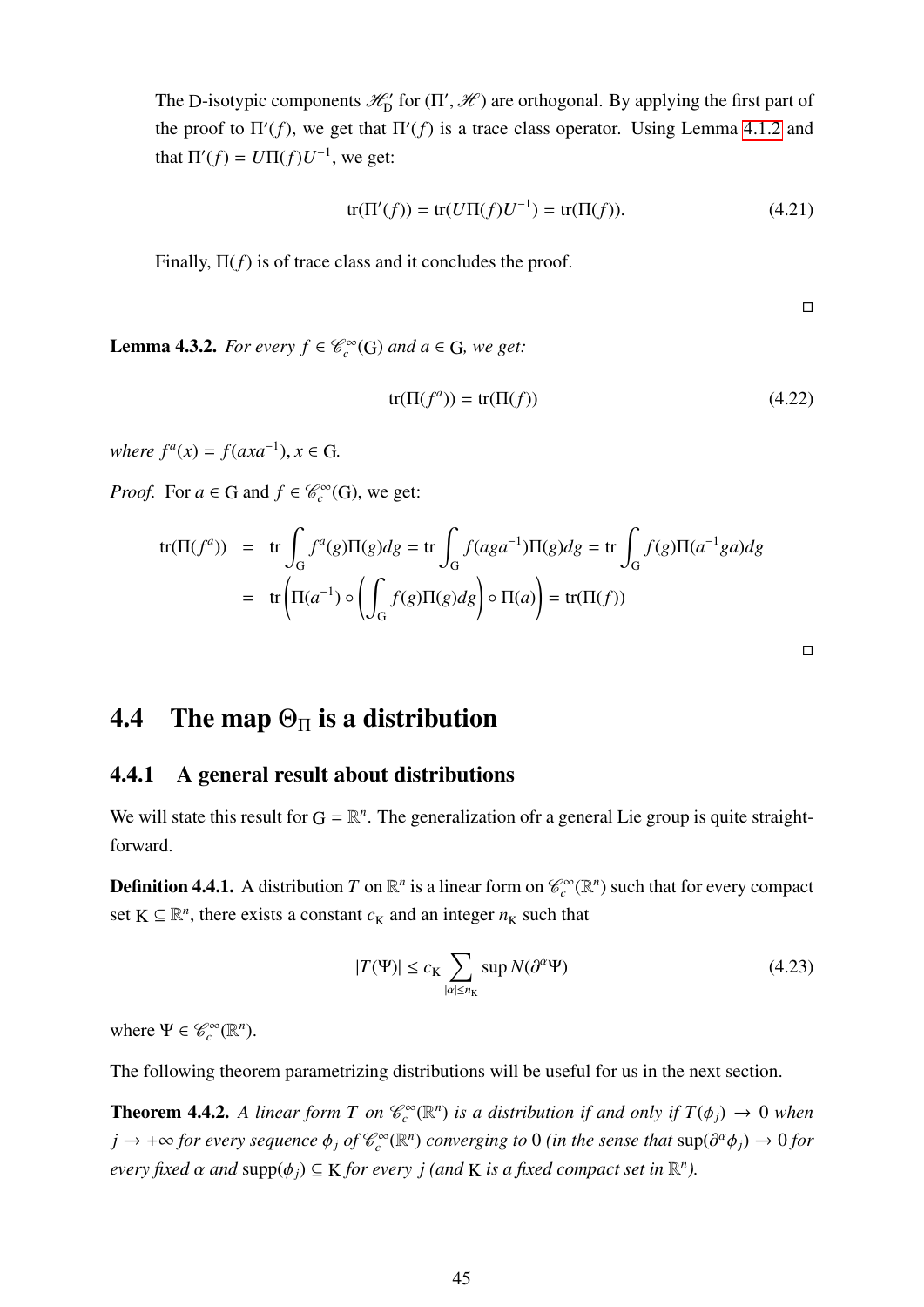*Proof.* See [\[16,](#page-98-0) Page 35, Theorem 2.1.4].

#### 4.4.2 Proof of the result

**Proposition 4.4.3.** *The map*  $\Theta_{\Pi}$  :  $\mathcal{C}_c^{\infty}(G) \ni \Psi \to \text{tr}(\Pi(\Psi)) \in \mathbb{C}$  *is a distribution.* 

*Proof.* According to Theorem [4.4.2,](#page-45-0) what we are going to prove is that for any compact. set K of G and a sequence  $\{f_n\}_{n\in\mathbb{Z}_{+}^+}$  of  $\mathcal{C}_c^{\infty}(G)$  vanished outside  $|K$  such that  $\lambda(b)f_n \to 0$  uniformly on K for every  $b \in \mathcal{U}(\mathfrak{g})$ , then,  $\lim_{n \to +\infty} |\Theta_{\Pi}(f_n)| = 0$ . Using the notations introduced previously, we get:

> $\Theta_{\Pi}(\Psi) = \text{tr}(\Pi(\Psi)) = \sum_{\Pi}$  $\sum_{D \in \Omega(K)} tr(E_D \Pi(\Psi) E_D).$  (4.24)

Then,

$$
|\Theta_{\Pi}(\Psi)| \leq \sum_{D \in \Omega(K)} \sum_{\alpha \in J^{D}} |\langle \Psi_{\alpha}, E_{D} \Pi(\Psi) \Psi_{\alpha} \rangle| \leq \sum_{D \in \Omega(K)} \sum_{\alpha \in J^{D}} ||\Psi_{\alpha}|| ||E_{D} \Pi(\Psi) \Psi_{\alpha}||
$$
  
\n
$$
\leq \sum_{D \in \Omega(K)} \dim_{\mathbb{C}}(\mathcal{H}_{D}^{\prime}) N(E_{D} \circ \Pi(\Psi)) \leq N \sum_{D \in \Omega(K)} d(D)^{2} N(E_{D} \circ \Pi(\Psi))
$$
  
\n
$$
= N \sum_{D \in \Omega(K)} N(E_{D} \circ \Pi(\lambda(z_{0})\Psi)) \leq NN(l(z)l(z)\Pi(\lambda(z_{0})\Psi) \qquad (Theorem
$$
  
\n
$$
= NN(\Pi(\lambda(z_{0})\Psi))
$$

Let  ${f_n}_n$  and *C* as before. In particular,  $\lambda(b)f_n \to$ ) uniformly. In particular,

$$
N(\Pi(\lambda(b)f_n)) \le \int_G |\lambda(b)f_n(x)| N(\Pi(x)) dx,\tag{4.25}
$$

and then  $|\Theta_{\Pi}(f_n)| \to 0, n \to +\infty$ .

 $\Box$ 

 $\Box$ 

*Remark* 4.4.4. For a bounded operator *B* on the space  $\mathcal{H}$ , we say that *B* is of Hilbert-Schmidt class if  $B * B$  is of trace class.

We can prove the following result: Let  $(\Pi, \mathcal{H})$  be a quasi-simple irreducible representation of G on an Hilbert space  $\mathcal H$  and  $f$  be a measurable and square integrable function on G which vanished outside a compact set. Them, the operator G *f*(*g*)Π(*g*)*dg* is an Hilbert-Schmidt operator.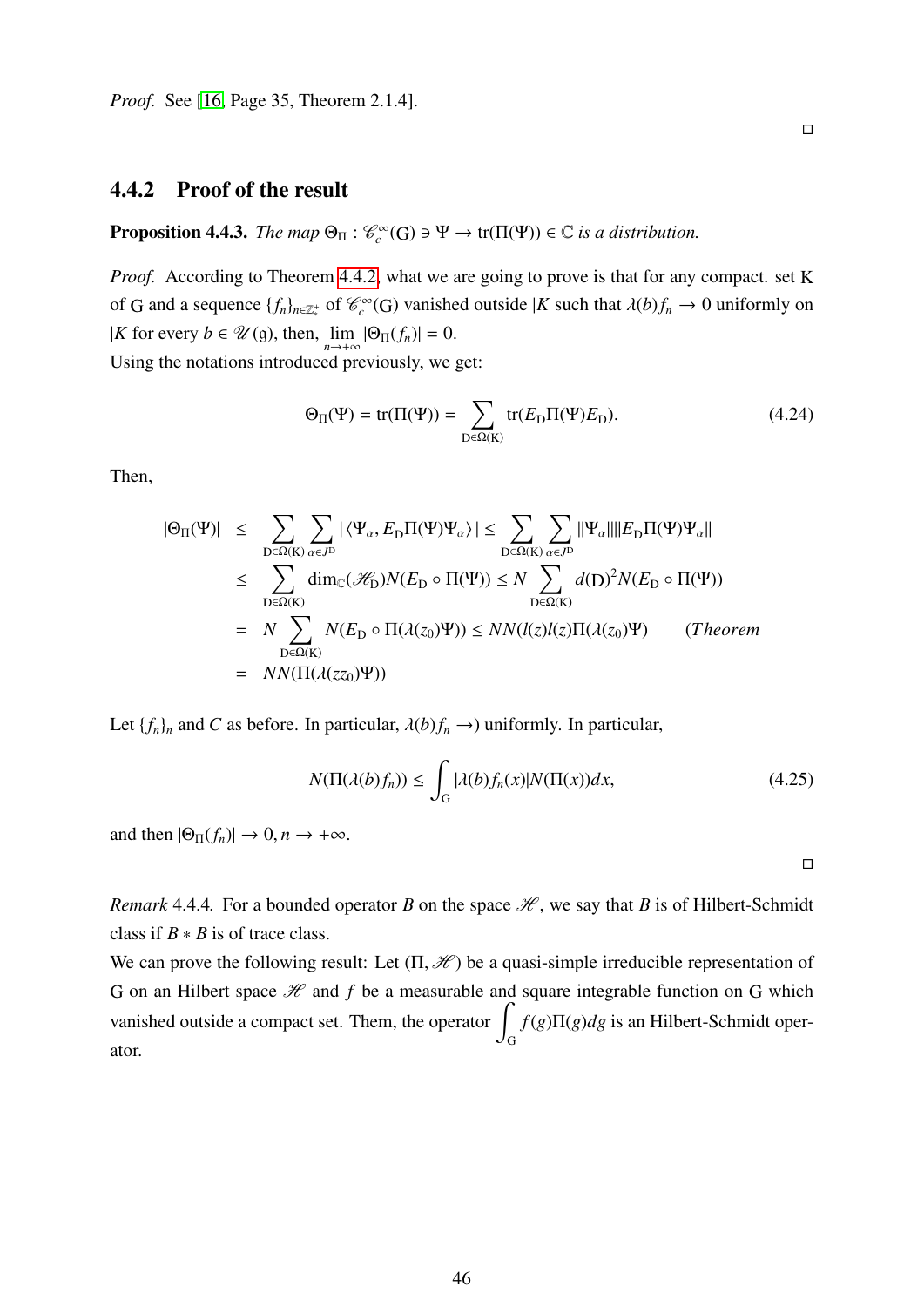## 4.5 Fundamental property of characters

We are going to see in this section that for that the irreducible unitary representations are completely parametrised by their characters.

**Definition 4.5.1.** Let  $(\Pi_1, \mathcal{H}_1)$  and  $(\Pi_2, \mathcal{H}_2)$  be two permissible representations of G. Let

$$
\mathcal{H}_1^0 = \sum_{D \in \Omega(K)} \text{Har}(\Pi_1, \mathcal{H}_1) \cap \mathcal{H}_1^D \qquad \mathcal{H}_2^0 = \sum_{D \in \Omega(K)} \text{Har}(\Pi_2, \mathcal{H}_2) \cap \mathcal{H}_2^D. \tag{4.26}
$$

The representations  $\Pi_1$  and  $\Pi_2$  are infinitesimally equivalent if there exists a 1–1 linear mapping  $\alpha : \mathcal{H}_1^0 \to \mathcal{H}_2^0$  such that:

<span id="page-47-3"></span>
$$
\Pi_2(b)\alpha(\Psi) = \alpha(\Pi_1(b)\Psi) \qquad (b \in \mathcal{U}(\mathfrak{k}), \Psi \in \mathcal{H}_1^0). \tag{4.27}
$$

**Exercice 11.** Prove that if  $\Pi_1$  and  $\Pi_2$  are equivalent, then  $\Pi_1$  and  $\Pi_2$  are infinitesimally equivalent.

*Remark* 4.5.2*.* The converse is not true in general. We will see later that those two notions are equivalent for irreducible unitary representations.

Let  $(\Pi, \mathcal{H})$  be an irreducible quasi-simple representation and  $D \in \Omega(K)$ . We denote by  $\mathcal{H}_{\Omega}$ the D-isotypic component and by  $\{\Psi_{\alpha}\}_{{\alpha\in J}^D}$  an orthonormal basis of  $\mathcal{H}_{D}$  (as in the proof of Proposition [4.3.1\)](#page-43-0). We denote by  $\Phi_{\text{D}}^{\text{II}}$  the following function:

$$
\Phi_{\mathcal{D}}^{\Pi} = \text{tr}(E_{\mathcal{D}} \circ \Pi(g) \circ E_{\mathcal{D}}) = \sum_{\alpha \in J^{\mathcal{D}}} \langle E_{\mathcal{D}} \circ \Pi(g) \circ E_{\mathcal{D}}(\Psi_{\alpha}), \Psi_{\alpha} \rangle. \tag{4.28}
$$

In particular,  $\Phi_{D}^{\Pi} = K_{D} \chi_{D}$ , where  $K_{D} = |J^{D}|/d(D)$ . We admit the following theorem.

<span id="page-47-0"></span>**Theorem 4.5.3.** Let  $\Pi_1, \ldots, \Pi_r$  be a finite set of quasi-simple irreducible representations of G *on the spaces*  $\mathcal{H}_1, \ldots, \mathcal{H}_r$ . Suppose no two of them are infinitesimally equivalent. Then, all the functions  $\Phi^{\Pi_1}_{\mathrm{D}_1}$  $\frac{\Pi_1}{D_1}, \ldots, \Phi_{D_n}^{\Pi_n}$  $D<sub>r</sub>$ , *D*<sub>*i*</sub> ∈ Ω(K), are linearly independant.

We get the following corollary.

<span id="page-47-1"></span>Corollary 4.5.4. Let  $\Pi_1$  and  $\Pi_2$  be two infinitesimally equivalent irreducible quasi-simple rep*resentations of* G, then  $\Theta_{\Pi_1} = \Theta_{\Pi_2}$ .

*Proof.*

We now prove the following theorem.

<span id="page-47-2"></span>Theorem 4.5.5. Let  $\Pi_1, \ldots, \Pi_r$  be a finite set of quasi-simple irreducible representations of G *on the spaces*  $\mathcal{H}_1, \ldots, \mathcal{H}_r$ . Suppose no two of them are infinitesimally equivalent. Then, all the  $\theta_{\Pi_1}, \ldots, \Theta_{\Pi_r}, D_i \in \Omega(K)$  *are linearly independant.*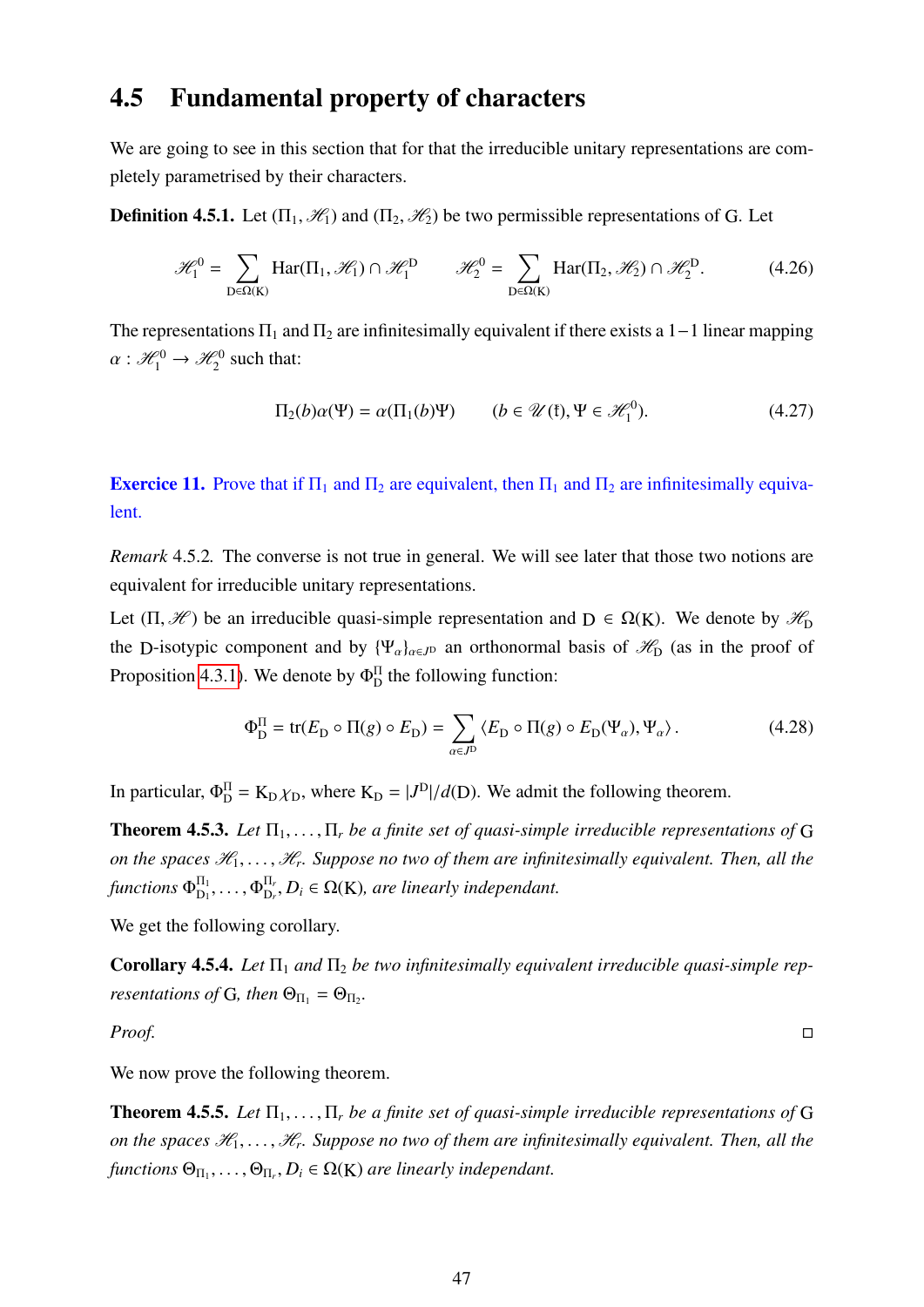*Proof.* Assume that  $\sum_{n=1}^{q}$  $\sum_{i=1}^{3} c_i \Theta_{\Pi_i} = 0$  where  $c_1 \neq 0, c_i \in \mathbb{C}$  and  $q \leq r$ . We know that all the  $\Pi's$  are permissible. In particular, there exists characters  $\eta_i : Z(G) \cap D \to \mathbb{C}$  such that:

$$
\Pi_i(\gamma) = \exists_i (\gamma) \Pi(1) \qquad (1 \le i \le s). \tag{4.29}
$$

For  $\gamma \in Z(G) \cap D$ , we denote by  $f_{\gamma}$  the function on G given by:

$$
f_{\gamma}(g) = f(\gamma^{-1}g)
$$
  $(g \in G).$  (4.30)

Obviously, because  $L_{\gamma^{-1}}$  is a bijection, the function  $f_{\gamma}$  is in  $\mathcal{C}_c^{\infty}(G)$ . For all  $i \in [1, q]$ , we get:

$$
\Theta_{\Pi_i}(f_\gamma) = \text{tr} \int_G f_\gamma(g) \Pi_i(g) dg = \text{tr} \int_G f(\gamma^{-1}g) \Pi_i(g) dg
$$
  
= 
$$
\text{tr} \int_G f(g) \Pi_i(\gamma g) dg = \text{tr} \int_G f(g) \Pi_i(\gamma) \Pi_i(g) dg
$$
  
= 
$$
\eta_i(\gamma) \text{tr} \int_G f(g) \Pi_i(g) dg = \eta_i(\gamma) \Theta_{\Pi_i}(f)
$$

In particular, we get:

<span id="page-48-0"></span>
$$
\sum_{i=1}^{q} c_i \eta_i(\gamma) \Theta_{\Pi_i} = 0 \qquad (\gamma \in D \cap Z(G)). \tag{4.31}
$$

Let  $J = \{i \in [2, q], \eta_1 = \eta_i\}$ . Then, using Equation [\(4.31\)](#page-48-0),

$$
\eta_1(\gamma) \sum_{\substack{i=1 \ i\in J}}^q c_i \eta_i(\gamma) \Theta_{\Pi_i} + \sum_{\substack{i=1 \ i\notin J}}^q \in c_i \eta_i(\gamma) \eta_i(\gamma) \Theta_{\Pi_i} \qquad (\gamma \in \mathbb{Z}(\mathbb{G}) \cap \mathbb{D}). \tag{4.32}
$$

To simplify the notations, we will assume that  $J = \{1, 2, \ldots, s\}$ , i.e.

<span id="page-48-1"></span>
$$
\eta_1(\gamma) \sum_{i=1}^s c_i \eta_i(\gamma) \Theta_{\Pi_i} + \sum_{i=s+1}^q \in c_i \eta_i(\gamma) \eta_i(\gamma) \Theta_{\Pi_i} \qquad (\gamma \in Z(G) \cap D). \tag{4.33}
$$

Exercice 12. Prove that Equation [\(4.33\)](#page-48-1) implies that

<span id="page-48-2"></span>
$$
\sum_{i=1}^{s} c_i \Theta_{\Pi_i} = 0.
$$
 (4.34)

As recalled in [\[4\]](#page-97-0), we have  $G = K S$ , with  $K = [K, K] \rtimes D$ . For every  $g \in G$ , we denote by  $\Gamma(g)$ the element of  $c_0$  such that  $g = k' \exp(\Gamma(g))s$ .

We denote by  $\Pi_i^*$ <sup>\*</sup>/<sub>j</sub> the representation of G<sup>\*</sup> = G / D ∩ Z(G) ∩ D given by:

$$
\Pi_j^*(g^*) = e^{-\mu(\Gamma(g))}\Pi_j(g) \qquad (1 \le j \le s),
$$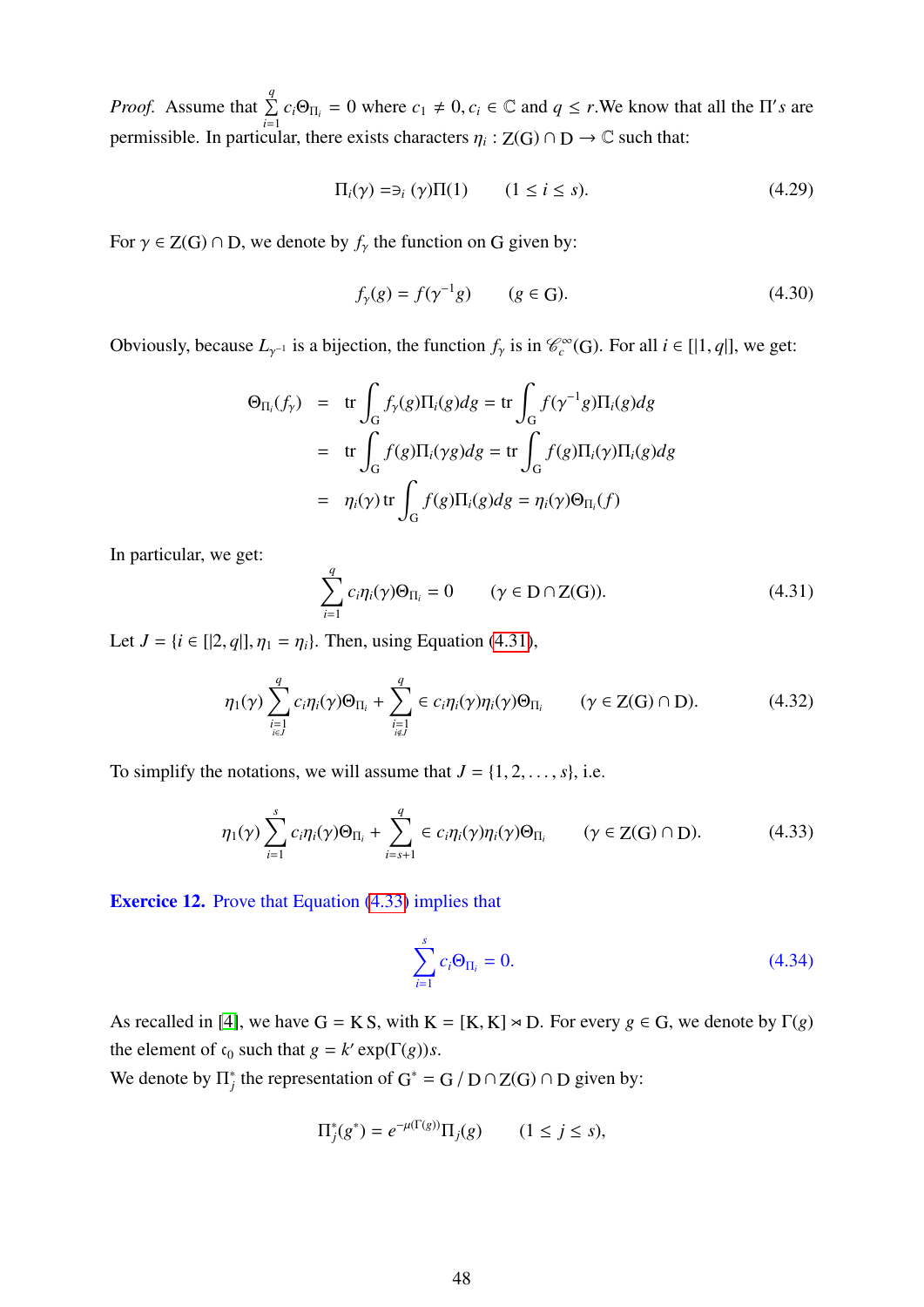where  $\mu$  is the form on c<sub>0</sub> such that  $\eta_1(\exp(\Gamma_i)) = e^{\mu(\Gamma_i)}$ ,  $1 \le i \le r$  (see the proof of Proposition [7\)](#page-33-0) where  $\Gamma_i$  is a basis of  $\mathfrak{c}_0$  such that  $exp(\Gamma_i)$  generated  $Z(G) \cap D$ .

We denote by *E i*  $\mathcal{H}_i : \mathcal{H}_i \to \mathcal{H}_i^D$  the projection onto the D-isotypic component in  $\mathcal{H}_i$ . As in Equation [\(3.5\)](#page-33-1), we get:

$$
E_{\rm D}^i = d({\rm D}) \int_{K^*} \overline{\chi_{{\rm D}^*}(u^*)} \Pi_i^*(u^*) du *.
$$

We denote by  $K_0$  the subset of K given by

$$
\mathrm{K}_0 = \left\{ k' \exp(\Gamma), \Gamma = \sum_{i=1}^r t_i \Gamma_i, |t_i| \leq \frac{1}{2} \right\} \subseteq \mathrm{K}.
$$

Obviously,  $K_0$  is compact. Moreover, for every  $k^* \in K^*$ , there exists an element  $k_0 \in K_0$  such that  $k$ <sup>\*</sup> =  $k_0^*$ <sup>\*</sup><sub>0</sub>. Indeed, let  $k_1 \in K$  such that  $k^* = k_1^*$ <sup>\*</sup><sub>1</sub>. Using the decomposition of K = [K, K]  $\times$  D. we get:

$$
k_1 = k' \exp(\sum_{i=1}^r t_i \exp(\Gamma_i)) \qquad (t_i \in \mathbb{R}).
$$

By definition of  $K^*$ , we get that for every  $n_1, \ldots, n_r \in \mathbb{Z}$ ,

$$
k* = \left(k_1 \exp(\sum_{i=1}^r n_i \exp(\Gamma_i))\right)^* = \left(k' \exp(\sum_{i=1}^r (t_i + n_i) \exp(\Gamma_i))\right)^*.
$$

Obviously, we can choose integers  $n_1, \ldots, n_r \in \mathbb{Z}$  such that  $|t_i + n_i| \leq \frac{1}{2}, 1 \leq i \leq r$ . In particular, it follows easily that

$$
E_{\rm D}^i = d({\rm D}) \int_{K_0} \overline{\chi_{\rm D}(u)} \Pi_i(u) du \qquad (1 \le i \le s),
$$

where the measure on K is chosen such that  $du(K_0) = 1$ . We denote by  $\phi$  the function on G given by:

$$
\phi = \sum_{i=1}^s c_i \phi^{\rm D}_{\Pi_i}
$$

Because  $c_1 \neq 0$ , by Theorem [4.5.3,](#page-47-0) we get that  $\phi \neq 0$ . By continuity of  $\phi$ , we can find a function  $f \in \mathcal{C}_c^{\infty}(\mathbb{G})$  such that:

$$
\int_G f(g)\phi(g)dg \neq 0.
$$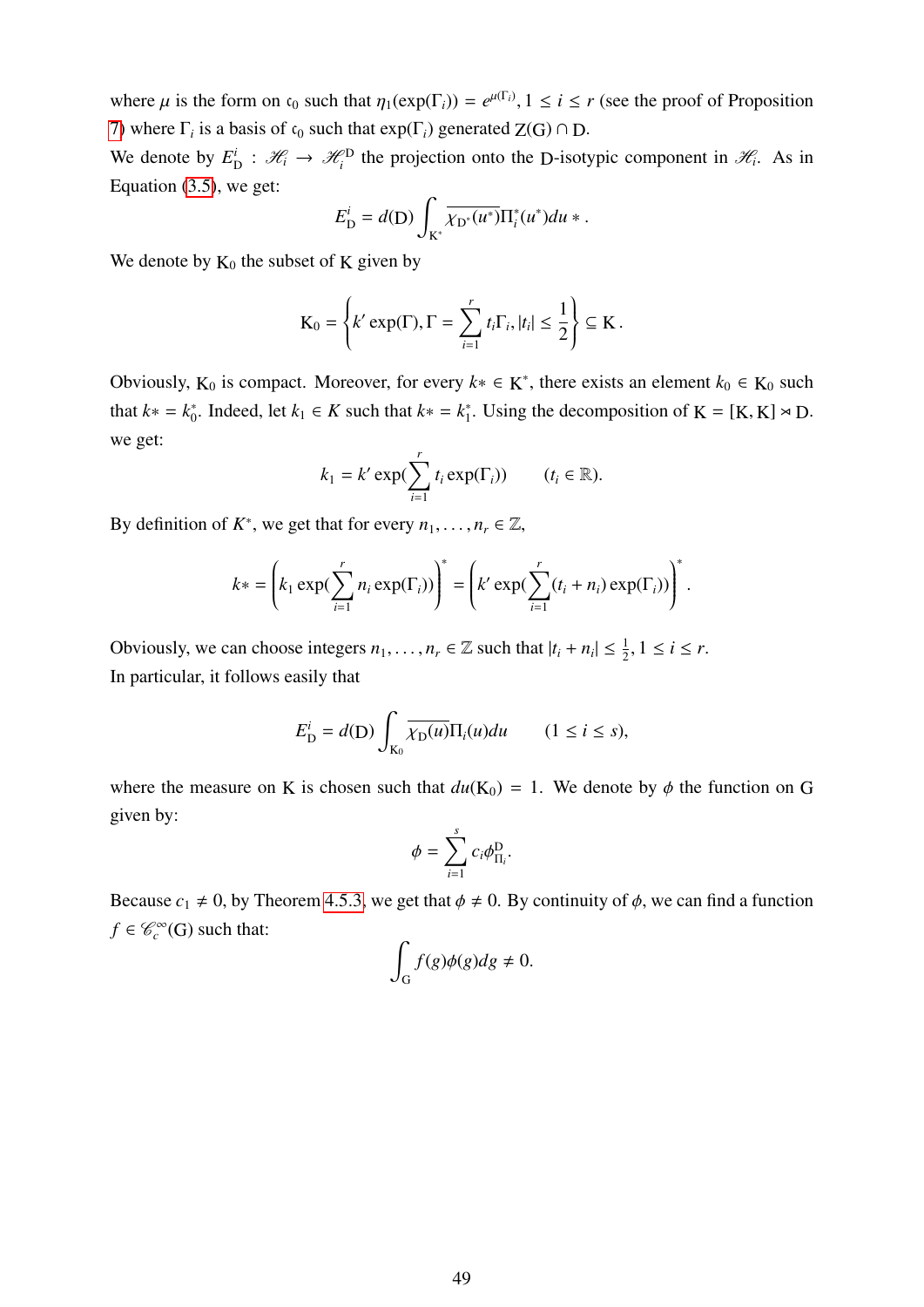We get:

$$
0 \neq \int_{G} f(g)\phi(g)dg = \sum_{i=1}^{s} c_{i} \int_{G} f(g)\phi_{\Pi}^{D}(g)dg
$$
  
\n
$$
= \sum_{i=1}^{s} c_{i} \int_{G} f(g) tr(E_{D}^{i} \Pi_{i}(g) E_{D}^{i})dg = \sum_{i=1}^{s} c_{i} tr \int_{G} f(g) E_{D}^{i} \Pi_{i}(g)dg
$$
  
\n
$$
= d(D) \sum_{i=1}^{s} c_{i} tr \int_{G} f(g) \int_{K_{D}} \overline{\chi_{D}(u)} \Pi_{i}(ug) du dg = d(D) \sum_{i=1}^{s} c_{i} \int_{K_{D}} f(u^{-1}g) \overline{\chi_{D}(u)} \Pi_{i}(g) dg du
$$
  
\n
$$
= d(D) \sum_{i=1}^{s} c_{i} \int_{G} \left( \int K_{0} f(u^{-1}g) \overline{\chi_{D}(u)} du \right) \Pi_{i}(g) dg = d(D) \sum_{i=1}^{s} c_{i} \int_{G} f_{D}(g) \Pi_{i}(g) dg
$$
  
\n
$$
= \sum_{i=1}^{s} c_{i} \Theta_{\Pi_{i}}(f_{D})
$$
  
\nwhere  $f_{D}(g) = \int K_{0} f(u^{-1}g) \overline{\chi_{D}(u)} du$  is in  $\mathcal{C}_{c}^{\infty}(G)$ . Then,

$$
\sum_{i=1}^{s} c_i \Theta_{\Pi_i}(f_D) \neq 0,
$$
\n(4.35)

which is in contradiction with Equation [\(4.34\)](#page-48-2). In particular,  $c_1 = 0$  and the theorem follows.

We get the following Corollary.

<span id="page-50-0"></span>**Corollary 4.5.6.** *If*  $(\Pi_1, \mathcal{H}_1)$  *and*  $(\Pi_2, \mathcal{H}_2)$  *are two quasi-simple irreducible representations of* G. Then,  $\Theta_{\Pi_1} = \Theta_{\Pi_2}$  *if and only if*  $\Pi_1$  *and*  $\Pi_2$  *are infinitesimally equivalent.* 

*Proof.* Direct consequence of Corollary [4.5.4](#page-47-1) and Theorem [4.5.5.](#page-47-2)

 $\Box$ 

 $\Box$ 

To finish this chapter, we prove that infinitesimally equivalent can be replaced by equivalent in Corollary [4.5.6](#page-50-0) if both representations are unitary.

<span id="page-50-1"></span>**Theorem 4.5.7.** *Let*  $(\Pi_1, \mathcal{H}_1)$  *and*  $(\Pi_2, \mathcal{H}_2)$  *be two irreducible unitary representations of* G. *Then, the representations*  $\Pi_1$  *and*  $\Pi_2$  *are infinitesimally equivalent if and only if they are equivalent.*

*Proof.*

**Corollary 4.5.8.** *Let*  $(\Pi_1, \mathcal{H}_1)$  *and*  $(\Pi_2, \mathcal{H}_2)$  *be two irreducible unitary representations of* G. *Then, the representations*  $\Pi_1$  *and*  $\Pi_2$  *are equivalent if and only if*  $\Theta_{\Pi_1} = \Theta_{\Pi_2}$ .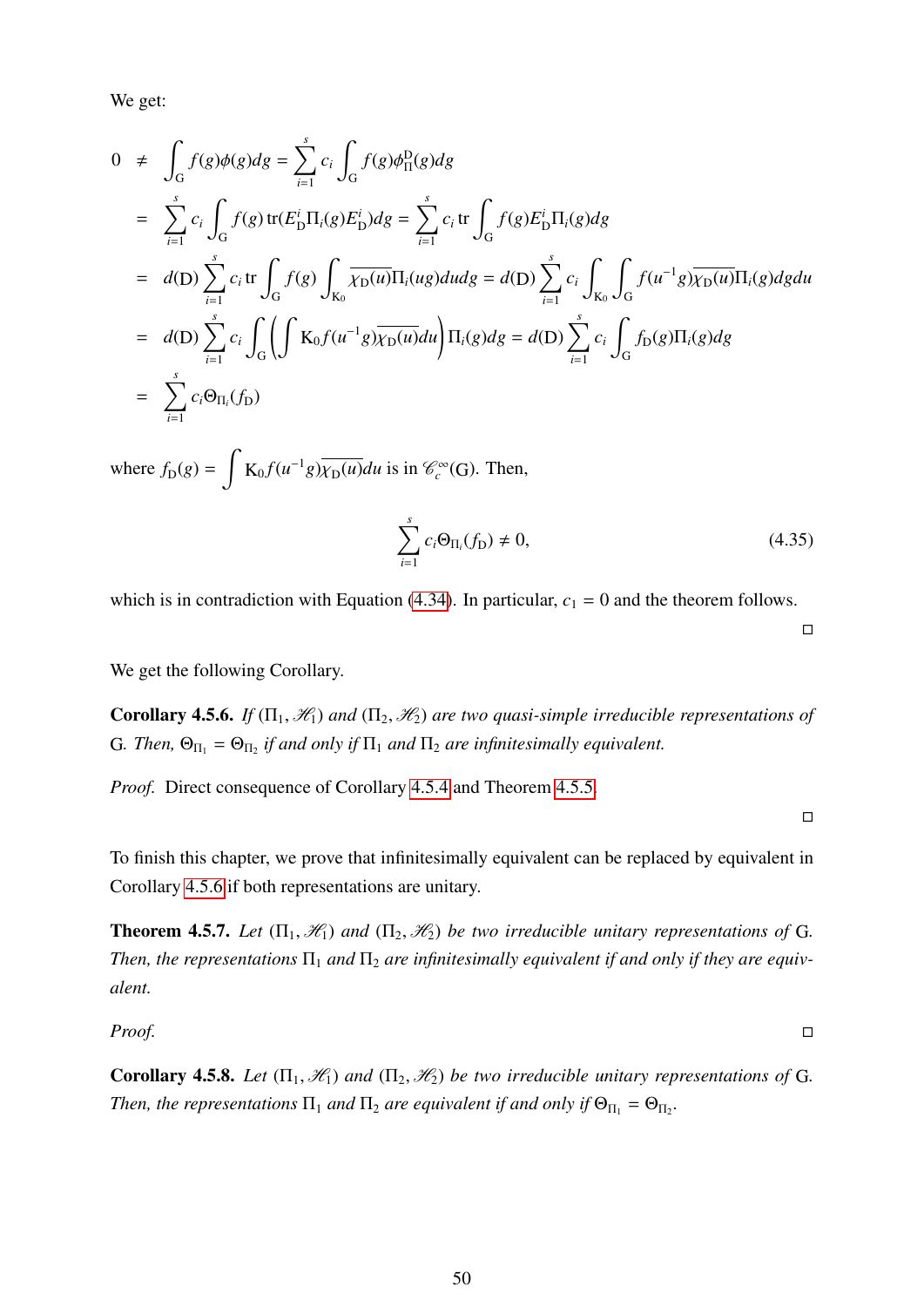<span id="page-51-0"></span>**Exercice 13.** Assume that  $\Pi_1$  and  $\Pi_2$  are two infinitesimally equivalent irreducible unitary rep-resentations. Using Corollary [3.5.5,](#page-38-0) we get  $\mathcal{H}_{1}^{0} = \sum_{n=0}^{\infty}$  $D \in \Omega(K)$  $\mathscr{H}_{D}^{1}$  and  $\mathscr{H}_{1}^{0}$  is dense in  $\mathscr{H}_{1}$ . Prove that

$$
\alpha(\mathcal{H}_1^D) = \mathcal{H}_D^2 \qquad (b \in \mathcal{U}(\mathfrak{g}), \Psi \in \mathcal{H}_0^1, D \in \Omega(\mathbf{K})),
$$

where  $\alpha$  is the map introduced in Definition [4.5.1.](#page-47-3)

*Proof of Theorem* [4.5.7.](#page-50-1) We already know that  $\Pi_1$  and  $\Pi_2$  equivalent imply that  $\Pi_1$  and  $\Pi_2$  are infinitesimally equivalent. We prove the converse.

The only thing we know about  $\alpha$  is that  $\alpha$  is 1 – 1. We are going to prove that  $\alpha$  is continuous and can be extended to a map  $\alpha$ :  $\mathcal{H}_1^D \to \mathcal{H}_2^D$  (still bijective) such that  $\alpha(\Pi_1(g)\Psi) =$  $\Pi_2(g)\alpha(\Psi), \Psi \in \mathcal{H}_1, g \in \mathbb{G}.$ 

The K-representation  $\mathcal{H}_1^D$  and  $\mathcal{H}_2^D$ ,  $D \in \Omega(K)$ , are unitary (and finite-dimensional). According to the Exercice [13,](#page-51-0) there exists  $\beta_D : \mathcal{H}_1^D \to \mathcal{H}_2^D$  an element  $U(\mathcal{H}_1^D, \mathcal{H}_2^D)$  such that:

$$
\langle \Pi_2(k)\beta_{\rm D}\Psi_1, \beta_{\rm D}\Psi_2 \rangle_2 = \langle \Pi_1(k)\Psi_1, \Psi_2 \rangle_1
$$

for every  $\Psi_1, \Psi_2 \in \mathcal{H}_1^D, k \in K$  (and  $\beta_D$  satisfies  $\beta_D \circ \Pi_1(k) = \Pi_2(k) \circ \beta_D$  for  $k \in K$ ). Because we can construct such a map for all  $D \in \Omega(K)$ , we can define a map  $\beta : \mathcal{H}_1^0 \to \mathcal{H}_2^0$ such that  $\beta_{\vert_{\mathcal{H}^1_{\mathbf{D}}}} = \beta_{\mathbf{D}}$ . The map  $\beta$  is irreducible  $(\beta \in \mathbb{U}(\mathcal{H}^0_1, \mathcal{H}^0_2))$  and then, the map  $\mathbf{S} : \mathcal{H}^0_1 \to$  $\mathcal{H}_2^0$  given by:

$$
S = \beta^{-1} \alpha
$$

is well-defined and bijective. Obviously, because

$$
\alpha: \mathcal{H}_1^D \to \mathcal{H}_2^D, \qquad \beta^{-1}: \mathcal{H}_2^D \to \mathcal{H}_1^D, \qquad D \in \Omega(K),
$$

then  $S(\alpha : \mathcal{H}_1^D) = \mathcal{H}_1^D$ . Because dim<sub> $\mathcal{C} \mathcal{H}_1^D < \infty$ , there exists  $S_{\Gamma}^*$ </sub>  $p_{\text{D}}^* : \mathcal{H}_1^{\text{D}} \to \mathcal{H}_1^{\text{D}}$  such that:

$$
\langle S \phi, \Psi \rangle = \langle \phi, S^* \Psi \rangle \qquad (\phi, \Psi \in \mathcal{H}_1^D).
$$

Then, by orthogonality of the  $\mathcal{H}_1^D$ 's, we get a map  $S^* : \mathcal{H}_1^0 \to \mathcal{H}_1^0$  such that

$$
\langle S \phi, \Psi \rangle = \langle \phi, S^* \Psi \rangle \qquad (\phi, \Psi \in \mathcal{H}_1^0).
$$

We denote by *A* the following invertible operator on  $\mathcal{H}_1^0$ 

$$
A=S^*S.
$$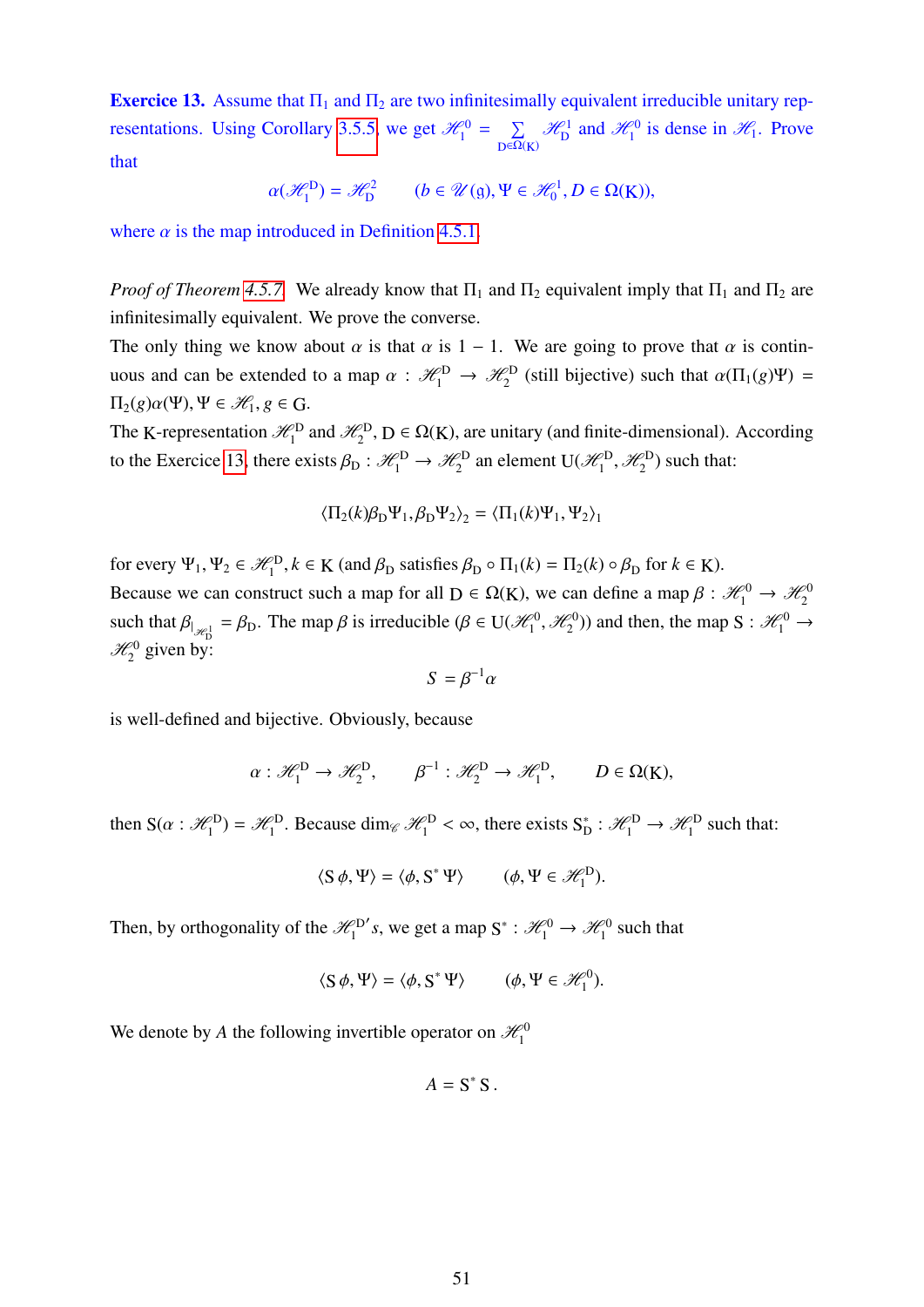We notice that for  $X \in \mathfrak{g}_0$  and  $\phi, \Psi \in \mathcal{H}_1^0$ , we have  $\langle \phi, \Pi_1(X)\Psi \rangle = -\langle \Pi_1(X)\phi, \Psi \rangle$ . Indeed,

$$
\langle \phi, \Pi_1(X)\Psi \rangle = \lim_{t \to 0} \left\langle \phi, \frac{\Pi_1(\exp(tX))\Psi - \Psi}{t} \right\rangle = \lim_{t \to 0} \frac{1}{t} \left( \left\langle \Pi_1(\exp(tX))^{-1} \phi, \Psi \right\rangle - \left\langle \phi, \Psi \right\rangle \right)
$$

$$
= \lim_{t \to 0} \left\langle \frac{\Pi_1(\exp(-tX))\phi - \phi}{t}, \Psi \right\rangle = -\left\langle \Pi_1(X)\phi, \Psi \right\rangle
$$

For every  $\phi$ ,  $\Psi \in \mathcal{H}_1^0$  and  $b \in \mathcal{U}(g)$ , we get:

$$
\langle \phi, A\Pi_1(b)A^{-1}\Psi \rangle_1 = \langle \phi, S^* S \Pi_1(b) S^{-1} S^{*-1}\Psi \rangle_1 = \langle S \phi, S \Pi_1(b) S^{-1} S^{*-1}\Psi \rangle_1
$$
  
=  $\langle \beta S \phi, \beta S \Pi_1(b) S^{-1} S^{*-1}\Psi \rangle_2$ .

because  $\beta \in U(\mathcal{H}_1^0, \mathcal{H}_2^0)$ . Moreover,

$$
\beta S \Pi_1(b) S^{-1} = \beta(\beta^{-1}\alpha) \Pi_1(b) \alpha^{-1} \beta = \alpha \Pi_1(b) \alpha^{-1} \beta = \Pi_2(b) \beta.
$$

by definition of  $\alpha$ . Then,

$$
\begin{array}{rcl}\n\left\langle \phi, A\Pi_1(b)A^{-1}\Psi \right\rangle_1 & = & \left\langle \beta \, S \, \phi, \beta \, S \, \Pi_1(b) \, S^{-1} \, S^{*-1}\Psi \right\rangle_2 = \left\langle \alpha \phi, \Pi_2(b) \beta S^{*-1}\Psi \right\rangle_2 \\
& = & - \left\langle \Pi_2(b) \alpha \phi, \beta S^{*-1}\Psi \right\rangle_2 = -\left\langle \alpha \Pi_1(b) \phi, \beta S^{*-1}\Psi \right\rangle_2 \\
& = & - \left\langle \beta^{-1} \alpha \Pi_1(b) \phi, S^{*-1}\Psi \right\rangle_1 = -\left\langle S \, \Pi_1(b) \phi, S^{*-1}\Psi \right\rangle_1 \\
& = & - \left\langle \Pi_1(b) \phi, \Psi \right\rangle_1 = \left\langle \phi, \Pi_1(b)\Psi \right\rangle_1\n\end{array}
$$

In particular, for every  $\phi \in \mathcal{H}_1^0$ ,

$$
\left\langle \phi, (A\Pi_1(b)A^{-1}-\Pi_1(b))\Psi \right\rangle_1 = 0.
$$

By continuity, we get  $\left\langle \phi, (A\Pi_1(b)A^{-1} - \Pi_1(b))\Psi \right\rangle$  $\psi_1 = 0$  for every  $\phi \in \mathcal{H}_1$ , so

<span id="page-52-0"></span>
$$
A\Pi_1(b)A^{-1}\Psi = \Pi_1(b)\Psi \qquad (\Psi \in \mathcal{H}_1^0). \tag{4.36}
$$

Let  $D_0 \in \Omega(K)$ . Obviously, the operator  $\mathcal{H}_1^{D_0}$  is *A*-stable. In particular, according to Schur's Lemma, we can find  $\Psi_0 \in \mathcal{H}_1^{\mathsf{D}_0}$  such that  $A\Psi_0 = c\Psi_0$  with  $c \in \mathbb{C}^8$ . We get easily that  $c \in \mathbb{R}_+^*$ . Indeed,

$$
c \langle \Psi_0, \Psi_0 \rangle = \langle A\Psi_0, \Psi_0 \rangle = \langle S^* S \Psi_0, \Psi_0 \rangle = \langle S \Psi_0, S \Psi_0 \rangle,
$$

and in particular,  $c||\Psi_0||_1^2 = ||S \Psi_0||_1^2$ , and then  $c \in \mathbb{R}_+^*$ .

We now prove that  $A\Psi = c\Psi$  for every  $\Psi \in \mathcal{H}_1^0$ . Indeed, because  $\Pi_1$  is irreducible,  $\mathcal{H}_1 =$  $\Pi_1(\mathscr{U}(\mathfrak{g}))\Psi_0$  and  $\Pi_1(\mathscr{U}(\mathfrak{g})\Psi_0 = \mathscr{H}_1^0$ . Then, using Equation [4.36,](#page-52-0) we get:

$$
A\Pi_1(X)\Psi_0 = \Pi_1(X)A\Psi_0 = c\Pi_1(X)\Psi_0 \qquad (X \in \mathcal{U}(\mathfrak{g})).
$$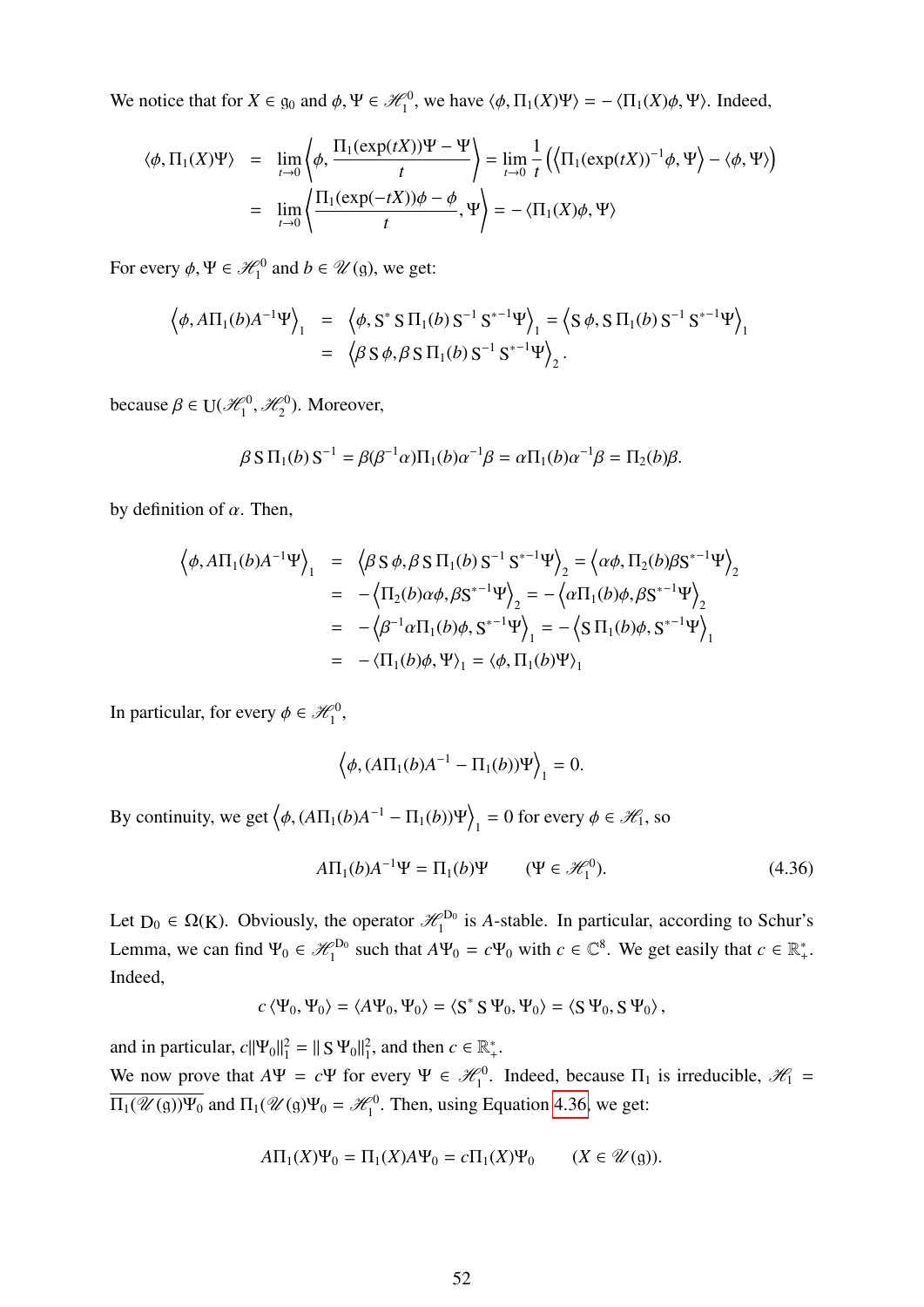Now, for every  $\Psi \in \mathcal{H}_1^0$ , we get:

$$
\|\alpha\Psi\|_2^2 = \|\beta^{-1}\alpha\Psi\|_1^2 = \|\mathbf{S}\,\Psi\|_1^2 = \langle A\Psi, \Psi \rangle = c \|\Psi\|_1^2.
$$

Then,  $\alpha$  is continuous and can be extended uniquely to a linear continuous map  $\alpha : \mathcal{H}_1 \to \mathcal{H}_2$ satisfying  $||\alpha \Psi||_2 =$ √  $\overline{c}$ ||Ψ||<sub>1</sub>, with Ψ ∈  $\mathcal{H}_1$ .

Moreover,  $\alpha(\mathcal{H}_1)$  is closed in  $\mathcal{H}_2$  and  $\mathcal{H}_2^0 \subseteq \alpha(\mathcal{H}_1)$  because  $\mathcal{H}_2^0 = \alpha(\mathcal{H}_1^0) \subseteq \alpha(\mathcal{H}_1)$ . Using that  $\mathcal{H}_2^0 = \mathcal{H}_2$ , we get:

$$
\mathscr{H}_2 = \overline{\mathscr{H}_2^0} \subseteq \overline{\alpha(\mathscr{H}_1)} = \alpha(\mathscr{H}_1) \subseteq \mathscr{H}_2,
$$

i.e.  $\alpha(\mathcal{H}_1) = \mathcal{H}_2$ .

We still have to prove that the map  $\alpha : \mathcal{H}_1 \to \mathcal{H}_2$  intertwine  $\Pi_1$  and  $\Pi_2$ . We let that as an exercice.

**Exercice 14.** Prove that  $\alpha(\Pi_1(g)\Psi) = \Pi_2(g)(\alpha(\Psi))$  for every  $g \in G$  and  $\Psi \in \mathcal{H}_1$ .

 $\Box$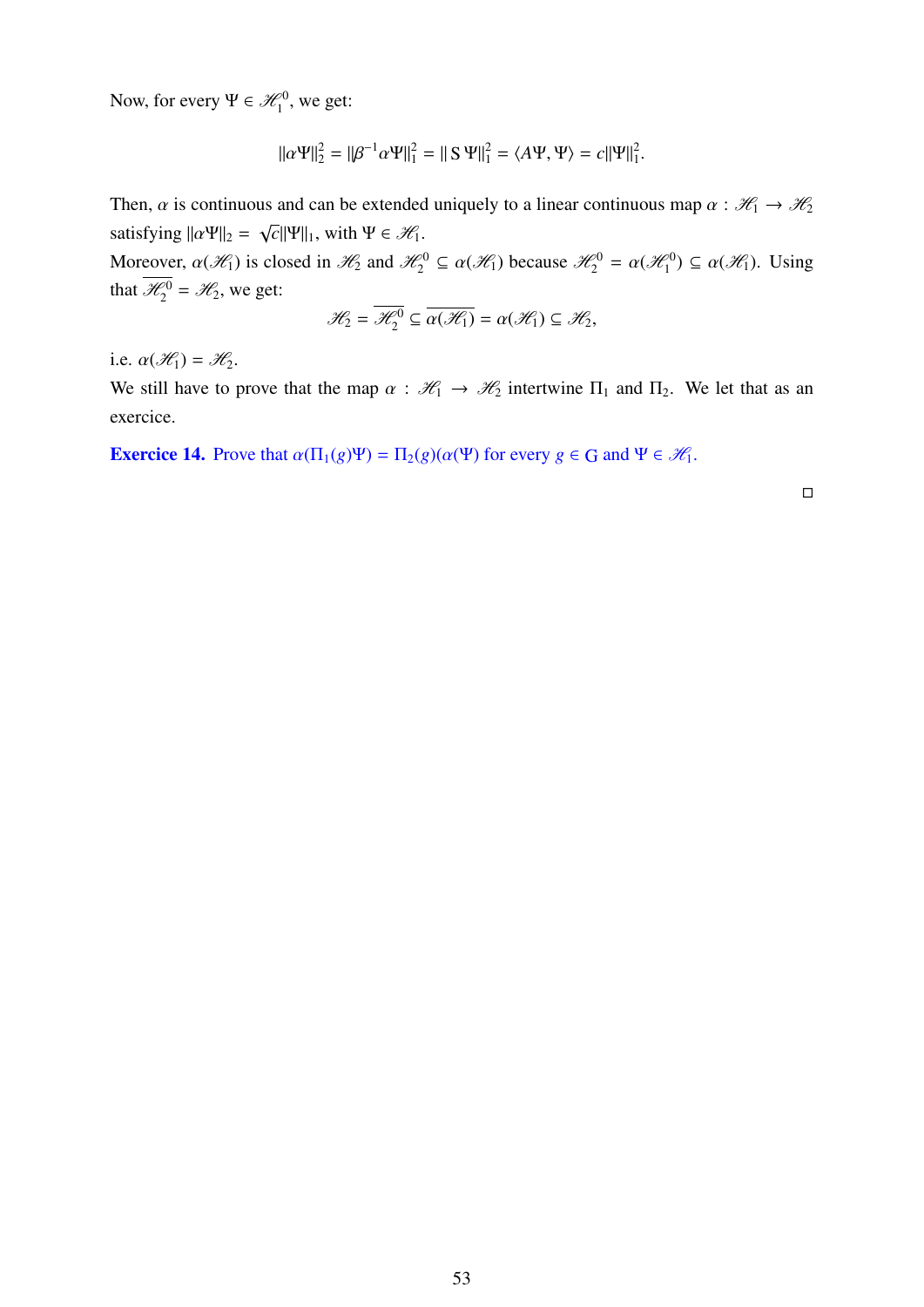## Chapter 5

# Invariant eigendistributions on semi-simple Lie groups

The goal of this chapter is to prove the following theorem:

**Theorem 5.0.1.** *Let*  $\Omega$  *be a completely invariant open set in* |*G and T be a distribution on*  $\Omega$ *. Assume that:*

- *1. T is invariant,*
- 2. *There exists an ideal*  $\mathcal U$  *of*  $Z(\mathcal U(\mathfrak{g}))$  *such that*  $\dim_{\mathbb C}(Z(\mathcal U(\mathfrak{g}))/\mathcal U) < \infty$  *and*  $uT = 0$  *for every*  $u \in \mathcal{U}$ .

*Then,*  $T = F_T$ *, where*  $F_T$  *is in*  $L_{loc}^1(\Omega)$  *and the restriction of*  $F_T$  *to*  $\Omega' = \Omega \cap G'$  *is analytic.* 

In particular, according to Lemma [4.3.2](#page-45-1) and Definition [3.5.1,](#page-35-0) it follows that the character  $\Theta_{\Pi}$ of an irreducible quasi-simple representation  $(\Pi, \mathcal{H})$  of G is given by a function  $F_{\Pi} \in L^{1}_{loc}(G)$ with is analytic on G'.

## 5.1 Basics about Lie groups and differential operators

#### 5.1.1 Differential operators on manifolds

Let *M* be a real connected manifold of dimension *n*. We denote by  $\mathcal{C}^{\infty}(M)$  the space of smooth functions and  $\mathcal{C}^{\infty}(M)$  the space of compactly supported function on  $\mathcal{C}^{\infty}(M)$ . We denote by  $\mathscr{X}(M)$  the set of. derivations of  $\mathscr{C}^{\infty}(M)$ , i.e.

$$
\mathscr{X}(M) = \{ X : \mathscr{C}^{\infty}(M) \to \mathscr{C}^{\infty}(M), X(fg) = X(f)g + fX(g) \}.
$$

It's the set of  $\mathscr{C}^{\infty}$ -vectors fields of *M*.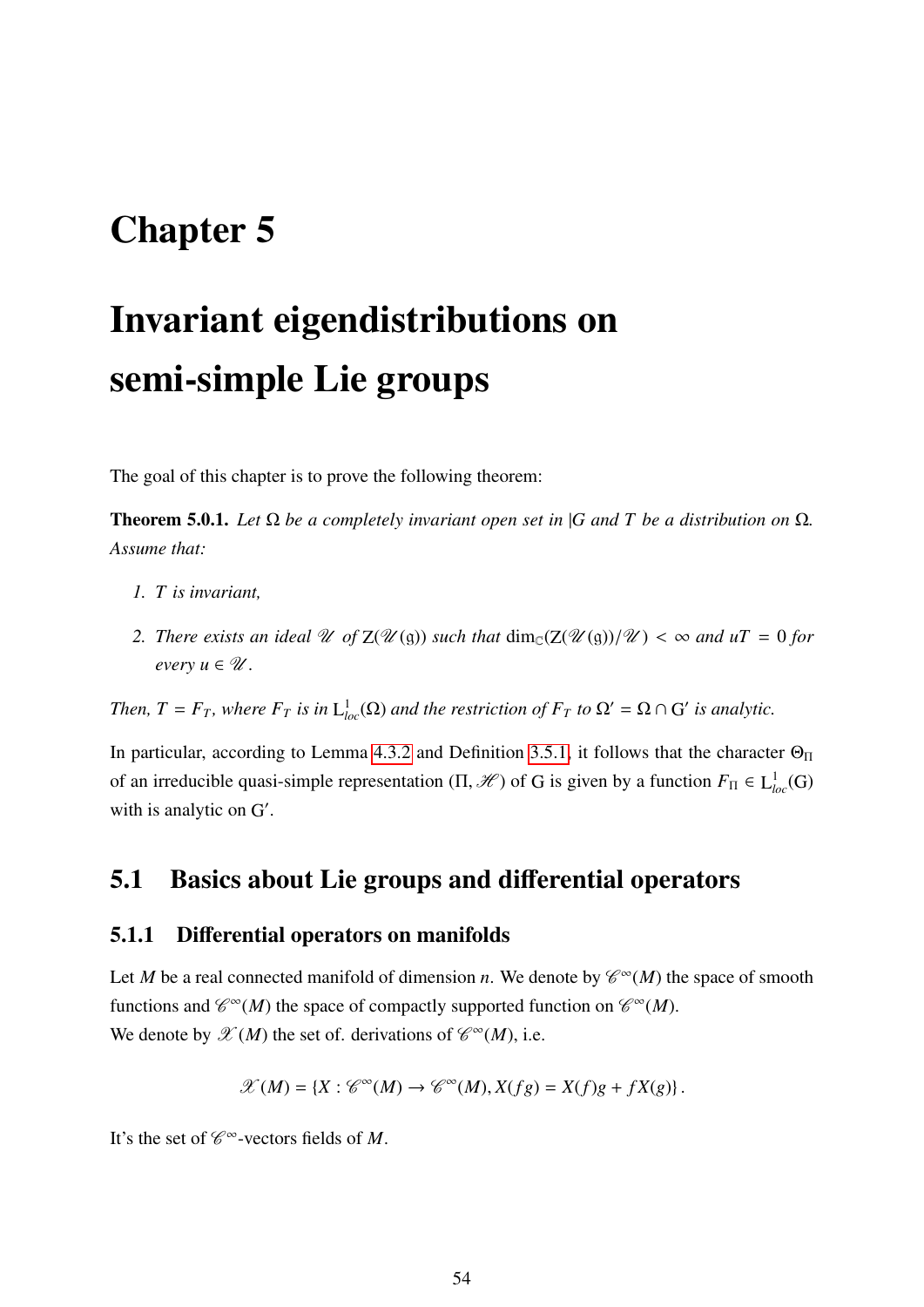**Definition 5.1.1.** A continuous endomorphism *D* of  $\mathcal{C}_c^{\infty}(M)$  is called a differential. operator if whenever *U* is an open set in *M* and *f* a function of  $\mathcal{C}_c^{\infty}(M)$ . vanishing on *U*, then *Df* vanishes on *U*.

The next proposition will be useful for us.

**Proposition 5.1.2.** Let D be a differential operator on M.For each  $p \in M$  and each open *connected neighbourhood U of p on which the local coordinates system*  $\Psi : x \to (x_1, \ldots, x_n)$ *is valid, there exists a finite set of functions*  $a_\alpha$  *of class*  $\mathscr{C}^\infty$  *such that for each*  $f \in \mathscr{C}_c^\infty(M)$  *with support contained in U,*

$$
Df(x) = \begin{cases} \sum_{\alpha = (\alpha_1, \dots, \alpha_n)} a_{\alpha}(x) D^{\alpha} f \circ \Psi^{-1}(x) & x \in U \\ 0 & \text{otherwise} \end{cases}
$$

*Proof.* The proof of this result can be found in [\[14,](#page-98-1) Proposition 1].

 $\Box$ 

Notation 5.1.3. We denote by  $D(M)$  the set of differential operators.

From now on, we assume that  $G = M$  is a connected Lie group. We denote by  $(L, L^2(G, dg))$ the left regular representation. Obviously, the space  $\mathcal{C}_c^{\infty}(G)$  is G-invariant. We define an action of G on  $D(G)$  by

$$
(\tau(g)D)(f) = L_g \circ D(f \circ L_{g^{-1}}) \qquad (g \in G, f \in \mathcal{C}_c^{\infty}(G), D \in D(G)).
$$

**Definition 5.1.4.** We say that  $D \in D(G)$  is left-invariant if  $\tau(g)D = D$  for all  $g \in G$ , i.e.  $L_g \circ D(f) = D(f \circ L_g).$ 

We denote by  $D_G(G)$  the set of left-invariant differential operators of G. We say that *D* is right invariant if  $\tau_1(g)(D) = D$  for every  $g \in G$ , where

$$
(\tau_1(g)D)(f) = R_{g^{-1}} \circ D(f \circ R_g) \qquad (f \in \mathcal{C}_c^{\infty}(G).
$$

The operator *D* is is said to be invariant if  $\tau(g)\tau_1(g)(D) = D$  for every  $g \in G$ , i.e.  $R_{g^{-1}} \circ L_g \circ D(f)$  $D(L_{g^{-q}} \circ f \circ R_g) = D(f)$  for every  $f \in \mathcal{C}_c^{\infty}(\Omega)$ .

**Notation 5.1.5.** We denote by  $D^{G}(G)$  the set of right-invariant differential operators and by  $\mathrm{D}^\mathrm{G}_\mathrm{G}$  $G<sub>G</sub>(G)$  the set of bi-invariant differential operators.

We can also define this action on the set of vector fields  $\mathscr{X}(G)$ . We denote by  $\mathscr{X}_G(G)$  the set of left-invariant vector fields of  $\mathscr{X}(G)$ . We know that

$$
\mathcal{X}_{G}(G) \ni X \to X_{e} \in \mathfrak{g},\tag{5.1}
$$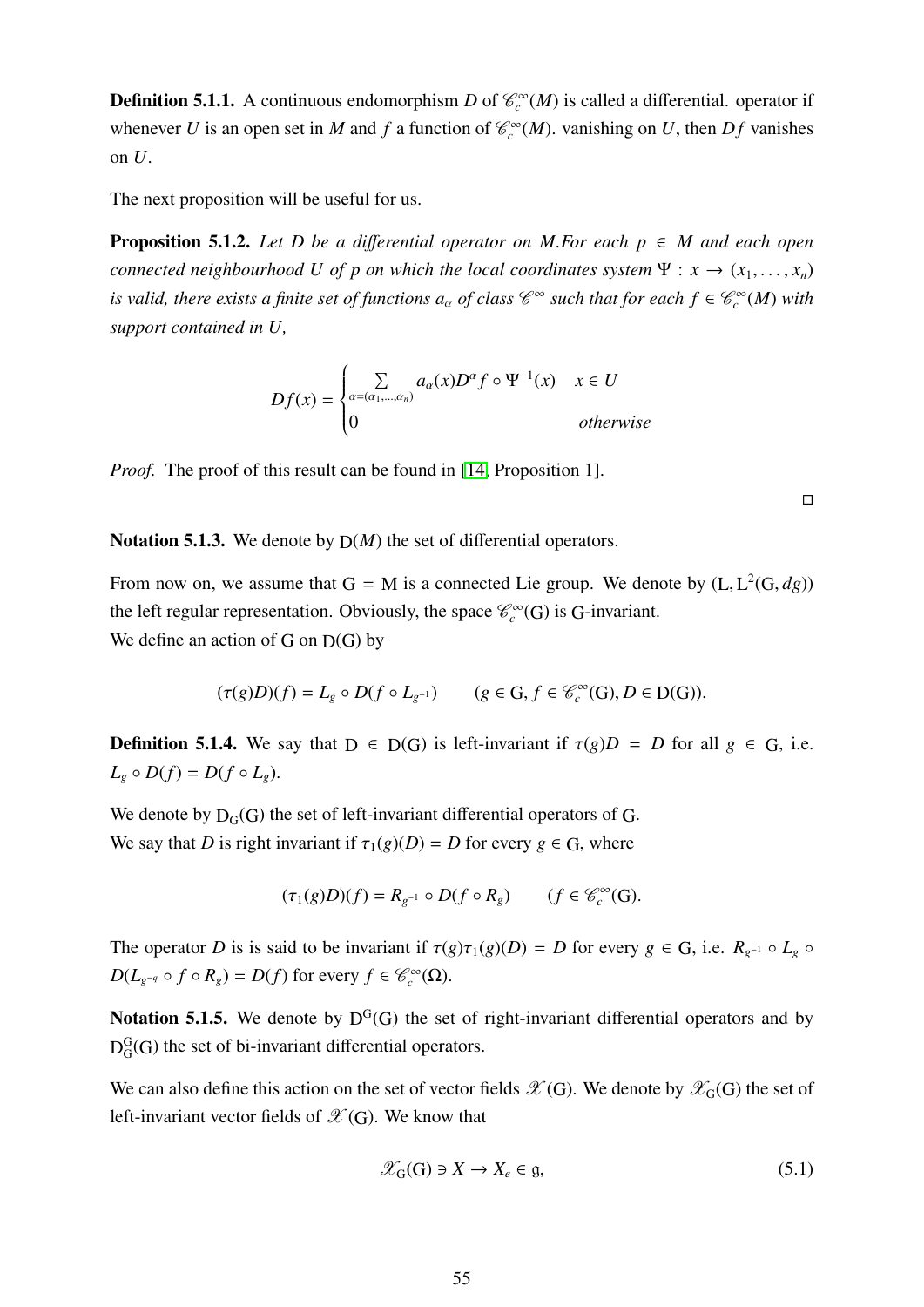is an isomorphism of Lie algebras, where  $X_e(f) = (Xf)(e)$  We recall the following result.

Theorem 5.1.6. *The natural embedding*

$$
\mathfrak{g}(\approx \mathscr{X}_G(G)) \to D_G(G)
$$

*extends to an algebra isomorphism*

<span id="page-56-0"></span>
$$
\mathscr{U}(\mathfrak{g}) \to D_{G}(G). \tag{5.2}
$$

*Proof.* The proof of this result can be found in [\[15\]](#page-98-2).

 $\Box$ 

We now define the adjoint of an operator.

<span id="page-56-1"></span>**Lemma 5.1.7.** *Let*  $D \in D(G)$ *. There exists a unique differential operator*  $D^* \in D(G)$  *such that for every*  $f_1, f_2 \in \mathcal{C}_c^{\infty}(\mathbb{G})$ *, we get:* 

$$
\int_G Df_1(g)f_2(g)dg = \int_G f_1(g)D^*f_2(g)dg
$$

*Moreover, if*  $D \in D^G_G$  $_G^G(G)$  *if and only if*  $D^* \in D_G^G$ G (G)*.*

*Proof.* The existence of *D*<sup>\*</sup> is well-known. Moreover, for every  $f_1, f_2 \in \mathcal{C}_c^{\infty}(\Omega)$ , we get:

$$
\int_{\Omega} D^*(f_1 \circ L_{g^{-1}} \circ R_g)(w) f_2(w) dw = \int_{\Omega} f_1 \circ L_{g^{-1}} \circ R_g(w) D(f_2)(w) dw
$$
  
\n
$$
= \int_{\Omega} f_1(g^{-1}wg) Df_2(w) dw = \int_{\Omega} f_1(w) Df_2(gwg^{-1}) dw
$$
  
\n
$$
= \int_{\Omega} f_1(w) Df_2 \circ L_g \circ R_{g^{-1}}(w) dw = \int_{\Omega} f_1(w) D(f_2 \circ L_g \circ R_{g^{-1}})(w) dw
$$
  
\n
$$
= \int_{\Omega} D^* f_1(w) f_2 \circ L_g \circ R_{g^{-1}}(w) dw = \int_{\Omega} D^* f_1(g^{-1}wg) f_2(w) dw
$$
  
\n
$$
= \int_{\Omega} (D^* f_1) \circ L_{g^{-1}} \circ R_g(w) f_2(w) dw
$$

In particular,  $D^*(f_1 \circ L_{g^{-1}} \circ R_g) = (D^*f_1) \circ L_{g^{-1}} \circ R_g$  and then  $D^* \in D_G^G$  $G^G(G)$ .

 $\Box$ 

**Exercice 15.** Prove that for every  $D_1, D_2 \in D(G), (D_1D_2)^* = D_2^*D_1^*$  $\frac{1}{1}$ .

Let  $D \in D(G)$ . Obviously,  $D \in End(\mathcal{C}^{\infty}_c(G))$  can be extended naturally to an element of  $\text{End}(\mathscr{D}'(G))$  by:

$$
D(T)(f) = T(D^*(f)) \qquad (T \in \mathscr{D}'(G), f \in \mathscr{C}_c^{\infty}(G)).
$$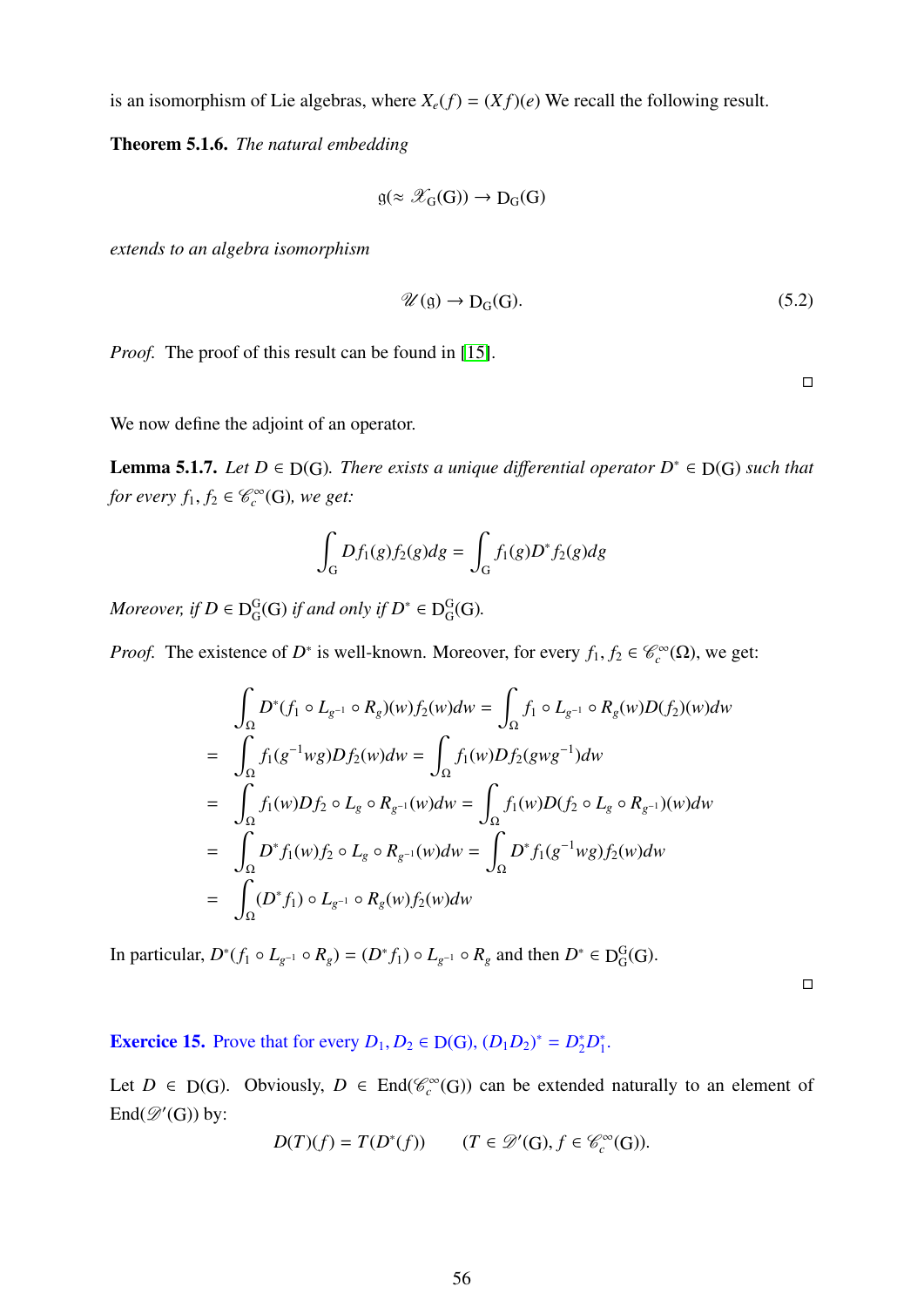**Exercice 16.** Prove that for  $D \in \mathcal{D}'(G)$  and  $T \in \mathcal{C}_c^{\infty}(G)$ ,  $DT \in \mathcal{D}'(G)$ . Moreover, prove that  $D(G)$  acts on  $\mathscr{D}'(G)$ .

- **Definition 5.1.8.** 1. A function  $f \in \mathcal{C}_c^{\infty}(G)$  is invariant if  $f^g = f$  for every  $g \in G$ , where  $f^g$ is the element of  $\mathcal{C}_c^{\infty}(G)$  given by  $f^g(y) = f(gyg^{-1}), y \in G$ .
	- 2. A distribution *T* on *G* is *G*-invariant if  $T(f^g) = T(f)$  for all  $g \in G, f \in \mathcal{C}_c^{\infty}(G)$ .
	- 3. A distribution *T* on G is an eigendistribution if  $D(T) = \chi_T(D)T$  for all  $D \in D_G^G$  $_G^G(G)$ , where  $\chi : D^G_G$  $_G^G(G) \to \mathbb{C}$  is an algebra homomorphism.

**Exercice 17.** Prove that via the map given in Equation [\(5.2\)](#page-56-0),  $Im(Z(\mathcal{U}(g))) = D_G^G$  $_G^G(G)$ . Moreover, for every irreducible quasi-simple representation of  $G$ ,  $\Theta_{\Pi}$  is an eigendistribution.

We now prove some basic results about differential operators. Let  $\Omega$  be a G-invariant subspace (i.e. for every  $g \in G$ ,  $g\Omega g^{-1} \subseteq \Omega$  and *D* be a differential operator on  $\Omega$ .

**Notation 5.1.9.** We denote by  $\mathscr{I}_G(\Omega)$  the set of G-invariant functions of  $\mathscr{C}_c^{\infty}(\Omega)$  and by  $\overline{\mathscr{I}}_G(\Omega)$ the set of invariant definitions.

Lemma 5.1.10. *Let D* ∈ *D* G  $_{G}^{G}(G)$  and  $T \in \mathscr{I}_{G}(\Omega)$ . Then,  $DT \in \mathscr{I}_{G}(\Omega)$ .

*Proof.* Let  $g \in G$ . For every  $f \in \mathcal{C}_c^{\infty}(\Omega)$ , we get:

$$
DT(f^g) = T(D^*(f^g)) = T(D^*(f \circ L_{g^{-1}} \circ R_g))
$$
  
=  $T((D^*f) \circ L_{g^{-1}} \circ R_g)$  ( because  $D^* \in D_G^G(G)$ )  
=  $T(D^*f)$  ( because  $T \in \overline{\mathcal{I}}_G(\Omega)$ )  
=  $DT(f)$ 

 $\Box$ 

We recall the following theorem.

**Theorem 5.1.11.** Let  $T \in \mathcal{D}'(\Omega)$  such that for every  $w \in \Omega$ , there exists  $V_w$  an open neighbour*hood of w in*  $\Omega$ *,*  $T_{|_{V_w}} = 0$ *. Then,*  $T = 0$ 

It motivates the following definition.

**Definition 5.1.12.** The support of *T* is the set of  $w \in \Omega$  such that we cannot find an open neighbourhood  $V_w$  of *w* such that  $T_{|V_w} = 0$ . We will denote by supp(*T*) the support of *T*.

**Exercice 18.** Prove that supp(*T*) is closed in  $\Omega$ . Moreover, if  $T = T_f$  for a function  $f \in \mathcal{C}_c^{\infty}(\Omega)$ , then  $supp(T) = supp(f)$ .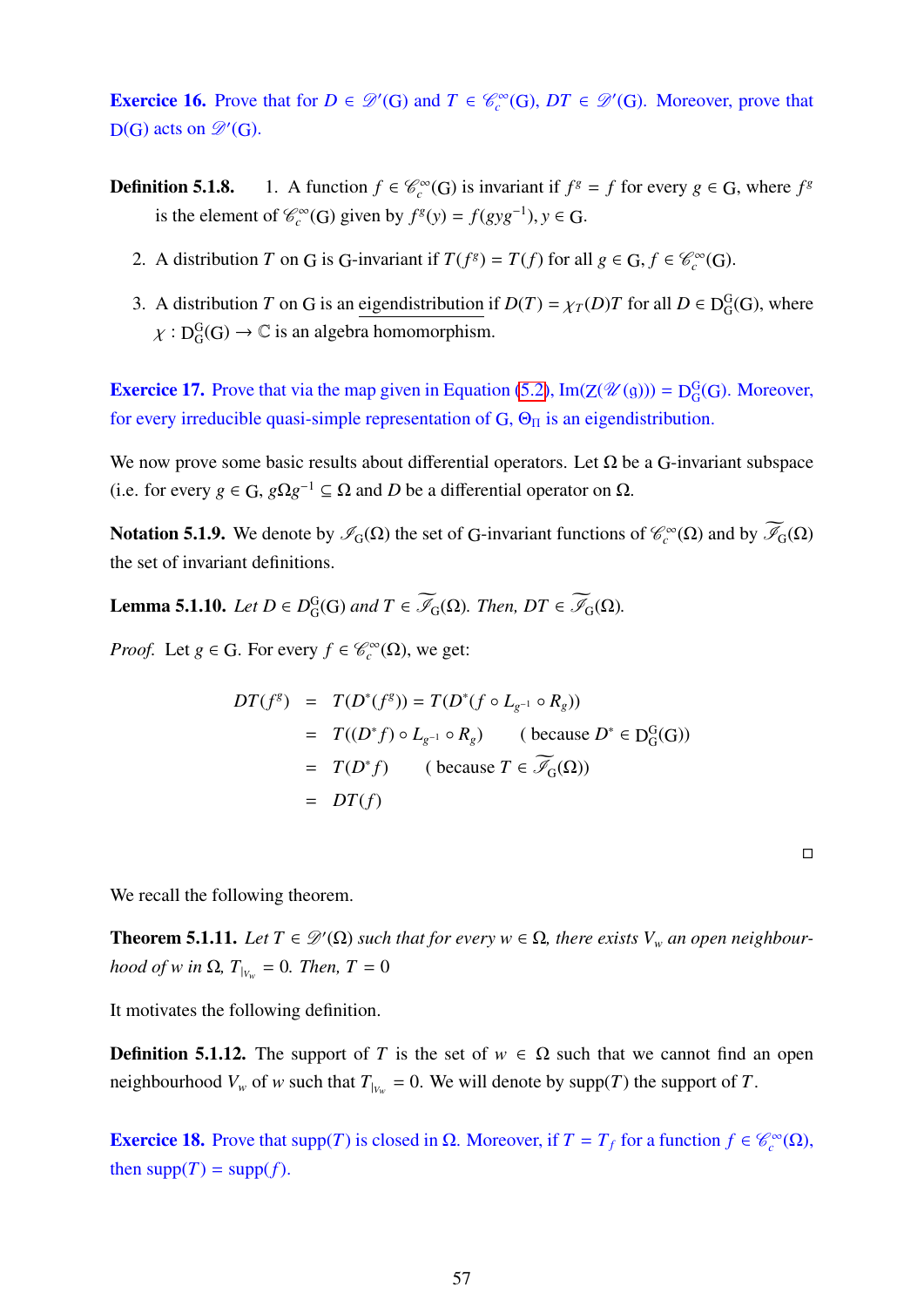**Lemma 5.1.13.** *Let*  $T \in \widetilde{\mathscr{I}}_{G}(\Omega)$ *. Then,* supp(*T*) *is* G-*invariant.* 

*Proof.* Let *g* ∈ G and *x* ∈ supp(*T*). Assume that  $gxg^{-1} \notin \text{supp}(T)$ . Then, there exists an open neighbourhood  $V_{gxg^{-1}}$  of  $gxg^{-1}$  such that  $T_{|_{V_{gxg^{-1}}}} = 0$ .

We denote by  $V_x = L_{g^{-1}} \circ R_g(V_{gxg^{-1}})$ . Then,  $V_x$  is an open neighbourhood of *x*. Moreover, for every  $f \in \mathcal{C}_c^{\infty}(\Omega)$  such that supp $(f) \subseteq V_x$ , then,  $f^{g^{-1}}$  is in  $\mathcal{C}_c^{\infty}(\Omega)$  and supp $(f^{g^{-1}}) \subseteq V_{gxg^{-1}}$ . In particular,  $T(f) = T(f^{g^{-1}}) = 0$  and then  $T_{|_{V_x}} = 0$ , which is not possible because  $x \in \text{supp}(T)$ .

 $\Box$ 

#### 5.1.2 The set of regular points

Here we assume that G is a semi-simple connected Lie group of dimension *n*. Let  $x \in G$ . We define the function  $D_x : \mathbb{C} \to \mathbb{C}$  by:

$$
D_x(t) = \det((t+1) - \mathrm{Ad}(x)).
$$

We obviously get that:

$$
D_x(t) = \sum_{0 \le j \le n} t^j D_j(x).
$$

The maps  $D_j$ :  $G \to \mathbb{C}$  are analytics and  $D_n = 1$ . We denote by *l* the rank of G.

**Definition 5.1.14.** The set of regular points  $G'$  of  $G$  is defined by:

$$
G' = \{g \in G, D_l(g) \neq 0\}.
$$

We get the following proposition.

**Proposition 5.1.15.** *The set* G' *is open and dense in* G. *Moreover,*  $dg(G/G') = 0$ *, where dg is a Haar measure of* G

Let's see that on an example.

**Example 5.1.16.** In this example, we consider  $G = U(p, q, \mathbb{C})$  and  $T \approx S^{1^{p+q}}$ . Then,

$$
\mathrm{T}'=\left\{\mathrm{diag}(t_1,\ldots,t_{p+q}), t_i\neq t_j, i\neq j\right\}.
$$

Indeed, let  $\alpha \in \Phi(g, t)$  and  $\xi_{\alpha} : T \to S^1$  the corresponding character of T. For every  $X \in$  $g_{\alpha}, \alpha \in \Phi(g, t)$ , we have  $\text{Ad}(t)X = \xi_{\alpha}(t)X$ , where  $t \in \text{T}$ . According to Section (CITE), we get  $\alpha = e_j - e_k, 1 \le j < k \le p + q$ , we get:

$$
\xi_{e_j-e_k}((t_1,\ldots,t_{p+q})=\exp(ih_1,\ldots,ih_{p+q}))=e^{(e_j-e_k)(ih_1,\ldots,ih_{p+q})}=e^{ih_j}e^{-ih_k}=t_jt_k^{-1}.
$$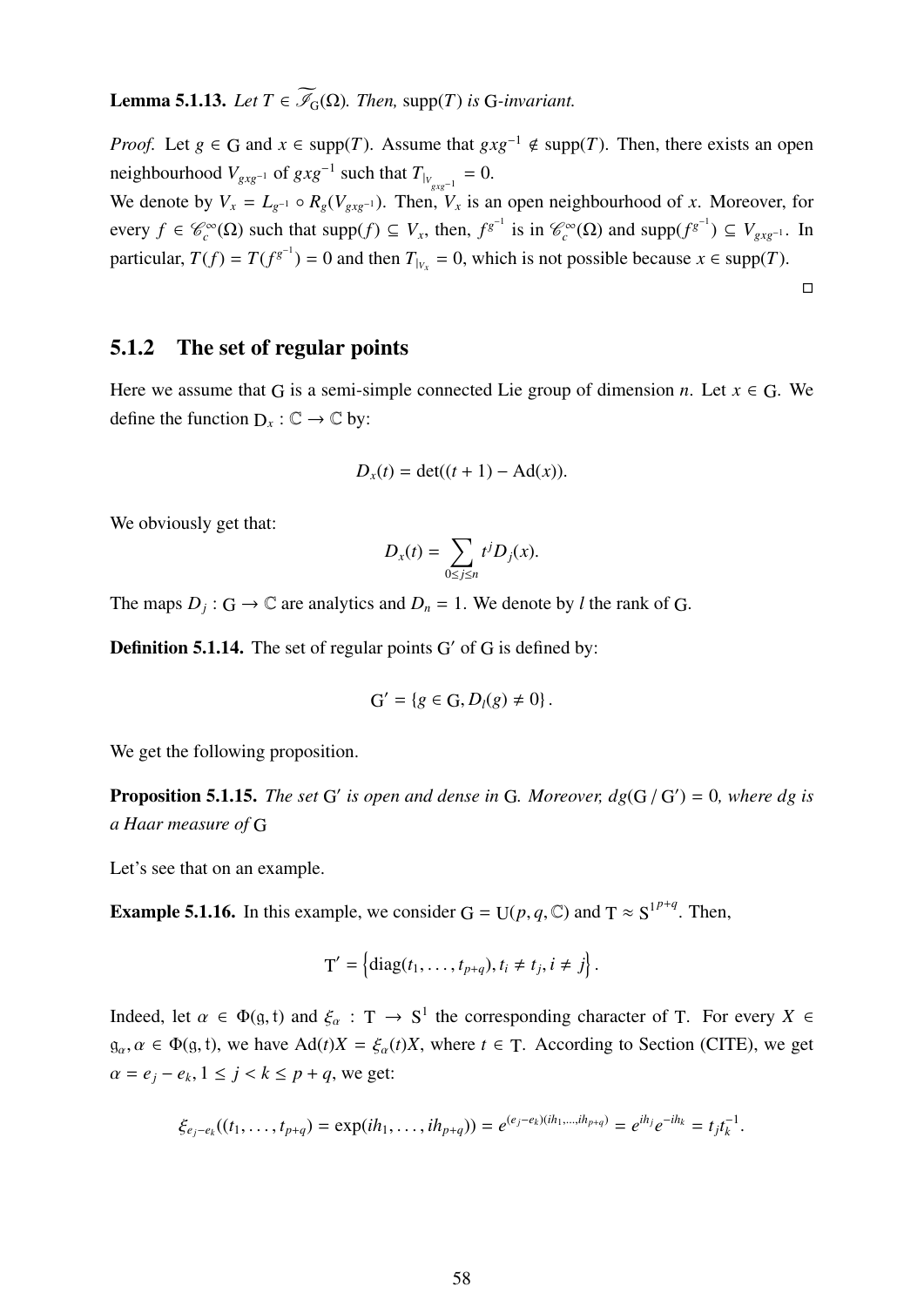Then,

$$
\det((u+1) - \mathrm{Ad}(t)) = t^{p+q} \prod_{1 \le i < j \le p+q} (u+1 - t_i t_j^{-1})(u+1 - t_i^{-1} t_j).
$$

Then,

$$
D_{p+q}(t) = \prod_{1 \leq i < j \leq p+q} (1 - t_i t_j^{-1})(1 - t_i^{-1} t_j) = \pm \prod_{1 \leq i < j \leq p+q} t_i^{-1} t_j^{-1} (t_i - t_j).
$$

and  $D_{p+q}(t) \neq 0$  if and only if  $t_i - t_j \neq 0, i \neq j$ . For  $g \in G$  and  $t \in T'$ , then,  $gtg^{-1} \in G'$ . Indeed,

$$
D_{gtg^{-1}}(u) = \det((u+1)\operatorname{Id} - \operatorname{Ad}(gtg^{-1})) = \det(\operatorname{Ad}(g)((u+1)\operatorname{Id} - \operatorname{Ad}(t))\operatorname{Ad}(g^{-1}))
$$
  
= \det((u+1)\operatorname{Id} - \operatorname{Ad}(t)) = D\_t(u)

Then,  $D_{p+q}(gtg^1) = D_{p+q}(t)$ .

As in Section [2.2,](#page-10-0) an element  $x \in G$  is said to be semi-simple if  $Ad(x)$  is semi-simple.

Notation 5.1.17. For an element  $x \in g_0$ , we denote by  $\delta_x$  the centraliser of x in  $g_0$ , i.e.

$$
\mathfrak{z}_x = \{ y \in \mathfrak{g}_0, [x, y] = 0 \} \, .
$$

We admit the following lemma (the proof can be found in [\[12,](#page-97-1) Lemma 5]).

<span id="page-59-1"></span>**Lemma 5.1.18.** Let x be an element of G. Then,  $x \in G'$  if and only if  $\mathfrak{z}_x$  is a Cartan subalgebra *of*  $g_0$ *. Moreover, if x is semisimple, then*  $g_x$  *is reductive in*  $g_0$  *and*  $rk(g_x) = rk(g_0)$ *. Finally, a regular element is always semi-simple.*

We recall the abstract decomposition of an element  $x \in G$  (consequence of the one given in Section [2.2](#page-10-0) for Lie algebras). There exists elements  $h, n \in G$  such that  $x = hn$ , Ad(*h*) (resp.  $Ad(n)$ ) is semisimple (resp. nilpotent) and  $hn = nh$ .

The proof of the following is easy and let as an exercise.

<span id="page-59-0"></span>**Lemma 5.1.19.** *If*  $x = hn$  *as before. Then,*  $h \in \bar{\theta}_x$ .

We now recall the concept of completely invariant subspace of G.

**Definition 5.1.20.** A subset  $\Omega$  of G is said completely invariant if for any compact subset C of *U*, then

$$
\overline{\{gCg^{-1}, g\in G\}}\subset\Omega.
$$

We finish this section with an easy but important property of those spaces.

Lemma 5.1.21. *Let* Ω *be a completely invariant subspace of U and V a closed invariant subset of* Ω*. If V contains no semisimple element of* Ω*, V is empty.*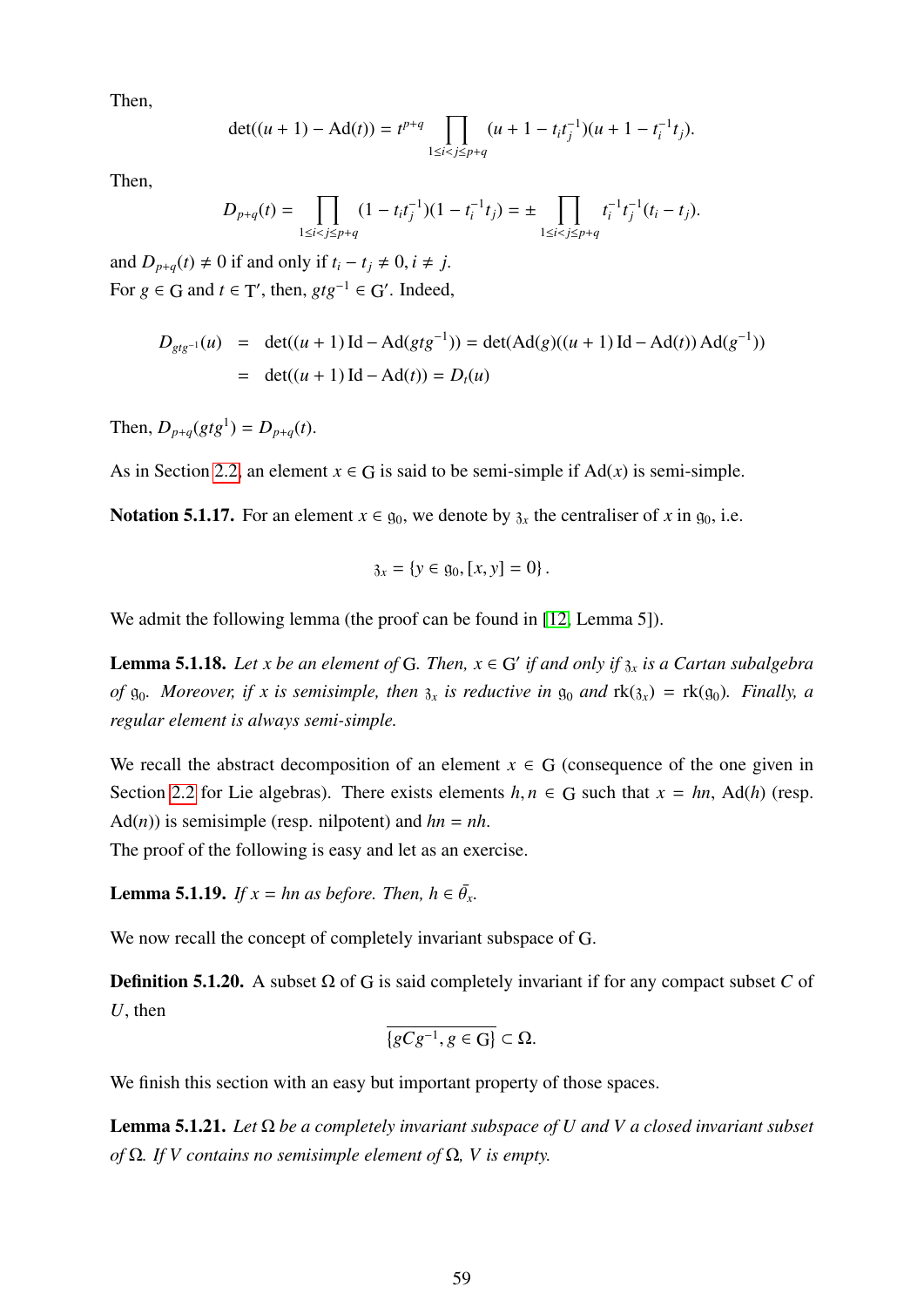*Proof.* Let  $x \in V$ . According to the previous discussion, we get that  $x = hn$  with  $h \in \overline{\theta_x}$  (Lemma [5.1.19\)](#page-59-0). Because *V* is G-invariant,  $\theta_x \subseteq V$  and using that *V* is closed, we get  $\overline{\theta_x} \subseteq \overline{V} = V$ . In particular,  $h \in V$ .

 $\Box$ 

#### 5.1.3 A particular completely invariant subspace

In this section, we assume that the real Lie algebra  $g_0$  is semi-simple. Let  $c > 0$ . We denote by  $g_0(c)$  the set of elements  $X \in g_0$  such that  $|\text{Im}(\lambda)| < c$  for every  $\lambda \in \text{Spec}(ad(X))$ . Let  $g \in G$  and  $X \in \mathfrak{g}_0(c)$ . Then,

$$
Spec(ad(Ad(g)X)) = Spec(ad(X)).
$$

In particular,  $Ad(g)X \in q_0(c)$  and then,  $q_0(c)$  is G-invariant.

Moreover,  $g_0(c)$  is open in  $g_0$  and the set of nilpotent elements  $\mathcal N$  of  $g_0$  is included in  $g_0(c)$ .

**Exercice 19.** Prove that  $g_0(c)$  is a completely invariant subspace of  $g_0$ .

We will admit the following lemma, but explain clearly how it can be applied and used.

**Lemma 5.1.22.** Assume that  $c \leq \pi$ . Then, the exponential mapping from  $g_0$  *into* G *is everywhere regular and injective on*  $g_0(c)$ *. Moreover,*  $\Omega(c) = \exp(g_0(c))$  *is completely invariant in* G.

We now explain how we can transfer differential on  $\Omega(c)$  to  $g_0(c)$ . Fix 0 < *c* ≤ π. For every  $φ ∈ C<sup>∞</sup><sub>c</sub>(g<sub>0</sub>(c))$ , we define a function  $f<sub>φ</sub>$  on Ω(*c*) by:

$$
f_{\phi}(\exp(X)) = p(X)^{-1}\phi(X) \qquad (X \in g_0(c)),
$$
\n(5.3)

where  $p(X) =$  $\det\left(\frac{e^{\operatorname{ad}(X/2)}-e^{-\operatorname{ad}(X/2)}}{\operatorname{ad}(X/2)}\right)$ <sup> $\frac{1}{2}$ </sup>. Obviously,  $f_{\phi}$  is analytic if and only if  $\phi$  is analytic. Moreover,

$$
\mathcal{C}_c^{\infty}(\mathfrak{g}_0(c)) \ni \phi \to f_{\phi} \in \mathcal{C}_c^{\infty}(\Omega(c))
$$

is a linear topological map. In particular, for any differential operator *D* on Ω(*c*), , there exists a differential operator  $\xi(D)$  on  $g_0(c)$  such that:

$$
Df_{\phi} = f_{\xi(D)\phi} \qquad (\phi \in \mathcal{C}_c^{\infty}(\mathfrak{g}_0(c))). \qquad (5.4)
$$

Obviously, if *D* is analytic,  $\xi(D)$  is analytic.

We denote by  $dX$  the euclidian measure on  $g_0$  and  $dg$  the Haar measure on G. If  $dX$  is suitably normalized, we get:

$$
dg = p(X)^2 dX \qquad (x = \exp(X), X \in \mathfrak{g}_0(c)).
$$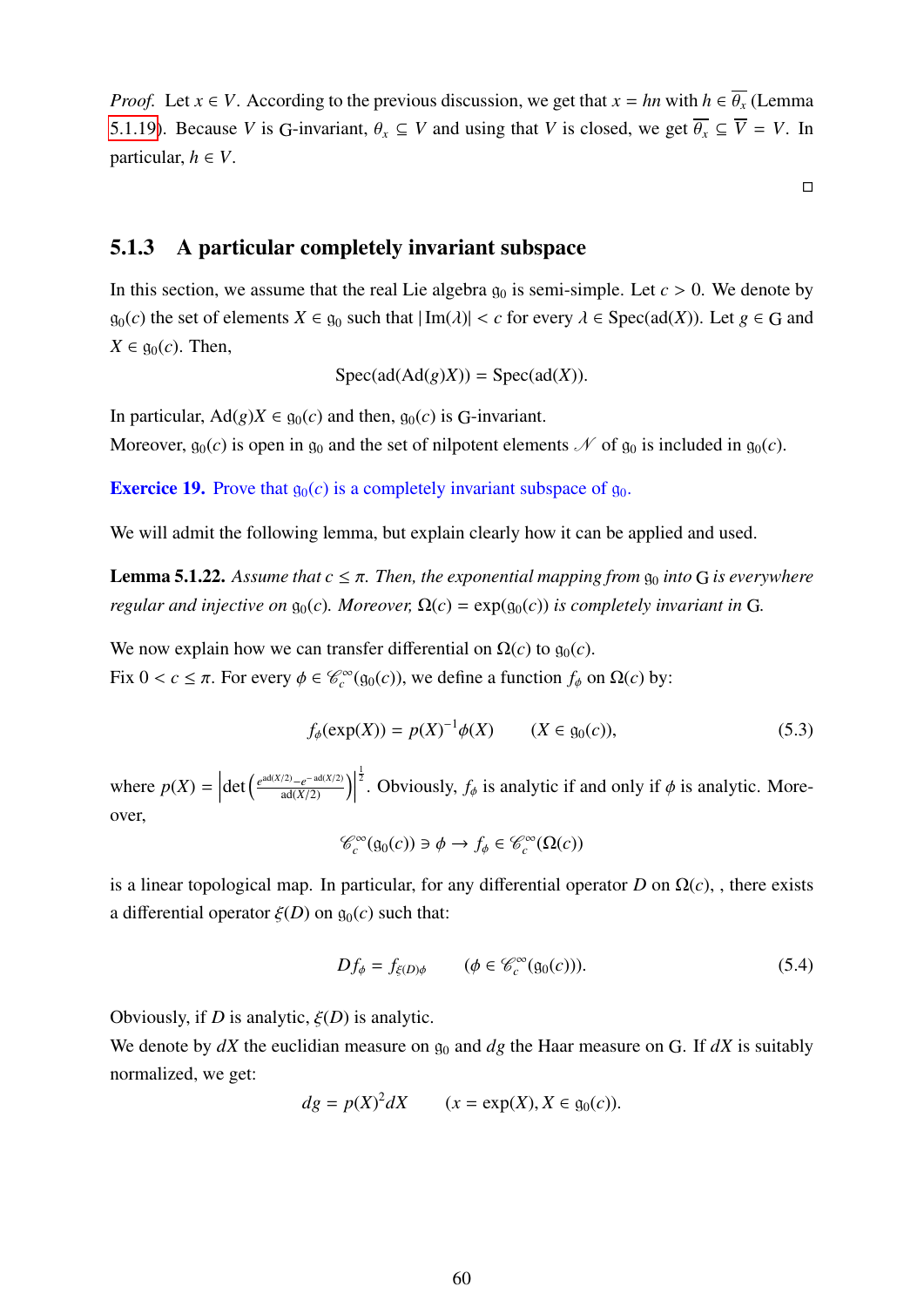In this case, we get for every  $\phi_1, \phi_2 \in \mathcal{C}_c^{\infty}(\mathfrak{g}_0(c))$  that:

$$
\int_G f_{\phi_1}(g) f_{\phi_2}(g) dg = \int_{g_0} \phi_1(X) \phi_2(X) dX.
$$

**Lemma 5.1.23.** *For every D*  $\in$  D( $\Omega$ (*c*)),  $\xi$ (*D*)<sup>\*</sup> =  $\xi$ (*D*<sup>\*</sup>) (where \* *denote the adjoint of a differential operator, see Lemma [5.1.7\)](#page-56-1).*

*Proof.* For every  $\phi_1, \phi_2 \in \mathcal{C}_c^{\infty}(\mathfrak{g}_0(c))$ , we get:

$$
\int_{\Omega(c)} f_{\xi(D^*)\phi_1}(g) f_{\phi_2}(g) dg = \int_{\Omega(c)} D^* f_{\phi_1}(g) f_{\phi_2}(g) dg
$$
\n
$$
= \int_{\Omega(c)} f_{\phi_1}(g) D f_{\phi_2}(g) dg = \int_{\Omega(c)} f_{\phi_1}(g) f_{\xi(D)\phi_2}(g) dg
$$
\n
$$
= \int_{\Omega(c)} \phi_1(X) \xi(D) \phi_2(X) dX = \int_{\Omega(c)} \xi(D)^* \phi_1(X) \phi_2(X) dX
$$
\n
$$
= \int_{\Omega(c)} f_{\xi(D)^* \phi_1}(X) \phi_2(X) dX
$$

In particular,

$$
\int_{\Omega(c)}\left(f_{\xi(D^*)\phi_1}-f_{\xi(D)^*\phi_1}\right)(g)\phi_2(g)dg=0,
$$

and it implies that  $f_{\xi(D^*)\phi_1} = f_{\xi(D)^*\phi_1}$ . In particular,  $\xi(D^*) = \xi(D)^*$ .

Similarly, every distribution *T* on  $\Omega(c)$  defines a distribution  $\eta_T$  on  $g_0(c)$  by:

$$
\lambda_T(\phi) = T(f_{\phi}) \qquad (\phi \in \mathcal{C}_c^{\infty}(\mathfrak{g}_0(c))). \qquad (5.5)
$$

**Lemma 5.1.24.** *For every*  $T \in D'(\Omega(c))$  *and*  $D \in D(\Omega(c))$ *,*  $\lambda_{DT} = \xi(D)\eta_T$ *.* 

*Proof.* For every  $\phi \in \mathcal{C}_c^{\infty}(g_0(c))$ 

$$
\lambda_{DT}(\phi) = DT(f_{\phi}) = T(D^*(f_{\phi})) = T(f_{\xi(D^*)\phi})
$$

$$
= T(f_{\xi(D)^*\phi}) = T(\xi(D)^*(f_{\phi}))
$$

$$
= \xi(D)T(f_{\phi}) = \xi(D)\lambda_T(\phi)
$$

 $\Box$ 

**Exercice 20.** Prove that the differential operator  $\xi(D)$  if G-invariant for every  $D \in D_G^G$  $_{\mathrm{G}}^{\mathrm{G}}(\Omega(c)).$ Similarly, prove that  $\eta_T$  is G-invariant if *T* is invariant.

*Remark* 5.1.25*.* Obviously, all the previous results can be generalised and we can replace  $g_0(c)$ by a completely invariant subset U of  $g_0$  such that the restriction of the exponential map to U is injective.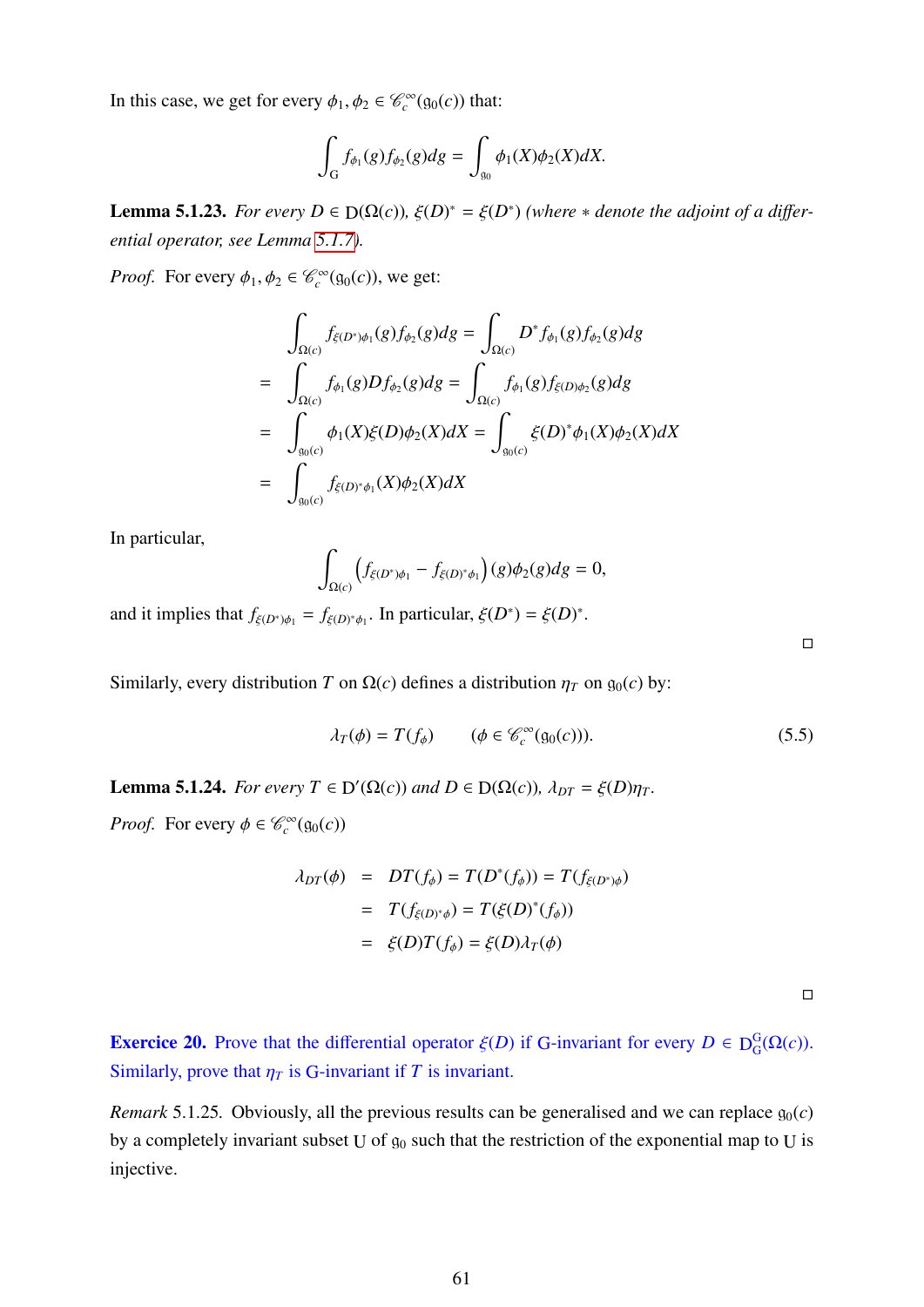## 5.2 The map Γ

For  $X \in \mathfrak{g}_0$ , we denote by  $L_X$  and  $R_X$  the left and right translation on  $\mathcal{U}(\mathfrak{g})$ , i.e.

$$
L_X: \mathscr{U}(\mathfrak{g}) \ni Y \to L_X(Y) = XY \in \mathscr{U}(\mathfrak{g}).
$$

For  $x \in G$ , we define the map  $\sigma_x : g \to \text{End}(\mathcal{U}(g))$  given by

$$
\sigma_x(X) = L_{\text{Ad}(x^{-1})X} - R_X.
$$

**Lemma 5.2.1.** *For every X, Y*  $\in$  g<sub>0</sub>*, we get*  $[\sigma_x(X), \sigma_x(Y)] = \sigma_x([X, Y])$ *.* 

*Proof.* For every element  $Z \in \mathcal{U}(\mathfrak{g})$ , we get:

$$
[\sigma_x(X), \sigma_x(Y)] = \sigma_x(X)\sigma_x(Y) - \sigma_x(Y)\sigma_x(X)
$$
  
\n
$$
= \sigma_x(X)(Ad(x^{-1})(Y)Z - ZY) - \sigma_x(Y)(Ad(x^{-1})(X)Z - ZX)
$$
  
\n
$$
= Ad(x^{-1})(X)(Ad(x^{-1})(Y)Z - ZY) - (Ad(x^{-1})(Y)Z - ZY)X
$$
  
\n
$$
- Ad(x^{-1})(Y)(Ad(x^{-1})(X)Z - ZX) + (Ad(x^{-1})(X)Z - ZX)Y
$$
  
\n
$$
= (Ad(x^{-1})(X)Ad(x^{-1})(Y) - Ad(x^{-1})(Y)Ad(x^{-1})(X))(Z) + ZYX - ZXY
$$
  
\n
$$
= [Ad(x^{-1})X, Ad(x^{-1})Y]Z - Z[X, Y] = (L_{[Ad(x^{-1})X, Ad(x^{-1})Y]} - R_{[X,Y]})(Z)
$$
  
\n
$$
= L_{Ad(x^{-1})[X,Y]} - R_{[X,Y]})(Z) = \sigma_x([X, Y])
$$

 $\Box$ 

The map  $\sigma_x$  is a representation of  $g_0$  on  $\mathcal{U}(g)$  and can be extended to  $\mathcal{U}(g)$ . We denote by  $\Gamma_x$ the map

$$
\Gamma_x: \mathscr{U}(\mathfrak{g}) \otimes \mathscr{U}(\mathfrak{g}) \to \mathscr{U}(\mathfrak{g})
$$

given by

$$
\Gamma_x(X_1\otimes X_2)=\sigma_x(X_1X_2).
$$

*Remark* 5.2.2*.* We denote by S(g) the symmetric algebra of g, i.e.

$$
S(g) = \bigoplus_{k=0}^{\infty} g^{\otimes k} / \langle X \otimes Y - Y \otimes X, X, Y \in g \rangle.
$$

Let  $\{X_1, \ldots, X_n\}$  be a basis of g over  $\mathbb{C}$ . Then, the elements  $X_1^{e_1}$  $X_1^{e_1} \ldots X_n^{e_n}, e_1, \ldots, e_n \in \mathbb{Z}_+ \text{ form a}$ basis of S(g). We define by  $\lambda : S(g) \to \mathcal{U}(g)$  the linear map given by:

$$
\lambda(X_1^{e_1} \dots X_n^{e_n}) = \frac{1}{m!} \sum_{(i_1, \dots, i_m) \in \Omega(e_1, \dots, e_n)} X_{i_1} \dots X_{i_m}
$$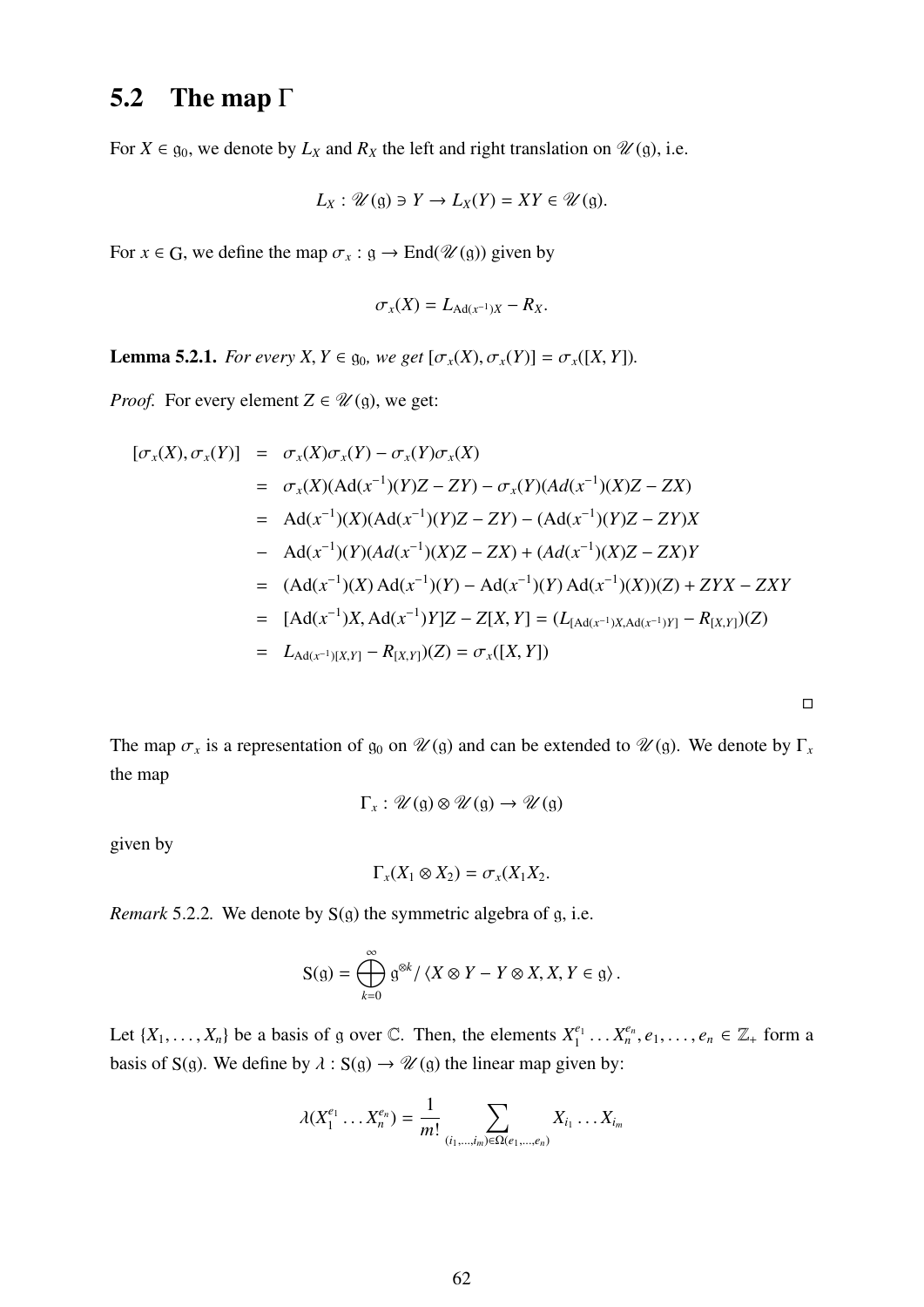where  $m = \sum_{n=1}^{n}$  $\sum_{i=1}^{n} e_i$  and  $\Omega(e_1, ..., e_n) = \{(i_1, ..., i_m) \in \mathbb{Z}_+^m, \sharp \{i_u, , i_u = j\} = e_j, 1 \le j \le m\}.$ One can prove that the map  $\lambda$  is 1 – 1. The Z-gradation of the tensor algebra T(g) gives a natural gradation on  $S(g)$ 

$$
S(g) = \bigoplus_{d=0}^{\infty} S^d(g).
$$

**Notation 5.2.3.** We denote by  $\mathcal{U}^d(g) = \lambda(S^d(g))$  and by  $\mathcal{U}_d(g)$  the following space:

$$
\mathscr{U}_d(\mathfrak{g})=\sum_{0\leq m\leq d}\mathscr{U}^m(\mathfrak{g}).
$$

We get directly that for every  $x \in G$ ,

$$
\Gamma_{x}(\mathscr{U}^{d_1}(\mathfrak{g})\otimes \mathscr{U}^{d_2}(\mathfrak{g})\subseteq \mathscr{U}_{d_1+d_2}(\mathfrak{g}).
$$

**Lemma 5.2.4.** *1. Let*  $\beta$  :  $G \rightarrow G$  *be an automorphism of* G*. For any*  $x \in G$  *and*  $X_1, X_2 \in G$ U (g)*, we get:*

$$
\Gamma_{\beta(x)}(\beta(X_1)\otimes \beta(X_2))=\beta(\Gamma_x(X_1\otimes X_2)).
$$

*2. Let*  $X_1, \ldots, X_d$  *be elements of* g*. Then, for every*  $\sigma \in \mathcal{S}_d$ *, the element* 

$$
X_1 \ldots X_d - X_{\sigma(1)} \ldots X_{\sigma(d)} \in \mathscr{U}_{d-1}(\mathfrak{g}).
$$

*3. Let*  $X_1, \ldots, X_r, Y_1, \ldots, Y_s$  *be elements of*  $g$  *and*  $x \in G$ *. For all*  $1 \le i \le r$ *, we denote by*  $X'_{i} = \text{Ad}(x^{-1})X_{i} - X_{i} = \sigma_{x}(X_{i})$ *. Then,* 

$$
\Gamma_x(\lambda(X_1 \ldots X_r) \otimes \lambda(Y_1 \ldots Y_s)) = \lambda(X'_1 \ldots X'_r Y_1 \ldots Y_s) \mod \mathscr{U}_{r+s-1}(\mathfrak{g}).
$$

*Remark* 5.2.5 (Remark before proof). We still denote by  $\beta : g_0 \to g_0$  the differential of  $\beta$ . In particular, for every *X*,  $Y \in g_0$ ,  $[\beta(X), \beta(Y)] = \beta([X, Y])$ . This map is still bijective. Indeed, let *X* ∈ such that  $\beta(X) = 0$ . In particular, for every  $t \in \mathbb{R}$ ,  $\beta(tX) = 0$ . Then,  $\beta(\exp(tX)) = 0$  $\exp \beta(tX) = e$ . Using that  $\beta(e) = e$ , we get that  $\exp(tX) = \exp(0)$ . For *t* small enough, we get  $X = 0$ .

*Proof.* 1. For  $X, Y \in \mathfrak{g}_0$ , we get:

$$
(\beta \circ \sigma_x(X) \circ \beta^{-1})(Y) = \beta \circ \sigma_x(X)(\beta^{-1}(Y))
$$
  
=  $\beta(\sigma_x(X)\beta^{-1}(Y)) = \beta(\text{Ad}(x^{-1})X\beta^{-1}(Y) - \beta^{-1}(Y)X)$   
=  $\beta(\text{Ad}(x^{-1})X)Y - Y\beta(X) = (L_{\beta(\text{Ad}(x^{-1})X)} - R_{\beta(X)})(Y)$   
=  $(L_{\text{Ad}(\beta(x^{-1})} - R_{\beta(X)})(Y) = \sigma_{\beta(x)}\beta(X)(Y)$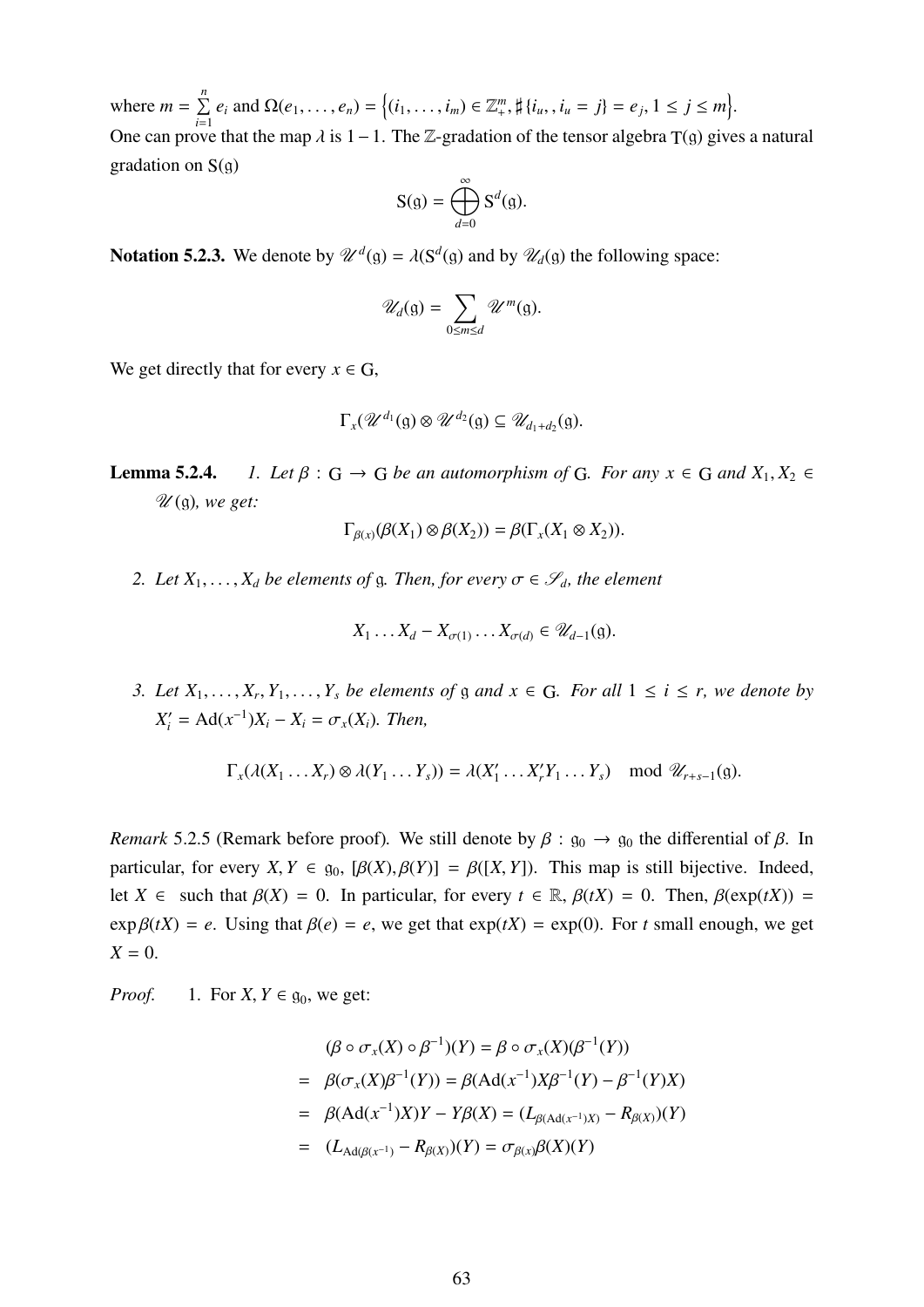Then, for *X*,  $Y \in \mathcal{U}(\mathfrak{g})$ , we get:

$$
\Gamma_{\beta(x)}(\beta(X)\otimes\beta(Y)) = \sigma_{\beta(x)}(\beta(X))\beta(Y) = \beta \circ \sigma_x(X) \circ \beta^{-1}(\beta(Y))
$$

$$
= \beta(\sigma_x Y) = \beta(\Gamma_x(X \otimes Y))
$$

2. It's a well-known fact. Let's see that on an example instead. Let  $X_1, X_2, X_3 \in \mathfrak{g}$ . Then,

$$
X_1X_2X_3 - X_2X_3X_1 = (X_2X_1 + [X_1, X_2].1)X_3 - X_2X_3X_1 = X_2(X_1X_3 - X_3X_1) + [X_1, X_2]X_3
$$
  
=  $X_2[X_1, X_3] + [X_1, X_2]X_3 \in \mathcal{U}_2(\mathfrak{g}).$ 

3. We prove that by induction on *r*. For  $r = 1$ ,

$$
\Gamma_x(\lambda(X_1) \otimes \lambda(Y_1 \dots Y_s)) = \text{Ad}(x^{-1})X_1\lambda(Y_1 \dots Y_s) - \lambda(Y_1 \dots Y_s)X_1
$$
  
= 
$$
\text{Ad}(x^{-1})X_1\lambda(Y_1 \dots Y_s) - X_1\lambda(Y_1 \dots Y_s) + \mathscr{U}_s(\mathfrak{g})
$$
  
= 
$$
X'_1\lambda(Y_1 \dots Y_s) + \mathscr{U}_s(\mathfrak{g}).
$$

The end of the proof is let to the reader.

 $\Box$ 

## 5.3 The map  $\alpha$

In this section, *a* will denote a semisimple point in G,  $\mathfrak{z}_a$  will be the centralizer of  $a \in \mathfrak{g}_0$  and  $\Theta_a$ the analytic subgroup of G such that  $Lie(\Theta(a)) = \mathfrak{z}(a)$ . On the space  $\Theta(a)$ , we define a function  $v_a$  by:

$$
v_a(y) = \det(Ad(ay)^{-1} - Id)_{g_0/3(a)}
$$
.

We denote by  $\Theta'(a) = \{y \in \Theta(a), v_a(y) \neq 0\}$ . This space is an open neighbourhood of 1 in  $\Theta(a)$ (obviously,  $v_a(1) \neq 0$ ). Moreover,  $v_a$  is analytic.

According to Section [3.1,](#page-20-0)  $\delta_a$  is reductive. There exists a subspace  $q_a$  of  $g_0 = \delta_a \oplus q_a$ , where  $[\mathfrak{z}_a, \mathfrak{q}_a] \subseteq \mathfrak{q}_a$ . Then,

$$
\mathfrak{g} = \mathfrak{z}_a^{\mathbb{C}} \oplus \mathfrak{q}_a^{\mathbb{C}}, \qquad [\mathfrak{z}_a^{\mathbb{C}}, \mathfrak{q}_a^{\mathbb{C}}] \subseteq \mathfrak{q}_a^{\mathbb{C}}.
$$

*Remark* 5.3.1. The space  $q_a^C$  $a_a^{\mathbb{C}}$  is not a subalgebra of g. So it does not make sense to consider  $\mathscr{U}(\mathfrak{q}_a^\mathbb{C}$  $_a^{\mathbb{C}}$ ). But, because  $\mathfrak{q}_a^{\mathbb{C}}$  $\int_a^{\mathbb{C}}$  is a subspace of g,  $S(q_a^{\mathbb{C}})$  $_{a}^{\mathbb{C}}$ ) is a subalgebra of S(g). We denote by  $\mathscr{U}(\mathfrak{q}_{a}^{\mathbb{C}})$  $_{a}^{\mathbb{C}}$ ) =  $\lambda(\mathrm{S}(\mathscr{U}(\mathfrak{q}_a^\mathbb{C}$  $_{a}^{\mathbb{C}}$ ))).

We get the following lemma.

**Lemma 5.3.2.** Let  $y \in \Theta'(a)$ . Then, the map  $\Gamma_{ay}$  restricted to  $\mathcal{U}(\mathfrak{q}_a^{\mathbb{C}})$  $a^{\mathbb{C}}$ <sub>a</sub>  $\otimes \mathcal{U}$  ( $\mathfrak{z}_a^{\mathbb{C}}$ *a* ) *is bijective.*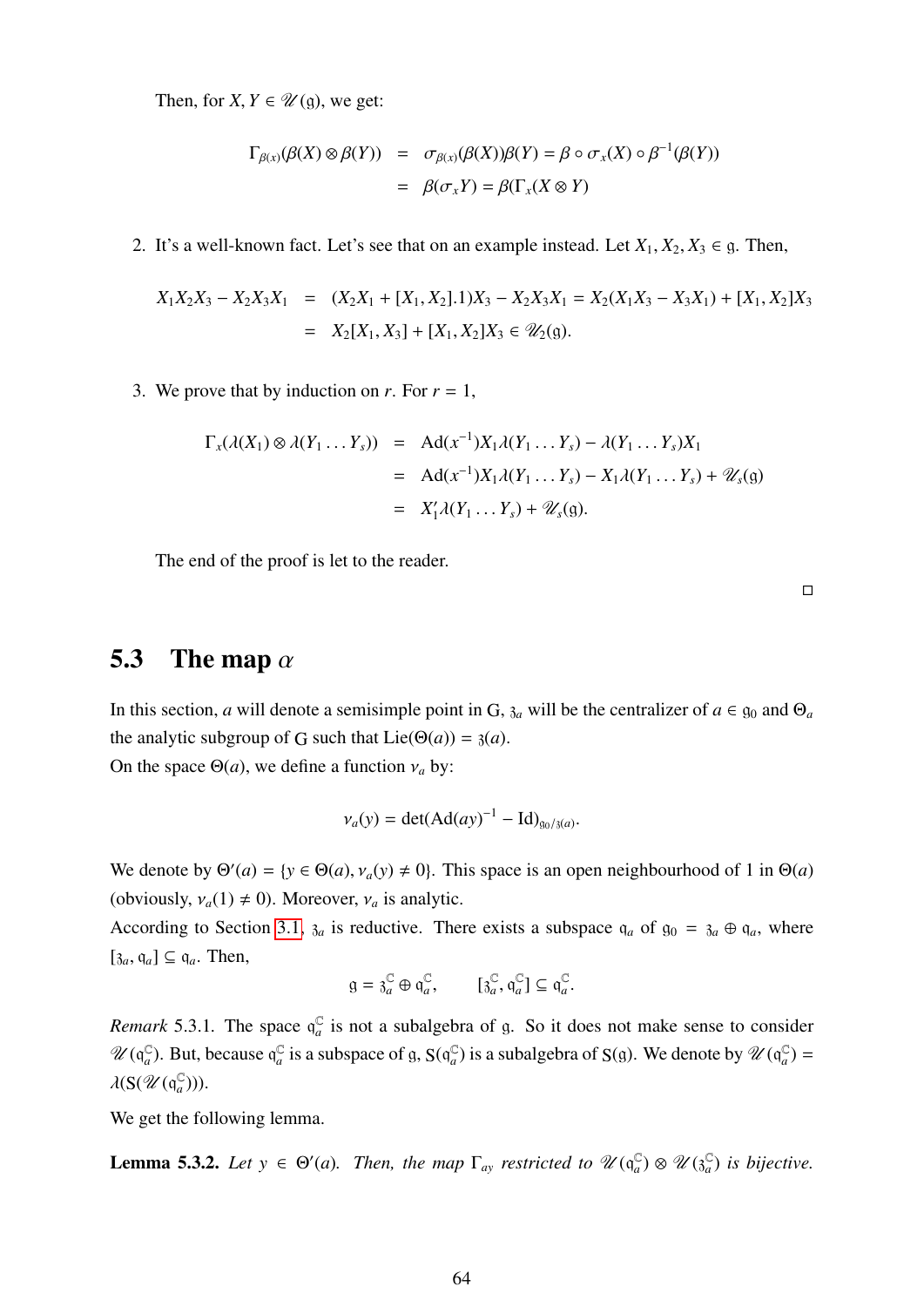*Moreover,*

$$
\sum_{d_1+d_2\leq d}\Gamma_{ay}(\mathscr{U}^{d_1}(\mathfrak{q}_a^{\mathbb{C}})\otimes\mathscr{U}^{d_2}(\mathfrak{z}^{\mathbb{C}})_a)=\mathscr{U}_d(\mathfrak{g}),
$$

where  $\mathscr{U}^{d_1}(\mathfrak{q}_a^\mathbb{C})$  $a^{\mathbb{C}}$ ) =  $\lambda(\mathbf{S}^{d_1}(\mathfrak{q}_a^{\mathbb{C}}))$  $_{a}^{\mathbb{C}}$ )).

**Notation 5.3.3.** We denote by  $\mathscr{U}_+(\mathfrak{q}_a^{\mathbb{C}})$  $_{a}^{\mathbb{C}}$ ) =  $\lambda$  $\sqrt{2}$  $\sum$  $\sum_{d\geq 1}$  **S**<sup>d</sup>( $q_a^C$ *a* ) ! .

<span id="page-65-0"></span>**Corollary 5.3.4.** *Let*  $X \in \mathcal{U}(\mathfrak{g})$ *. Then, for any*  $y \in \Theta'(a)$ *, there exists unique elements*  $\alpha_y(X) \in \mathcal{U}(\mathfrak{g})$ *. At*  $(\mathfrak{g})$ *. At*  $(\mathfrak{g})$ *. At*  $(\mathfrak{g})$ *. At*  $(\mathfrak{g})$ *. At*  $(\mathfrak{g})$ *. At*  $(\mathfrak{g})$  $\mathbb{C} \otimes \mathscr{U}(\mathfrak{z}_a^\mathbb{C})$  $_{a}^{\mathbb{C}}$ ) = U ( $_{a}^{\mathbb{C}}$  $_{a}^{\mathbb{C}}$ ) *and*  $\beta_{y}(X) \in \mathscr{U}_{+}(\mathfrak{q}_{a}^{\mathbb{C}})$  $_{a}^{\mathbb{C}}$ ) ⊗ U ( $_{a}^{\mathbb{C}}$ *a* ) *such that:*

$$
X = \alpha_{y}(X) + \Gamma_{\alpha y}(\beta_{y}(X)).
$$

*Proof.* Obvious using Lemma [5.4.1](#page-66-0) and that for every  $Z \in \mathbb{C} \otimes \mathcal{U}(\mathfrak{z}_a^{\mathbb{C}})$  $_{a}^{\mathbb{C}}$ ),  $\Gamma_{ay}(Z) = Z$ .

 $\Box$ 

<span id="page-65-4"></span>**Corollary 5.3.5.** *Let*  $Z(a)$  *be the centraliser of*  $a \in G$ *. Then, if*  $x \in Z(a)$ *,*  $y \in \Theta'(a)$  *and*  $X \in \mathscr{U}(\mathfrak{g})$ *, we get:* 

$$
\alpha_{\sigma(y)}(\sigma(X)) = \sigma(\alpha_{y}(X)),
$$

*where*  $\sigma$  :  $G \rightarrow G$ ,  $y \rightarrow xyx^{-1}$  *that we extend to*  $\mathcal{U}(\mathfrak{g})$ *.* 

*Proof.* According to Corollary [5.3.4,](#page-65-0) we get:

<span id="page-65-3"></span>
$$
X = \alpha_{y}(X) + \Gamma_{\alpha y}(\beta_{y}(X)).
$$
\n(5.6)

Similarly, we get:

<span id="page-65-1"></span>
$$
\sigma(X) = \alpha_{\sigma(y)}(X) + \Gamma_{a\sigma(y)}(\beta_{\sigma(y)}(X)).
$$
\n(5.7)

By definition of  $Z(a)$ ,  $a\sigma(y) = axya^{-1} = x(ay)x^{-1} = \sigma(ay)$ . According to Lemma [5.4.4,](#page-66-1) we get:

<span id="page-65-2"></span>
$$
\Gamma_{a\sigma(y)}(\beta_{\sigma(y)}(X)) = \Gamma_{\sigma(a\circ)}(\beta_{\sigma(y)}(X)) = \sigma(\Gamma_{a\circ}(\beta_{y}(X))).
$$
\n(5.8)

In particular, using Equations [\(5.7\)](#page-65-1) and [\(5.8\)](#page-65-2), we get:

$$
X = \sigma^{-1}(\sigma(X)) = \sigma^{-1}(\alpha_{\sigma(y)}) + \Gamma_{\alpha y}(\beta_y(X)).
$$

By Equation  $(5.6)$ ,

$$
\sigma^{-1}(\alpha_{\sigma(y)}(X)) + \Gamma_{\alpha y}(\beta_y(X)) = \alpha_y(X) + \Gamma_{\alpha y}(\beta_y(X)).
$$

In particular,  $\sigma^{-1}(\alpha_{\sigma(y)}(X)) = \alpha_y(X)$  and we get:

$$
\alpha_{\sigma(y)}(X)=\sigma(\alpha_y(X)).
$$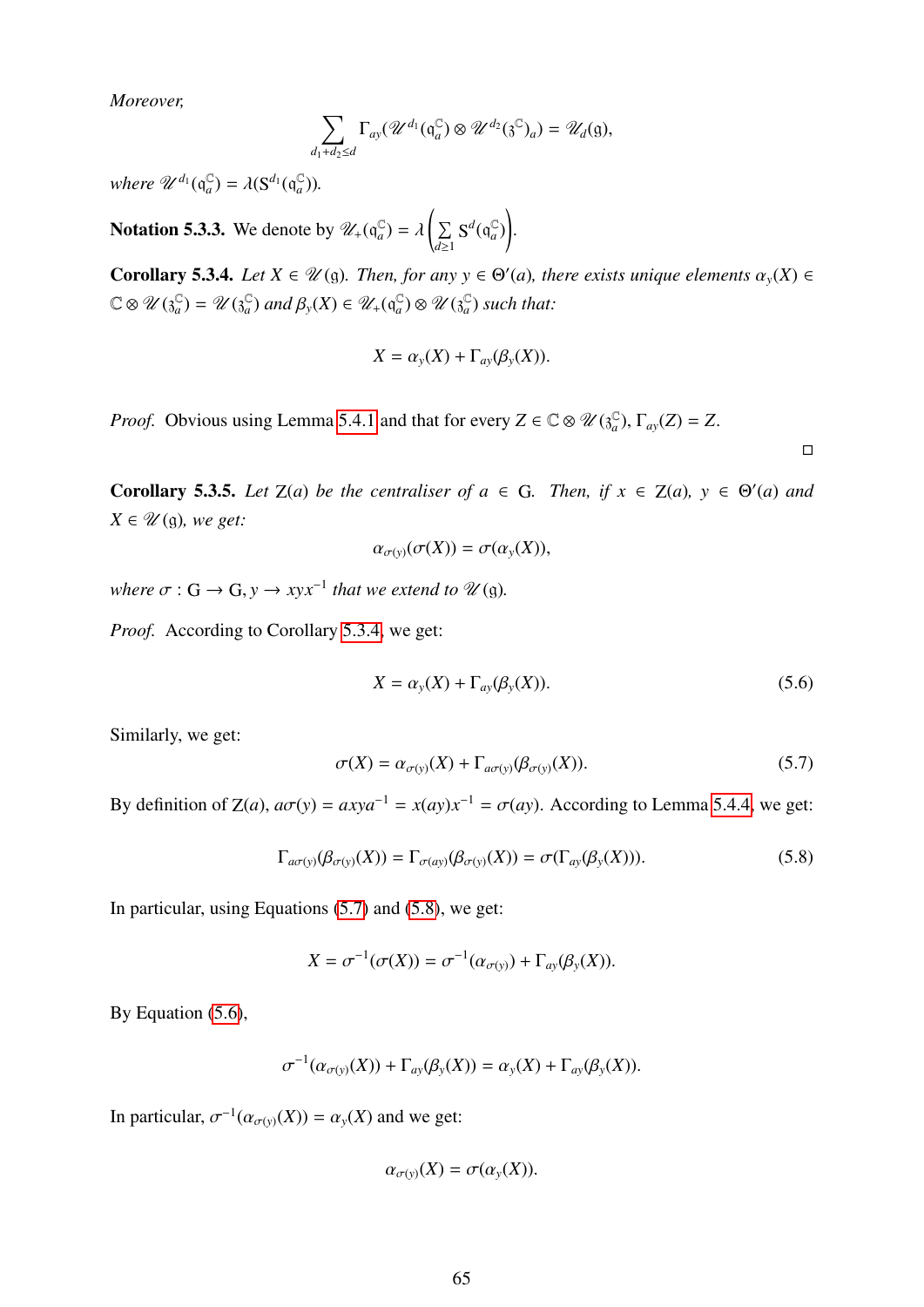## 5.4 The map  $\delta$

#### 5.4.1 Local expression of a differential operator

Let  $G_1$  be a nonempty open subset of G. The space  $\mathcal{C}_c^{\infty}(G_1)$  can be considered as a subset of  $\mathscr{C}_c^{\infty}(G)$ , i.e.

$$
\mathscr{C}_c^{\infty}(G_1) = \{ \Psi \in \mathscr{C}_c^{\infty}(G), \text{supp}(\Psi) \subseteq G_1 \}.
$$

Let  $X \in \mathfrak{g}_0$ . The element *X* defines a differential operator on  $G_1$ . Indedd, for  $f \in \mathcal{C}_c^{\infty}(G_1)$  and  $x \in G_1$ , we get:

$$
Xf(x) = \frac{d}{dt}f(x \exp(tX))_{|_{t=0}}.
$$

We know that  $X, Y \in \mathfrak{g}_0, f \in \mathcal{C}_c^{\infty}(G_1)$ , we get:

$$
[X,Y](f) = X(Yf) - Y(Xf).
$$

We get a representation of <sub>0</sub> on the space  $\mathcal{C}_c^{\infty}(G_1)$  and then, a representation of  $\mathcal{U}(\mathfrak{g})$  on  $\mathcal{C}_c^{\infty}(G_1)$ . In particular, every element  $b \in \mathcal{U}(\mathfrak{g})$  defines a differential operator on  $G_1$ . We get the following lemma.

<span id="page-66-0"></span>**Lemma 5.4.1.** Let  $x_0$  be a point of  $G_1$  and b be an element of  $\mathcal{U}(\mathfrak{g})$ . If  $bf(x_0) = 0$  for every  $f \in \mathscr{C}_c^{\infty}(\mathbb{G}_1)$ *, then*  $b = 0$ *.* 

<span id="page-66-2"></span>**Corollary 5.4.2.** Let D be a differential operator on  $G_1$  and  $x_0$  a point in  $G_1$ . Then, there exists *a unique element b*  $\in \mathcal{U}(\mathfrak{g})$  *such that* 

$$
D_{x_0}f := Df(x_0) = df(x_0)
$$

*for every*  $f \in \mathcal{C}_c^{\infty}(\mathbb{G}_1)$ *.* 

The proof of Lemma [5.4.1](#page-66-0) and Corollary [5.4.2](#page-66-2) can be found in [\[7,](#page-97-2) Section 4].

**Definition 5.4.3.** The element *b* (or  $D_{x_0}$ ) is called the local expression of *D* at  $x_0$  given in Corollary [5.4.2.](#page-66-2)

We get the following characterisation of invariants operators.

<span id="page-66-1"></span>Lemma 5.4.4. *If D is a differential operator on*  $G<sub>1</sub>$ *, the operator D is invariant if and only if for every*  $x \in G$  *and*  $y \in G_1$ ,  $D_{xyx^{-1}} = Ad(x)D_y$ .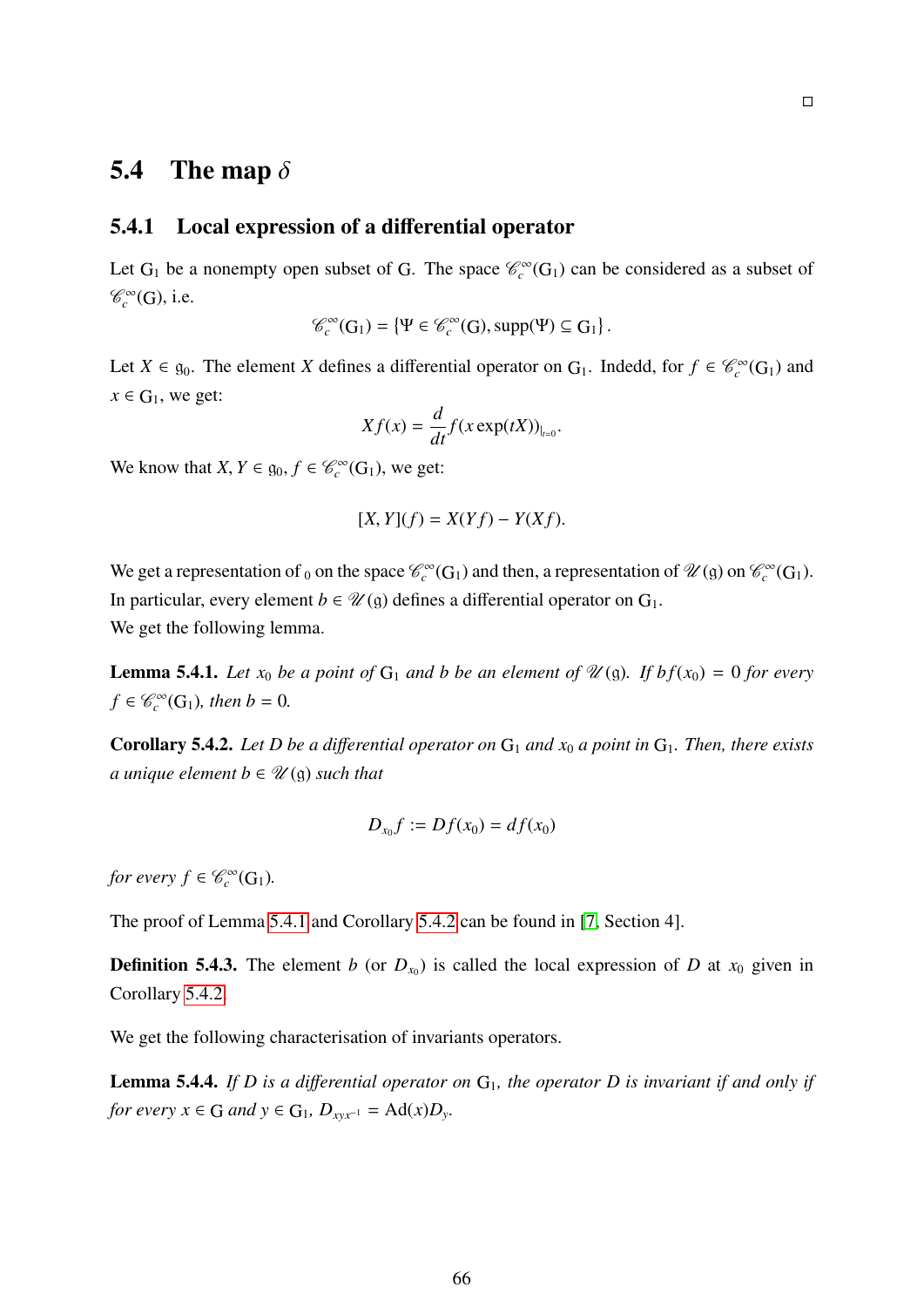#### 5.4.2 Transfer of differential operators

Let U<sub>G</sub> be an open neighbourhood of  $a \in G$  and  $U_{\Theta(a)} = \Theta'(a) \cap a^{-1} U_G$ . Because  $1 \in \Theta'(a)$ , we get that  $U_{\Theta(a)}$  is an open neighbourhood of 1 in  $\Theta(a)$ .

**Definition 5.4.5.** Let *D* be a differential operator on U<sub>G</sub>. The operator  $\Delta(G)$  defined locally by

$$
\Delta(D)_y = \alpha_y(D_{ay}) \qquad (y \in U_{\Theta(a)})
$$

defined a differential operator on  $U_{\Theta(a)}$ .

**Lemma 5.4.6.** *If both* U<sub>G</sub> *and D* are G-invariant, then U<sub> $Theta(a)$ </sub> and  $\Delta(D)$  are Z(*a*)-invariant.

*Proof.* Let  $z \in Z(a)$ . Obviously,  $z(a^{-1}U_{G})z^{-1} = a^{-1}(zU_{G}z^{-1}) = a^{-1}U_{G}$ . Moreover,  $z\Theta(a)z^{-1} =$  $\Theta(a)$  and for every  $y \in \Theta'(a)$ , we get

$$
\begin{aligned} v_a(zyz^{-1}) &= \det(\text{Ad}(azyz^{-1})^{-1} - \text{Id})_{g_0/3(a)} = \det(\text{Ad}(z)^{-1}(\text{Ad}(ay)^{-1} - \text{Id})\text{Ad}(z^{-1}))_{g_0/3(a)} \\ &= \det(\text{Ad}(ay)^{-1} - \text{Id})_{g_0/3(a)} = v_a(y) \neq 0. \end{aligned}
$$

In particular,  $z\Theta'(a)z^{-1} = \Theta'(a)$  and it follows that  $U_{\Theta(a)}$  is  $Z(a)$ -invariant.

To prove that  $\Delta(D)$  is  $Z(a)$ -invariant, we are going to use Lemma [5.4.4,](#page-66-1) i.e. that  $\Delta(D)_{xyx^{-1}} =$  $Ad(x)\Delta(D)_y$  for  $y \in U_{\Theta(a)}$  and  $x \in Z(a)$  (recall that  $U_{\Theta(a)} \subseteq Z(a)$ ). We get:

$$
\Delta(D)_{xyx^{-1}} = \alpha_{xyx^{-1}}(D_{axyx^{-1}}) = \alpha_{xyx^{-1}}(D_{xayx^{-1}}) = \alpha_{xyx^{-1}}(Ad(x)D_{ay})
$$
  
\n
$$
= \alpha_{xyx^{-1}}(Ad(x)D_{ay}) \qquad (D \text{ is } G\text{-invariant})
$$
  
\n
$$
= Ad(x)(\alpha_y(D_{ay})) \qquad \text{(Corollary 5.3.5)}
$$
  
\n
$$
= Ad(x)\Delta(D)_y
$$

#### 5.4.3 Definition and properties of  $\delta$

We denote by  $\delta = \delta_{a,G/(\Theta(a))}$  the well-defined map:

$$
\delta_{a,G/\Theta(a)}: D(U_G) \ni D \to \delta_{a,G/\Theta(a)}(D) = \Delta(D) \in D(U_{\Theta(a)}). \tag{5.9}
$$

Let *b* be an element of  $U_{\Theta(a)}$  which is regular in  $\Theta(a)$ . We know that  $\mathfrak{z}(a)$  is reductive and  $rk(3(a)) = rk(g_0)$ . Let  $3(b)$  be the centraliser of *b* in  $3(a)$ . Then,  $3(b)$  is a Cartan subalgebra of  $z(a)$  (see Lemma [5.1.18\)](#page-59-1) and because  $rk(z(a)) = rk(q_0), z(b)$  is a Cartan subalgebra of  $q_0$ . Let *Z*(*b*) be the centraliser of *b* in *Z*(*a*) and  $\Theta$ (*b*) = *Z*(*b*)<sub>0</sub>. We define U<sub> $\Theta$ (*b*)</sub> by:

$$
U_{\Theta(b)} = \left\{ c \in \Theta(b), c \in b^{-q} U_{\Theta(a)}, \det(Ad(bc)^{-1} - Id)_{\mathfrak{z}(a)/\mathfrak{z}(b)} \neq 0 \right\}.
$$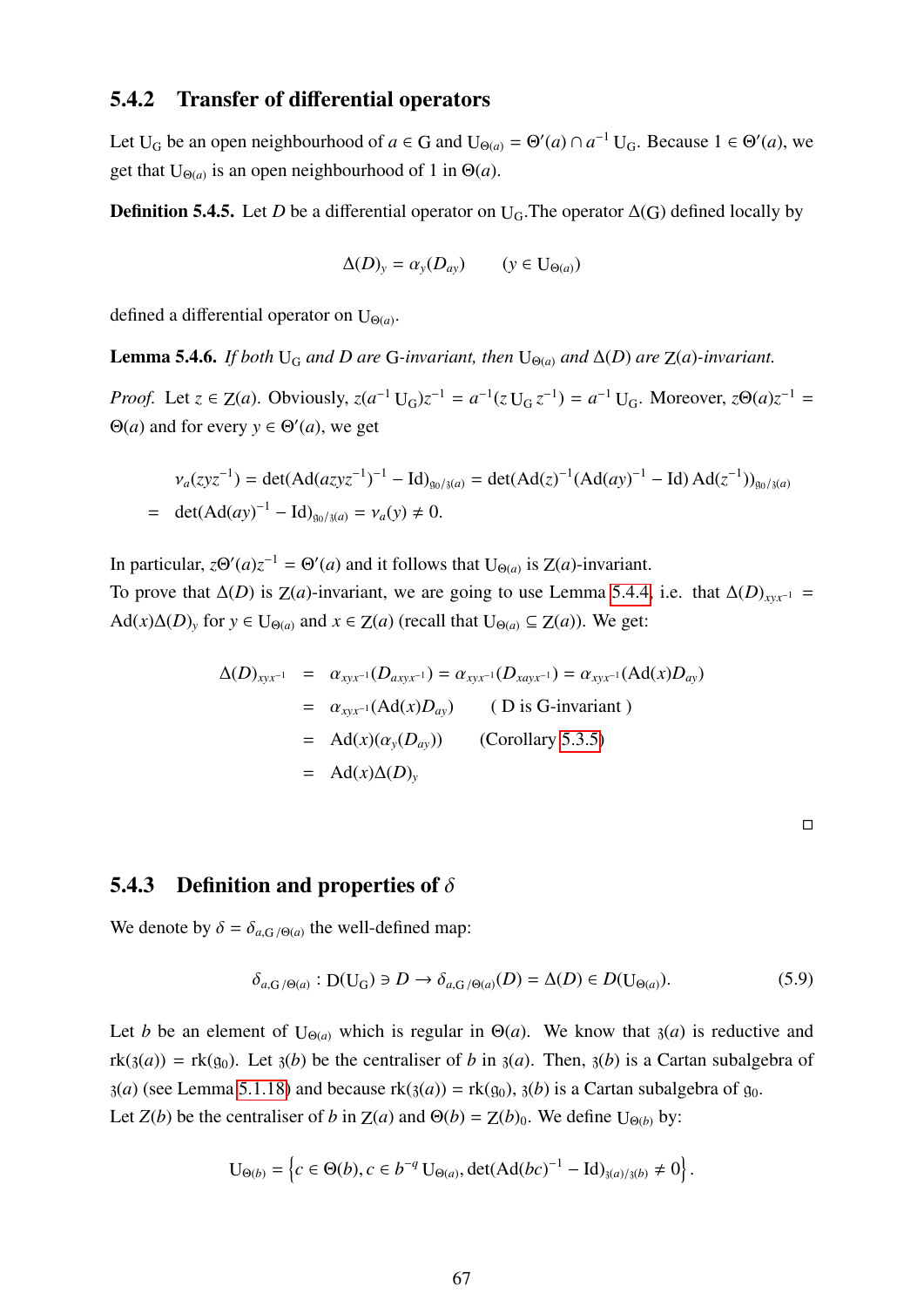<span id="page-68-0"></span>**Exercice 21.** Prove that  $c \in U_{\Theta(b)}$  if and only if  $c \in (ab)^{-1}U_G$  and  $\det(\text{Ad}(abc)^{-1} - \text{Id})_{\mathfrak{g}_0/\mathfrak{z}(b)} \neq 0$ . Moreover,  $U_{\Theta(b)}$  is  $\Theta(b)$ -invariant and  $\mathfrak{z}(b)$  is the centraliser of *ab* in  $\mathfrak{g}_0$ .

By definition,  $b \in U_{\Theta(a)}$  and then  $1 \in U_{\Theta(b)}$ . It follows that  $ab \in G'$  (because  $\det(\text{Ad}(ab)^{-1} {\rm Id})_{\mathfrak{a}_0/3(b)} \neq 0$ .

**Lemma 5.4.7.** *Let*  $D \in D(U_G)$ *. Then,* 

 $\delta_{b,\Theta(a)/\Theta(b)}(\delta_{a,G/\Theta(a)}(D)) = \delta_{ab,G/\Theta(b)}(D).$ 

*where the right-hand side is well defined because*  $\chi(b)$  *is the centraliser of ab in*  $\mathfrak{g}_0$  *(see Exercice [21\)](#page-68-0).*

*Moreover, if*  $D \in D_G(U_G)$ ,  $\delta_{ab,G/\Theta(b)} \in D_{Z(b)}(U_{\Theta(b)})$ .

## 5.5 A key lemma

#### 5.5.1 A standard result of differential geometry

Let *M* and *N* be two oriented manifolds of dimension *m* and *n* respectively (we denote by  $\omega_M$ and  $\omega_N$  the corresponding *m* and *n*-forms on *M* and *N*). Let  $\Phi : M \to N$  a surjective  $\mathcal{C}^{\infty}$ mapping such that  $rk(d\Pi) = n$  everywhere.

<span id="page-68-1"></span>**Theorem 5.5.1.** Assume that  $\omega_N$  is nowhere zero. Then, for every  $\alpha \in \mathcal{C}_c^{\infty}(M)$ , there exists a  $u$ nique function  $f_\alpha \in \mathscr{C}_c^\infty(M)$  such that:

$$
\int_M F \circ \Phi \alpha \omega_M = \int_N F f_\alpha \omega_N.
$$

*for all*  $F \in \mathcal{C}_c^{\infty}(N)$ . Moreover, if  $\omega_M$  is positive, then  $\mathcal{C}_c^{\infty}(M) \ni \alpha \to f_\alpha \in \mathcal{C}_c^{\infty}(N)$  is surjective.

*Remark* 5.5.2*.* If  $\omega_M > 0$ , it defines a positive Borel measure  $\mu_M$  on *M* such that for every  $f \in \mathscr{C}_c^\infty(M)$ ,

$$
\int_M f(m) d\mu_M(m) = \int_M f\omega_M.
$$

In particular, if *M* and *N* are two Lie groups and  $\mu_M$  and  $\mu_N$  the corresponding Haar measures. Then, for every  $\alpha \in \mathcal{C}_c^{\infty}(M)$ , there exists  $f_{\alpha} \in \mathcal{C}_c^{\infty}(N)$  such that

$$
\int_{M} F \circ \Phi(m)\alpha(m)d\mu_{M}(m) = \int_{N} F(n)f_{\alpha}(n)d\mu_{N}(n). \tag{5.10}
$$

We use the previous notations. If  $f_1 \in \mathcal{C}_c^{\infty}(M)$  and  $f_2 \in \mathcal{C}_c^{\infty}(N)$ , we define a function  $f_1 \otimes f_2$  on  $M \times N$  by:

$$
f_1\otimes f_2(m,n)=f_1(m)f_2(n).
$$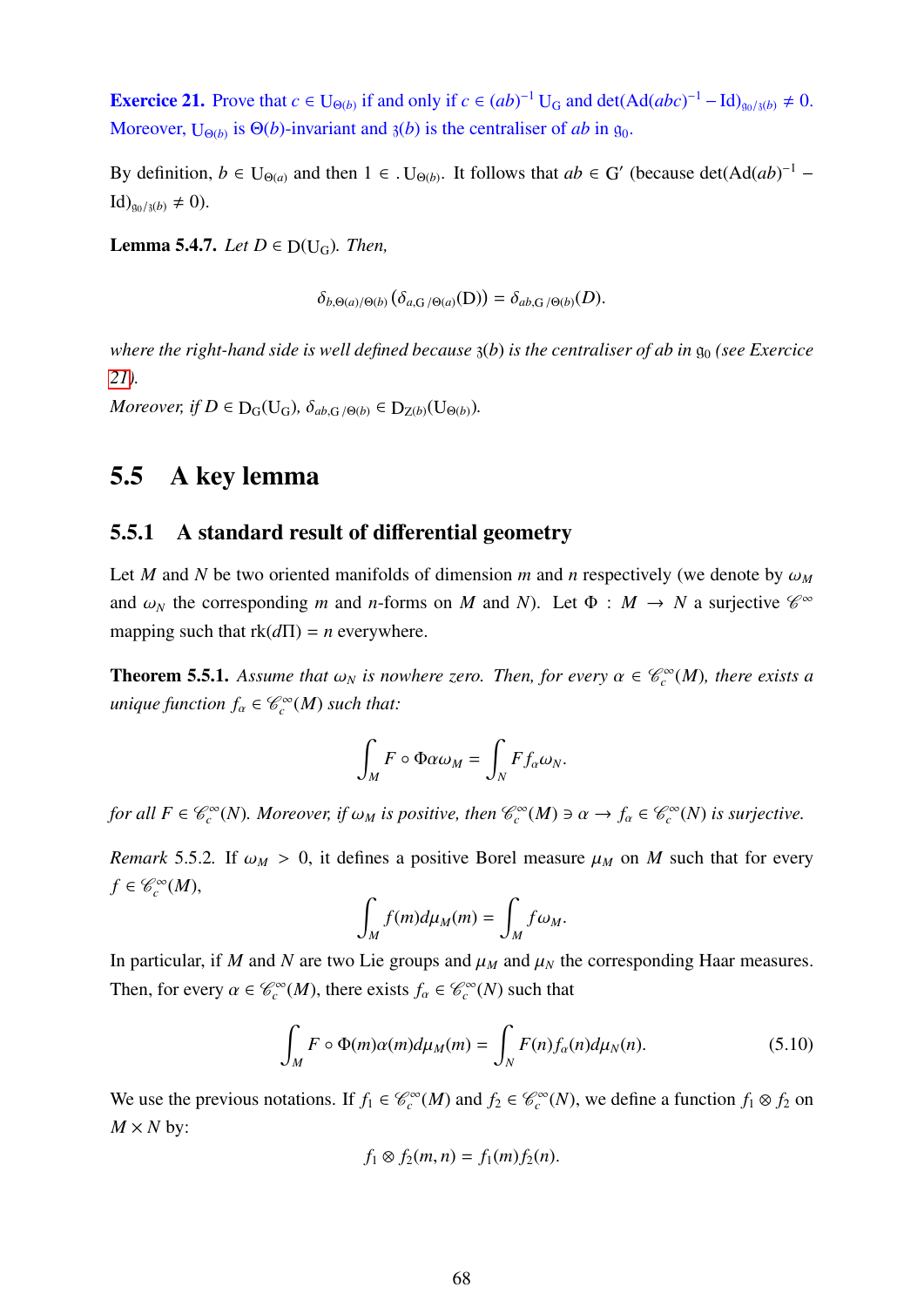In particular, we get a linear mapping:

$$
\mathcal{C}_c^{\infty}(M) \otimes \mathcal{C}_c^{\infty}(N) \to \mathcal{C}_c^{\infty}(M \times N).
$$

<span id="page-69-3"></span>**Proposition 5.5.3.** *The image of*  $\mathcal{C}_c^{\infty}(M) \otimes \mathcal{C}_c^{\infty}(N)$  *is dense in*  $\mathcal{C}_c^{\infty}(M \times N)$ *.* 

To finish, we recalled a last result about left-invariant distributions.

<span id="page-69-2"></span>**Lemma 5.5.4.** Let T be a distribution of an open connected subset U of G. Suppose  $XT = 0$ *for all*  $X \in \mathfrak{g}$ *. Then, T is constant.* 

#### 5.5.2 The distribution  $\sigma_T$

Fix a semisimple element *a* of G.

<span id="page-69-0"></span>**Lemma 5.5.5.** *Let*  $\Phi$  :  $G \times \Theta(a) \rightarrow G$  *the map given by:* 

$$
\Phi(x, y) = x(ay)x^{-1}
$$

*The rank of the map* Φ *is of rank* dim(G) *everywhere.*

#### Exercice 22. Prove Lemma [5.5.5.](#page-69-0)

Let U be an open neighbourhood of 1 in  $\Theta'(a)$  which is  $\Theta(a)$ -invariant. We define by  $\Omega =$  $\Omega(U) = \Phi(G \times U)$ . In particular, because of the Lemma [5.5.5,](#page-69-0)  $\Omega(U)$  is open in G. According to Theorem [5.5.1,](#page-68-1) for every function  $\alpha \in \mathcal{C}_c^\infty(G \times U)$ , there exists  $f_\alpha \in \mathcal{C}_c^\infty(\Omega)$  such

that for all  $F \in \mathscr{C}_c^\infty(\Omega)$ ,

$$
\int_{G\times U} F \circ \Phi(g, u)\alpha(g, u) dg du = \int_{\Omega} f_{\alpha}(g)F(g) dg.
$$

<span id="page-69-4"></span>Lemma 5.5.6. *Let T be an invariant distribution on* Ω*. Then, there exists a unique distribution* <sup>σ</sup>*<sup>T</sup> on* <sup>U</sup> *such that:*

$$
T(f_{\alpha})=\sigma_T(\beta_{\alpha}),
$$

*where*  $\alpha \in \mathcal{C}_c^{\infty}(G \times U)$  *and*  $\beta_{\alpha}$  *is the function on* U *given by:* 

$$
\beta_{\alpha}(y) = \int_{G} \alpha(x, y) dx \qquad (y \in U).
$$

*Moreover,*  $\sigma_T$  *is*  $\Theta(a)$ *-invariant and*  $\sigma_T = 0$  *imply*  $T = 0$ *.* 

*Proof.* Because the map  $\Phi: G \times U \rightarrow \Omega$  is surjective, we get using Theorem [5.5.1,](#page-68-1) the map:

<span id="page-69-1"></span>
$$
\mathcal{C}_c^{\infty}(\mathbf{G} \times \mathbf{U}) \ni \alpha \to f_{\alpha} \in \mathcal{C}_c^{\infty}(\Omega), \tag{5.11}
$$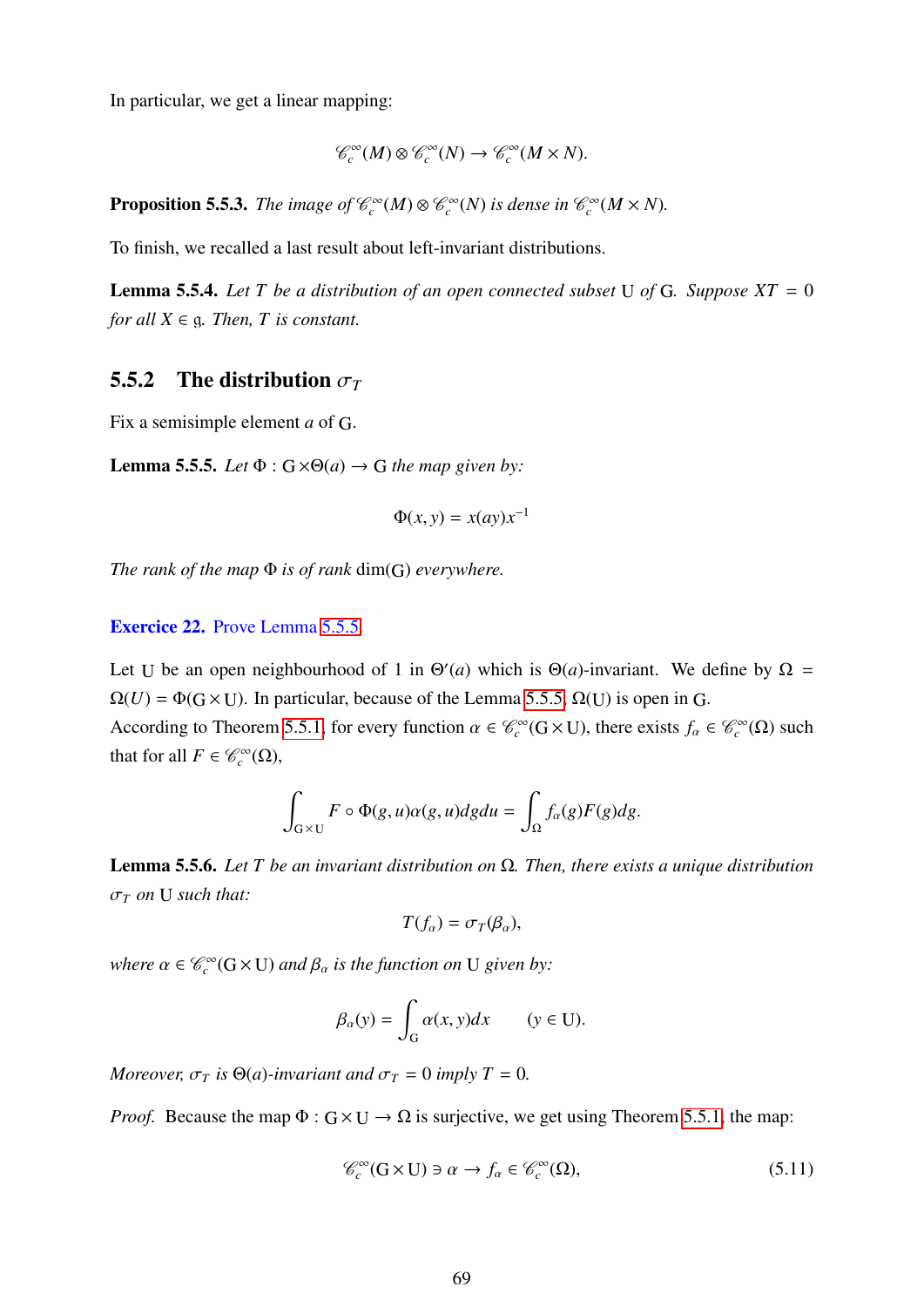is continuous and surjective and we define a linear map *T*' on  $\mathcal{C}_c^{\infty}(G \times U)$  by

$$
T'(\alpha)=T(f_{\alpha}).
$$

Because the map [5.11](#page-69-1) is continuous, it follows easily that  $T'$  is a distribution on  $G \times U$ . Let  $x_0 \in G$  and  $\alpha \in \mathcal{C}_c^{\infty}(G \times U)$ . We denote by  $\alpha_{x_0}$  the function of  $\mathcal{C}_c^{\infty}(G \times U)$  given by:

$$
\alpha_{x_0}(x, y) = \alpha(x_0 x, y).
$$

Then,  $T'(\alpha) = T'(\alpha_{x_0})$ . Indeed, for every  $F \in \mathcal{C}_c^{\infty}(\Omega)$ , we get:

$$
\int_{\Omega} f_{\alpha_{x_0}}(g)F(g)dg = \int_{G \times U} \alpha_{x_0}(x, y)F \circ \Phi(x, y)dxdy \n= \int_{G \times U} \alpha(x_0x, y)F(x(ay)x^{-1})dxdy = \int_{G \times U} \alpha(x, y)F(x_0^{-1}(x(ay)x^{-1})x_0^{-1})dxdy \n= \int_{G \times U} \alpha(x, y)F^{x_0} \circ \Phi(x, y)dxdy = \int_{\Omega} f_{\alpha}(g)F^{x_0}(g)dg \n= \int_{\Omega} f_{\alpha}(g)F(x_0gx_0^{-1})dg = \int_{\Omega} f_{\alpha}(x_0^{-1}gx_0)F(g)dg \n= \int_{\Omega} f_{\alpha}^{x_0^{-1}}(g)F(g)dg.
$$

Then,

$$
\int_{\Omega} \left( f_{\alpha}^{x_0^{-1}} - f_{\alpha_{x_0}} \right)(g) F(g) dg = 0 \qquad (F \in \mathscr{C}_c^{\infty}(\Omega)).
$$

In particular,  $f_{\alpha}^{x_0^{-1}} = f_{\alpha_{x_0}}$  and by the G-invariance of *T*, we get:

$$
T'(\alpha_{x_0})=T(f_{\alpha_{x_0}})=T(f_{\alpha}^{x_0^{-1}})=T(f_{\alpha})=T'(\alpha).
$$

For every  $\beta \in \mathcal{C}_c^{\infty}(U)$ , we define the distribution  $T'_\beta$  $\int_{\beta}^{\prime}$  on G by:

$$
T'_{\beta}(\gamma) = T'(\gamma \otimes \beta) \qquad (\gamma \in \mathcal{C}_c^{\infty}(G)).
$$

This map is well-defined. According to Lemma [5.5.4,](#page-69-2) we get  $T'_\beta = c(\beta) \in \mathbb{C}$ , i.e. for every  $\gamma \in \mathscr{C}_c^\infty(G)$ ,

$$
T'_{\beta}(\gamma) = \int_{G} c(\beta)\gamma(g)dg.
$$

If  $\gamma$  is such that  $\int_{G} \gamma(g) dg = 1$ , we get that:

$$
c(\beta) = T^{\prime\prime}{}_{\beta}(\gamma) = T'(\gamma \otimes \beta).
$$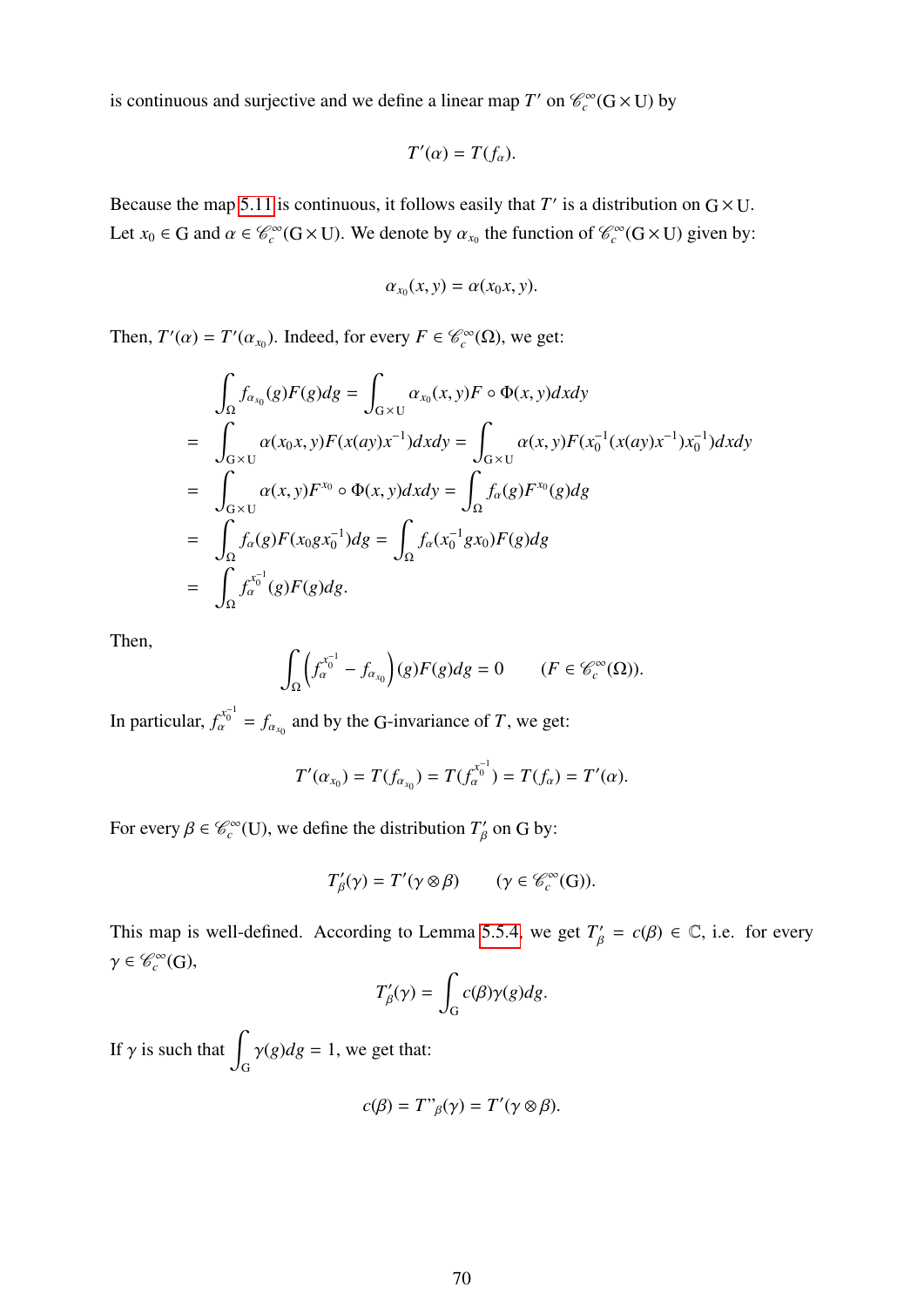In particular,

$$
\tau_T: \mathcal{C}_c^{\infty}(\mathbf{U}) \ni \beta \to c(\beta) \in \mathbb{C},
$$

is a distribution on U and then, for every  $\alpha = \gamma \otimes \beta$ , we get:

$$
T'(\gamma \otimes \beta) = \sigma_T(\beta) \int_G \gamma(g) dg = \sigma_T \left( \left( \int_G \gamma(g) dg \right) \beta \right) = \sigma_T(\beta_\alpha).
$$

Using Proposition [5.5.3,](#page-69-3) we get that:

$$
T'(\alpha) = \sigma_T(\beta_\alpha) \qquad (\alpha \in \mathscr{C}_c^\infty(\mathbf{G} \times \mathbf{U}).
$$

Let's now prove that the distribution  $\sigma_T$  is  $\Theta(a)$ -invariant, i.e.  $\sigma_T(\beta) = \sigma_T(\beta^{\xi}), \beta \in \mathcal{C}_c^{\infty}(U), \xi \in \Omega$ Θ(*a*). Let *α* ∈  $\mathcal{C}_c^\infty$  (G × U). We denote by *α*<sup>2,*ξ*</sup> the function of  $\mathcal{C}_c^\infty$  (G × U) given by:

$$
\alpha^{2,\xi}(x,y) = \alpha(x,\xi^{-1}y\xi).
$$

We get that  $T'(\alpha) = T'(\alpha^{2,\xi})$ . Indeed, as before, we prove easily that  $f_{\alpha^{2,\xi}} = f_{\alpha}$ , where  $\alpha$  is given by  $\widetilde{\alpha}(x, y) = \alpha(x\xi^{-1}, y)$ . Then,

$$
T'(\alpha^{2,\xi}) = T(f_{\alpha^{2,\xi}}) = T(f_{\overline{\alpha}}) = \sigma_T(\beta_{\overline{\alpha}})
$$
  
=  $\sigma_T \left( y \to \int_G \overline{\alpha}(x, y) dx \right) = \sigma_T \left( y \to \int_G \alpha(x\xi^{-1}, y) dx \right)$   
=  $\sigma_T \left( y \to \int_G \alpha(x, y) dx \right) = \sigma_T(\beta_{\alpha}) = T(f_{\alpha}) = T'(f_{\alpha}).$ 

Now, for every  $\beta \in \mathcal{C}_c^{\infty}(U)$ , we can choose a function  $\alpha \in \mathcal{C}_c^{\infty}(G \times U)$  such that  $\beta = \beta_\alpha$ . Then,

$$
\sigma_T(\beta^{\xi}) = \sigma_T(\beta^{\xi}_{\alpha}) = \sigma_T \left( y \to \int_G \alpha(x, \xi^{-1} y \xi) dx \right)
$$
  
=  $\sigma_T(\beta_{\alpha^{2,\xi}}) = T(f_{\alpha^{2,\xi}}) = T'(\alpha^{2,\xi})$   
=  $T'(\alpha) = \sigma_T(\beta_{\alpha}) = \sigma_T(\beta).$ 

It implies that  $\sigma_T$  is  $\Theta(a)$ -invariant.

 $\Box$ 

**Exercice 23.** With the notations of Lemma [5.5.6,](#page-69-4) prove that  $\sigma_T = 0$  imply  $T = 0$ .

We get the following corollary.

**Corollary 5.5.7.** *Let D be a differential operator on*  $\Omega$ *. Then,*  $\sigma_{DT} = \delta_a(D)\sigma_T$ *.*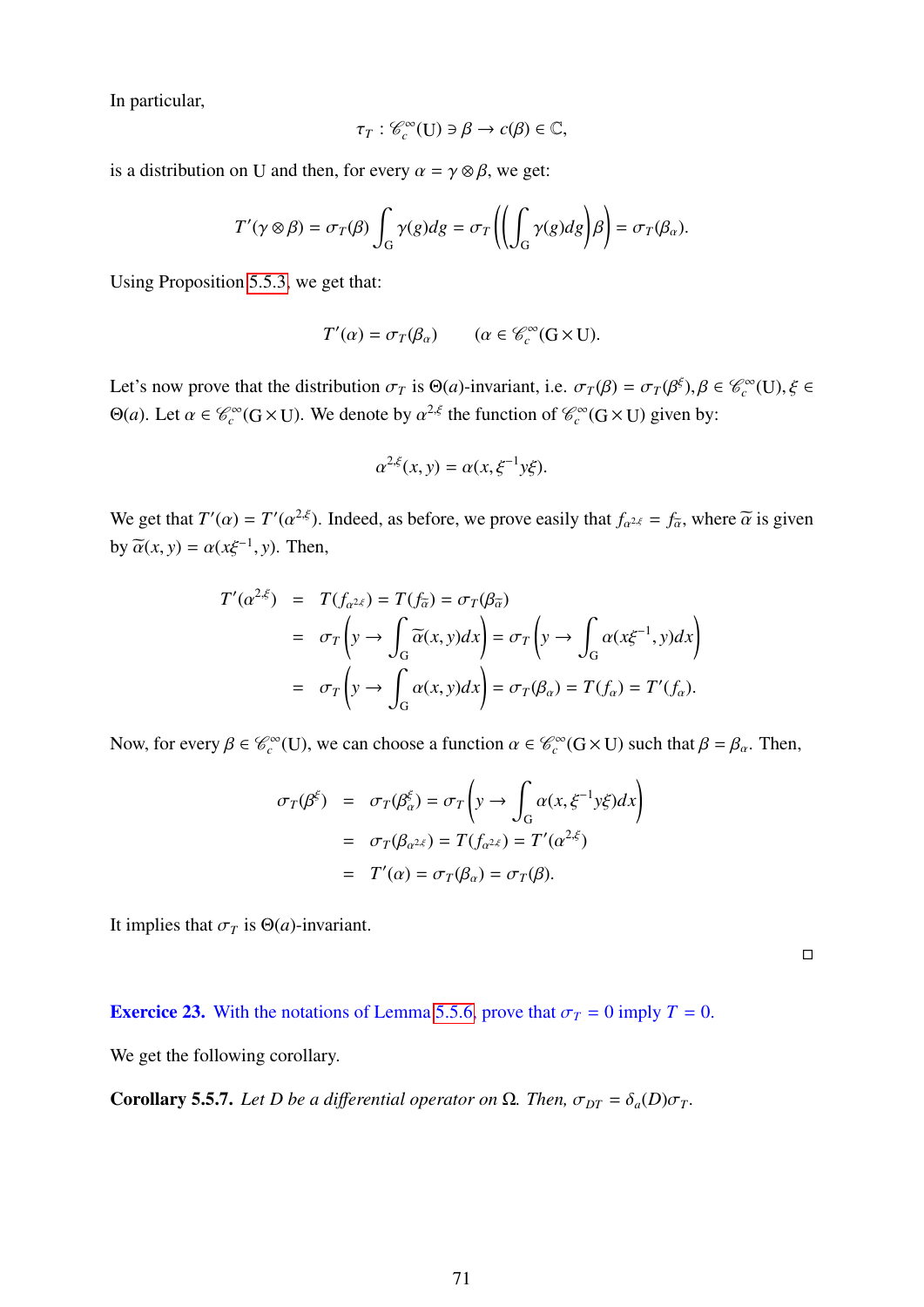## 5.6 Proof of the main theorem

#### 5.6.1 Some isomorphisms

Let g be a complex reductive Lie algebra and m be a reductive subalgebra of g such that  $rk(m)$  = rk(g). Let t be a Cartan subalgebra of m. Because of our assumptions, t is a Cartan subalgebra of g. We denote by  $\mathcal{W} = \mathcal{W}(\mathfrak{g}, \mathfrak{t})$  and  $\mathcal{W}(\mathfrak{m}) = \mathcal{W}(\mathfrak{m}, \mathfrak{t})$  the corresponding Weyl. groups. We denote by  $\eta^+$  the subalgebra of g given by  $\eta^+ = \sum_{\alpha \in \Phi^+}$  $\sum_{\alpha \in \Phi^+(g,t)} \mathbb{C}X_\alpha$ , where  $g_\alpha = \mathbb{C}X_\alpha$ . Similarly, we denote by  $\mathcal N$  and  $\mathcal P$  the following subspaces of  $\mathcal U(\mathfrak g)$  given by:

$$
\mathcal{N} = \sum_{\alpha \in \Phi^+(g,t)} Y_{\alpha} \mathcal{U}(g) \qquad \mathcal{P} = \sum_{\alpha \in \Phi^+(g,t)} X_{\alpha} \mathcal{U}(g).
$$

where  $Y_\alpha$  is a basis of  $g_{-\alpha}$  (as in Proposition [2.2.5\)](#page-13-0).

Lemma 5.6.1. *We get the following decomposition:*

<span id="page-72-0"></span>
$$
\mathscr{U}(\mathfrak{g}) = \mathscr{U}(\mathfrak{t}) \oplus (\mathscr{P} + \mathscr{N}). \tag{5.12}
$$

We denote by  $p_1 : \mathcal{U}(\mathfrak{g}) \to \mathcal{U}(\mathfrak{t})$  the natural projection corresponding to Equation [\(5.12\)](#page-72-0). We restrict this map to  $Z(\mathcal{U}(\mathfrak{g}))$ . We denote by  $\zeta_1$  the map:

$$
\zeta_1: t \ni h \to \zeta_1(h) = h - \rho(h).1 \in S(t),
$$

where  $\rho = \frac{1}{2}$  $rac{1}{2}$   $\sum$  $\sum_{\alpha \in \Phi^+(\mathfrak{g},\mathfrak{t})} \alpha \in \mathfrak{t}^*.$ Using the universal property, we can extend the map  $\zeta_1$  to S(t). We denote by  $\gamma$  the map:

$$
\gamma = \zeta_1 \circ p_1 : \mathbf{Z}(\mathscr{U}(\mathfrak{g})) \to \mathbf{S}(\mathfrak{t}).
$$

**Theorem 5.6.2.** *The map*  $\gamma$  *is an algebra homomorphism which is injective. Moreover,* Im( $\gamma$ ) =  $S(t)$ <sup>*<i>w*</sup> and then:</sup>

<span id="page-72-1"></span>
$$
\gamma: Z(\mathscr{U}(\mathfrak{g})) \to S(\mathfrak{t})^{\mathscr{W}}.
$$
\n
$$
(5.13)
$$

*is a bijection.*

Similarly, we have a bijection  $\gamma_m : Z(\mathcal{U}(m)) \to S(t)^{\mathcal{W}(m)}$  and because  $\mathcal{W}(m) \subseteq \mathcal{W}$ , we get that  $S(t)^{\mathcal{W}} \subseteq S(t)^{\mathcal{W}(m)}$ . In particular, we get a map  $\mu_{g/m}$  given by:

$$
\mu_{\mathfrak{g}/\mathfrak{m}}:Z(\mathfrak{U}(\mathfrak{g}))\mapsto S(\mathfrak{t})^{\mathscr{W}}\mapsto S(\mathfrak{t})^{\mathscr{W}(\mathfrak{m})}\mapsto Z(\mathscr{U}(\mathfrak{m})).
$$

We get the following result.

<span id="page-72-2"></span>**Lemma 5.6.3.**  $Z(\mathcal{U}(\mathfrak{m}))$  *is a free abelian module over*  $\mu_{\mathfrak{q}/\mathfrak{m}}(Z(\mathcal{U}(\mathfrak{g})))$  *of rank*  $[\mathcal{W}, \mathcal{W}(\mathfrak{m})]$ *.*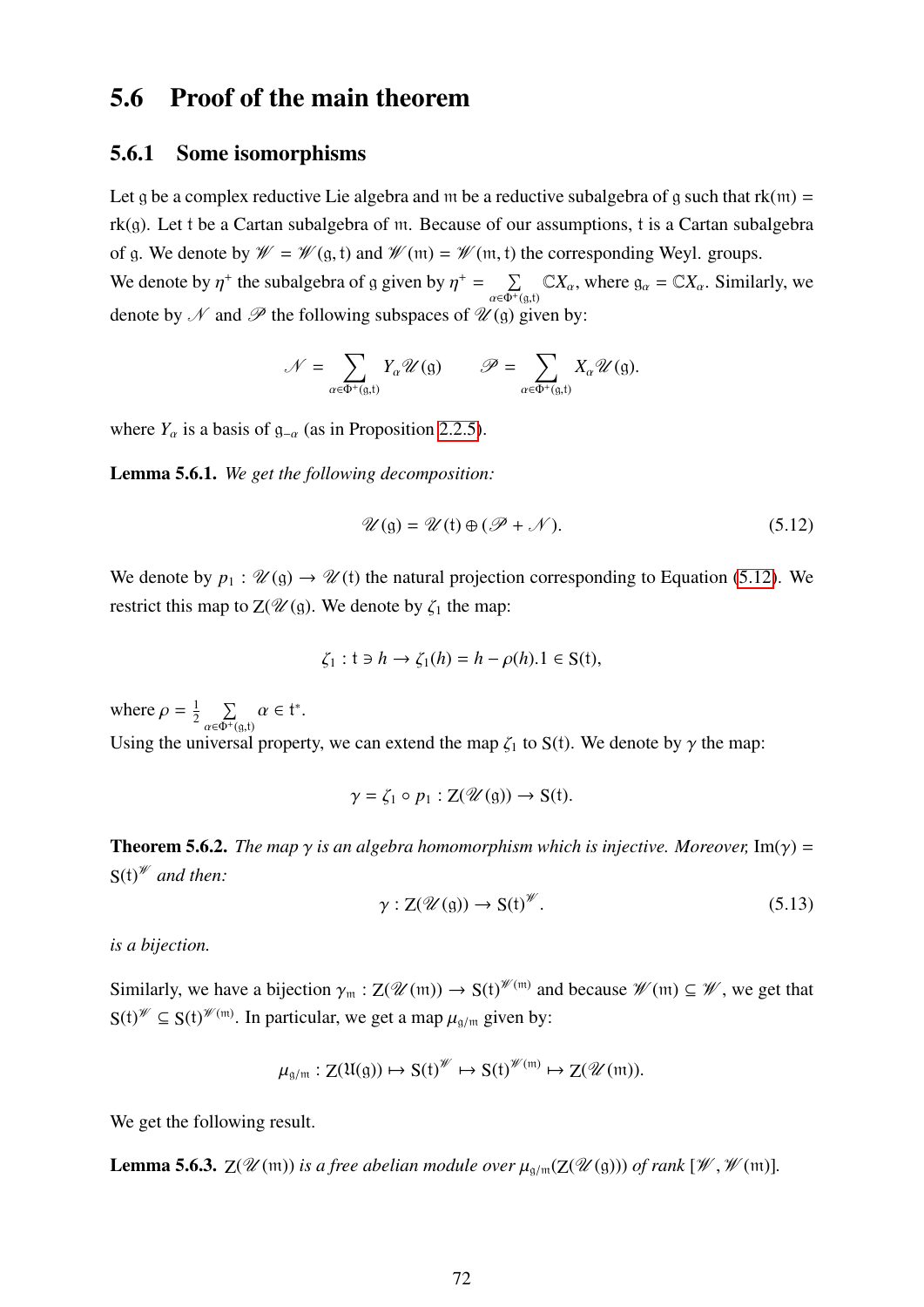<span id="page-73-2"></span>*Remark* 5.6.4. Obviously,  $\mu_{g/t} = \gamma$  and in particular, S(t) is a free S(t)<sup>*W*</sup>-abelian module of rank  $|\mathscr{W}|$ .

We have the following decomposition of the symmetric algebra  $S(q)$ :

<span id="page-73-0"></span>
$$
S(g) = S(t) \oplus (S(g\eta^{+} + S(g)\eta^{-})).
$$
\n(5.14)

We denote by  $p_2$ :  $S(g) \rightarrow S(t)$  the projection corresponding to Equation [\(5.14\)](#page-73-0).

<span id="page-73-1"></span>**Theorem 5.6.5** (Chevalley's isomorphism). *The restriction of*  $p_2$  *to*  $S(g)^G$  *is injective and we have*  $Im(p_2) = S(b)^{W}$ .

Using Theorems [5.6.2](#page-72-1) and [5.6.5,](#page-73-1) we get an isomorphism:

$$
p: \mathbf{Z}(\mathscr{U}(\mathfrak{g})z \to p(z) = p_2^{-1}(\gamma(z))\,\mathbf{S}(\mathfrak{g})^G.
$$

We denote by  $\eta$  the restriction of the map [\(5.2\)](#page-56-0) to  $Z(\mathcal{U}(\mathfrak{g}))$ :

$$
\eta: Z(\mathscr{U}(\mathfrak{g})) \to D_G^G(G). \tag{5.15}
$$

*Remark* 5.6.6*.* Harish-Chandra's isomorphism classify all the possible infinitesimal character. Indeed, let  $\lambda : t \to \mathbb{C}$  be a linear map. Using he universal property of the symmetric algebra [\[3,](#page-97-0) Appendix C], the linear form  $\lambda$  can be extended to a linear map  $\lambda : S(t) \to \mathbb{C}$  and by using the map  $\lambda$ , we get a map  $\chi_{\lambda} : Z(\mathcal{U}(\mathfrak{g})) \to \mathbb{C}$  given by:

$$
\chi_{\lambda}(z) = \lambda(\gamma(z)) \qquad (z \in Z(\mathscr{U}(\mathfrak{g}))).
$$

We recall the following theorem.

Theorem 5.6.7. *Let* g *be a complex reductive Lie algebra and* t *a Cartan subalgebra of* g*. Then every homomorphism of*  $\mathbb{Z}(\mathcal{U}(\mathfrak{g}))$  *into*  $\mathbb C$  *sending* 1 *to* 1 *is of the form*  $\chi_{\lambda}, \lambda \in \mathfrak{t}^*$ . If  $\lambda$  *and*  $\lambda' \in \mathfrak{t}^*$ , *then*  $\chi_{\lambda} = \chi_{\lambda'}$  *if and only if*  $\lambda$  *and*  $\lambda'$  *are in the same W -orbit. In particular,*  $Spec(Z(\mathcal{U}(g))) \approx t^*/\mathcal{W}$ .

The proof of this result can be found in [\[23\]](#page-98-0).

#### 5.6.2 A Theorem about some invariant distributions

For the moment, we admit the following results.

Lemma 5.6.8. *Let* Ω *be a completely invariant set of* G *and D be a* G*-invariant di*ff*erential operator on* Ω*. Then, the following two conditions are equivalent:*

*1.*  $\delta_a(D) = 0$  *for every regular element*  $a \in \Omega$ *,*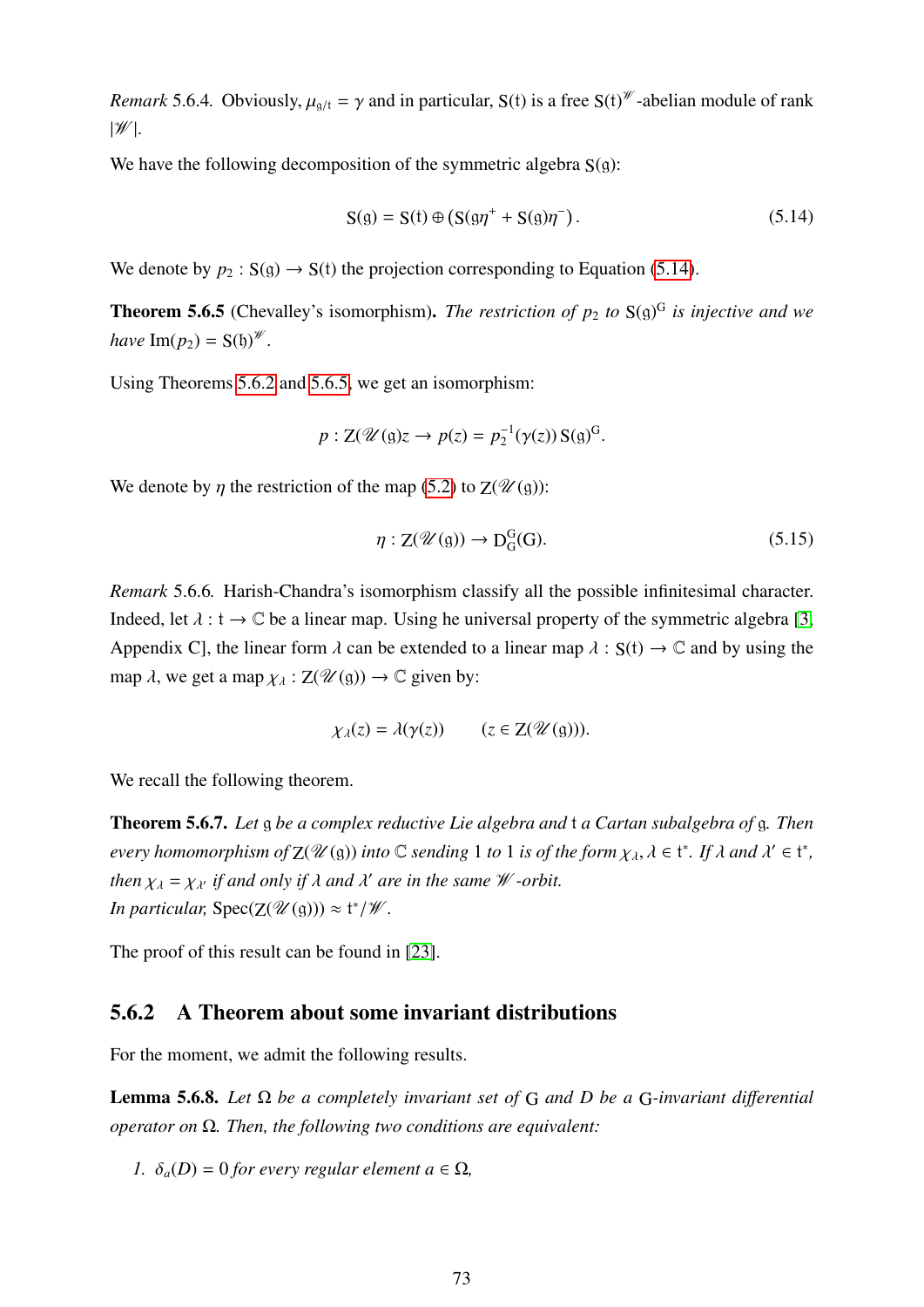<span id="page-74-1"></span>*2. For any open subset*  $\Omega_0$  *of*  $\Omega$  *and. a locally invariant smooth function on*  $\Omega_0$ *, Df* = 0*.* 

<span id="page-74-2"></span>**Theorem 5.6.9.** Let  $\Omega$  be a completely invariant open set in  $\mathfrak{g}_0$  and T be an invariant distribu*tion on*  $\Omega$ *. Let D be an analytic and invariant differential operator on*  $\Omega$  *such that Df* = 0 *for every invariant smooth function f on*  $\Omega$ *. Then DT* = 0*.* 

We now prove the following theorem.

Theorem 5.6.10. *Let* Ω *be a completely invariant open set in* G *and D be an analytic di*ff*erential operator on* Ω*. Assume that:*

- *1. D is invariant under* G*,*
- <span id="page-74-0"></span>2.  $\delta_{a,G/\Theta(a)}(D) = 0$  *for every regular element*  $a \in \Omega$ *.*

*Then, DT* = 0 *for every invariant distribution T on*  $\Omega$ *.* 

*Proof.* We prove that by induction on dim(G) We want to prove that  $DT = 0$ , i.e. supp( $DT$ ) =  $\emptyset$ . Because  $\Omega$  is completely invariant and supp(*T*) is G-invariant, we will prove that no semi-simple element of  $\Omega$  lies in supp(*T*) (see Lemma [5.1.21\)](#page-59-0).

Let *a* be a semisimple element in  $\Omega$ . We distinguish two different cases.

1.  $a \notin Z(G)$ . Our goal here is to create a  $\Theta(a)$ -invariant distribution on a open neighbourhood of 1 in Θ(*a*) (completely invariant) satisfying the second condition of Theorem [5.6.10](#page-74-0) for every regular *b* in  $\Theta(a)$ .

Fix *T* an invariant distribution on Ω and consider the set  $U_{\Theta(a)} = \Theta'(a) \cap a^{-1} \Omega$ . Obviously, this set is a completely invariant set of  $\Theta(a)$ . According to Lemma [5.5.6,](#page-69-0) there exists an invariant distribution  $\sigma_T$  on U<sub>Θ(*a*)</sub> (invariant under Θ(*a*) (or Z(*a*))). Moreover,  $\sigma_{DT}$  =  $\delta_{a,G/(\Theta(a)}\sigma_T$ .

Fix *b* a regular element in  $\Theta(a)$ . According to Lemma [5.4.7,](#page-68-0) we get:

$$
\delta_{b,\Theta(a)/\Theta(b)}(\delta_{a,G/\Theta(a)}(D)) = \delta_{ab,G/\Theta(b)}(D) = 0
$$

according to our second assumption. In particular,  $\delta_{a,G/(\Theta(a))}(D)$  is a  $Z(a)$ -invariant differential operator on U<sub>Θ(*a*)</sub> (completely invariant space) such that  $\delta_{b,\Theta(a)/\Theta(b)} (\delta_{a,G/\Theta(a)}(D)) = 0$ for every *b* regular in  $\Theta(a)$ .

Because  $a \notin Z(G)$ , we have  $\dim(Z(a)) < \dim(G)$ , we get by induction hypothesis that  $\delta_{a,G/(\Theta(a)}(D)(H)$  for every  $\Theta(a)$ -invariant distribution *H* on U<sub> $\Theta(a)$ </sub>. In particular,  $\delta_{a,G/(\Theta(a)}(D)(\eta_T)$  = 0. Using Corollary [5.5.7,](#page-71-0) we get that  $0 = \delta_{a,G/\Theta(a)}(D)(\eta_T) = \sigma_{DT} = 0$ . It follows from Lemma [5.5.6](#page-69-0) that  $DT = 0$ .

#### 2.  $a \in Z(G)$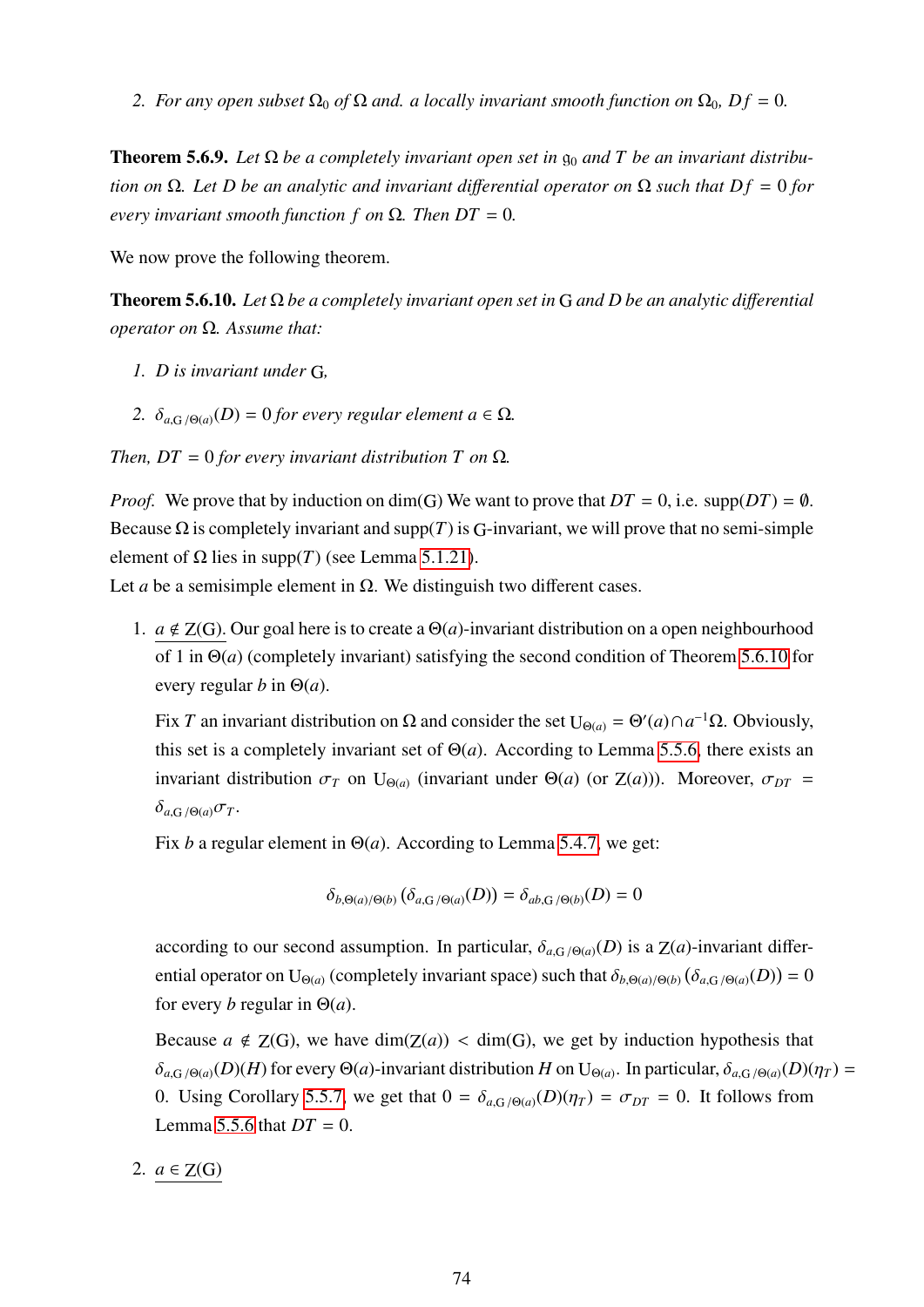#### **Exercice 24.** Prove that we can reduce the problem to the case  $a = 1$ , i.e.  $1 \notin \text{supp}(DT)$ .

The Lie algebra  $g_0$  is reductive, in particular we get  $g_0 = Z(g_0) \oplus [g_0, g_0]$ . Let  $c_0$  be a relatively compact and open neighbourhood of 0 in  $Z(g_0)$  such that the restriction of exp to  $c_0$  is injective.

According to Lemma [5.1.22,](#page-60-0) for every  $0 < c \leq \pi$ , we get that the restriction of exp to  $[g_0, g_0](c)$  is injective. We denote by  $g_1(c)$  the following subalgebra  $c_0 \oplus [g_0, g_0](c)$ .

**Exercice 25.** Prove that the restriction of the exponential map to.  $g_1(c)$  is a diffeomorphism. Moreover, if we denote by  $\Omega_0$  the set  $\Omega \cap \exp(g_1(c))$  and  $U_0 = log(\Omega_0)$ , prove that U<sub>0</sub> is completely invariant.

For an invariant distribution *T* on  $\Omega$  and let  $\sigma_T$  be the corresponding invariant distribution on U<sub>0</sub> (Lemma [5.5.6](#page-69-0) and Section [5.1.3\)](#page-60-1). Because *D* is an invariant operator on  $\Omega_0$ , there exists a invariant differential operator  $\xi(D)$  on U<sub>0</sub> (see Section [5.1.3\)](#page-60-1).

Fix an invariant function  $\phi$  on U<sub>0</sub>. Because of our second assumption and using Lemma [5.6.8,](#page-74-1) we get  $Df_{\phi} = 0$ , where  $f_{\phi}$  is defined in Equation [\(5.3\)](#page-60-2). Using Equation [5.4,](#page-60-3) we get  $Df_{\phi} = f_{\xi(D)}$ .

In particular,  $f_{\xi(D)} = 0$ , i.e.  $\xi(D) = 0$ . According to Theorem [5.6.9,](#page-74-2) we get that  $\xi(D)\eta_T = 0$ where  $\eta_T$  is defined in Equation [5.5.](#page-61-0) Using Lemma [5.1.24.](#page-61-1) we get that  $\eta_{DT} = 0$ , and we conclude by Lemma [5.5.6](#page-69-0) that  $DT = 0$ . Which conclude the proof.

#### 5.6.3 Proof

For every *X* ∈ g, we denote by  $\partial$ (*X*) the differential operator on g defined by:

$$
\partial(X)\phi(Y) = \frac{d}{dt}\phi(Y + tX),
$$

where  $\phi \in \mathcal{C}_c^{\infty}(\mathfrak{g})$ ,  $Y \in \mathfrak{g}$ , and then, we get a map:

$$
\partial : \mathfrak{g} \to D(\mathfrak{g})
$$

which can be extended to  $S(g)$ . More generally, if U is an open subset of g, every element  $X \in g$ define a differential operator on U.

We recall the bijective map  $\eta : Z(\mathcal{U}(\mathfrak{g})) \to D_G^G$  $_G^G(G)$ . We get the following lemma.

Lemma 5.6.11. *For every locally invariant smooth function* φ *on an open subset V on* <sup>U</sup>*. Then,*

<span id="page-75-0"></span>
$$
\eta(z)\phi = f_{\partial(p(z))\phi} \qquad (z \in \mathbb{Z}(\mathcal{U}(\mathfrak{g}))). \tag{5.16}
$$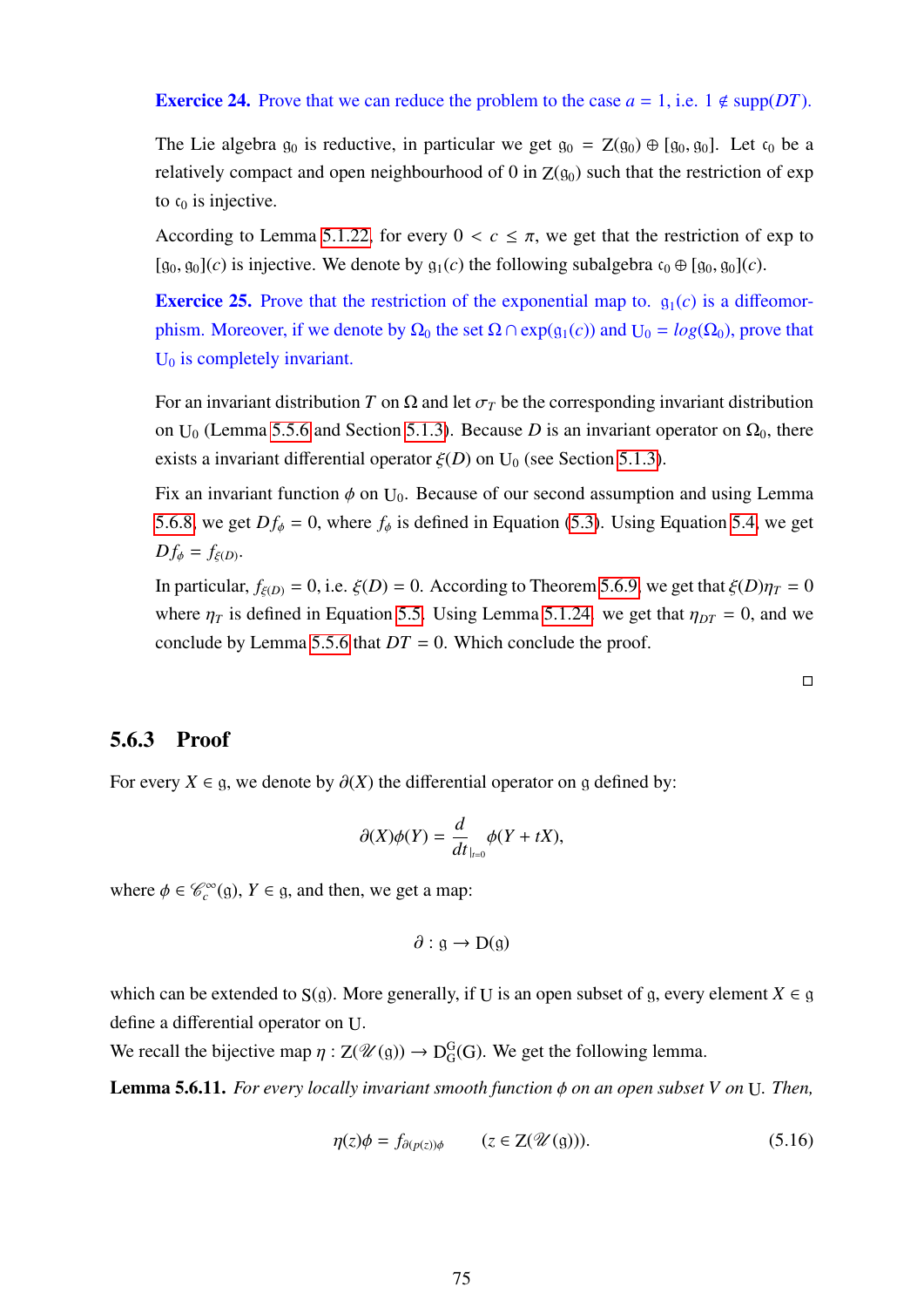Idea: According to Lemma [5.4,](#page-60-3) we already know that  $\eta(z)\phi = f_{\xi(\eta(z))\phi}$ . So we have to prove that  $\eta(z)\phi = \delta(p(z))\phi$ .

Corollary 5.6.12. *Assume that* U *is completely invariant. Then, if T is an invariant distribution*  $on \mathbf{U}_G$ 

$$
\lambda_{\eta(z)T} = \partial(p(z))\lambda_T \qquad (z \in \mathbb{Z}(\mathcal{U}(\mathfrak{g}))), \tag{5.17}
$$

*where*  $\lambda_T$  *is the corresponding distribution on* U *defined by*  $\lambda_T(\phi) = T(f_\phi)$  *(see Equation* [\(5.5\)](#page-61-0)*)*.

*Proof.* Using Lemma [5.1.24](#page-61-1) and Remark [5.1.25,](#page-61-2) we alreADY know that  $\tau_{\eta(z)T} = \xi(\eta(z))\tau_T$ . According to the "proof" of Lemma [5.6.11,](#page-75-0) we get:

$$
(\xi(\eta(z)) - \partial(p(z)))\phi = 0,\t(5.18)
$$

for every invariant function  $\phi$ . According to Theorem [5.6.9,](#page-74-2) we get that

$$
(\xi(\eta(z)) - \partial(p(z)))\Lambda = 0,\t(5.19)
$$

for every invariant distribution  $\Lambda$  on U. Using Lemma [5.5.6\)](#page-69-0), we get that  $\tau$ <sup>T</sup> is invariant and the result follows.

 $\Box$ 

Theorem 5.6.13. *Let* Ω *be a completely invariant open set in* G *and T a distribution on* Ω*. We assume that*

- *1. T is invariant,*
- <span id="page-76-0"></span>*2. There exists an ideal U in*  $Z(\mathcal{U}(g))$  *such that*  $\dim_{\mathbb{C}} Z(\mathcal{U}(g))/\mathcal{U} < \infty$  *and*  $\eta(u)T = 0$  *for*  $u \in \mathscr{U}$ .

*Then, T is given by a function*  $F_T \in L^1_{loc}(\Omega)$  *which is analytic on*  $\Omega' = \Omega \cap G'$ *.* 

Let  $\Omega_0$  be the set of  $a \in \Omega$  such that there exists an open neighbourhood U<sub>a</sub> of a in  $\Omega$  and a locally integrable function  $F_a$  on  $U_a$  such that  $F_{a|_{U_a \cap G'}}$  is analytic and  $T = F_a$  on  $U_a$ .

**Lemma 5.6.14.** *If*  $\Omega = \Omega_0$ *, the Theorem [5.6.13](#page-76-0) holds.* 

*Proof.* Let  $a, b \in \Omega_0$  and  $(U_a, F_a)$  and  $(U_b, F_b)$  the corresponding data such that  $U_a \cap U_b \neq$ . Because  $F_a$  and  $F_b$  are analytic, then  $F_a - F_b$  is analytic on  $U'_a \cap U_b$  and

$$
\int_G (F_a - F_b)(g)f(g)dg = 0
$$

for every  $f \in \mathcal{C}_c^{\infty}(G)$  such that supp $(f) \subseteq U'_a \cap U_b$ . It implies that  $F_a = F_b$  on  $U'_a \cap U_b$ , and then, we get a function *F* locally integrable on  $\Omega$  analytic on  $\Omega'$ .

 $\Box$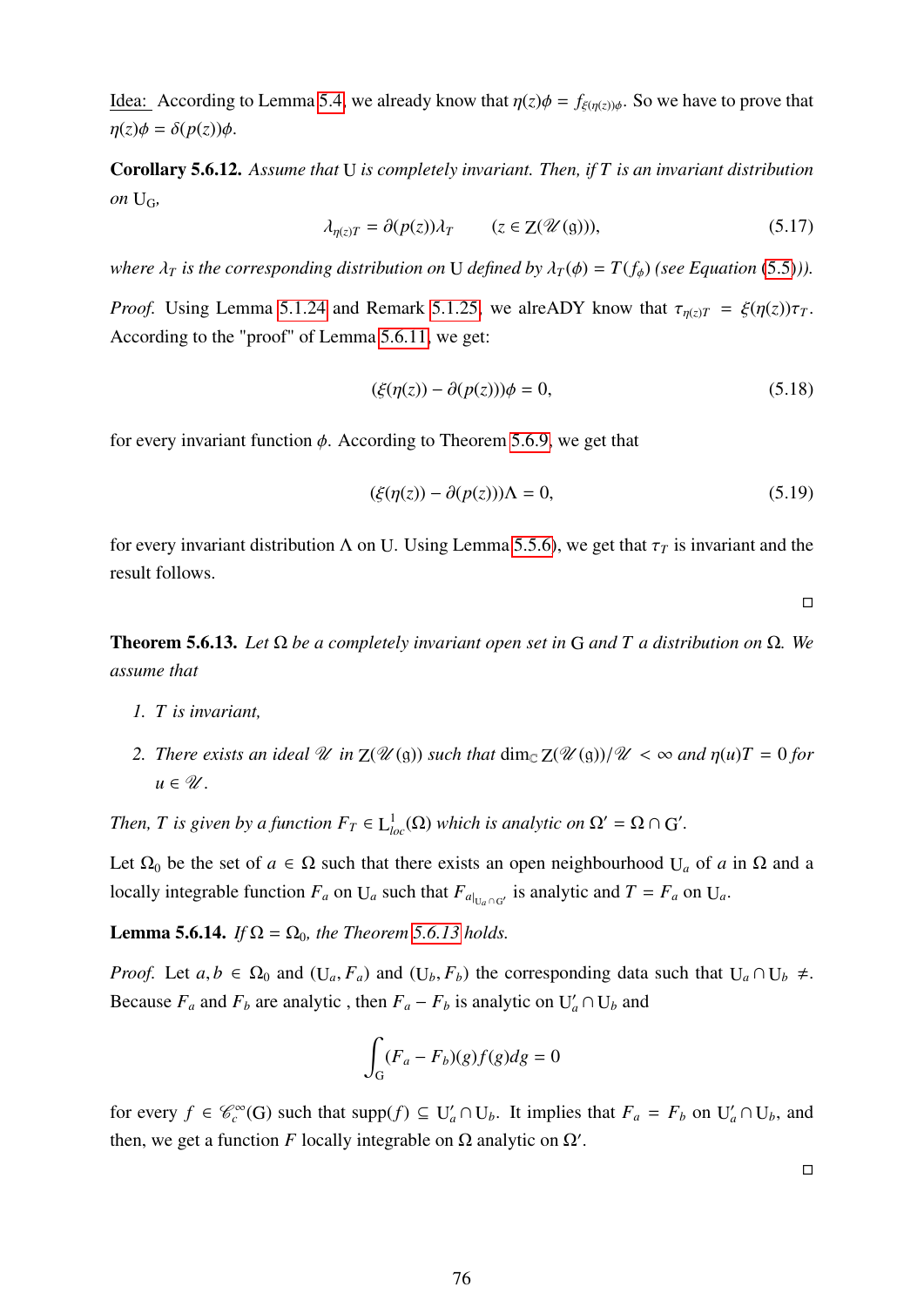#### **Lemma 5.6.15.** *The space*  $\Omega_0$  *is* G-*invariant.*

*Proof.* Let  $a \in \Omega_0$  and  $(U_a, F_a)$  the corresponding data. Let  $g \in G$  and  $U_{gag^{-1}} = L_g \circ R_{g^{-1}}(U_a)$ . We consider  $\Psi \in \mathcal{C}_c^{\infty}(G)$  such that supp( $\Psi$ )  $\subseteq U_{gag^{-1}}$ . Then, supp( $\Psi \circ L_{g^{-1}} \circ R_g$ )  $\subseteq U_a$  and because *T* is G-invariant, we get:

$$
T(\Psi) = T(\Psi \circ L_{g^{-1}} \circ R_g) = \int_G \Psi \circ L_{g^{-1}} \circ R_g)(x) F_a(x) dx = \int_G \Psi(g^{-1}xg) F_a(x) dx
$$
  
= 
$$
\int_G \Psi(x) F_a(gxg^{-1}) dx = T_{F_a \circ L_g \circ R_{g^{-1}}}(\Psi).
$$

**Corollary 5.6.16.** *The space*  $\Omega \setminus \Omega_0$  *is* G-*invariant.* 

*Proof.* Let  $u \in \Omega \setminus \Omega_0$  and  $g \in G$ . If  $gug^{-1} \in \Omega_0$ , then  $u \in g^{-1}\Omega g = \Omega_0$ , which is impossible. In particular,  $g(\Omega \setminus \Omega_0)g^{-1} = \Omega \setminus \Omega_0$ .

 $\Box$ 

*Remark* 5.6.17. The space  $\Omega_0$  is open in  $\Omega$ , so  $\Omega \setminus \Omega_0$  is closed and G-invariant. According to Lemma [5.1.21,](#page-59-0) to prove that  $\Omega = \Omega_0$ , it is enough to prove that all semisimple elements of  $\Omega$ lies in  $Ω_0$ .

We first prove the following lemma.

<span id="page-77-0"></span>Lemma 5.6.18.  $\Omega' \subseteq \Omega_0$ .

In order to prove the previous lemma, we will admit some results.

**Theorem 5.6.19.** Let  $\Omega$  be a completely invariant open set in  $\mathfrak{g}_0$  and T be an invariant distri*bution on*  $\Omega$ *. Let D be an analytic and invariant differential operator on*  $\Omega$  *such that Df* = 0 *for every invariant smooth function f on*  $\Omega$ *. Then, DT* = 0*.* 

*Remark* 5.6.20 (Remark before proof). 1. Let *a* be a semisimple element of  $\Omega' = \Omega \cap G'$  and  $\mathfrak{z}(a)$  be the centraliser of *a* in  $\mathfrak{g}_0$ . We denote by  $\Theta(a)$  the analytic subgroup corresponding to  $\mathfrak{z}(a)$  and  $\Theta'(a) = \Theta(a) \cap a^{-1}$  G the set of  $h \in \Theta(a)$  such that  $v_a(h) \neq 0$ , where  $v_a(h) =$  $\det(\text{Ad}(ah)^{-1} - \text{Id})_{g_0/g(a)}$ . We get the following equality:

<span id="page-77-1"></span>
$$
\delta_{a,G/\Theta(a)}(\eta(z)) = |\nu_a|^{-\frac{1}{2}} \partial(\gamma(z)) \circ |\nu_a|^{\frac{1}{2}} \qquad (z \in Z(\mathcal{U}(\mathfrak{g}))). \tag{5.20}
$$

The proof of this reuslt can be found in [\[12\]](#page-97-1).

<span id="page-77-2"></span>2. Let *a*  $\in \Omega'$  and  $U_{\Theta(a)} = \Theta'(a) \cap a^{-1}\Omega$ . We consider the map  $\phi$ :

$$
\phi: G \times U_{\Theta(a)} \ni (g, y) \to g(ay)g^{-1} \in G.
$$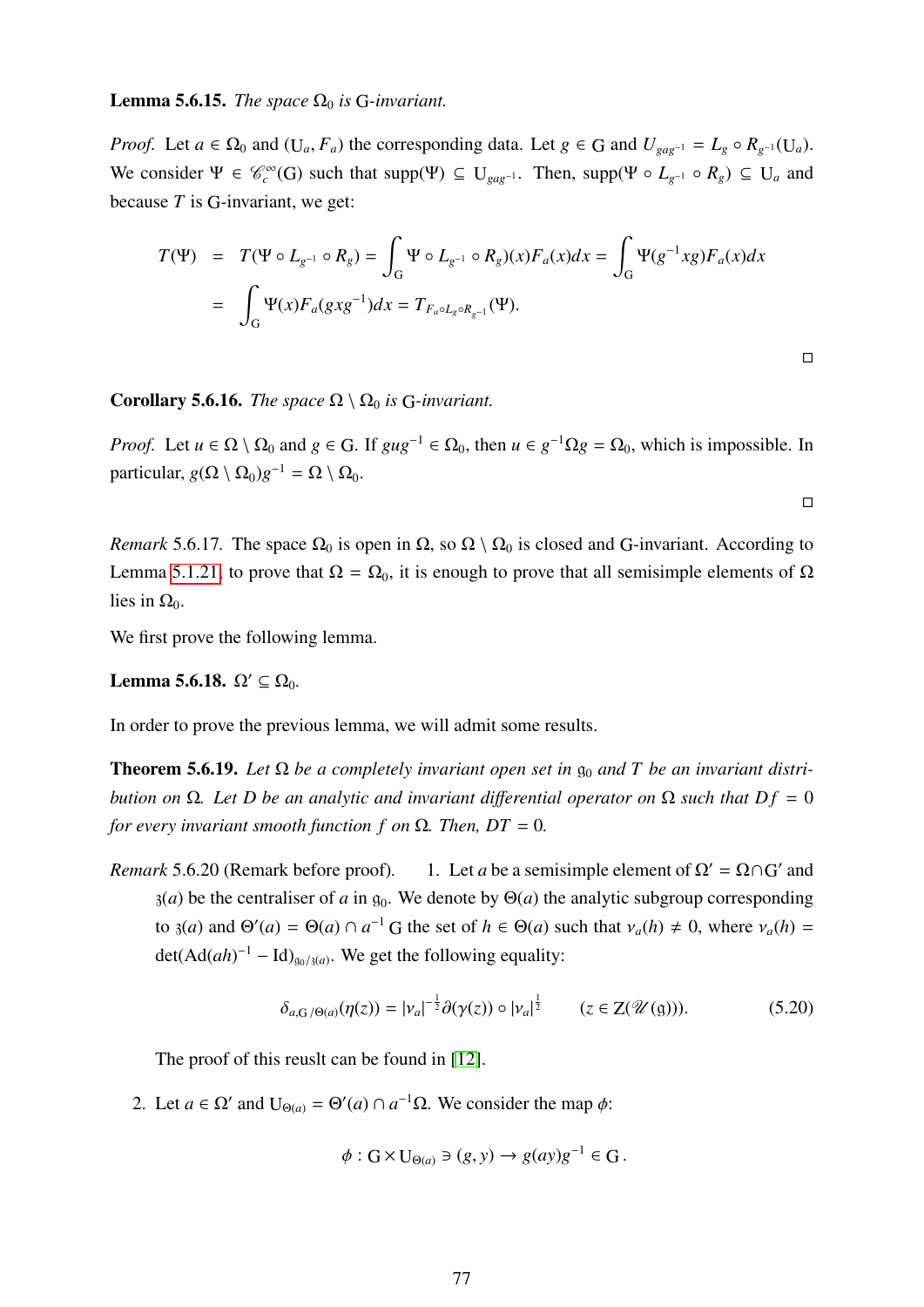The map  $\phi$  is everywhere regular, and we get a natural map:

$$
\widetilde{\phi}: G/\Theta(a) \times U_{\Theta(a)} \to G,
$$

which is regular everywhere. We fix  $h_0 \in U_{\Theta(a)}$ . Using the constant rank theorem, one can prove that we can find an open neighbourhood  $G_0^*$  $\int_0^*$  of 1 in G / $\Theta(a)$  and U<sub>*a*</sub> of  $h_0$  in U<sub> $\Theta(a)$ </sub> such that

$$
\widetilde{\phi}_{|_{G_0^*\times U_a}}:G_0^*\times U_a\to \phi(\widetilde{G_0^*\times U_a})
$$

is a diffeomorphism.

*Proof of Lemma* [5.6.18.](#page-77-0) Let *a* be an element of  $\Omega'$  and  $\partial a$ ) the centraliser of  $a \in \mathfrak{g}_0$  (which is a Cartan subalgebra, see Lemma [5.1.18\)](#page-59-1). We denote by  $\Omega_{\Theta(a)}$  the subset of  $\Theta(a)$  given by  $a^{-1}\Omega \cap \Theta'(a)$ . According to Lemma [5.5.6,](#page-69-0) there exists a distribution  $\sigma_T$  on  $\Omega_{\Theta(a)}$  satisfying  $T(f_{\alpha}) = \sigma_T(\beta_{\alpha})$  with  $\mathcal{C}_c^{\infty}(G \times \Omega_{\Theta(a)}) \ni \alpha \to f_{\alpha} \in \mathcal{C}_c^{\infty}(\phi(G \times \Omega_{\Theta(a)})).$ We denote by  $\sigma = |v_a|^{\frac{1}{2}} \sigma_T$ . According to Equation [\(5.20\)](#page-77-1), we have:

$$
\delta_{a,G/\Theta(a)}(\eta(z))\sigma_T = |\nu_a|^{-\frac{1}{2}}\partial(\gamma(z))\sigma \qquad (z \in Z(\mathscr{U}(\mathfrak{g})))
$$

and using Corollary [5.5.7,](#page-71-0) we get

$$
\delta_{a,G/\Theta(a)}(\eta(z))\sigma_T = \sigma_{\eta(z)T} \qquad (z \in Z(\mathscr{U}(\mathfrak{g}))).
$$

In particular,

$$
\sigma_{\eta(z)T} = |\nu_a|^{-\frac{1}{2}} \partial(\gamma(z))\sigma \qquad (z \in Z(\mathscr{U}(\mathfrak{g}))).
$$

By assumption,  $\eta(z)T = 0$  for every  $z \in \mathcal{U}$ . In particular,  $\delta(\gamma(z)) = 0$  for all  $z \in \mathcal{U}$ . Using Remark [5.6.4,](#page-73-2)  $\mathcal{B} = S(t)\gamma(\mathcal{U})$  has finite co-dimension in S(t).

Fix a basis  $H_1, \ldots, H_r$  be a basis of t over R and fix  $\Delta$  the element of  $\mathcal{U}(t) = S(t)$ . We denote by  $N = \dim_{\mathbb{C}} S(t)/\mathcal{B}$ . Obviously, we can choose elements  $c_i \in \mathbb{C}, 1 \le i \le N$  such that

$$
\widetilde{\Delta} = \Delta^N + \sum_{i=1}^N c_i \Delta^{N-i} \in \mathcal{B}.
$$

<span id="page-78-0"></span>**Exercice 26.** Prove that the differential operator  $\partial(\overline{\Delta})$  is an analytic differential operator on  $\Theta(a)$ such that  $\partial(\Delta)\sigma = 0$ . In particular, prove that  $\sigma$  coincides with an analytic function *g* on  $\Omega_{\Theta(a)}$ .

Let  $G_0^*$ <sup>\*</sup><sub>0</sub> the open neighbourhood of 1<sup>\*</sup> in G /Θ(*a*) and U<sub>Θ(*a*)</sub> the open neighbourhood of 1 in  $\Omega_{\Theta(a)}$  such that  $\widetilde{\phi}: G_0^* \times U_{\Theta(a)} \to \widetilde{\phi}(G_0^* \times U_{\Theta(a)}) := \widetilde{U_{\Theta(a)}}$  is a diffeomorphism (Remark [5.6.20\)](#page-77-2). In particular, the map:

$$
\mathcal{C}_c^{\infty}(G_0^* \times U_{\Theta(a)}) \ni \alpha \to f_{\alpha} \to \mathcal{C}_c^{\infty}(\widetilde{U_{\Theta(a)}})
$$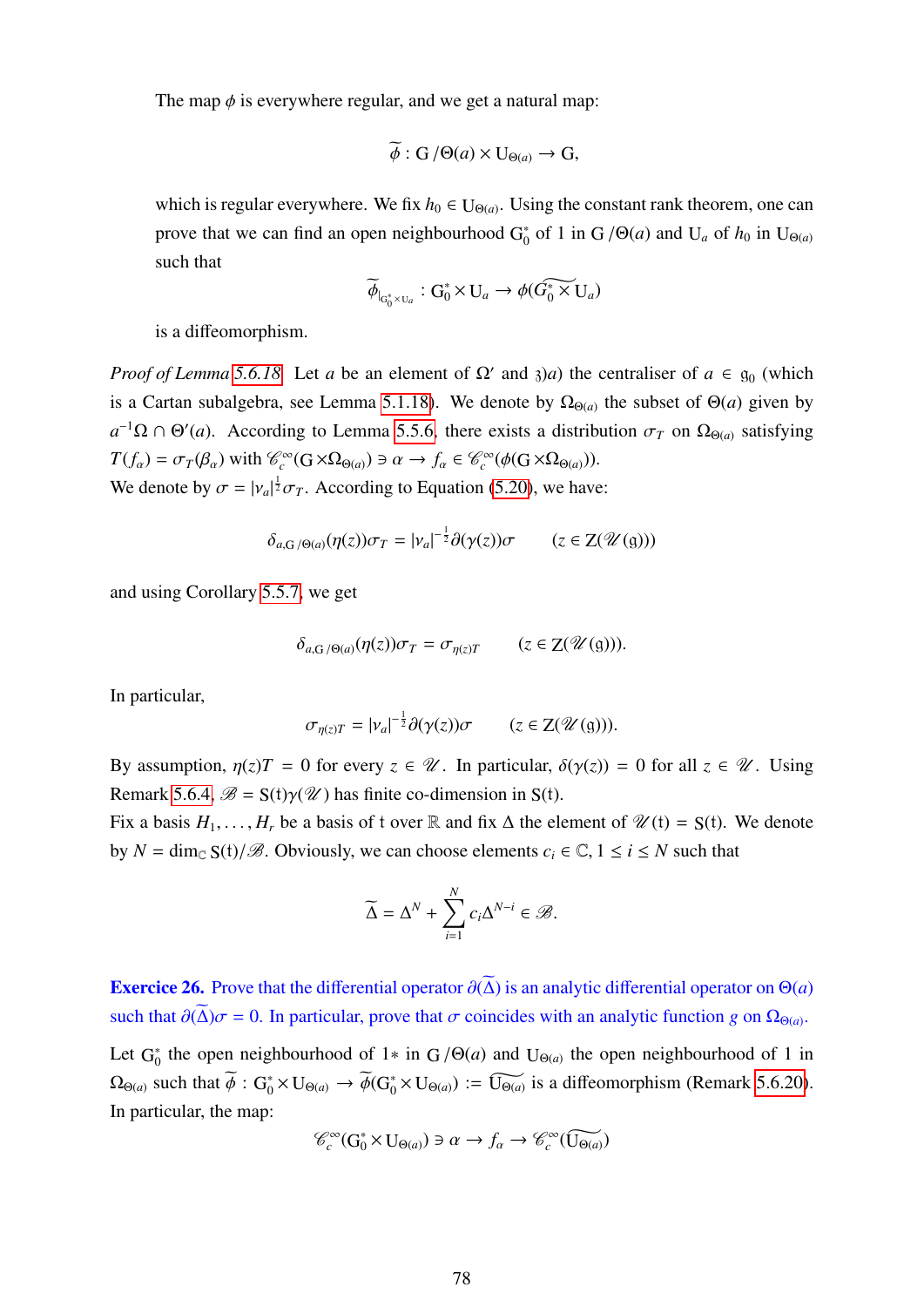is surjective (see Theorem [5.5.1\)](#page-68-1).

Using Lemma [5.5.6,](#page-69-0)  $T(f_{\alpha}) = \sigma_T(\beta_{\alpha})$  and according to Exercice [26,](#page-78-0)  $\sigma_T$  is given by the function  $|v_a|^{-\frac{1}{2}}|g$  on  $\widetilde{U_{\Theta(a)}}$  (open neighbourhood of *a* in  $\Omega$ ). Then,

$$
T(f_{\alpha}) = \sigma_T(\beta_{\alpha}) = \int_{U_{\Theta(a)}} \beta_{\alpha}(v) |\nu_a(v)|^{-\frac{1}{2}} g(v) dv
$$
  

$$
= \int_{U_{\Theta(a)}} \left( \int_{G_0^*} \alpha(x^*, v) dx^* \right) |\nu_a(v)|^{-\frac{1}{2}} g(v) dv
$$
  

$$
= \int_{G_0^*} \int_{U_{\Theta(a)}} \alpha(x^*, v) F_a \circ \overline{\phi}(x^*, v) dv dx^*
$$

where  $F_a \circ \tilde{\phi}(x^*, v) = |v_a(v)|^{-\frac{1}{2}} g(v)$ . So it defines a function  $F_a$  on  $\widetilde{U_{\Theta(a)}}$  which is analytic on  $\widetilde{\mathrm{U}_{\Theta(a)}}$ . Then,

$$
T(f_{\alpha})=\int_{G_0^*}\int_{U_{\Theta(a)}}\alpha(x^*,v)F_a\circ\widetilde{\phi}(x^*,v)dvdx^*=\int_{\widetilde{U_{\Theta(a)}}}f_{\alpha}(x)F_a(x)dx=T_{F_a}(f_{\alpha}).
$$

In particular,  $T = F_a$  on  $\widetilde{U_{\Theta(a)}}$  and  $\widetilde{U_{\Theta(a)}}$  is an open neighbourhood of *a* in  $\Theta$ . In particular,  $a \in \Omega_0$ .

 $\Box$ 

We get directly the following Corollary.

Corollary 5.6.21. *There exists an analytic function F on*  $\Omega'$ .

We are now able to prove Theorem [5.6.13.](#page-76-0)

*Proof of Theorem [5.6.13.](#page-76-0)* We will give the main steps of the proof. Let *a* be a semisimple element of  $Ω$ . As in proof of Theorem [5.6.10,](#page-74-0) we will distinguish two cases:

- 1.  $a \notin Z(G)$ . We will prove that by induction on dim(G) as in the proof of Theorem [5.6.10.](#page-74-0) In particular, dim(3(*a*)) < dim(9<sub>0</sub>). We denote by  $\Omega_{\Theta(a)}$  the space  $\Omega_{\Theta(a)} = a^{-1}\Omega \cap \Theta'(a)$ : it is an open and completely invariant neighbourhood of 1 in  $\Theta(a)$ .
	- (a) According to Lemma [5.5.6,](#page-69-0) there exists a distribution  $\sigma_T$  on  $\Omega_{\Theta(a)}$  invariant under Θ(*a*).
	- (b) We prove that  $\mu_{q_0/3}(u)\sigma = 0$  for every  $u \in \mathcal{U}$ .
	- (c) According to Lemma [5.6.3,](#page-72-2)  $Z(\mathcal{U}(3(a)))$  is a finite module over  $\mu_{9/3(a)}(Z(\mathcal{U}(g)))$ , we get that  $\mathscr{B} = Z(\mathscr{U}(\mathfrak{g}))\mu_{\mathfrak{q}/\mathfrak{z}(a)}(Z(\mathscr{U}(\mathfrak{g})))$  has finite codimension in  $Z(\mathscr{U}(\mathfrak{z}(a)))$ .
	- (d) As in the proof of Theorem [5.6.10,](#page-74-0) the distribution  $\sigma = |v_a|^{\frac{1}{2}} \sigma_T$  is given by a locally integrable function on  $\Omega_{\Theta(a)}$  which is analytic on  $\Omega'_{\Theta(a)}$  (induction hypothesis).
	- (e) We denote by  $\phi$  :  $G \times \Omega_{\Theta(a)} \ni (x, y) \rightarrow x(ay)x^{-1} \in \Omega$ ,  $U = \phi(G \times \Omega_{\Theta(a)})$ ,  $U' = \theta(G \times \Omega_{\Theta(a)})$  $U \cap G' = \phi(G \times \Omega'_{\Theta(a)}.$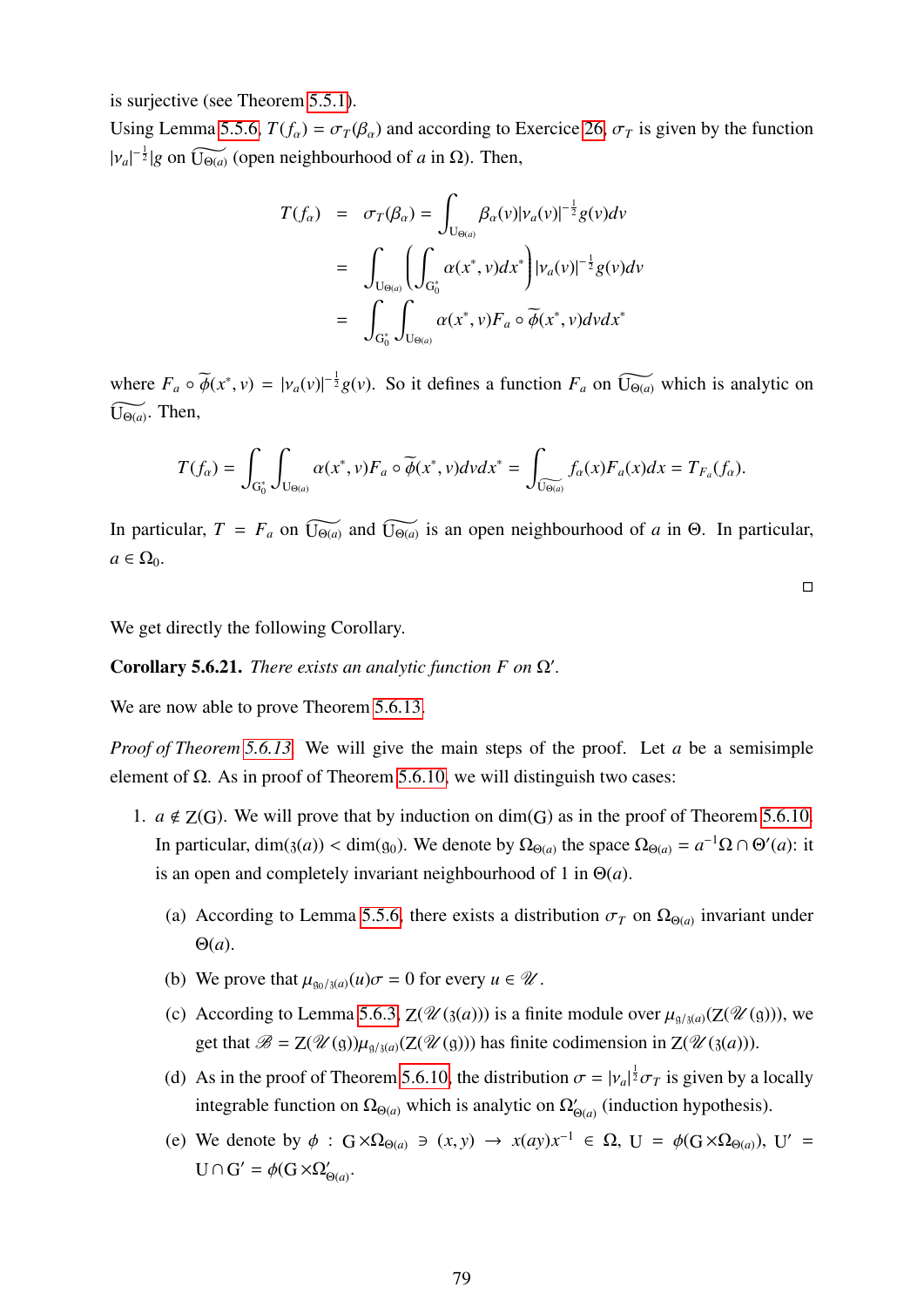(f)  $T = F$  on  $\Omega'$ . It implies that

$$
T(f_{\alpha}) = \int_{G \times \Omega'_{\Theta(a)}} \alpha(x, y) F \circ \phi(x, y) dx dy
$$

for every  $\alpha \in \mathcal{C}_c^{\infty}(G \times \Omega'_{\Theta(a)})$ . According to Lemma [5.5.6,](#page-69-0)  $T(f_\alpha) = \sigma_T(\beta_\alpha)$  and then,

$$
T(f_{\alpha}) = \int_{G \times \Omega'_{\Theta(a)}} \alpha(x, y) |\nu_{a}(y)|^{-\frac{1}{2}} g(y) dxdy.
$$

It implies that  $(x, y) \to F \circ \phi(x, y) - |v_a(y)|^{-\frac{1}{2}} g(y)$  is zero on  $G \times \Omega'_{\Theta(a)}$  and then, we prove that  $F \circ \phi$  is locally integrable on  $G \times \Omega_{\Theta(a)}$ . In particular, *F* is integrable on U.

(g) We get:

$$
\int_{U} f_{\alpha}(x)F(x)dx = \int G \times \Omega_{\Theta(a)} \alpha(x, y)F \circ \phi(x, y)dxdy
$$

$$
= \int_{\Theta} G \times \Omega_{\Theta(a)} \alpha(x, y)|\nu_{\alpha}(y)|^{-\frac{1}{2}}g(y)dxdy
$$

$$
= \sigma_{T}(\beta_{\alpha}) = T(f_{\alpha})
$$

In particular,  $T = F$  on  $U = \phi(G \times \Omega_{\Theta(a)})$  and then,  $a \in \Omega_0$ .

2.  $a \in Z(G)$  Proof is similar to the one of Theorem [5.6.10.](#page-74-0)

 $\Box$ 

**Corollary 5.6.22.** *The global character*  $\Theta_{\Pi}$  *of an irreducible quasi-simple representation* ( $\Pi$ ,  $\mathcal{H}$ ) *is given by a locally integrable function*  $F_{\Pi}$  *on* G *which is analytic on* G'.

*Proof.* Take  $T = \Theta_{\Pi}$ ,  $\Omega = G$  and  $\mathcal{U} = \text{Ker}(\chi_{\Pi})$  in Theorem [5.6.13.](#page-76-0)

 $\Box$ 

We finish this section by an easy consequence of the previous lemma.

**Lemma 5.6.23.** *Let*  $(\Pi_1, \mathcal{H}_1)$  *and*  $(\Pi_1, \mathcal{H}_1)$  *two irreducible unitary representations of* G. *Then,*  $\Pi_1$  and  $\Pi_2$  are equivalent if and only if  $F_{\Pi_1|_{G'}} = F_{\Pi_2|_{G'}}$ .

*Proof.* Using Corollary [4.5.8,](#page-50-0) we already know  $\Pi_1$  and  $\Pi_2$  are equivalent if and only if  $\Theta_{\Pi_1}$  =  $\Theta_{\Pi_2}$ . What we are going to prove is that  $\Theta_{\Pi_1} = \Theta_{\Pi_2}$  if and only if  $F_{\Pi_1|_{G'}} = F_{\Pi_2|_{G'}}$ . Assume that there exists a locally integrable function  $\tau_{\Pi_1}$ :  $G \to \mathbb{C}$  analytic on  $G'$  such that

$$
\Theta_{\Pi}(\Psi) = \int_{G} \Psi(g)\tau_{\Pi_1}(g)dg.
$$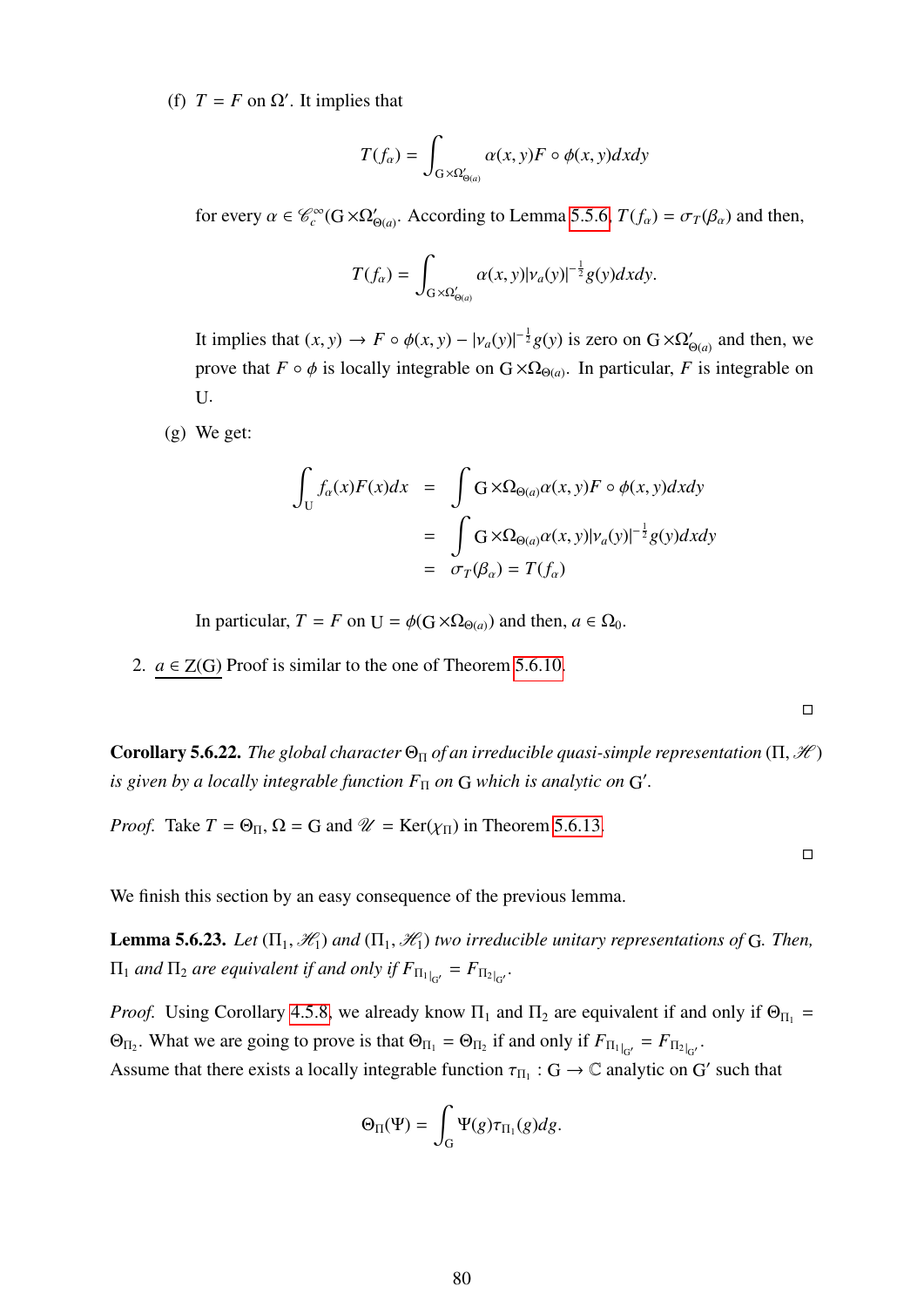We get

$$
\int_{G} (F_{\Pi_1} - \tau_{\Pi_1})(g)\Psi(g) dg = 0 \qquad (\Psi \in \mathcal{C}_c^{\infty}(G)),
$$

and in particular,

<span id="page-81-0"></span>
$$
\int_{G} (F_{\Pi_1} - \tau_{\Pi_1})(g)\Psi(g)dg = 0 \qquad (\Psi \in \mathcal{C}_c^{\infty}(G')). \qquad (5.21)
$$

Because  $F_{\Pi_1} - \tau_{\Pi_1}$ :  $G' \to \mathbb{C}$  is analytic, for every  $g' \in G'$ , we can find a Dirac sequence  $\{f_n\}_n$ such that:

$$
(F_{\Pi_1}-\tau_{\Pi_1})(g')=\lim_{n\to+\infty}\int_{G'}(F_{\Pi_1}-\tau_{\Pi_1})(g)f_n(g)dg.
$$

Using Equation [\(5.21\)](#page-81-0), we get that  $F_{\Pi_1} = \tau_{\Pi_1}$  on G'. Conversly, if  $F_{\Pi_1} - \tau_{\Pi_1} = 0$  on G'. In particular, for every  $\Psi \in \mathcal{C}_c^{\infty}(G)$ ,

$$
\int_{G} (F_{\Pi_1} - \tau_{\Pi_1})(g)\Psi(g) dg = 0,
$$

i.e.  $\Theta_{\Pi} = T_{F_{\Pi_1}} = T_{\tau_{\Pi_1}}$ . It means that  $\Theta_{\Pi_1}$  is parametrised by the restriction of  $F_{\Pi_1}$  to G'. Which prove the result.  $\Box$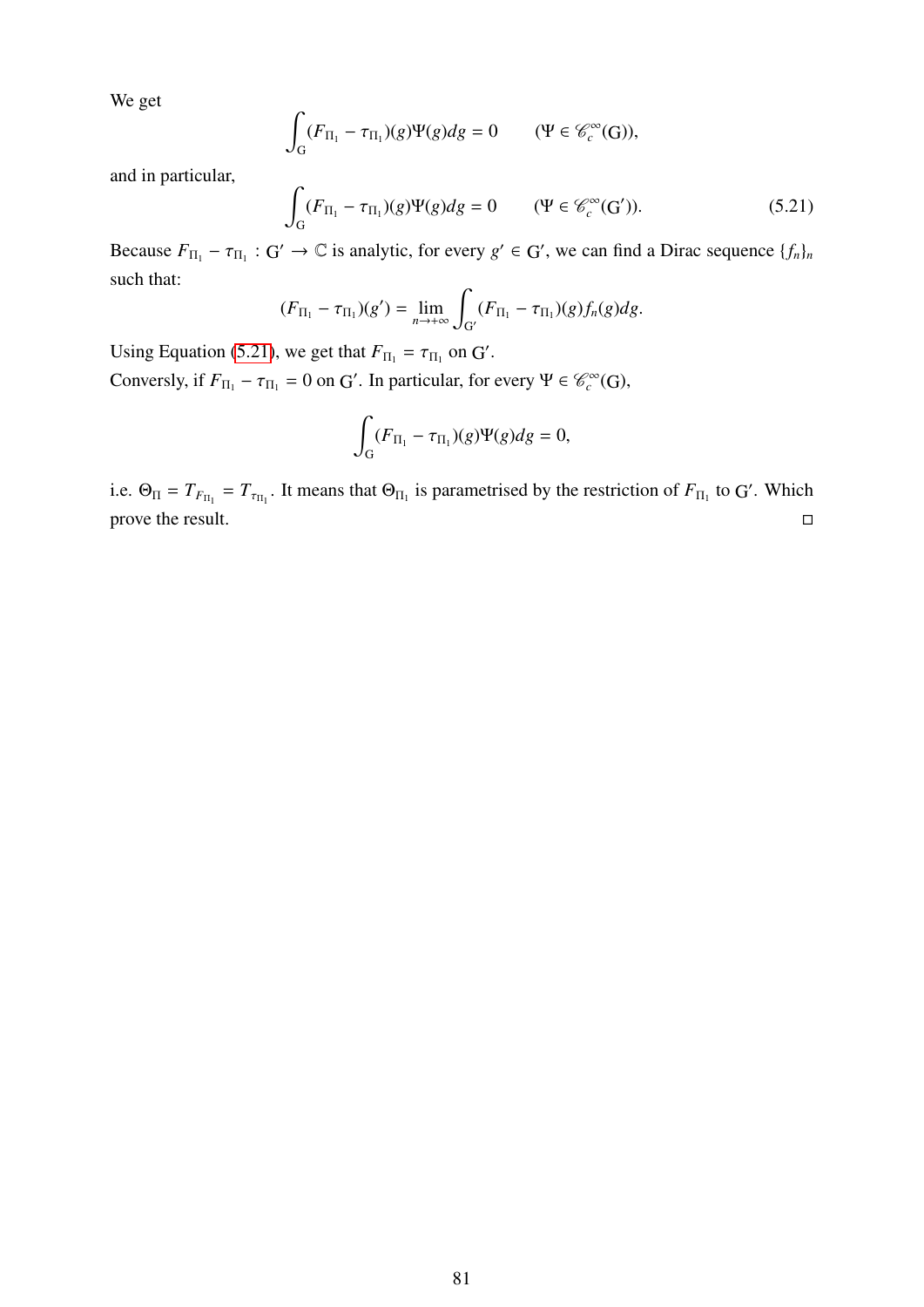# Chapter 6

# Well-known facts about characters

## <span id="page-82-1"></span>6.1 A paper of Rossmann

Through this section, G will be a semisimple connected Lie group with a maximal compact subgroup K such that  $rk(K) = rk(G)$ . We fix a compact Cartan subgroup of K (which is by assumption on the ranks a Cartan subgroup of G) and let  $t_0$ ,  $t_0$ ,  $g_0$  the Lie algebra of T, K, G and let's denote by t, t, g the complexifications. We denote by  $\Pi$  the map on t<sub>0</sub> given by:

$$
\Pi: t_0 \ni t \to \prod_{\alpha \in \Phi^+(g,t)} \alpha(t) \in \mathbb{C}.
$$

and denote by  $t_0^{reg} = \{t \in t_0, \Pi(t) \neq 0\}.$ 

As before, we denote by  $\mathcal{W} = \mathcal{W}(\mathfrak{g})$  the Weyl group corresponding to  $(\mathfrak{g}, \mathfrak{t})$  and we denote by  $\mathcal{W}(T)$  the following quotient  $N_G(T)/T$ .

*Remark* 6.1.1. The group  $N_G(T)/T$  acts naturally on T by:

$$
N_{\mathcal{G}}(\mathcal{T})/\mathcal{T} \times \mathcal{T} \ni (\bar{g}, t) \to g t g^{-1} \in \mathcal{T}.
$$

This action is well-defined. Indeed, let *g*,  $g' \in N_G(T)$  such that  $\overline{g} = \overline{g'}$ . There exists  $t' \in T$  such that  $g = g't'$  and then for  $t \in T$ , we get:

$$
gtg^{-1} = g't'tt'^{-1}g'^{-1} = g'tg'^{-1}.
$$

In particular, we get a natural action of  $\mathcal{W}(T)$  on  $t_0$  and t, and then every element of  $\mathcal{W}(T)$ defines an element of GL(t).

<span id="page-82-0"></span>**Lemma 6.1.2.** The group  $\mathcal{W}(T)$  is a subgroup of  $\mathcal{W}(g)$ . Moreover, if G is compact and con- $\textit{nccted}, \mathcal{W}(T) = \mathcal{W}(\mathfrak{q})$ .

Notation 6.1.3. We denote by  $dX$  and  $dt$  the Lebesgue measure on  $g_0$  and  $t_0$  respectively.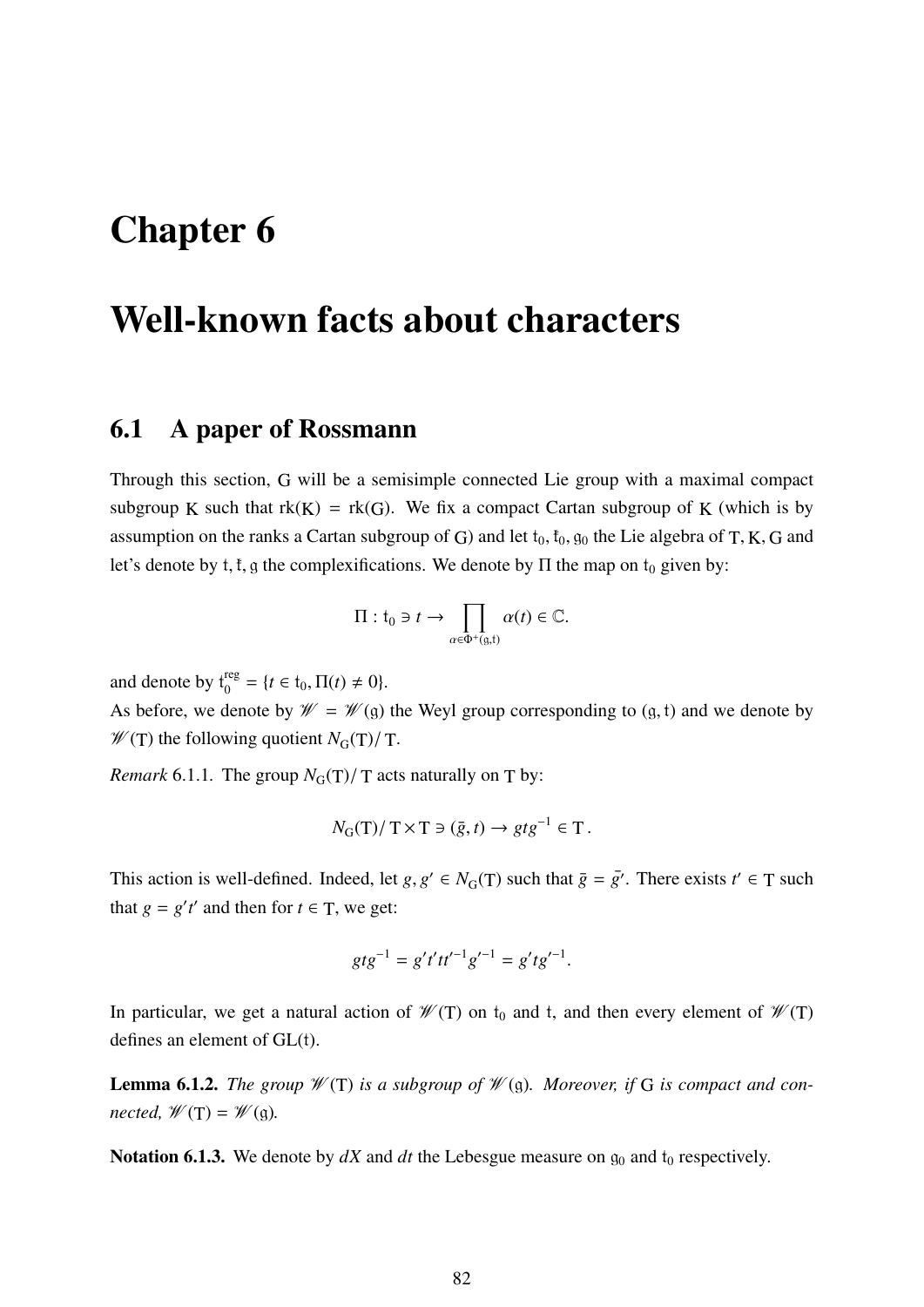We now recall two basic Lemmas.

**Lemma 6.1.4.** *The map*  $\phi$  : G /  $T \times t_0^{\text{reg}} \to G \cdot t_0^{\text{reg}} = \text{Ad}(G)(t_0^{\text{reg}})$ 0 ) *is proper and has bijective di*ff*erential everywhere. Moreover, the fibers of* φ *at g*.*t is:*

$$
\{(g\omega\mathbf{T},\omega^{-1}t),\omega\in\mathscr{W}(\mathbf{T})\}.
$$

Let  $\overline{dg}$  be an Ad-invariant measure on G / T.

**Lemma 6.1.5.** Let f be a measurable function on G  $t_0^{\text{reg}}$ <sup>reg</sup>. Then, |f| in integrable on G .t<sup>reg</sup> with *respect to dX if and only if*  $(\bar{g}, t) \to |\Pi(t)|^2 |f(\bar{g}.t)|$  *is integrable on*  $G / T \times t_0^{\text{reg}}$  *with respect to*<br> $\overline{H}$  *k*, *M s*  $\overline{dg}dt$ . Moreover, for every  $f \in \mathscr{C}_c^{\infty}(\mathfrak{g}_0)$  such that  $\text{supp}(f) \subseteq G$  .t<sup>reg</sup> 0 *,*

<span id="page-83-0"></span>
$$
\int_{G \cdot t_0^{\text{reg}}} f(X)dX = \int t_0^{\text{reg}} |\Pi(t)|^2 \int_{G/T} f(\text{Ad}(g)t) \overline{dg} dt.
$$
 (6.1)

*Proof.* The proof of Lemma [6.1.8](#page-84-0) can be found in [\[26,](#page-99-0) Lemma 1, Page 34] and for Lemma [6.1.5,](#page-83-0) one can check [\[26,](#page-99-0) Lemma 2, Page 35].

 $\hfill\square$ 

*Remark* 6.1.6*.* Let *dg* be a Haar neasure on G. Then, for  $H \in t_0$ ,

$$
\int_{G} f(\text{Ad}(g)H) dg = \int_{G/T} \int_{T} f(\text{Ad}(g t)H) dt d\overline{dg} = \int_{G/T} \int_{T} f(\text{Ad}(g) \text{Ad}(t)H) dt d\overline{dg}
$$
\n
$$
= \int_{G/T} \int_{T} f(\text{Ad}(g)H) dt d\overline{dg} = \int_{G/T} f(\text{Ad}(g)H) d\overline{g}
$$

In particular, Equation [\(6.1\)](#page-83-0) can be written as:

$$
\int_{G \cdot t_0^{\text{reg}}} f(X)dX = \int t_0^{\text{reg}} |\Pi(t)|^2 \int_G f(\text{Ad}(g)t)dgdt.
$$
\n(6.2)

We use Rossmann's notations (see [\[25\]](#page-98-1)). For every function  $\phi$  on  $g_0$ , we denote by  $M_{t_0}\phi$  the (partially defined) function on  $t_0$  given by;

$$
M_{t_0}\phi(t) = \Pi(t) \int_G \phi(\text{Ad}(g)t) dg \qquad (t \in \mathfrak{t}_0^{\text{reg}}).
$$

**Exercice 27.** Prove that if  $\phi \in \mathcal{C}_c^{\infty}(G, t_0^{\text{reg}})$ <sup>reg</sup>), then  $M_{t_0}\phi \in \mathcal{C}_c^{\infty}(t_0^{reg})$ <sup>reg</sup>). Moreover, for  $w \in \mathcal{W}(T)$ ,  $t \in$ t reg  $\int_0^{\text{reg}}$ ,  $M_{t_0}\phi(w^{-1}t) = \varepsilon(w)M_{t_0}\phi(t)$ .

We denote by  $F_{g_0}$  and  $F_{t_0}$  the Fourier transform on  $g_0$  and  $t_0$  respectively, i.e.

$$
F_{\mathfrak{g}_0}(X) = \int_{\mathfrak{g}_0} e^{i\mathscr{K}(X,Y)} \phi(Y) dY \qquad (\phi \in \mathscr{C}_c^{\infty}(\mathfrak{g}_0), X \in \mathfrak{g}_0),
$$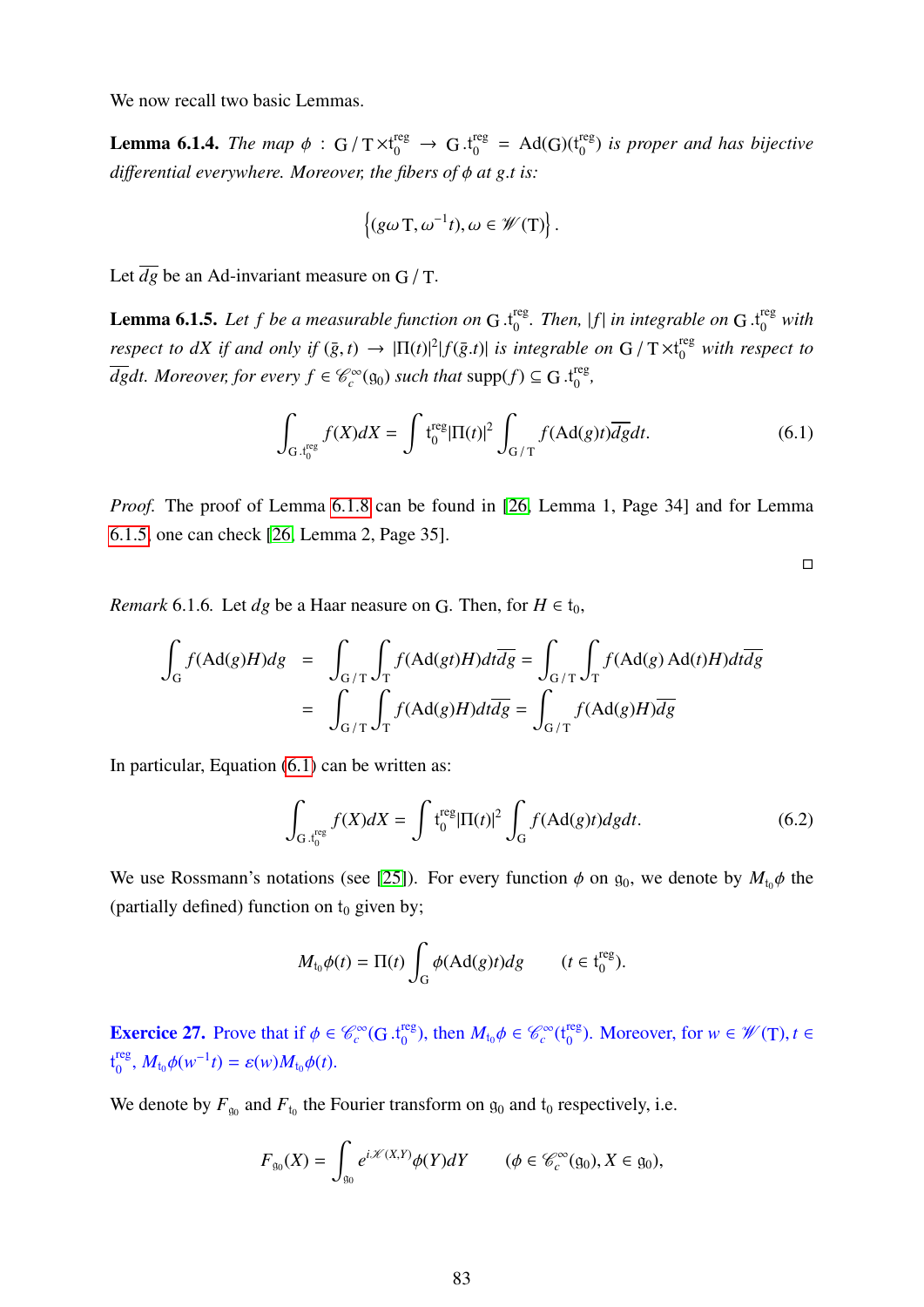$$
F_{t_0}(X) = \int_{t_0} e^{i\mathscr{K}(X,Y)} \phi(Y) dY \qquad (\phi \in \mathscr{C}_c^{\infty}(t_0), X \in t_0).
$$

We fix  $t \in t_0^{\text{reg}}$  $\frac{\text{reg}}{0}$ . We define the distribution  $\mu_t$  on  $g_0$  by:

$$
\mu_t(\phi) = \Pi(t) \int_G \phi(\mathrm{Ad}(g)t) dg \qquad (\phi \in \mathscr{C}_c^{\infty}(\mathfrak{g}_0)).
$$

We denote by  $\hat{\mu}_t = F_{g_0}\mu_t$  the Fourier transform of  $\mu_t$ , i.e. for every  $\phi \in \mathcal{C}_c^{\infty}(g_0)$ ,

$$
\hat{\mu}_t(\phi) = \mu_t(F_{\mathfrak{g}_0}\phi) = \Pi(t)\int_G F_{\mathfrak{g}_0}\phi(\mathrm{Ad}(g)t)dg = \Pi(t)\int_G \int_{\mathfrak{g}_0} e^{i\mathscr{K}(\mathrm{Ad}(g)t,X)}\phi(X)dXdg.
$$

We admit for the moment the following result of Harish-Chandra.

<span id="page-84-2"></span>**Theorem 6.1.7.** *The distribution*  $\hat{\mu}_t$  *is an invariant distribution given by a locally integrable* function  $\hat{\mu_t}$  *on*  $\mathfrak{g}_0$  *whose restriction to*  $\mathfrak{t}_0^{\text{reg}}$ 0 *is given by:*

$$
\hat{\mu}_t(s) = \Pi(s)^{-1} \sum_{w \in \mathscr{W}(g)} c(w, t) e^{i \mathscr{K}(wt, s)}.
$$

*Moreover, for a fixed w*  $\in \mathcal{W}(\mathfrak{g})$ ,  $t \to c(w, t)$  *is a locally constant function on*  $t_0^{\text{reg}}$ reg<br>0

We now prove the following lemma.

**Lemma 6.1.8.** *1. The constants*  $c(w, t)$  *are independant of t.* 

- *2. The constants c satisfy:*
	- *(a)*  $c(w) = c(w^{-1})$  *for every*  $w \in \mathcal{W}(g)$ *,*
	- *(b)*  $c(vw) = \varepsilon(v)c(w)$  *for*  $v \in \mathcal{W}(T)$  *and*  $w \in \mathcal{W}(g)$ *.*

<span id="page-84-0"></span>*Remark* 6.1.9. For  $t \in t_0^{\text{reg}}$  $_0^{\text{reg}}$ . Then,

$$
|\Pi(t)|^2 = \Pi(t)\overline{P(t)} = \prod_{\alpha \in \Phi^+(g,t)} \alpha(t) \overline{\prod_{\alpha \in \Phi^+(g,t)} \alpha(t)} = \prod_{\alpha \in \Phi^+(g,t)} \alpha(t) \overline{\alpha(t)}.
$$

Because  $t \in t_0$ ,  $\alpha(t) \in i\mathbb{R}$  and then  $\overline{\alpha(t)} = -\alpha(t)$ . In particular,

$$
|\Pi(t)|^2 = (-1)^{|\Phi^+(g,t)|} \Pi(t).
$$

Because of Equation [\(2.5\)](#page-18-0), we get:  $\dim_{\mathbb{C}}(g) = \dim_{\mathbb{C}}(f) + |\Phi^+(g, t)|$ , and then,  $|\Phi^+(g, t)| = \frac{\dim_{\mathbb{C}}(g/t)}{2}$ . *Proof of Lemma [6.1.8.](#page-84-0)* To prove the first part of Lemma [6.1.8,](#page-84-0) we are going to prove that:

<span id="page-84-1"></span>
$$
\Pi(s)\hat{\mu}_t(s) = \Pi(t)\hat{\mu}_s(t) \qquad (s, t \in \mathfrak{t}_0^{\text{reg}}). \tag{6.3}
$$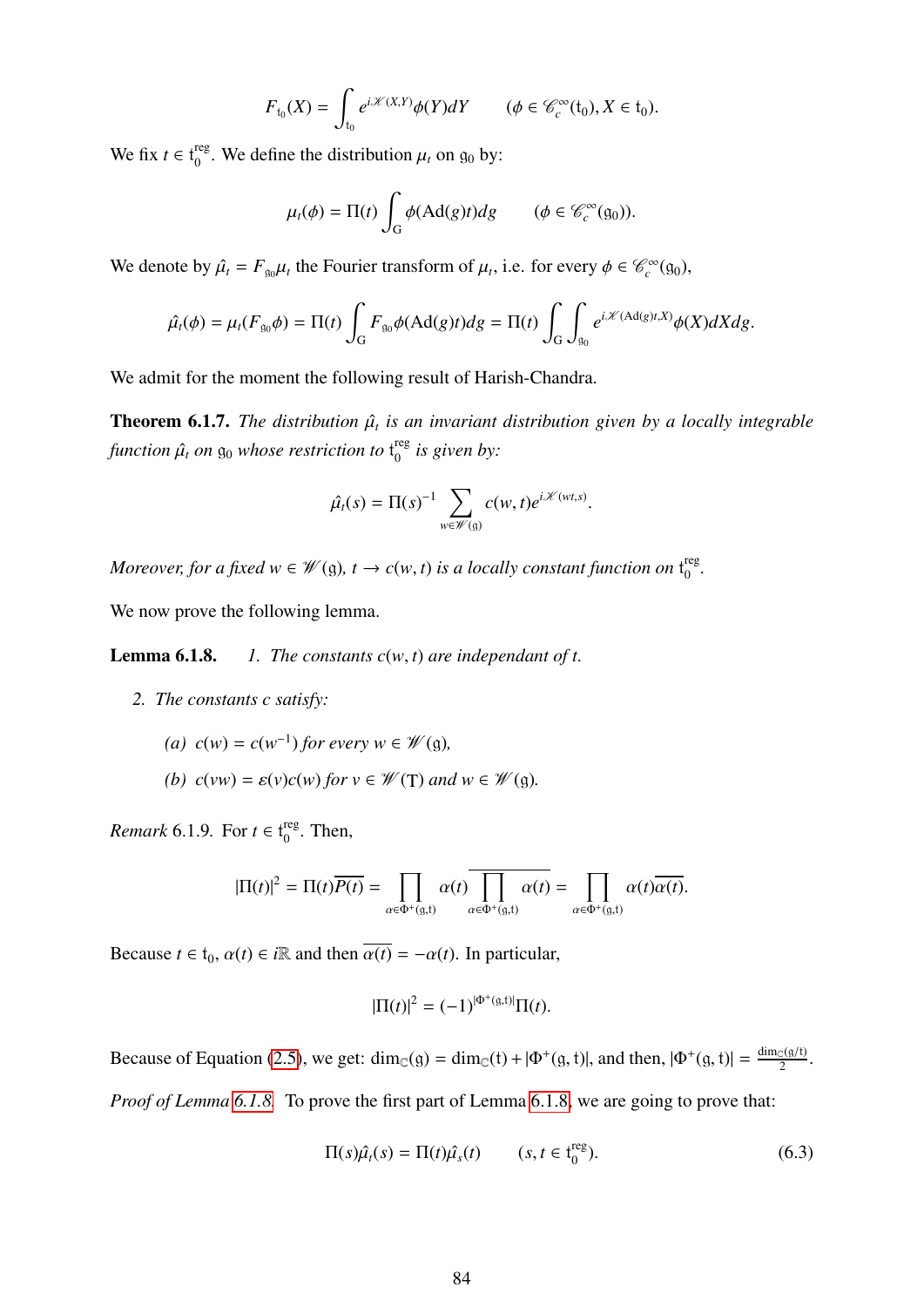Indeed, if [\(6.3\)](#page-84-1) holds, then

$$
\sum_{w \in \mathcal{W}(\mathfrak{g})} c(w, s) e^{i\mathcal{K}(ws,t)} = \sum_{w \in \mathcal{W}(\mathfrak{g})} c(w, t) e^{i\mathcal{K}(wt,s)} = \sum_{w \in \mathcal{W}(\mathfrak{g})} c(w, t) e^{i\mathcal{K}(tw^{-1}s)}
$$
\n
$$
= \sum_{w \in \mathcal{W}(\mathfrak{g})} c(w^{-1}, s) e^{i\mathcal{K}(ws,t)}
$$

Fix  $t \in t_0^{reg}$ <sup>reg</sup>. The functions  $s \to e^{i\mathcal{K}(ws,t)}$ ,  $w \in \mathcal{W}(\mathfrak{g})$  are linearly independant and we get  $c(w^{-1}, t) = c(w, s)$  for every  $s \in t_0^{\text{reg}}$  $\int_0^{\text{reg}}$ . In particular, *c* does not depend on *t* and  $c(w) = c(w^{-1})$ . To prove Equation [\(6.3\)](#page-84-1), we are going to prove that for every  $\phi$ ,  $\Psi \in \mathcal{C}_c^{\infty}(G \cdot t_0^{reg})$  $_{0}^{reg}$ ), we have:

$$
\int_{t_0\times t_0} \Pi(s)\hat{\mu}_t(s)M_{t_0}\phi(s)M_{t_0}\Psi(t)dsdt=\int_{t_0\times t_0} \Pi(t)\hat{\mu_s}(t)M_{t_0}\phi(s)M_{t_0}\Psi(t)dsdt.
$$

We start with the left-hand side term.

$$
\int_{t_0 \times t_0} \Pi(s) \hat{\mu}_t(s) M_{t_0} \phi(s) M_{t_0} \Psi(t) ds dt = \int_{t_0} \int_{t_0} \Pi(s) \hat{\mu}_t(s) \left( \Pi(s) \int_G \phi(\text{Ad}(g)s) dg \right) M_{t_0} \Psi(t) ds dt
$$
\n
$$
= \int_{t_0} \int_{t_0} \Pi(s)^2 \left( \int_G \hat{\mu}_t(\text{Ad}(g)s) \phi(\text{Ad}(g)s) dg \right) M_{t_0} \Psi(t) ds dt = (-1)^{\frac{\dim_C(g/t)}{2}} \int_{t_0} \left( \int_{g_0} \hat{\mu}_t(X) \phi(X) dx \right) M_{t_0} \Psi(t) dt
$$
\n
$$
= (-1)^{\frac{\dim_C(g/t)}{2}} \int_{t_0} \hat{\mu}_t(\phi) M_{t_0} \Psi(t) dt = (-1)^{\frac{\dim_C(g/t)}{2}} \int_{t_0} \mu_t(\mathscr{F}_{g_0} \phi) M_{t_0} \Psi(t) dt
$$
\n
$$
= (-1)^{\frac{\dim_C(g/t)}{2}} \int_{t_0} \Pi(t) \int_G F_{g_0} \phi(\text{Ad}(g)t) M_{t_0} \Psi(t) dg dt
$$
\n
$$
= (-1)^{\frac{\dim_C(g/t)}{2}} \int_{t_0} \int_G \int_G \Pi(t)^2 F_{g_0} \phi(\text{Ad}(g)t) \Psi(\text{Ad}(h)t) dh dg dt
$$
\n
$$
= \int_{t_0} \int_G \int_G |\Pi(t)|^2 F_{g_0} \phi(\text{Ad}(g) t) \Psi(\text{Ad}(h) t) dh dg dt = \int_G \int_{g_0} F_{g_0} \phi(\text{Ad}(g) X) \Psi(X) dX dg
$$
\n
$$
= \int_G \int_{g_0} \int_{g_0} e^{i \mathscr{K}(\text{Ad}(g) X, Y)} \phi(Y) \Psi(X) dY dX dg
$$

Same for the right-hand side. Which prove the first part.

For the second point, we already know that  $c(w) = c(w^{-1})$ . Wr prove the second part. We first observe that for every  $v \in \mathcal{W}(T)$ , we have  $\mu_{v(t)} = \varepsilon(v)\mu_t$ .

Indeed, *v* is an<br>element of  $N_G(T)/T$ , i.e.  $v = \overline{g} = gT$ ,  $g \in N_G(T) \subseteq G$ , then

$$
\mu_{\nu(t)}\phi = \Pi(\nu(t))\int_G \phi(\text{Ad}(g)(\nu(t)))dg = \varepsilon(\nu)\Pi(t)\int_G \phi(\text{Ad}(g\nu)(t))dg
$$
  
=  $\varepsilon(\nu)\Pi(t)\int_G \phi(\text{Ad}(g\nu)(t))dg = \varepsilon(\nu)\mu_t(\phi).$ 

By using Theorem [6.1.7,](#page-84-2) we get:

$$
\Pi(s)\sum_{w\in\mathscr{W}(\mathfrak{g})}c(wv^{-1})e^{i\mathscr{K}(wt,s)}=\varepsilon(v)\Pi(s)\mathscr{W}(\mathfrak{g})c(w)e^{i\mathscr{K}(wt,s)},
$$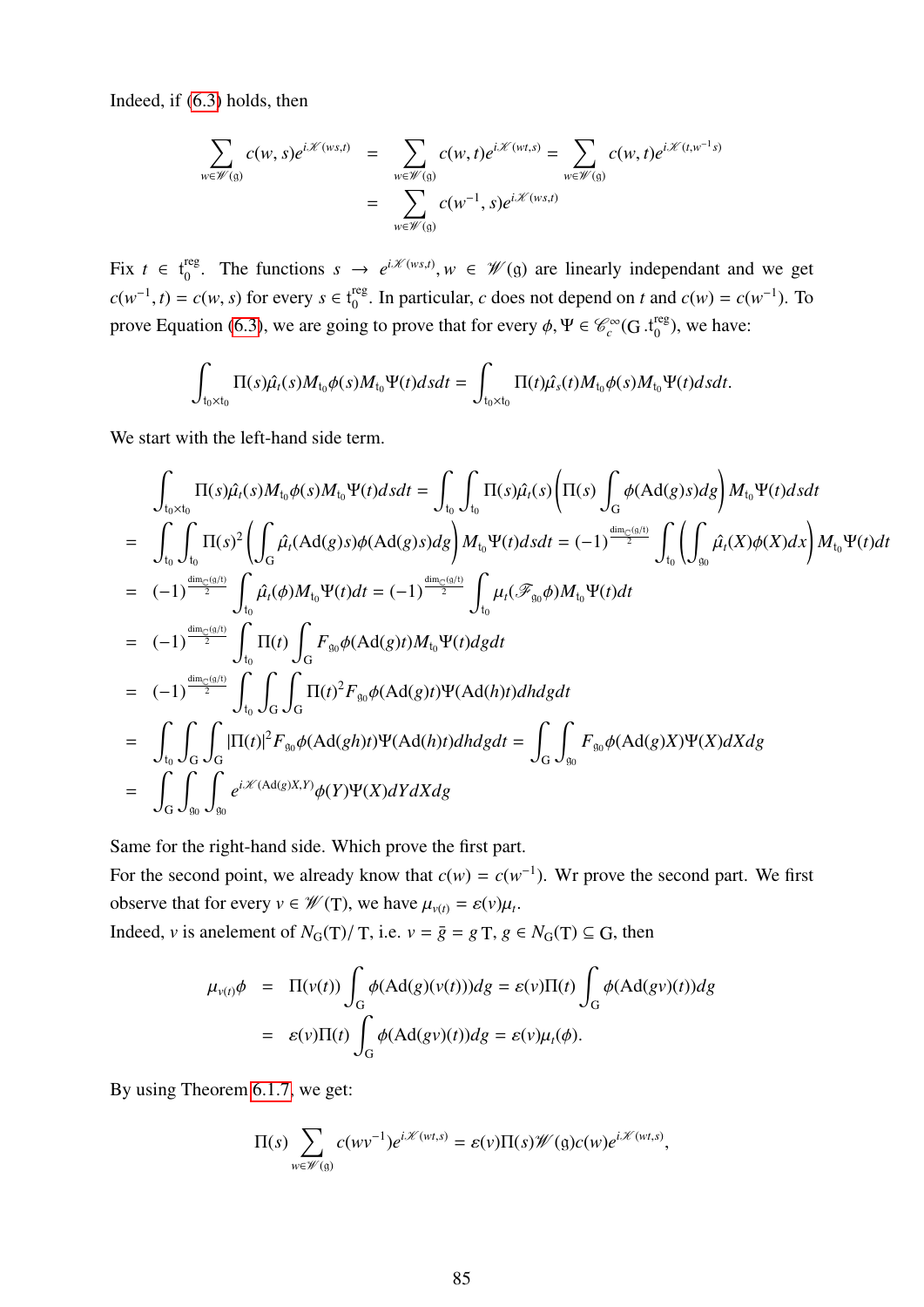which imply that  $c(wv^{-1}) = \varepsilon(v)c(w)$ . Which conclude the proof.

*Remark* 6.1.10*.* We directly get that

$$
M_{t_0}F_{g_0}\phi(t) = (-1)^{\frac{\dim_{\mathbb{C}}(g/t)}{2}}\sum_{w\in\mathscr{W}(g)}c(w)F_{t_0}M_{t_0}\phi(wt)
$$

for  $t \in t_0^{\text{reg}}$ <sup>reg</sup> and  $\phi \in \mathscr{C}_c^{\infty}(\mathbf{G}.t_0^{\text{reg}})$  $_{0}^{\text{reg}}$ ). Indeed,

$$
M_{t_0}F_{g_0}\phi(t) = \Pi(t)\int_G F_{g_0}\phi(\text{Ad}(g)t)dg = \mu_t(F_{g_0}) = \hat{\mu}_t(\phi)
$$
  
\n
$$
= \int_{g_0}\hat{\mu}_t(X)\phi(X)dx = t_0|\Pi(s)|^2 \int_G \hat{\mu}_t(\text{Ad}(g)s)\phi(\text{Ad}(g)s)dgds
$$
  
\n
$$
= (-1)^{\frac{\dim_{\mathbb{C}}(g/t)}{2}} \int_{t_0}\Pi(s)\hat{\mu}_t(s)\left(\int_G\Pi(s)\phi(\text{Ad}(g)s)dg\right)ds
$$
  
\n
$$
= (-1)^{\frac{\dim_{\mathbb{C}}(g/t)}{2}} \int_{t_0}\Pi(s)\hat{\mu}_t(s)M_{t_0}\phi(s)ds
$$
  
\n
$$
= (-1)^{\frac{\dim_{\mathbb{C}}(g/t)}{2}} \int_{t_0}\sum_{w \in \mathcal{W}(g)} c(w)e^{i\mathcal{K}(wt,s)}M_{t_0}\phi(s)ds
$$
  
\n
$$
= (-1)^{\frac{\dim_{\mathbb{C}}(g/t)}{2}} \sum_{w \in \mathcal{W}(g)} c(w) \int_{t_0} e^{i\mathcal{K}(wt,s)}M_{t_0}\phi(s)ds
$$
  
\n
$$
= (-1)^{\frac{\dim_{\mathbb{C}}(g/t)}{2}} \sum_{w \in \mathcal{W}(g)} c(w) \int_{t_0} F_{t_0}M_{t_0}\phi(wt).
$$

We admit the following for the moment.

Theorem 6.1.11 (Rossmann). *We get:*

$$
c(w) = \begin{cases} \frac{i^{\frac{\dim_{\mathbb{C}}(\mathfrak{g}/t)}{2}}(-1)^{\frac{\dim_{\mathbb{C}}(\mathfrak{g}/t)}{2}}}{|\mathcal{W}(\mathsf{T})|} \varepsilon(w) & \text{if } w \in \mathcal{W}(\mathsf{T})\\ 0 & \text{otherwise} \end{cases}
$$

The proof of this result can be found in [\[25,](#page-98-1) Equation 15].

**Corollary 6.1.12.** *The Fourier transform*  $\mu_t$ ,  $t \in t_0^{\text{reg}}$  $_{0}^{\text{reg}}$  is given on  $\bm{{\mathsf{t}}}_{0}^{\text{reg}}$ 0 *by the formula:*

<span id="page-86-1"></span>
$$
\hat{\mu}_t(s) = K\Pi(s)^{-1} \sum_{w \in \mathcal{W}(\mathbf{T})} \varepsilon(w) e^{i\mathcal{K}(wt,s)}, \tag{6.4}
$$

*where*  $K = \frac{i^{\frac{\dim_{\mathbb{C}}(\mathfrak{g}/t)}{2}}(-1)^{\frac{\dim_{\mathbb{C}}(\mathfrak{g}/t)}{2}}}{\frac{|\mathcal{W}(T)|}{2}}$  $\frac{(-1)^{\frac{2}{\pi}}}{\sqrt{\mathscr{W}(T)}}$ .

We finish this section with the following Lemma.

<span id="page-86-0"></span>**Lemma 6.1.13.** *We denote by*  $W$ (*t*) *the Weyl group corresponding to* (*t*, *t*)*. Then,*  $W$ (*t*)  $\approx W(T)$ *.*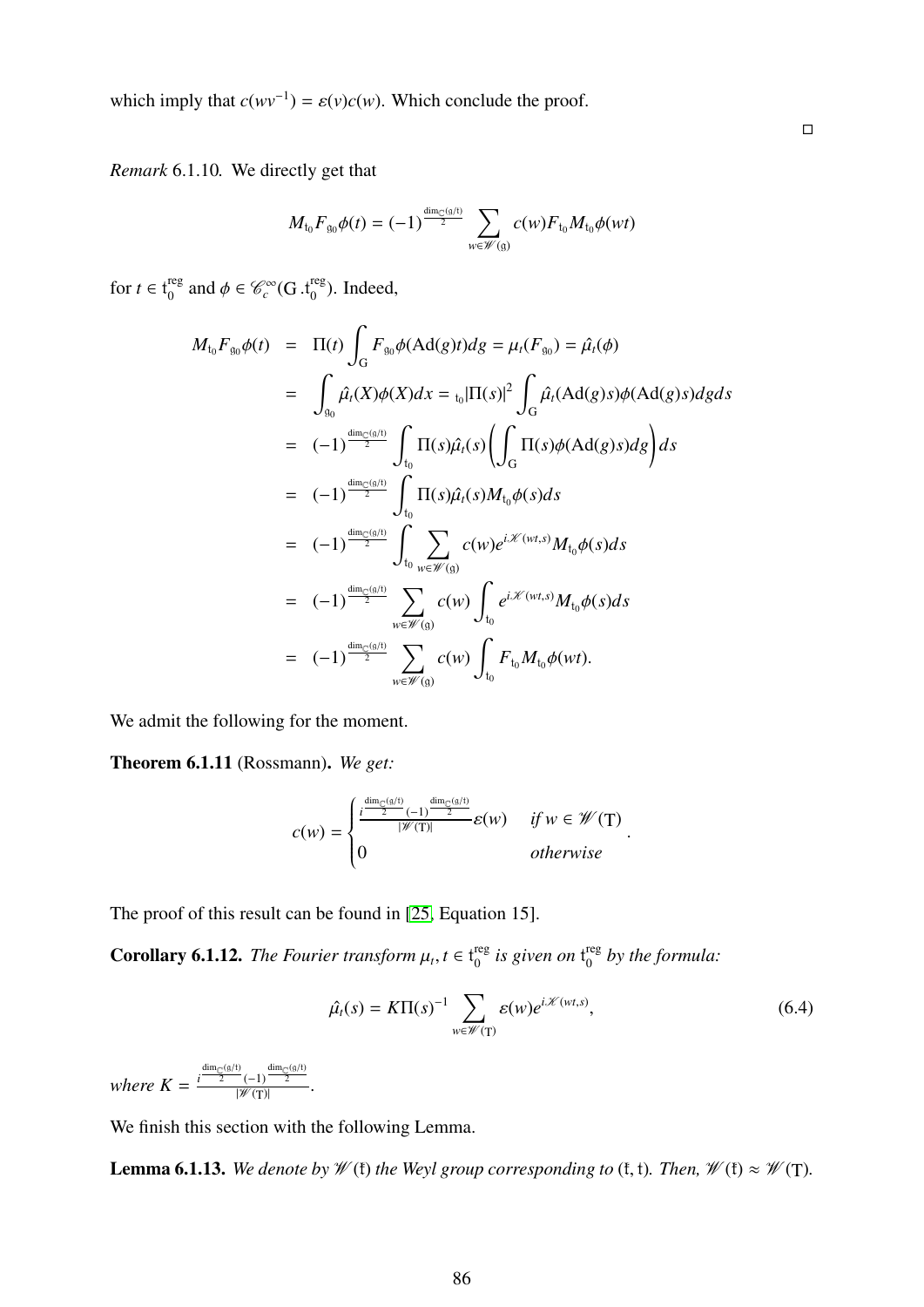In order to prove this Lemma, we recall a standard result concerning Cartan subgroups.

<span id="page-87-0"></span>**Lemma 6.1.14.** *Let g* =  $k$  exp( $p$ )  $\in$  G, where  $k \in K$ ,  $p \in Q$  and  $\mathscr{S}_0$  *be a*  $\theta$ -stable of  $g_0$  (see CITE)  $such that Ad(g) normalizes (resp. centralizes)$   $s<sub>0</sub>$ . Then,  $Ad(k)$  and  $ad(p)$  each normalizes (resp. *centralizes*)  $s<sub>0</sub>$ *.* 

*Proof of Lemma* [6.1.13.](#page-86-0) From Lemma [6.1.14,](#page-87-0) we get that  $N_G(t_0) = N_K(t_0)$ . Indeed, the inclusion of  $N_K(t_0) \in N_G(t_0)$  is obvious. Conversly, let  $g \in N_G(t_0)$  and  $g = k \exp(p)$ ,  $k \in K$ ,  $p \in \mathfrak{p}_0$  the Iwasawa decomposition. Using Lemma [6.1.14,](#page-87-0)  $k \in N_K(t_0)$  and ad( $p$ )( $t_0$ )  $\subseteq t_0$ . Using  $t_0 \subseteq t_0$  and  $[\mathfrak{k}_0, \mathfrak{p}_0] \subseteq \mathfrak{p}_0$  (see Section [3.1\)](#page-20-0). Then,  $ad(p)(t_0) \subseteq t_0 \cap \mathfrak{p}_0 = \{0\}.$ 

In particular,  $g = k$  and then,  $g \in N_K(t_0)$ . The result follows using Lemma [6.1.2.](#page-82-0)

 $\Box$ 

## <span id="page-87-1"></span>6.2 A conjecture of Kirillov

In this section, we will exceptionally work with a general Lie group (it will not be useful for us but the theory is not more complicated in this context)

Let G be a real Lie group,  $g_0$  and g the Lie algebra of G and its complexification respectively and let  $g_0^*$  $\frac{1}{6}$  and  $\frac{1}{9}$  the dual spaces. We denote by Ad<sup>\*</sup> the action of G on  $\frac{1}{90}$  (or g) given by

$$
Ad(g)\lambda(X) = \left\langle \lambda, Ad(g^{-1})X \right\rangle \qquad (g \in G, X \in \mathfrak{g}_0, \lambda \in \mathfrak{g}_0^*).
$$

The differential of this action, denoted by  $ad^* : g_0 \to \text{End}(g_0)$ , is given by:

$$
ad^*(X)\lambda(Y) = -\langle \lambda, ad(X)Y \rangle \qquad (X, Y \in \mathfrak{g}_0, \lambda \in \mathfrak{g}_0^*).
$$

Fix  $\lambda \in \mathfrak{g}_0^*$ <sup>\*</sup><sub>0</sub> and denote by  $\Omega_{\lambda} = \text{Ad}(G) \lambda$  be the corresponding co-adjoint orbit.

#### 6.2.1 Liouville measure on a co-adjoint orbit

The first step is to construct a symplectic 2-form on  $\Omega_{\lambda}$ 

**Lemma 6.2.1.** *Let*  $\mu \in \Omega_{\lambda}$ *. Then, the tangent space*  $T_{\mu}\Omega_{\lambda}$  *is given by:* 

$$
T_{\mu}\Omega_{\lambda} = \{ad^*(\xi)\mu, \xi \in \mathfrak{g}_0\}.
$$

**Idea 1.** For  $\xi \in g_0$ , we consider the map:

$$
\mu_{\xi}: \mathbb{R} \ni t \to \mu_{\xi}(t) = \mathrm{Ad}(\exp(tX))\mu \in \Omega_{\lambda}.
$$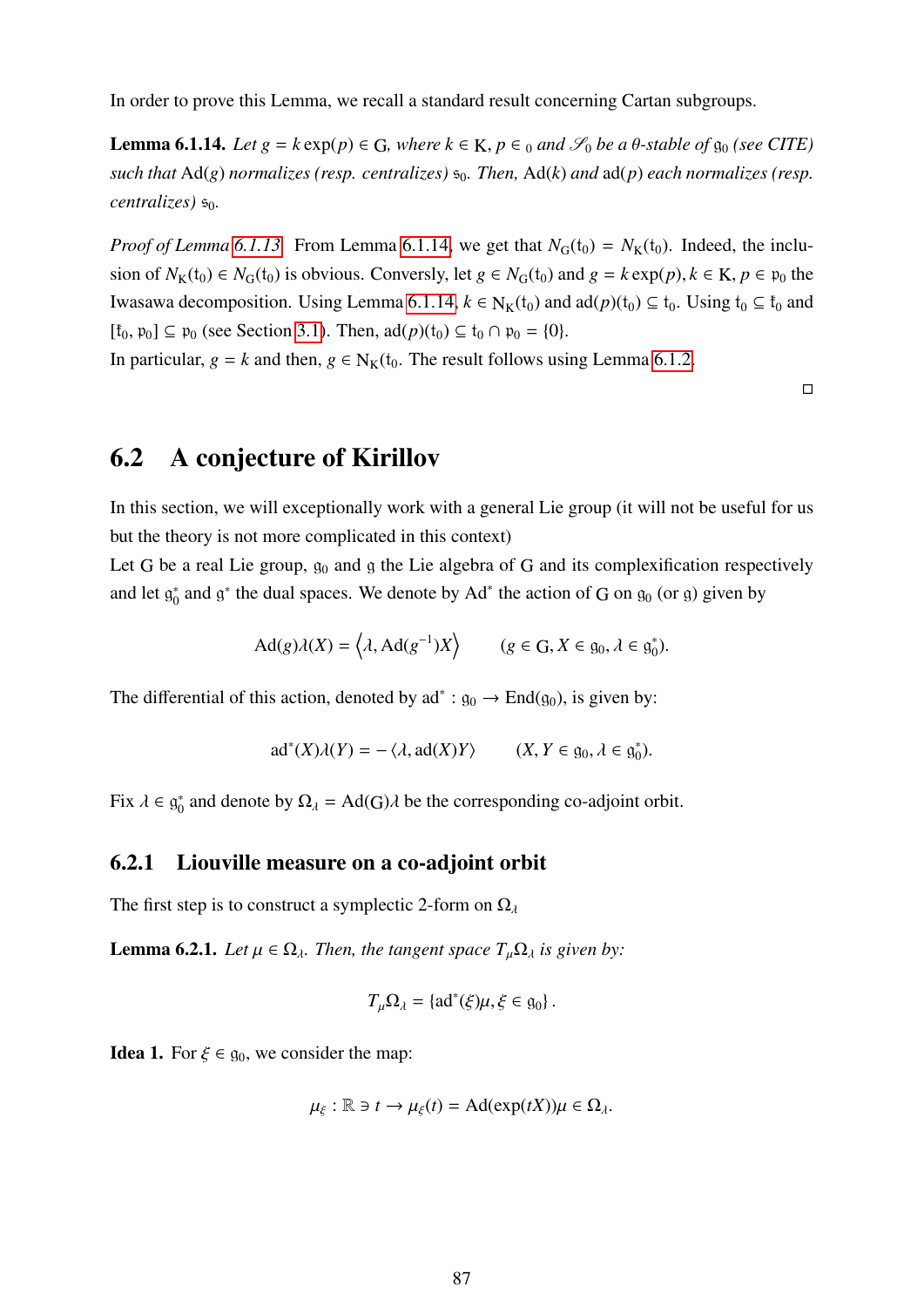It's a curve in  $\Omega_{\lambda}$  such that  $\mu_{\xi}(0) = \mu$ . For  $\eta \in g_0$ , we get:

$$
\langle \mu_{\xi}(t), \eta \rangle = \langle \mathrm{Ad}^*(\exp(t\xi))\mu, \eta \rangle = \langle \mu, \mathrm{Ad}(\exp(t\xi))\eta \rangle.
$$

By differentiating with respect to  $t$  and taking  $t = 0$ , we get:

$$
\langle \mu'_{\xi}(0), \eta \rangle = -\langle \mu, \text{ad}(\xi)\eta \rangle = -\langle \text{ad}^*(\xi)\mu, \eta \rangle
$$
,

which implies that  $\mu'_{\xi}(0) = -ad^*(\xi)\mu$ .

ξ

On  $T_\mu \Omega_\lambda$ , we define the form  $\omega_\mu$  by:

$$
\omega_{\mu}(\text{ad}^*(\xi)\mu, \text{ad}^*(\eta)\mu) = \langle \mu, [\xi, \eta] \rangle. \tag{6.5}
$$

**Lemma 6.2.2.** *The form*  $\omega_{\mu}$  *is a well-defined symplectic form on*  $T_{\mu}\Omega_{\lambda}$ *.* 

*Proof.* Assume that  $\omega_{\mu}(\text{ad}^*(\xi)\mu, \text{ad}^*(\eta)\mu) = 0$  for every  $\text{ad}^*(\eta)\mu$ . Then,  $\langle \mu, [\xi, \eta] \rangle = 0$  for every  $\eta \in g_0$ . Using that  $\langle \mu, [\xi, \eta] \rangle = \langle ad^*(\xi)\mu, \eta \rangle$ , and then  $ad^*(\xi)\mu = 0$ . In particular,  $\omega_\mu$  is nondegenerate.

*Remark* 6.2.3. We denote by  $g_u$  the subalgebra of  $g_0$  given by:

$$
\mathfrak{g}_{\mu} = \{ \xi \in \mathfrak{g}_0, ad^*(\xi)\mu = 0 \},
$$

and by  $g_0^{\mu}$  the subspace of  $g_0^*$  $_{0}^{*}$  given by:

$$
\mathfrak{g}_0^{\mu} = \left\{ \nu \in \mathfrak{g}_0^*, \langle \nu, \eta \rangle = 0, \eta \in \mathfrak{g}_{\mu} \right\}.
$$

Then,  $T_{\mu}\Omega_{\lambda} = g_0^{\mu}$ . Indeed,  $T_{\mu}\Omega_{\lambda} \subseteq g_0^{\mu}$  because for every  $\xi \in g_0$  and  $\eta \in g_{\mu}$ ,

$$
\langle \mathrm{ad}^*(\xi)\mu, \eta \rangle = \langle \mu, \mathrm{ad}(\xi)\eta \rangle = -\langle \mu, \mathrm{ad}(\eta)\xi \rangle = -\langle \mathrm{ad}^*(\eta)\mu, \xi \rangle = 0,
$$

<span id="page-88-0"></span>and we get the Equality using that  $\dim(T_\mu \Omega_\lambda = \dim(g_0) - \dim(g_\mu) = \dim(g_0^\mu)$ . Using the form  $\omega_{\mu}$  on  $T_{\mu}\Omega_{\lambda}, \mu \in \Omega_{\lambda}$ , we define a form  $\omega$  on  $\Omega_{\lambda}$  in a natural way. **Exercice 28.** Prove that the form  $\omega$  is closed and G-invariant.

Corollary 6.2.4. *Co-adjoint orbits of finite dimensional Lie algebras are even dimensional.* Let 2*d* be the dimension of  $\Theta_{\lambda}$ . We denote by  $\Theta_{\lambda}$  the form:

$$
\Omega_{\lambda} = \frac{\omega^d}{(2\pi)^d d!}.
$$
\n(6.6)

 $\Box$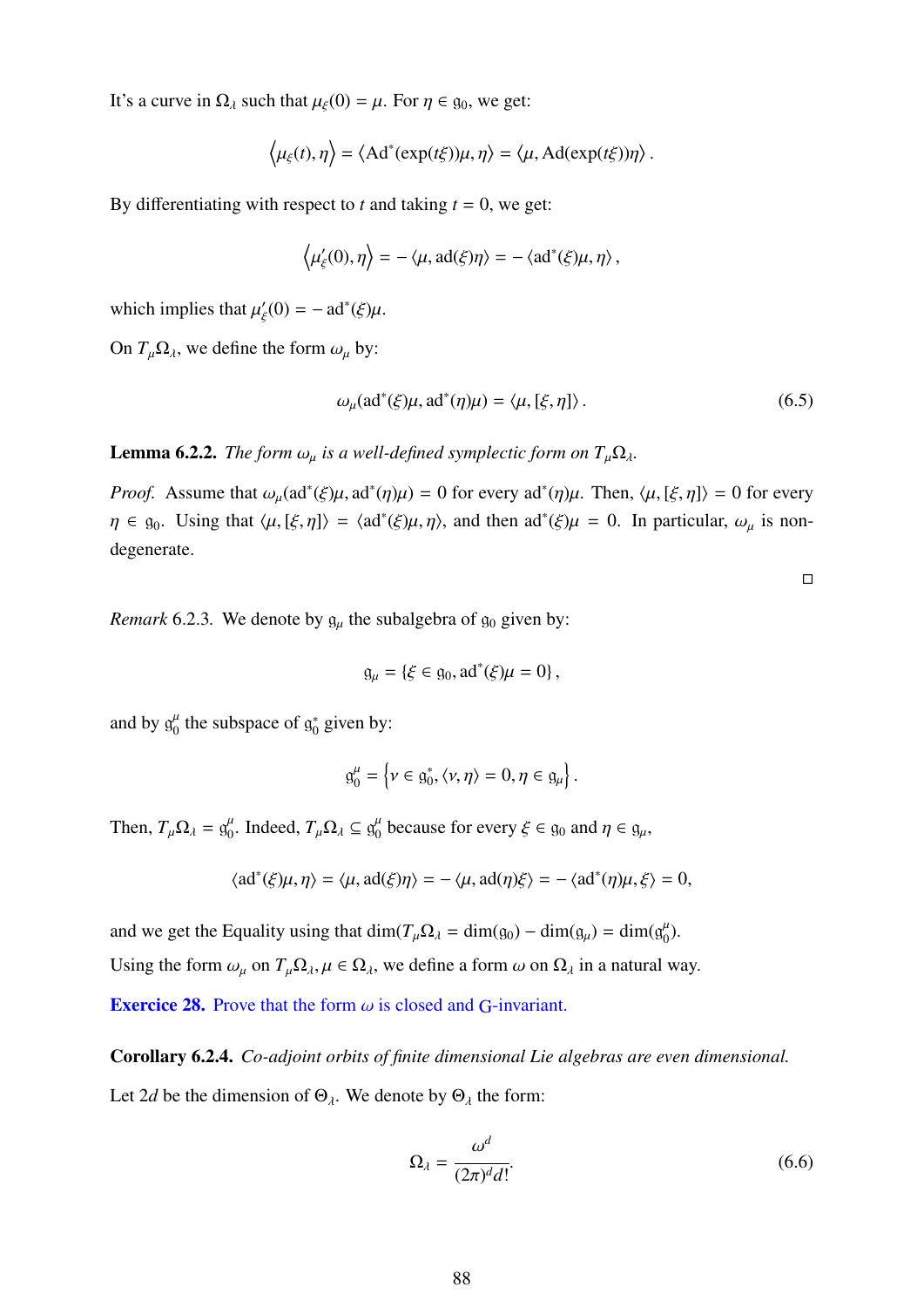One can check [\[24\]](#page-98-2) for more details. The form  $\theta_{\lambda}$  is a volume form on  $\Omega_{\lambda}$ . This form defines a tempered positive meqsure on  $g_0$  denoted by  $d\theta_\lambda$ .

<span id="page-89-0"></span>*Remark* 6.2.5. Assume that  $g_0$  is semi-simple. In particular, the map:

$$
\Psi: \mathfrak{g}_0 \ni X \to \Psi(X) = \mathscr{K}(X, \cdot) \in \mathfrak{g}_0^*,
$$

is a. G-invariant bijective map. For  $g \in G$  and  $X, Y \in g_0$ , we get:

$$
\Psi(\text{Ad}(g)X)(Y) = \mathcal{K}(\text{Ad}(g)X, Y) = \mathcal{K}(X, \text{Ad}^{-1}(g)Y)
$$

$$
= \Psi(X)(\text{Ad}(g^{-1})Y) = (\text{Ad}^*(g)\Psi(X))(Y)
$$

In particular,  $\Psi(\Omega_X = \text{Ad}(G)(X)) = \Omega_{\Psi(X)}$ . In particular, we have a one-to-one correspondence between  $g_0/G$  and  $g_0^*$  $_{0}^{*}/$  G.

The measure  $d\theta_\lambda$  corresponding to the Liouville form  $\theta_\lambda$  on  $\Omega_\lambda$  defines a tempered distribution on  $g_0$  given by:

$$
d\theta_{\lambda}(\phi) = \int_{\Omega_{\lambda}} \phi(F) d\theta_{\lambda}(F) \qquad (\phi \in \mathscr{C}_c^{\infty}(\mathfrak{g}_0^*)).
$$

Let  $\phi \in \mathcal{C}_c^{\infty}(\mathfrak{g}_0)$ . Then,  $\hat{\phi} = F_{\mathfrak{g}_0^*} \phi \in \mathcal{C}_c^{\infty}(\mathfrak{g}_0^*)$  $\hat{\theta}_0$  and we can define the Fourier transform  $d\hat{\theta}_\lambda$  of  $d\theta_\lambda$ by:

$$
d\hat{\theta}_{\lambda}(\phi) = d\theta_{\lambda}(F_{\mathfrak{g}_{0}^{*}}\phi) = \int_{\Omega_{\lambda}} F_{\mathfrak{g}_{0}^{*}}\phi(F) d\theta_{\lambda}(F) = \int_{\Omega_{\lambda}} \int_{\mathfrak{g}_{0}} \phi(X) e^{i\langle F,X \rangle} dX d\theta_{\lambda}(F),
$$

where  $dX$  is the Lebesgue measure on  $g<sub>0</sub>$ , i.e.e as a distribution:

$$
d\hat{\theta}_{\lambda}(X) = \int_{\Omega_{\lambda}} e^{i\langle F, X \rangle} d\theta_{\lambda}(F) \qquad (X \in \mathfrak{g}_0).
$$

*Remark* 6.2.6. The distribution  $d\theta_{\lambda}$  is G-invariant. Indeed, for every  $\phi \in \mathcal{C}_c^{\infty}(\mathfrak{g}_0^*)$  $_{0}^{\ast}),$ 

$$
d\theta(\phi \circ \mathrm{Ad}^*(g^{-1})) = \int_{\Omega_\lambda} \phi \circ \mathrm{Ad}^*(g^{-1})(F) d\theta_\lambda(F) = \int_{\Omega_\lambda} \phi(F) d\theta_\lambda(F) = d\theta_\lambda(\phi),
$$

because the measure  $d\theta_{\lambda}$  is G-invariant (see Exercice [28\)](#page-88-0).

#### 6.2.2 How to understand Kirillov's conjecture?

Let *U* be an open neighbourhood of  $g_0$  such that  $\exp_{|U|}$  is injective. We denote by  $V = \exp(U)$ . In particular, we get a map:

$$
\tau: \mathcal{C}_c^{\infty}(U) \ni \phi \to \gamma_{\phi} \in \mathcal{C}_c^{\infty}(V)
$$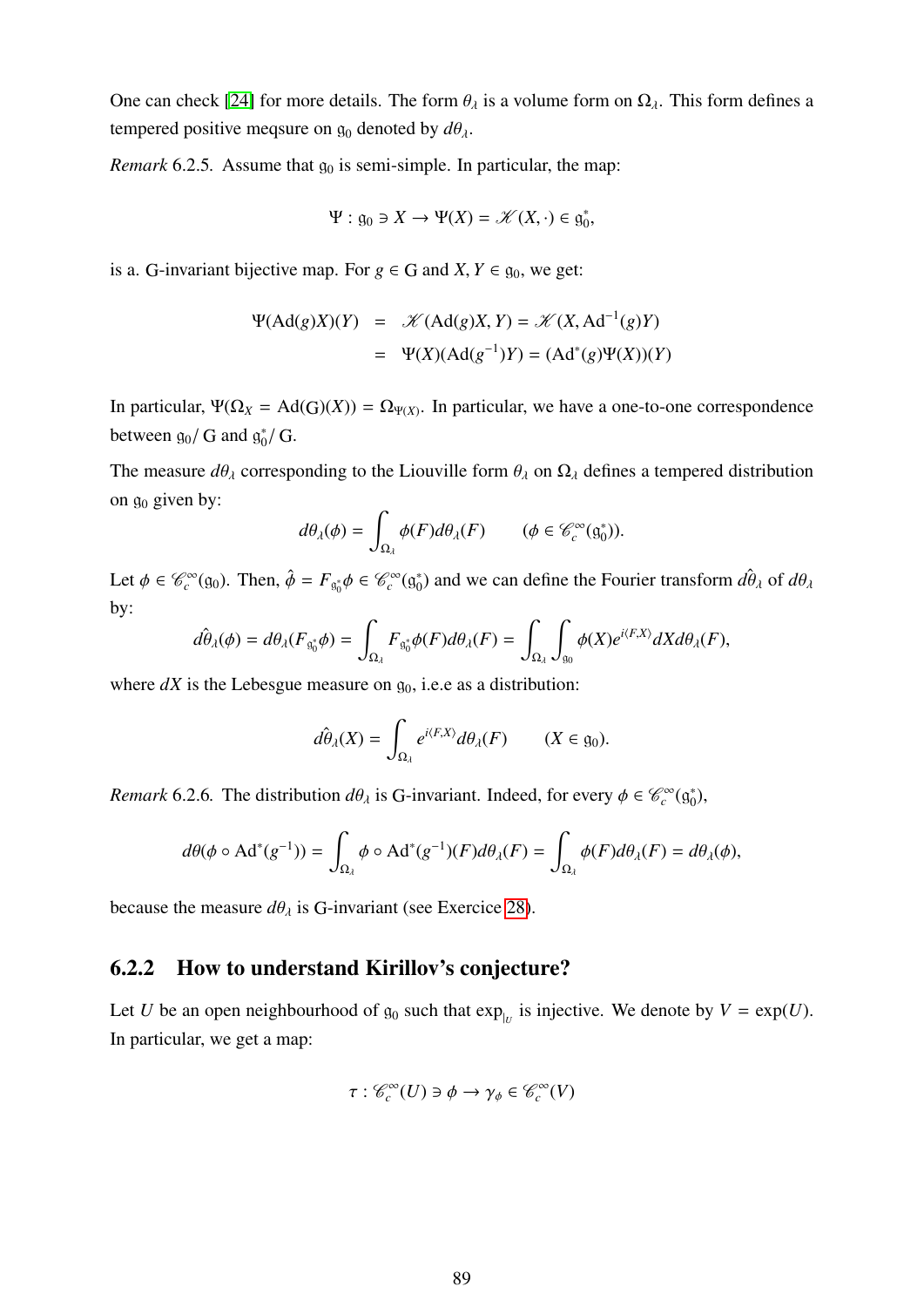such that  $\gamma_{\phi}(\exp(X)) = \phi(X), X \in U$ . By dualizing the map  $\tau$ , we get a map:

$$
\tau^* : \mathscr{D}'(V) \ni T \to \tau * (T) \in \mathscr{D}'(U),
$$

where  $\tau^*(T)\phi = T(\gamma_{\phi})$ , where  $\phi \in \mathcal{C}_c^{\infty}(U)$ . Then, for a distribution on G given by a locally integrable function  $F_T$  on G, we get for every  $\phi \in \mathcal{C}_c^{\infty}(g_0)$  such that  $supp(\phi) \subseteq U$ ,

$$
\tau^*(T)\phi = T(\gamma_{\phi}) = \int_G \gamma_{\phi}(g) F_T(g) dg = \int_{g_0} \gamma_{\phi}(\exp(X)) F_T(\exp(X)) p(X) dX
$$

where  $p(X) = \det \left( \frac{\sinh(\text{ad}(X/2))}{\text{ad}(X/2)} \right)^{\frac{1}{2}}$ .

Conjecture 6.2.7 (Kirillov's Conjecture). Let  $(\Pi, \mathcal{H})$  be an irreducible unitary representation of G. Then, there exists  $\lambda \in \mathfrak{g}_0^*$  $_0^*$  such that:

$$
\tau^*(\Theta_{\Pi})(\phi) = d\hat{\theta}_{\lambda}(\phi),
$$

where  $\phi \in \mathcal{C}_c^{\infty}(g_0)$  such that supp $(\phi) \subseteq U$ , i.e. in terms of distributions,

$$
\Theta_{\Pi}(\exp(X)) = p(X)^{-1} \int_{\Omega_{\lambda}} e^{i\langle F,X \rangle} d\theta_{\lambda}(F).
$$

*Remark* 6.2.8*.* We have proved that for a semi-simple group, every irreducible quasi-simple representation (Π,  $\mathcal{H}$ ) has a character (see [4\)](#page-39-0) given by a locally integrable function on G ana-lytic on G' (see [5\)](#page-54-0). In this context, using Remark [6.2.5,](#page-89-0) the previous conjecture can be stated as follow:

<span id="page-90-0"></span>
$$
\int_{\mathfrak{g}_0} \phi(X)\Theta_{\Pi}(\exp(X))p(X)dX = \int_{\mathfrak{g}_0} \left(p(X)^{-1} \int_{\omega_Z} e^{i\langle X,X\rangle} d\theta_Z(Y)\right) \phi(X)dX,\tag{6.7}
$$

where  $Z \in \mathfrak{g}_0$  and  $\phi \in \mathcal{C}_c^{\infty}(\mathfrak{g}_0 \text{ such that } \text{supp}(\phi) \subseteq U$ .

Exercice 29. Verify that Kirillov's conjecture holds for compact Lie groups using Equation [2.6.](#page-19-0)

### 6.3 Few words about discrete series representations

In this section, our reference is [\[21,](#page-98-3) Chapter 9-12]. We start with a proposition/definition.

**Proposition 6.3.1.** *For an irreducible unitary representation* (Π, *H*) *of* G, the following three *conditions are equivalent:*

- 1. Some non-zero K-finite matrix coefficient is in  $L^2(G, dg)$ ,
- 2. All matrix coefficients are in  $L^2(G)$ ,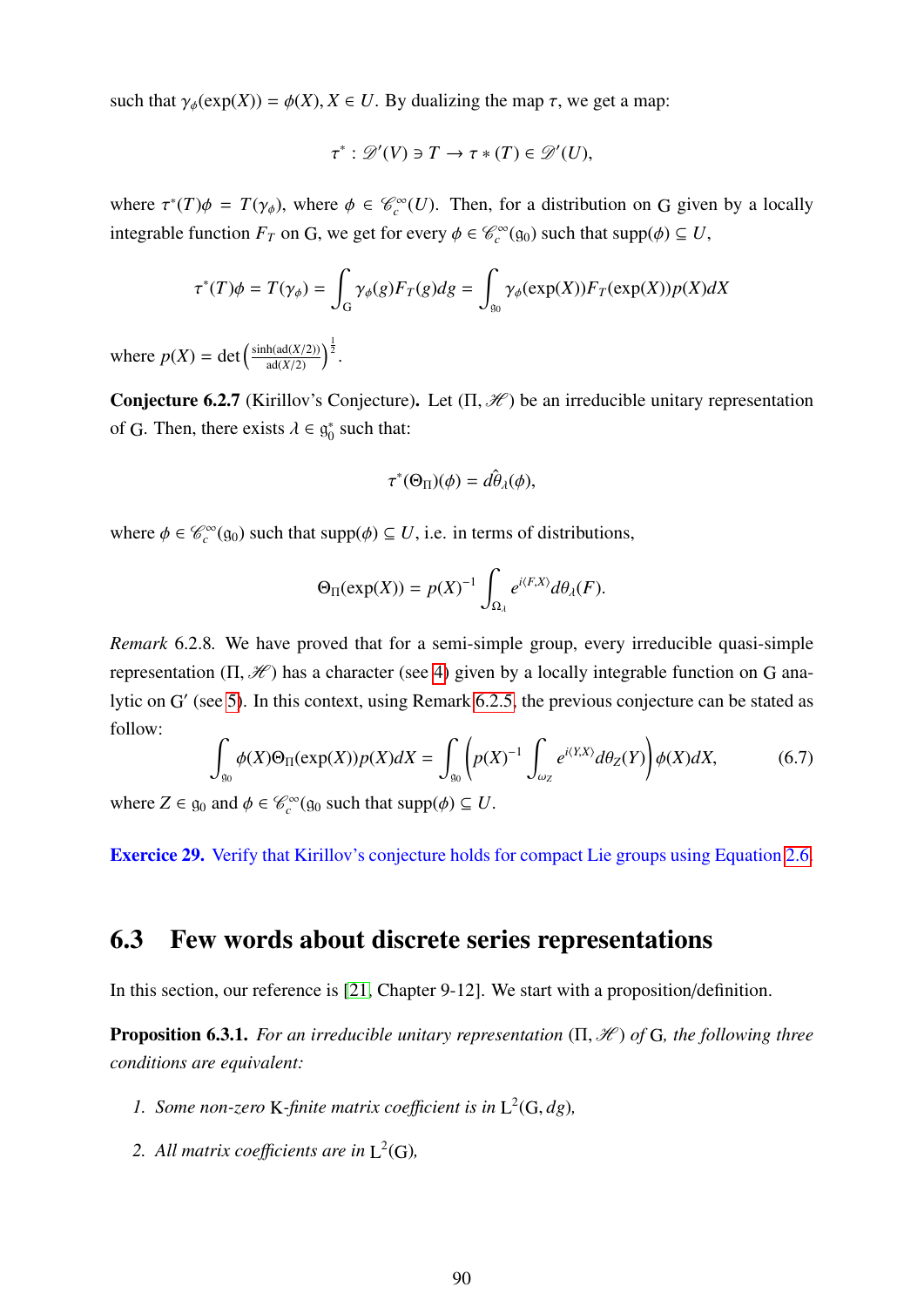*3.* Π *is equivalent with a direct summand of the right regular representation of* G *on* L 2 (G, *dg*)*. Proof.* See [\[21,](#page-98-3) Proposition 9.6].

*Remark* 6.3.2. When these confitions are satisfied, there exists a positive number  $d_{\Pi}$  such that:

$$
\int_G \langle \Pi(g)u_1, v_1 \rangle \overline{\langle \Pi(g)u_2, v_2 \rangle} dg = \frac{\langle u_1, u_2 \rangle \langle v_1, v_2 \rangle}{d_{\Pi}}.
$$

Notation 6.3.3. When these conditions are satisfied, we say that  $\Pi$  is in the discrete series of G and we call  $d_{\Pi}$  the formal degree of  $\Pi$ .

We recall some deep results of Harish-Chandra.

**Theorem 6.3.4.** *1. The group* G *has discrete series if and only if*  $rk(K) = rk(G)$ *.* 

*2. Let*  $T$  *be a maximal torus of*  $K$  *(we have assumed that*  $rk(K) = rk(G)$ *). Suppose*  $\lambda \in (it_0)^*$ *is non singular with respect to*  $\Phi$ (g, t), *i.e.*  $\langle \lambda, \alpha \rangle \neq 0$  *for every*  $\alpha \in \Phi$ (g, t) *and such that*  $\langle \lambda, \alpha \rangle > 0$  *for every*  $\alpha \in \Phi^+(0, 1)$ *.* 

*If*  $\lambda$  +  $\delta_G$  *is analytically integral, then there exists a discrete series representation*  $\Pi_{\lambda}$  *of* G *with the following properties:*

- *(a)*  $\Pi_{\lambda}$  *has infinitesimal character*  $\chi_{\lambda}$ *,*
- *(b)*  $\Pi_{\lambda|K}$  contains with multiplicity one the K-type with highest weight  $\Lambda = \lambda + \rho_G 2\rho_K$ ,
- <span id="page-91-0"></span>*(c)* If  $\Lambda'$  is the highest weight of a K-type in  $\Pi_{\lambda|_K}$ , then  $\Lambda'$  is of the form

$$
\Lambda' = \Lambda + \sum_{\alpha \in \Phi^+(g,t)} n_{\alpha} \alpha \qquad (n_{\alpha} \in \mathbb{Z}_+).
$$

*where*  $\rho_G = \sum_{\alpha \in \Phi^+}$  $\sum_{\alpha \in \Phi^+(g,t)} \alpha$  and  $\rho_K = \sum_{\alpha \in \Phi^+(g,t)}$  $\sum_{\alpha \in \Phi^+(\mathfrak{k}, \mathfrak{t})} \alpha$ . Moreover, two representations  $\Pi_{\lambda}$  and  $\Pi_{\lambda'}$  are<br>*a*. *a*. *are* conjugated under *H*( $\pi$ ) *equivalent if. and only if*  $\lambda$  *and*  $\lambda'$  *are conjugated under*  $\mathcal{W}(T)$ *.* 

For the proof of this result, see [\[13,](#page-98-4) Theorem 13] and [\[21,](#page-98-3) Theorem 9.20].

Notation 6.3.5. The linear form  $\lambda$  of Theorem [6.3.4](#page-91-0) is called the Harish-Chandra parameter and the K-type  $\Lambda$  is called the Blattner parameter.

The last theorem we are going to recall gives a precise formula for the character of the representation considered before.

**Theorem 6.3.6.** *1. We denote by*  $\Theta_{\Pi_{\lambda}}$  the character of the representation  $\Pi_{\lambda}$  given in Theo*rem [6.3.4.](#page-91-0) Then,*

$$
\Theta_{\Pi_{\lambda}}(\exp(X)) = (-1)^{\frac{\dim(G/K)}{2}} \sum_{w \in \mathscr{W}(\mathfrak{k})} \varepsilon(w) e^{w\lambda(X)} D(X) \qquad (X \in \mathfrak{t}_0^{\text{reg}}).
$$

 $\Box$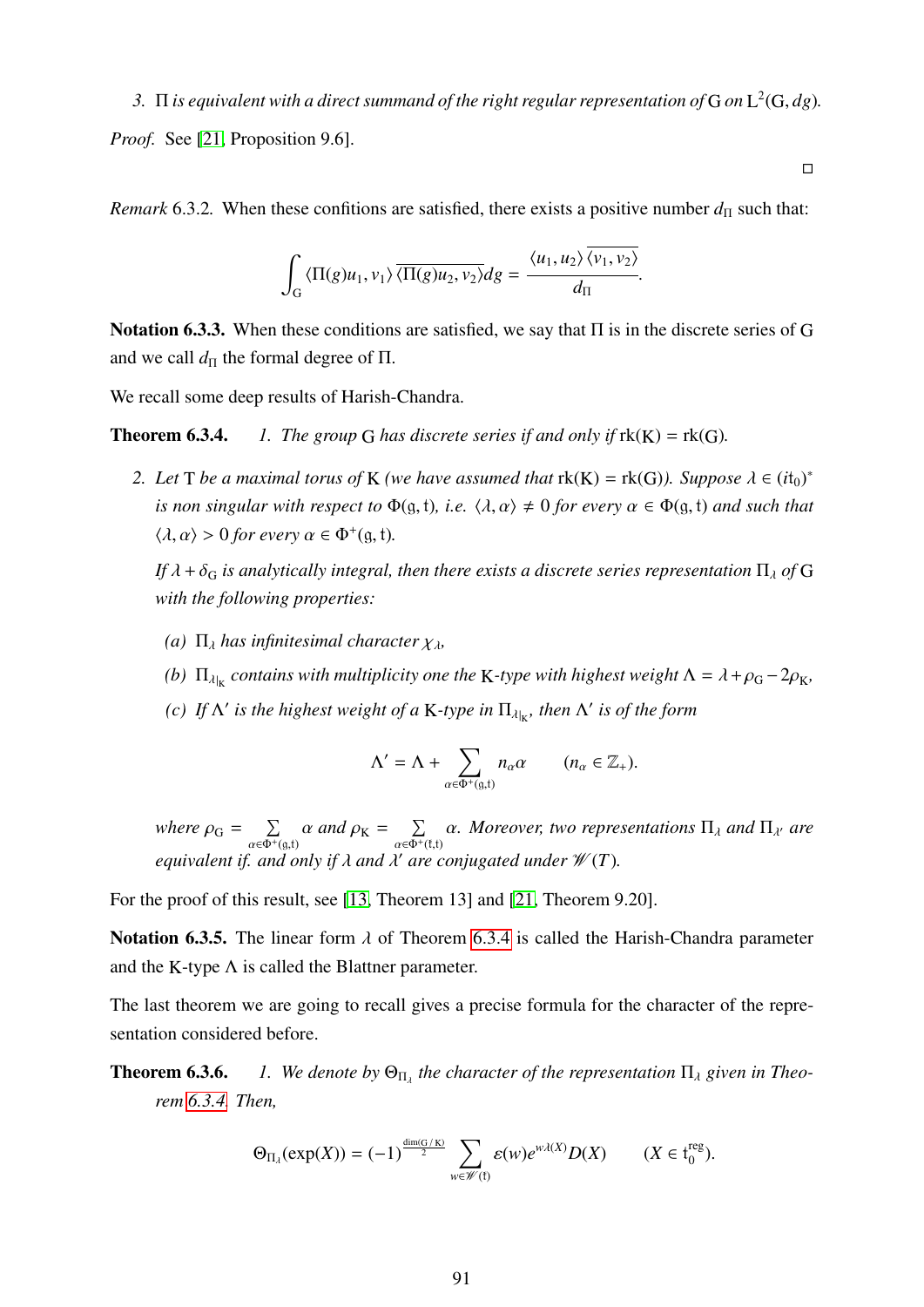#### *2. The only discrete series, up to equivalence, are the representations*  $\Pi_{\lambda}$  *of Theorem* [6.3.4.](#page-91-0)

For the proof of this theorem, see [\[13,](#page-98-4) Paragraph 40] and [\[21,](#page-98-3) Chapter XII].

We fix  $t \in t_0^{reg}$  $\Omega_0$ <sup>teg</sup> and  $\Omega_t$  = Ad<sup>\*</sup>(G)(*t*) the corresponding orbit. Using Section [6.1,](#page-82-1) we define a measure  $v_t$  on  $\Omega_t$  by:

$$
\int_{\Omega_t} f(X) d\nu_t(X) = \int_G f(\text{Ad}(g)t) dg \qquad (f \in \mathscr{C}_c^{\infty}(g_0)).
$$

**Exercice 30.** 1. Prove that  $d\theta_t = |\mathcal{W}(\text{T})||\Pi(t)|v_t$ 

2. Prove Kirillov's conjecture for discrete series.

## <span id="page-92-0"></span>6.4 Enright's result for irreducible unitary highest weight modules

For more details about this result, see [\[1\]](#page-97-2). Let G, K, and T as before. Let be a Borel subalgebra of g containing t and  $q = \text{t} \oplus \text{u}$  the corresponding maximal parabolic. We denote by u the abelian nilradical of q, i.e.  $q = \mathfrak{k} \oplus \mathfrak{u}$ , by  $\Phi(\mathfrak{u}, \mathfrak{t}) = \{ \alpha \in \Phi(\mathfrak{g}, \mathfrak{t}), \mathfrak{g}_{\alpha} \subseteq \mathfrak{u} \}$  and by  $\overline{\mathfrak{u}}$  the subspace  $\sum_{\alpha \in \Phi(\mathfrak{u}, \mathfrak{t})} \mathfrak{g}_{-\alpha}$ .<br>In particular,  $\alpha = \overline{\mathfrak{u}} \oplus \alpha$ . In particular,  $g = \bar{u} \oplus q$ .

We denote by  $\mathscr{W}^{\dagger}$  the subset of  $\mathscr{W}(\mathfrak{g})$  given by:

$$
\mathscr{W}^{\dagger} = \{ w \in \mathscr{W}(\mathfrak{g}), w(\rho) \text{ is } \Phi^+(\mathfrak{g}, \mathfrak{t}) - \text{ dominant } \}.
$$

**Lemma 6.4.1.** We get  $W = W(\mathfrak{k}).W^{\mathfrak{k}}$ , with  $W(\mathfrak{k}) \cap W^{\mathfrak{k}} = {\text{Id}}$ *.* 

We denote by

$$
\mathcal{W} \ni w \to \bar{w} \in \mathcal{W}^{\dagger}
$$

the corresponding projection.

**Example 6.4.2.** Let  $G = U(p, q, \mathbb{C})$ ,  $K = U(p, \mathbb{C}) \times U(q, \mathbb{C})$ ,  $T \approx S^{1^{p+q}}$ . We use the notations of Section [3.1.](#page-20-0) We have:

$$
\Phi(g, t) = \left\{ \pm (e_i - e_j), 1 \le i < j \le p + q \right\},\
$$
\n
$$
\Phi(\mathfrak{k}, t) = \left\{ \pm (e_i - e_j), 1 \le i < j \le p \right\} \cup \left\{ \pm (e_i - e_j), p + 1 \le i < j \le p + q \right\}.
$$

Moreover,  $\mathscr{W}(\mathfrak{g}) \approx \mathscr{S}_{p+q}, \mathscr{W}(\mathfrak{f}) \approx \mathscr{S}_p \times \mathscr{S}_q$  and

$$
\rho_{\rm G} = \frac{1}{2} \sum_{\alpha \in \Phi^+(g,t)} \alpha = \frac{1}{2} \sum_{1 \le i < j \le p+q} e_1 - e_j = \sum_{i=1}^{p+q} \frac{p+q-2i+1}{2} e_i.
$$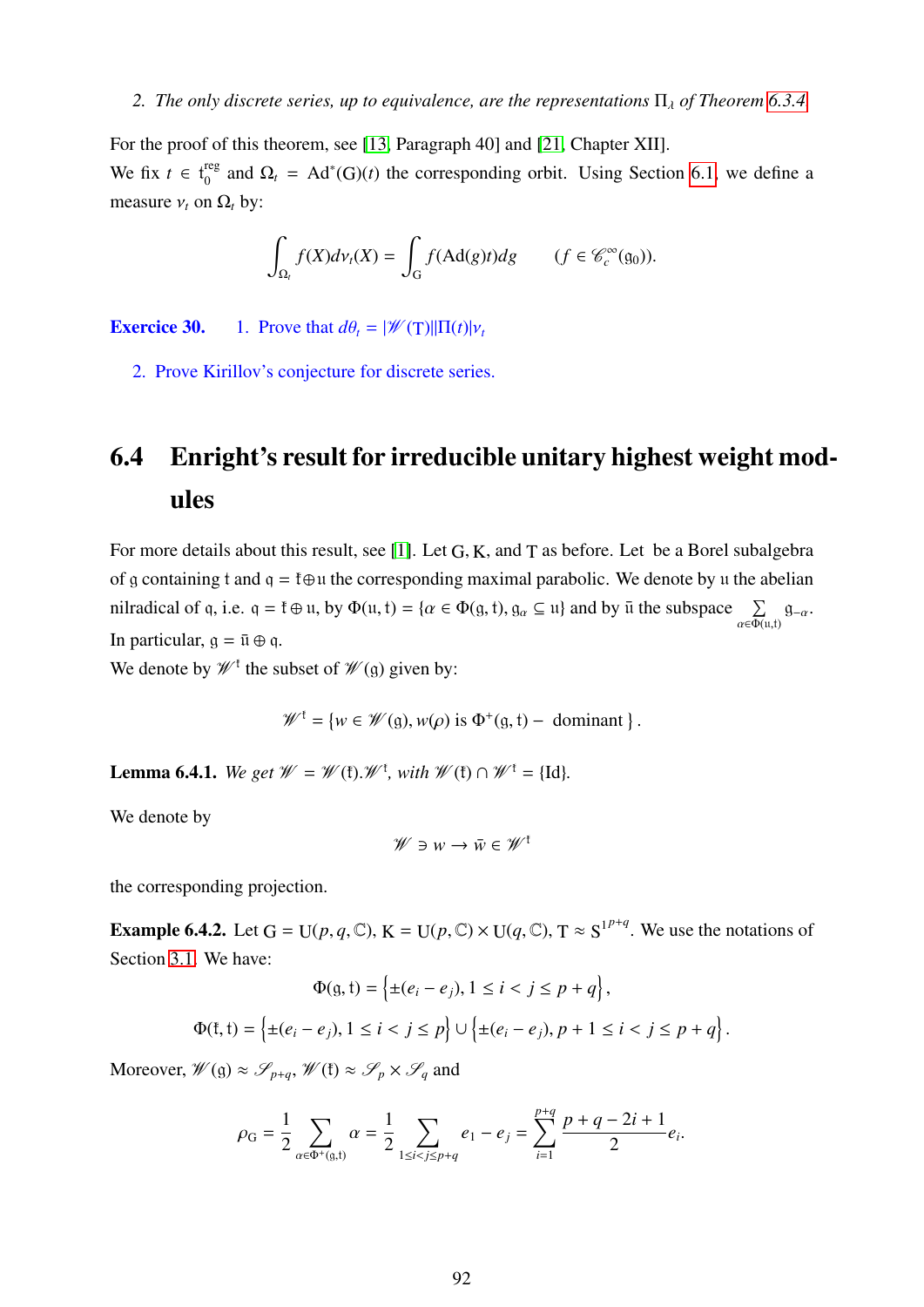Similarly,

$$
\rho_{\rm K} = \frac{1}{2} \sum_{\alpha \in \Phi^+(g,t)} \alpha = \sum_{i=1}^p \frac{p-2i+1}{2} e_i + \sum_{i=1}^q \frac{q-2i+1}{2} e_{p+i}.
$$

We have  $\Phi(\mathfrak{u}, \mathfrak{t}) = \{e_i - e_j, 1 \le i \le p, p + 1 \le j \le p + q\}$ . From now one, we fix  $p = q = 2$ . We get:

$$
\mathscr{W}(\mathfrak{k}) = \{ \text{Id}, (12), (34), (12)(34) \} \qquad \mathscr{W}^{\mathfrak{k}} = \{ \text{Id}, (23), (132), (234), (13)(24), (1342) \}.
$$

Finally, let (123)  $\in \mathcal{W}$ . Then, (123) = (12)(23) and then  $\overline{(123)}$  = (23).

**Definition 6.4.3.** Let  $\lambda \in \mathcal{T}^*$ . We define  $\mathcal{W}_{\lambda}$  to be the subgroup of  $\mathcal{W}(g)$  generated by the identity element and the reflections  $s_\alpha$  which satisfy:

- 1.  $\alpha \in \Phi(\mathfrak{u}, \mathfrak{t})$  and  $\langle \lambda, \widetilde{\alpha} \rangle \in \mathbb{Z}_+^*$ , where  $\widetilde{\alpha} = \frac{2\alpha}{\langle \alpha, \alpha \rangle}$  $\frac{2\alpha}{\langle \alpha,\alpha \rangle}$
- 2. If  $\beta \in \Phi(q, t)$  and  $\langle \lambda, \beta \rangle = 0$ , then  $\langle \alpha, \beta \rangle = 0$ ,
- 3. If  $\beta \in \Phi(q, t)$  is long and  $\langle \lambda, \beta \rangle = 0$ , then  $\alpha$  is short.

We denote by  $\Phi_{\lambda}$  the set of  $\alpha \in \Phi(q, t)$  satisfying the previous conditions. We denote by  $\mathscr{W}_{\lambda}(t)$ the subset of  $\mathcal{W}(f)$  defined by

$$
\mathscr{W}_{\lambda}(\mathfrak{k})=\mathscr{W}_{\lambda}\cap\mathscr{W}(\mathfrak{k}).
$$

and by  $\mathscr{W}_{\lambda}^{\dagger}$  the following set:

$$
\mathscr{W}_{\lambda}^{\dagger} = \bigcup_{i \in \mathbb{Z}_{+}^{*}} \{ w \in \mathscr{W}_{\lambda}.w\rho \text{ is } \Phi_{\lambda}^{+}(\mathfrak{k}) - \text{ dominant }, l_{\lambda}(w) = i \},
$$

where  $\Phi_{\lambda}^{+}(\mathfrak{k}) = \Phi_{\lambda} \cap \Phi^{+}(\mathfrak{k}, \mathfrak{t})$  and  $l_{\lambda}$  is the length of *w* determined by  $\Phi_{\lambda}^{+}(\mathfrak{k})$ . *Remark* 6.4.4. We have the following decomposition  $\mathcal{W}_{\lambda} = \mathcal{W}_{\lambda}(\mathfrak{k}) \times \mathcal{W}_{\lambda}^{\mathfrak{k}}$ .

**Example 6.4.5.** 1. Let  $\lambda =$ *p* P+*q*  $\sum_{a=1}^{P+q} \lambda_a e_a, \lambda_a \in \mathbb{Z}_+^*, \lambda_i > \lambda_j, i > j.$  For every  $a \in [|1, p|], b \in$  $[|p+1, p+q|]$ , we have:

$$
\langle \lambda, e_a - e_b \rangle = e_a - e_b > 0.
$$

Moreover, for every  $\beta \in \Phi(q, t), \langle \lambda, \beta \rangle \neq 0$ . Then,

$$
\mathscr{W}_{\lambda} = \{s_{\alpha}, \alpha \in \Phi^+(g, t) \Phi(t, t)\}.
$$

In particular,  $\mathcal{W}_\lambda = \mathcal{W}$ . Indeed, fix  $1 \le a \le p, 1 \le b \le p$ , then, for every  $p+1 \le c \le p+q$ , we get  $(ab) = (ac)(bc)(ac)$ .

2. Fix  $p = q = 2$  and  $\lambda = 2\rho_K = e_1 - e_2 + e_3 - e_4$ . We have:

$$
\langle \lambda, e_1 - e_3 \rangle = \langle \lambda, e_2 - e_4 \rangle = 0.
$$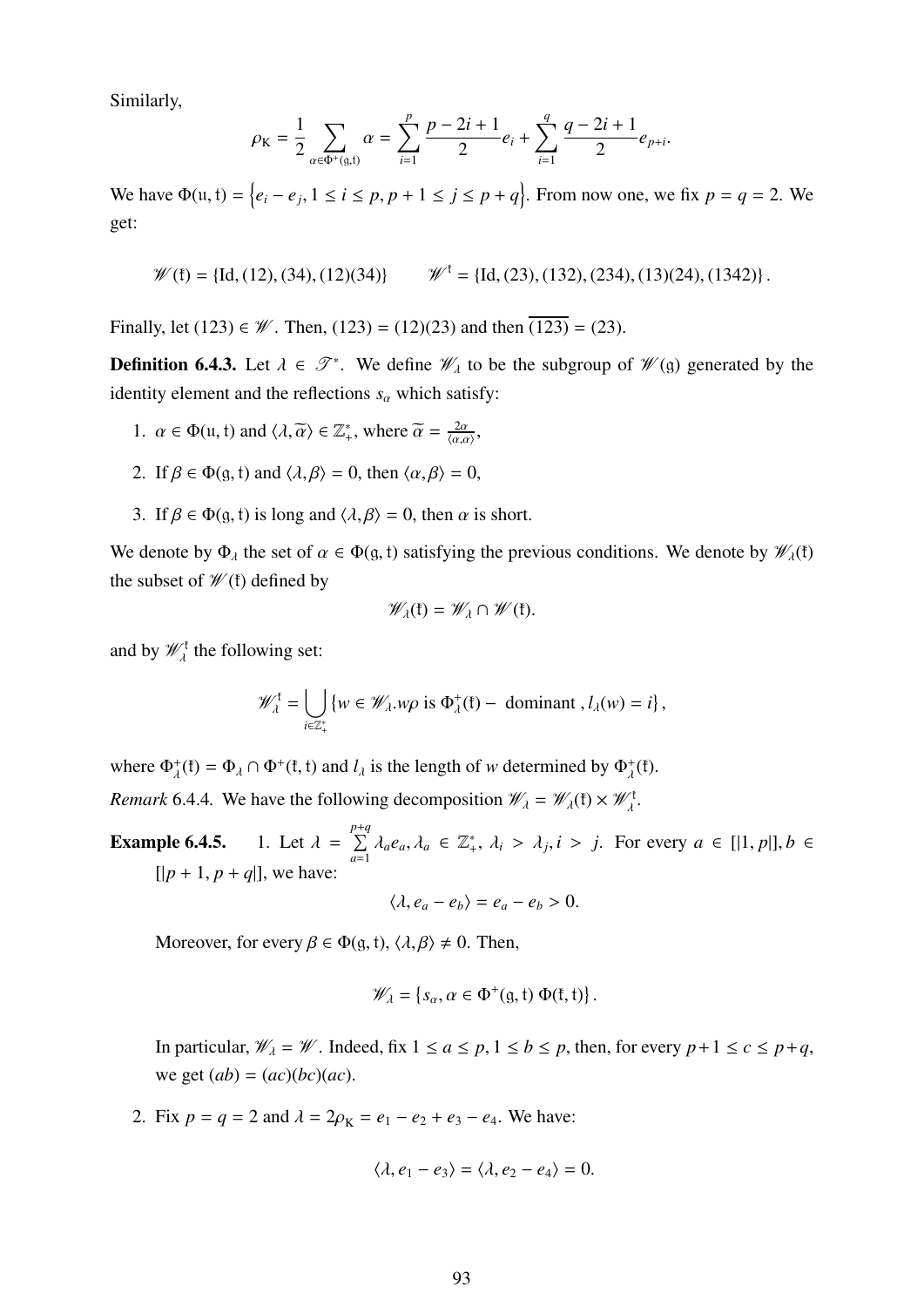We have  $\langle \lambda, e_1 - e_4 \rangle = 2$  and  $\langle e_1 - e_4, e_1 - e_3 \rangle = 1$ . Then,  $s_{e_1-e_4} \notin \mathcal{W}_{\lambda}$ . Finally,  $\mathcal{W}_{\lambda} = \{\text{Id}\}.$ 

**Theorem 6.4.6.** *Let*  $(\Pi, \mathcal{H})$  *be an irreducible unitary representation of highest weight*  $\lambda - \rho$ *. Then,*

$$
\prod_{\alpha\in\Phi^+(g,t)\setminus\Phi^+(t,t)}\left(e^{\frac{\alpha(X)}{2}}-e^{\frac{\alpha(X)}{2}}\right)\Theta_{\Pi}(\exp(X))=\sum_{w\in\mathscr W_\lambda^t}(-1)^{l_{\lambda(w)}}\Theta(\mathbf{K},\bar{w}\lambda-\rho_\mathbf{K})(\exp(X)),
$$

*where*  $\Theta(K, \bar{w} \lambda - \rho_K)$  *is the character of an irreducible representation of* |*K of highest weight*  $\bar{w}\lambda - \rho_{\rm K}$  *and*  $X \in {\rm t}_{0}^{\rm reg}$ 0 *.*

### 6.5 Open Problems

#### 6.5.1 Enright's result and Kirillov's conjecture

In Section [6.4,](#page-92-0) we recalled a result of Enright concerning the character of an irreducible unitary highest weight module. This formula gives a formula for

$$
p(X)\Theta_{\Pi}(\exp(X))
$$
  $(X \in t_0^{\text{reg}}).$ 

In Section [6.2,](#page-87-1) we recalled a conjecture of Kirillov (see Equation [6.7\)](#page-90-0).

Questions 6.5.1. Using Equation [\(6.4\)](#page-86-1), can we prove Kirillov formula for unitary highest weight modules?

#### 6.5.2 Howe duality and Kirillov's conjecture

Let  $(W, \langle \cdot, \cdot \rangle)$  be a real symplectic space,  $Sp(W)$  be the corresponding group of isometries and  $(\omega, \mathcal{H})$  be the metaplectic representation of the connected double cover  $\widetilde{Sp(W)}$  of the symplectic group. A dual pair in  $Sp(W)$  is a pair of subgroups  $(G, G')$  of  $Sp(W)$  such that the centralizer of  $G$  (resp.  $G'$ ) in  $Sp(W)$  is  $G$  (resp.  $G'$ ). The dual pair is said irreducible if we cannot find an orthogonal decomposition of *W* of the form  $W = W_1 \oplus W_2$ , where both  $W_1$  and  $W_2$  are G·G<sup>'</sup>invariant, and is said reductive if the natural action of  $G$  and  $G'$  on  $W$  is completely reductive. The irreducible reductive dual pairs had been classified (see [\[17\]](#page-98-5)).

In [\[19\]](#page-98-6), R. Howe proved that we have a one-to-one correspondence between  $\mathscr{R}(\widetilde{G}, \omega)$  and  $\mathcal{R}(\widetilde{G}', \omega)$  whose graph is  $\mathcal{R}(\widetilde{G}\cdot\widetilde{G}', \omega)$ , where for any subgroup  $\widetilde{H}$  of  $\widetilde{Sp(W)}$  the set  $\mathcal{R}(\widetilde{H}, \omega)$  corresponds to the set of infinitesimal equivalence classes of irreducible admissible representations of  $\widetilde{H}$  which can be realised as a quotient of  $\mathcal{H}^{\infty}$  by a closed  $\omega^{\infty}(\widetilde{H})$ -invariant subspace. When G is compact, the duality can be stated in an easier way: we get the following decomposition:

$$
\omega_{\vert_{\widetilde{G}\cdot\widetilde{G}'}}=\bigoplus_{(\Pi,V_{\Pi})\in \widetilde{G}_{\omega}}\Pi\otimes\Pi'
$$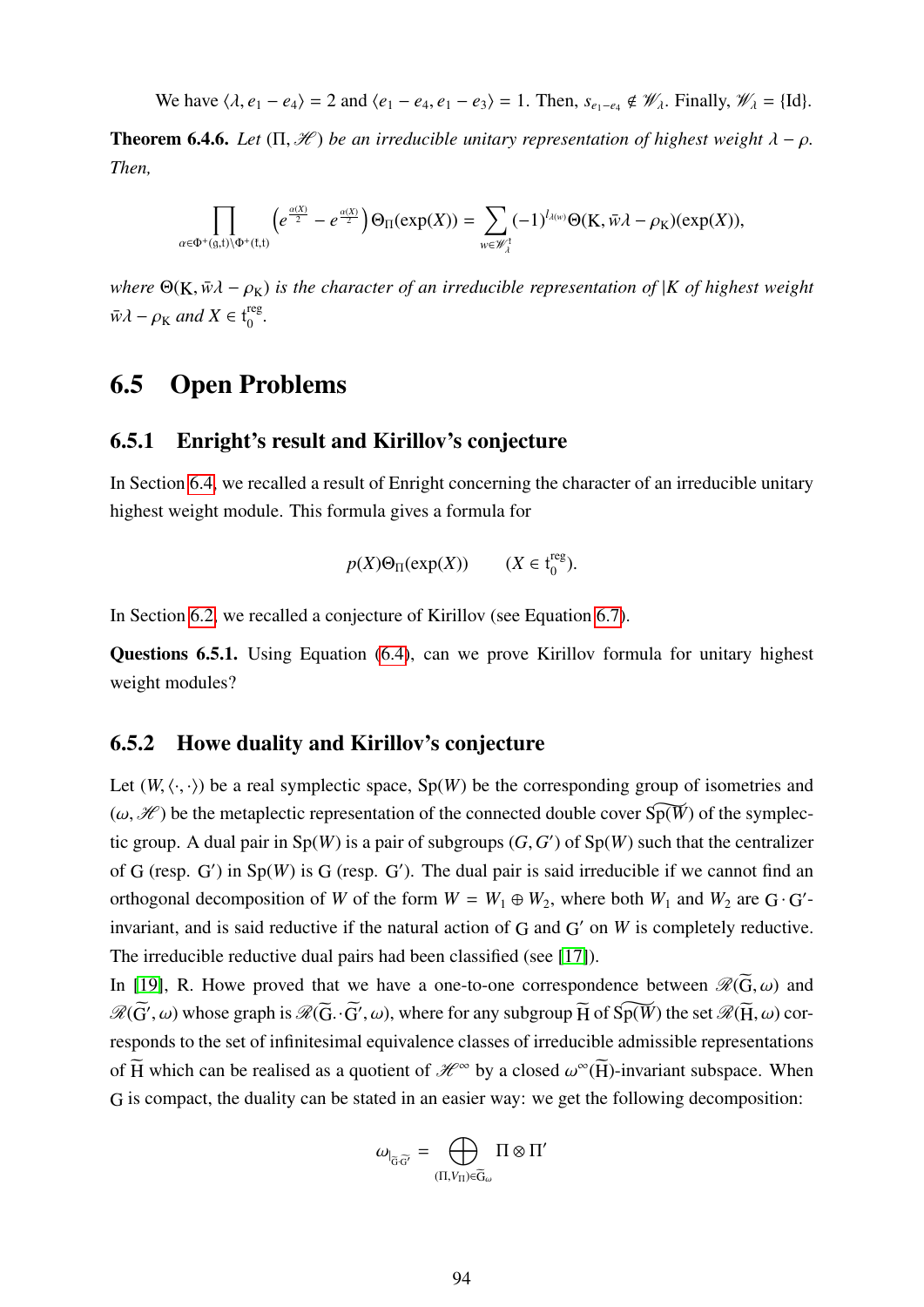where  $\widetilde{G}_{\omega}$  is the set of irreducible unitary representations of  $\widetilde{G}$  such that  $\text{Hom}_{\widetilde{G}}(V_{\Pi}, \mathcal{H}) \neq \{0\}$ and  $\Pi'$  is an irreducible unitary representation of  $\tilde{G}'$ .

*Remark* 6.5.2. Assume that G is compact. We fix a representation  $(\Pi, V_{\Pi}) \in \widetilde{G}_{\omega}$  and denote by  $\mathcal{P}_{\Pi} : \mathcal{H} \to \mathcal{H}(\Pi)$  the projection onto the  $\Pi$ -isotypic component. For every  $\Psi \in \mathcal{C}_c^{\infty}(G')$ , we get:

$$
\Theta_{\Pi'}(\Psi) = \text{tr}(\mathscr{P}_{\Pi}\omega(\Psi) = \text{tr}\int_{\widetilde{G}}\Bigg(\int_{\widetilde{G}}\overline{\Theta_{\Pi}(\widetilde{g})}\omega(\widetilde{g}\widetilde{g'})d\widetilde{g}\Bigg)d\widetilde{g'} = \int_{\widetilde{G}'}\Bigg(\int_{\widetilde{G}}\overline{\Theta_{\Pi}(\widetilde{g})}\Theta(\widetilde{g}\widetilde{g'})d\widetilde{g}\Bigg)d\widetilde{g'},
$$

where  $\Theta$  is the character of  $\omega$ . Then, by using the oscillator semigroup introduced by Howe in [\[18\]](#page-98-7), we get that the character  $\Theta_{\Pi'}$  on G'<sup>reg</sup> is given by:

$$
\Theta_{\Pi'}(\widetilde{g'}) = \lim_{\substack{\widetilde{p}\to 1\\ \widetilde{p}\in\widetilde{G^{r+1}}}} \int_{\widetilde{G}} \overline{\Theta_{\Pi}(\widetilde{g})} \Theta(\widetilde{g}\widetilde{g'}\widetilde{p}) d\widetilde{g} \qquad (g' \in G'^{++}),
$$

where  $G^{++} = G'_{\mathbb{C}} \cap Sp(W_{\mathbb{C}})^{++}$ . We computed the value of this integral on the maximal compact torus T' of  $G' = U(p, q, \mathbb{C})$ . For the dual pair  $(G = U(1, \mathbb{C}), G' = U(1, 1, \mathbb{C}))$ , we are able to get a the value of  $\Theta_{\Pi'}$  on the non-compact torus of G' (unique up to conjugation).

Questions 6.5.3. Can we prove that Kirillov conjecture is satisfied for  $\Pi'$  if we assume that Kirillov's conjecture is valid for Π?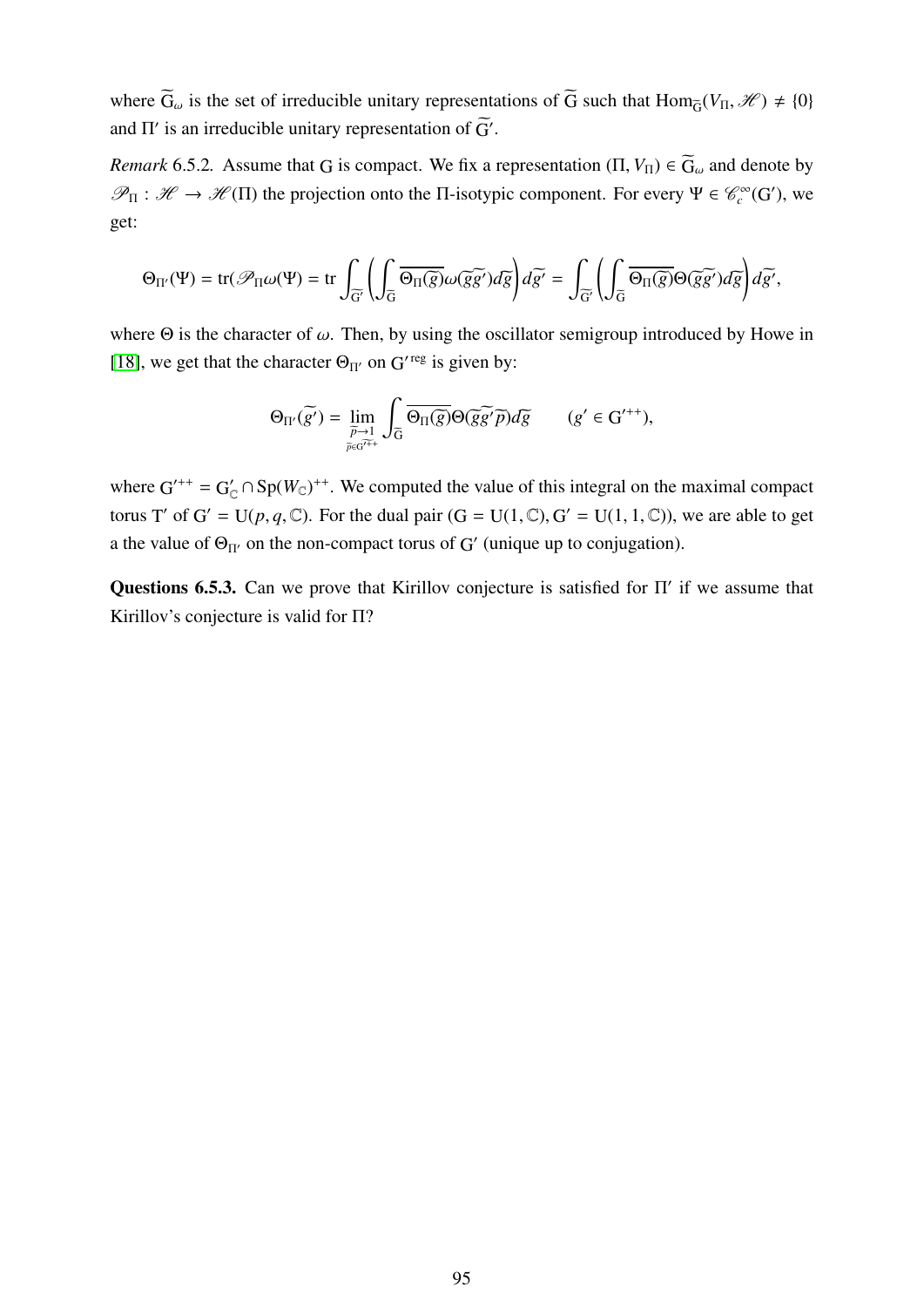# Appendix A

.

# Proof of Theorem [5.6.10](#page-74-0)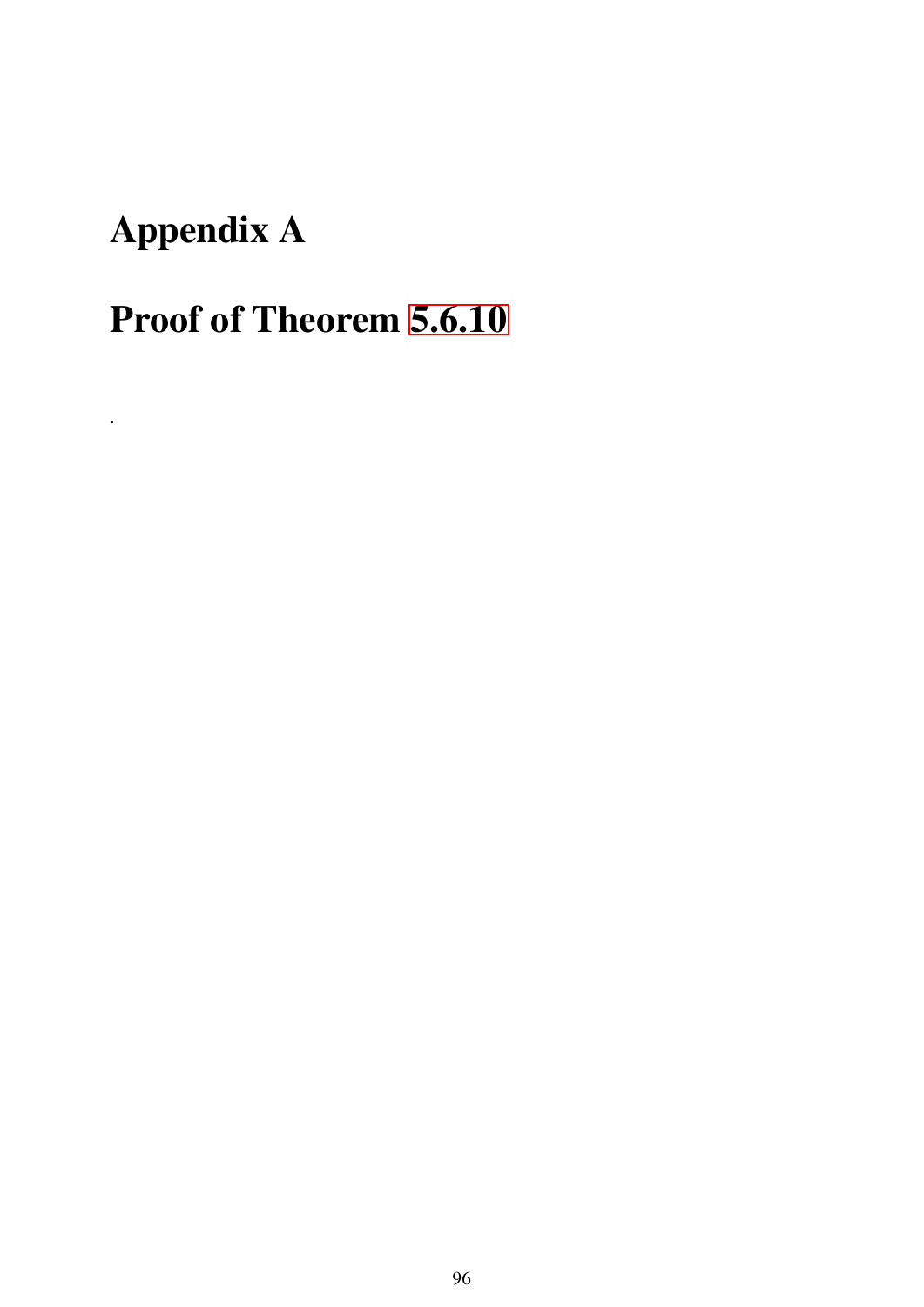# Bibliography

- <span id="page-97-2"></span>[1] Thomas J. Enright. Analogues of Kostant's u-cohomology formulas for unitary highest weight modules. *J. Reine Angew. Math.*, 392:27–36, 1988.
- [2] Lars Gå rding. Note on continuous representations of Lie groups. *Proc. Nat. Acad. Sci. U.S.A.*, 33:331–332, 1947.
- <span id="page-97-0"></span>[3] Roe Goodman and Nolan R. Wallach. *Symmetry, representations, and invariants*, volume 255 of *Graduate Texts in Mathematics*. Springer, Dordrecht, 2009.
- [4] Harish-Chandra. Representations of a semisimple Lie group on a Banach space. I. *Trans. Amer. Math. Soc.*, 75:185–243, 1953.
- [5] Harish-Chandra. Representations of semisimple Lie groups. II. *Trans. Amer. Math. Soc.*, 76:26–65, 1954.
- [6] Harish-Chandra. Representations of semisimple Lie groups. III. *Trans. Amer. Math. Soc.*, 76:234–253, 1954.
- [7] Harish-Chandra. The characters of semisimple Lie groups. *Trans. Amer. Math. Soc.*, 83:98–163, 1956.
- [8] Harish-Chandra. Fourier transforms on a semisimple Lie algebra. I. *Amer. J. Math.*, 79:193–257, 1957.
- [9] Harish-Chandra. Invariant eigendistributions on semisimple Lie groups. *Bull. Amer. Math. Soc.*, 69:117–123, 1963.
- [10] Harish-Chandra. Invariant distributions on Lie algebras. *Amer. J. Math.*, 86:271–309, 1964.
- [11] Harish-Chandra. Discrete series for semisimple Lie groups. I. Construction of invariant eigendistributions. *Acta Math.*, 113:241–318, 1965.
- <span id="page-97-1"></span>[12] Harish-Chandra. Invariant eigendistributions on a semisimple Lie group. *Trans. Amer. Math. Soc.*, 119:457–508, 1965.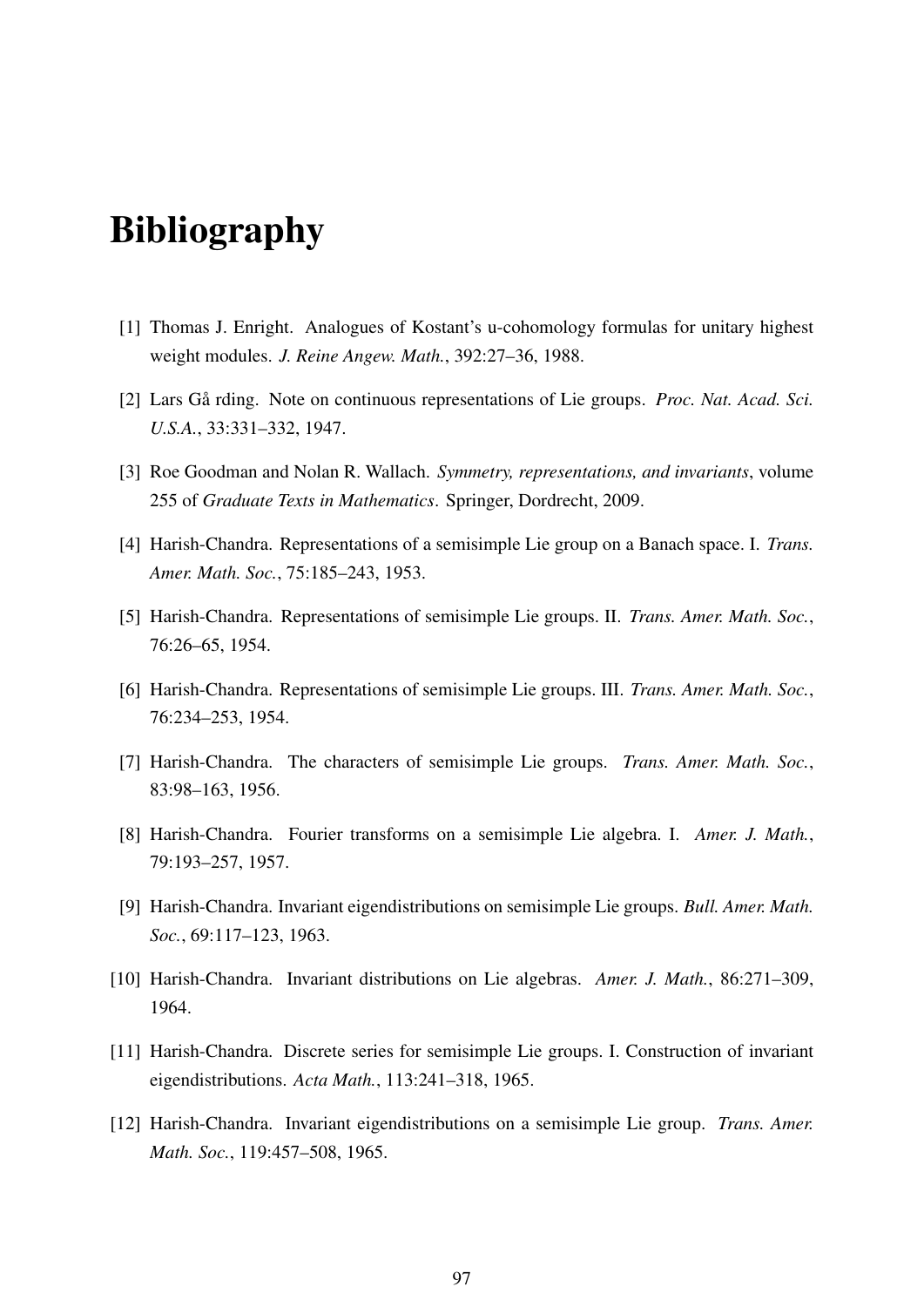- <span id="page-98-4"></span>[13] Harish-Chandra. Discrete series for semisimple Lie groups. II. Explicit determination of the characters. *Acta Math.*, 116:1–111, 1966.
- [14] Sigurd ur Helgason. Differential operators on homogeneous spaces. *Acta Math.*, 102:239– 299, 1959.
- [15] Sigurdur Helgason. *Di*ff*erential geometry, Lie groups, and symmetric spaces*, volume 34 of *Graduate Studies in Mathematics*. American Mathematical Society, Providence, RI, 2001. Corrected reprint of the 1978 original.
- [16] Lars Hörmander. *The analysis of linear partial di*ff*erential operators. I*. Classics in Mathematics. Springer-Verlag, Berlin, 2003. Distribution theory and Fourier analysis, Reprint of the second (1990) edition [Springer, Berlin; MR1065993 (91m:35001a)].
- <span id="page-98-5"></span>[17] Roger Howe. Preliminaries i. (unpublished).
- <span id="page-98-7"></span>[18] Roger Howe. The oscillator semigroup. In *The mathematical heritage of Hermann Weyl (Durham, NC, 1987)*, volume 48 of *Proc. Sympos. Pure Math.*, pages 61–132. Amer. Math. Soc., Providence, RI, 1988.
- <span id="page-98-6"></span>[19] Roger Howe. Transcending classical invariant theory. *J. Amer. Math. Soc.*, 2(3):535–552, 1989.
- [20] James E. Humphreys. *Introduction to Lie algebras and representation theory*, volume 9 of *Graduate Texts in Mathematics*. Springer-Verlag, New York-Berlin, 1978. Second printing, revised.
- <span id="page-98-3"></span>[21] Anthony W. Knapp. *Representation theory of semisimple groups*. Princeton Landmarks in Mathematics. Princeton University Press, Princeton, NJ, 2001. An overview based on examples, Reprint of the 1986 original.
- [22] Anthony W. Knapp. *Lie groups beyond an introduction*, volume 140 of *Progress in Mathematics*. Birkhäuser Boston, Inc., Boston, MA, second edition, 2002.
- <span id="page-98-0"></span>[23] Anthony W. Knapp and David A. Vogan, Jr. *Cohomological induction and unitary representations*, volume 45 of *Princeton Mathematical Series*. Princeton University Press, Princeton, NJ, 1995.
- <span id="page-98-2"></span>[24] Paul-Emile Paradan. The Fourier transform of semi-simple coadjoint orbits. *J. Funct. Anal.*, 163(1):152–179, 1999.
- <span id="page-98-1"></span>[25] Wulf Rossmann. *Lie groups*, volume 5 of *Oxford Graduate Texts in Mathematics*. Oxford University Press, Oxford, 2002. An introduction through linear groups.